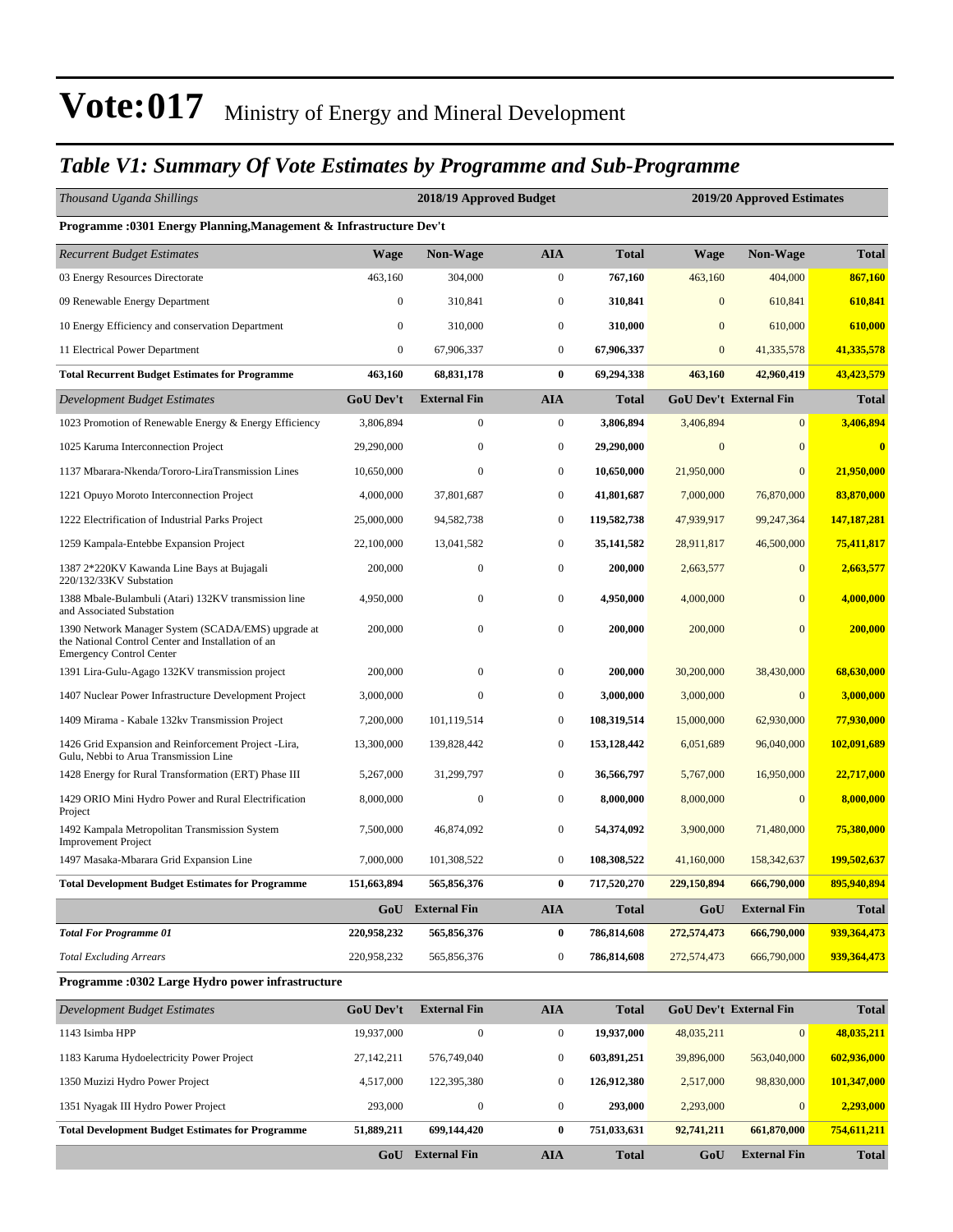| <b>Total For Programme 02</b>                                                                                           | 51,889,211       | 699,144,420             | $\bf{0}$         | 751,033,631  | 92,741,211   | 661,870,000                   | 754,611,211  |
|-------------------------------------------------------------------------------------------------------------------------|------------------|-------------------------|------------------|--------------|--------------|-------------------------------|--------------|
| <b>Total Excluding Arrears</b>                                                                                          | 51,889,211       | 699,144,420             | $\boldsymbol{0}$ | 751,033,631  | 92,741,211   | 661,870,000                   | 754,611,211  |
| Programme :0303 Petroleum Exploration, Development, Production, Value Addition and Distribution and Petrolleum Products |                  |                         |                  |              |              |                               |              |
| <b>Recurrent Budget Estimates</b>                                                                                       | <b>Wage</b>      | Non-Wage                | <b>AIA</b>       | <b>Total</b> | <b>Wage</b>  | <b>Non-Wage</b>               | <b>Total</b> |
| 04 Directorate of Petroleum                                                                                             | 200,000          | 270,000                 | $\boldsymbol{0}$ | 470,000      | 1,576,370    | 470,000                       | 2,046,370    |
| 12 Petroleum Exploration, Development and Production<br>(Upstream) Department                                           | 718,195          | 270,000                 | $\boldsymbol{0}$ | 988,195      | $\mathbf{0}$ | 670,000                       | 670,000      |
| 13 Midstream Petroleum Department                                                                                       | $\boldsymbol{0}$ | 270,000                 | $\boldsymbol{0}$ | 270,000      | $\mathbf{0}$ | 670,000                       | 670,000      |
| 14 Petroleum Supply (Downstream) Department                                                                             | 658,175          | 10,606,500              | $\boldsymbol{0}$ | 11,264,675   | $\mathbf{0}$ | 5,606,500                     | 5,606,500    |
| <b>Total Recurrent Budget Estimates for Programme</b>                                                                   | 1,576,370        | 11,416,500              | $\bf{0}$         | 12,992,870   | 1,576,370    | 7,416,500                     | 8,992,870    |
| Development Budget Estimates                                                                                            | <b>GoU Dev't</b> | <b>External Fin</b>     | <b>AIA</b>       | <b>Total</b> |              | <b>GoU Dev't External Fin</b> | <b>Total</b> |
| 1184 Construction of Oil Refinery                                                                                       | 9,805,000        | $\boldsymbol{0}$        | $\boldsymbol{0}$ | 9,805,000    | 12,405,000   | $\mathbf{0}$                  | 12,405,000   |
| 1352 Midstream Petroleum Infrastructure Development<br>Project                                                          | 13,158,211       | 0                       | $\boldsymbol{0}$ | 13,158,211   | 12,508,211   | $\mathbf{0}$                  | 12,508,211   |
| 1355 Strengthening the Development and Production<br>Phases of Oil and Gas Sector                                       | 16,609,540       | $\boldsymbol{0}$        | $\boldsymbol{0}$ | 16,609,540   | 38,529,540   | $\mathbf{0}$                  | 38,529,540   |
| 1410 Skills for Oil and Gas Africa (SOGA)                                                                               | 1,000,000        | 4,362,315               | $\mathbf{0}$     | 5,362,315    | 3,580,000    | 4,506,520                     | 8,086,520    |
| <b>Total Development Budget Estimates for Programme</b>                                                                 | 40,572,751       | 4,362,315               | $\bf{0}$         | 44,935,066   | 67,022,751   | 4,506,520                     | 71,529,271   |
|                                                                                                                         |                  | <b>GoU</b> External Fin | <b>AIA</b>       | <b>Total</b> | GoU          | <b>External Fin</b>           | <b>Total</b> |
| <b>Total For Programme 03</b>                                                                                           | 53,565,622       | 4,362,315               | $\bf{0}$         | 57,927,936   | 76,015,621   | 4,506,520                     | 80,522,141   |
| <b>Total Excluding Arrears</b>                                                                                          | 53,565,622       | 4,362,315               | $\boldsymbol{0}$ | 57,927,936   | 76,015,621   | 4,506,520                     | 80,522,141   |
| Programme: 0305 Mineral Exploration, Development & Value Addition                                                       |                  |                         |                  |              |              |                               |              |
| <b>Recurrent Budget Estimates</b>                                                                                       | <b>Wage</b>      | Non-Wage                | <b>AIA</b>       | <b>Total</b> | <b>Wage</b>  | Non-Wage                      | <b>Total</b> |
| 05 Directorate of Geological Survey and Mines                                                                           | 1,222,905        | 259,800                 | $\boldsymbol{0}$ | 1,482,705    | 1,222,905    | 459,800                       | 1,682,705    |
| 15 Geological Survey Department                                                                                         | $\boldsymbol{0}$ | 254,750                 | $\mathbf{0}$     | 254,750      | $\mathbf{0}$ | 654,750                       | 654,750      |
| 16 Geothermal Survey Resources Department                                                                               | $\mathbf{0}$     | 245,650                 | $\boldsymbol{0}$ | 245,650      | $\mathbf{0}$ | 645,650                       | 645,650      |
| 17 Mines Department                                                                                                     | $\boldsymbol{0}$ | 262,800                 | $\boldsymbol{0}$ | 262,800      | $\mathbf{0}$ | 662,800                       | 662,800      |
| <b>Total Recurrent Budget Estimates for Programme</b>                                                                   | 1,222,905        | 1,023,000               | $\bf{0}$         | 2,245,905    | 1,222,905    | 2,423,000                     | 3,645,905    |
| Development Budget Estimates                                                                                            | <b>GoU Dev't</b> | <b>External Fin</b>     | <b>AIA</b>       | <b>Total</b> |              | <b>GoU Dev't External Fin</b> | <b>Total</b> |
| 1199 Uganda Geothermal Resources Development                                                                            | 4,300,000        | 0                       | $\boldsymbol{0}$ | 4,300,000    | 3,900,000    | $\mathbf{0}$                  | 3,900,000    |
| 1353 Mineral Wealth and Mining Infrastructure<br>Development                                                            | 12.754.378       | 0                       | $\boldsymbol{0}$ | 12,754,378   | 17,054,378   | $\mathbf{0}$                  | 17,054,378   |
| 1392 Design, Construction and Installation of Uganda<br>National Infrasound Network (DCIIN)                             | 3,629,000        | $\boldsymbol{0}$        | $\boldsymbol{0}$ | 3,629,000    | 2,129,000    | $\mathbf{0}$                  | 2,129,000    |
| 1505 Minerals Laboratories Equipping & Systems<br>Development                                                           | 2,000,000        | $\boldsymbol{0}$        | $\mathbf{0}$     | 2,000,000    | 7,400,000    | $\mathbf{0}$                  | 7,400,000    |
| 1542 Airborne Geophysical Survey and Geological<br>Mapping of Karamoja                                                  | $\boldsymbol{0}$ | $\boldsymbol{0}$        | $\boldsymbol{0}$ | $\bf{0}$     | 12,000,000   | $\mathbf{0}$                  | 12,000,000   |
|                                                                                                                         |                  |                         |                  |              |              |                               |              |
| <b>Total Development Budget Estimates for Programme</b>                                                                 | 22,683,378       | $\bf{0}$                | $\bf{0}$         | 22,683,378   | 42,483,378   | $\bf{0}$                      | 42,483,378   |
|                                                                                                                         |                  | GoU External Fin        | <b>AIA</b>       | <b>Total</b> | GoU          | <b>External Fin</b>           | <b>Total</b> |
| <b>Total For Programme 05</b>                                                                                           | 24,929,283       | $\bf{0}$                | $\bf{0}$         | 24,929,283   | 46,129,283   | $\bf{0}$                      | 46,129,283   |
| <b>Total Excluding Arrears</b>                                                                                          | 24,929,283       | $\boldsymbol{0}$        | $\mathbf{0}$     | 24,929,283   | 46,129,283   | $\mathbf{0}$                  | 46,129,283   |

| <b>Recurrent Budget Estimates</b>        | <b>Wage</b> | <b>Non-Wage</b> | AIA | <b>Total</b> | Wage      | <b>Non-Wage</b> | Total      |
|------------------------------------------|-------------|-----------------|-----|--------------|-----------|-----------------|------------|
| 08 Internal Audit Department             |             | 508.653         |     | 508,653      |           | 788.653         | 788,653    |
| 18 Finance and Administration            | 2.962.136   | 3.450.907       |     | 6.413,042    | 2,962,136 | 10.491.989      | 13,454,124 |
| 19 Sectoral Planning and Policy Analysis |             | 800,000         |     | 800,000      |           | 990,000         | 990,000    |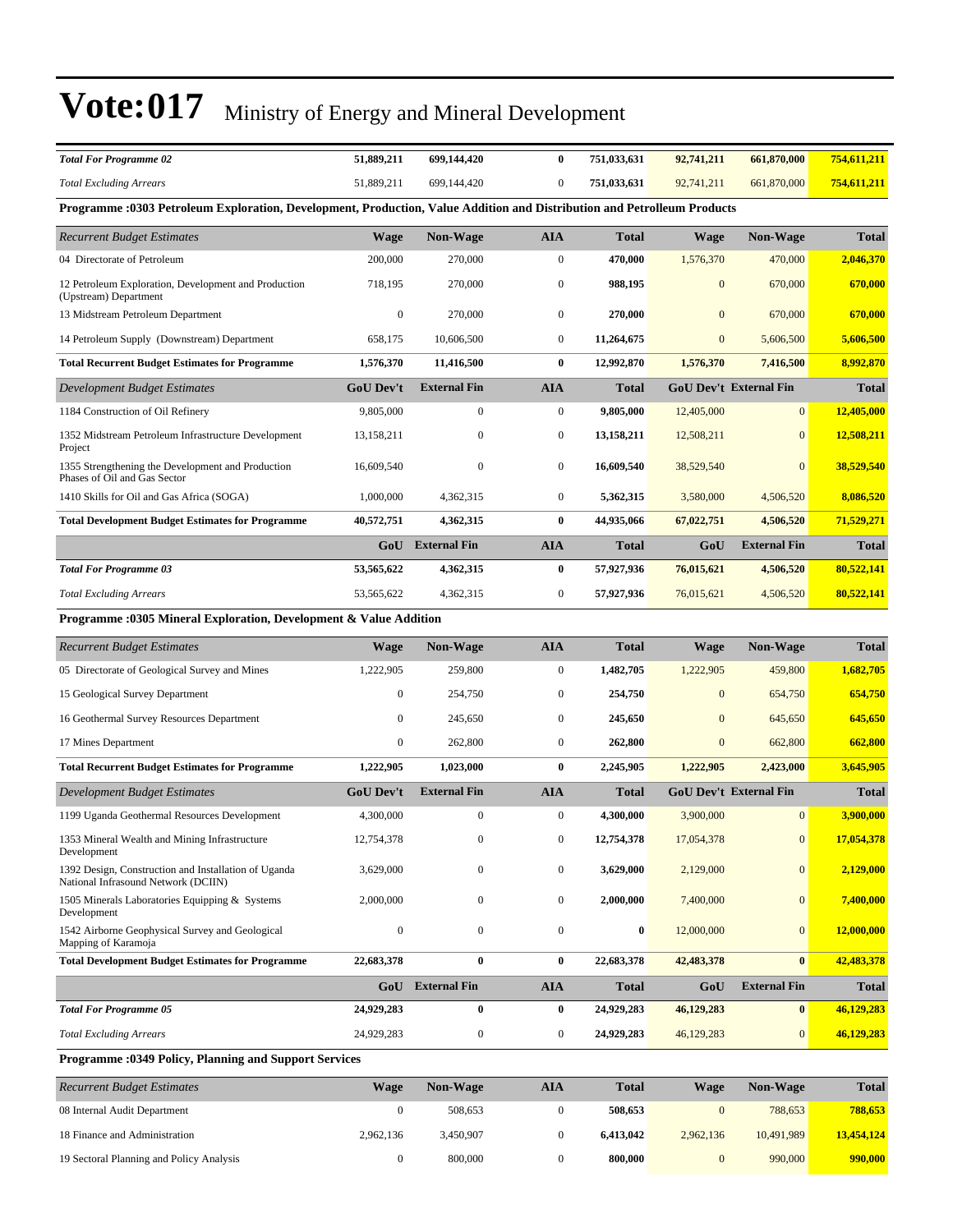| <b>Total Recurrent Budget Estimates for Programme</b>                       | 2,962,136        | 4,759,560           | $\bf{0}$     | 7,721,695     | 2.962.136   | 12,270,642                    | 15,232,777    |
|-----------------------------------------------------------------------------|------------------|---------------------|--------------|---------------|-------------|-------------------------------|---------------|
| Development Budget Estimates                                                | <b>GoU</b> Dev't | <b>External Fin</b> | <b>AIA</b>   | <b>Total</b>  |             | <b>GoU Dev't External Fin</b> | <b>Total</b>  |
| 1223 Institutional Support to Ministry of Energy and<br>Mineral Development | 24,590,585       | $\mathbf{0}$        | $\mathbf{0}$ | 24,590,585    | 29,390,585  | $\overline{0}$                | 29,390,585    |
| <b>Total Development Budget Estimates for Programme</b>                     | 24,590,585       | $\bf{0}$            | $\bf{0}$     | 24,590,585    | 29,390,585  | $\mathbf{0}$                  | 29,390,585    |
|                                                                             | GoU              | <b>External Fin</b> | <b>AIA</b>   | <b>Total</b>  | GoU         | <b>External Fin</b>           | <b>Total</b>  |
| <b>Total For Programme 49</b>                                               | 32,312,280       | $\bf{0}$            | $\bf{0}$     | 32,312,280    | 44,623,363  | $\mathbf{0}$                  | 44,623,363    |
| <b>Total Excluding Arrears</b>                                              | 32,070,435       | $\overline{0}$      | $\mathbf{0}$ | 32,070,435    | 44,045,387  | $\mathbf{0}$                  | 44,045,387    |
| <b>Total Vote 017</b>                                                       | 383,654,628      | 1,269,363,111       | $\bf{0}$     | 1,653,017,738 | 532,083,951 | 1,333,166,520                 | 1,865,250,470 |
| <b>Total Excluding Arrears</b>                                              | 383.412.783      | 1,269,363,111       | 0            | 1,652,775,893 | 531,505,974 | 1,333,166,520                 | 1,864,672,494 |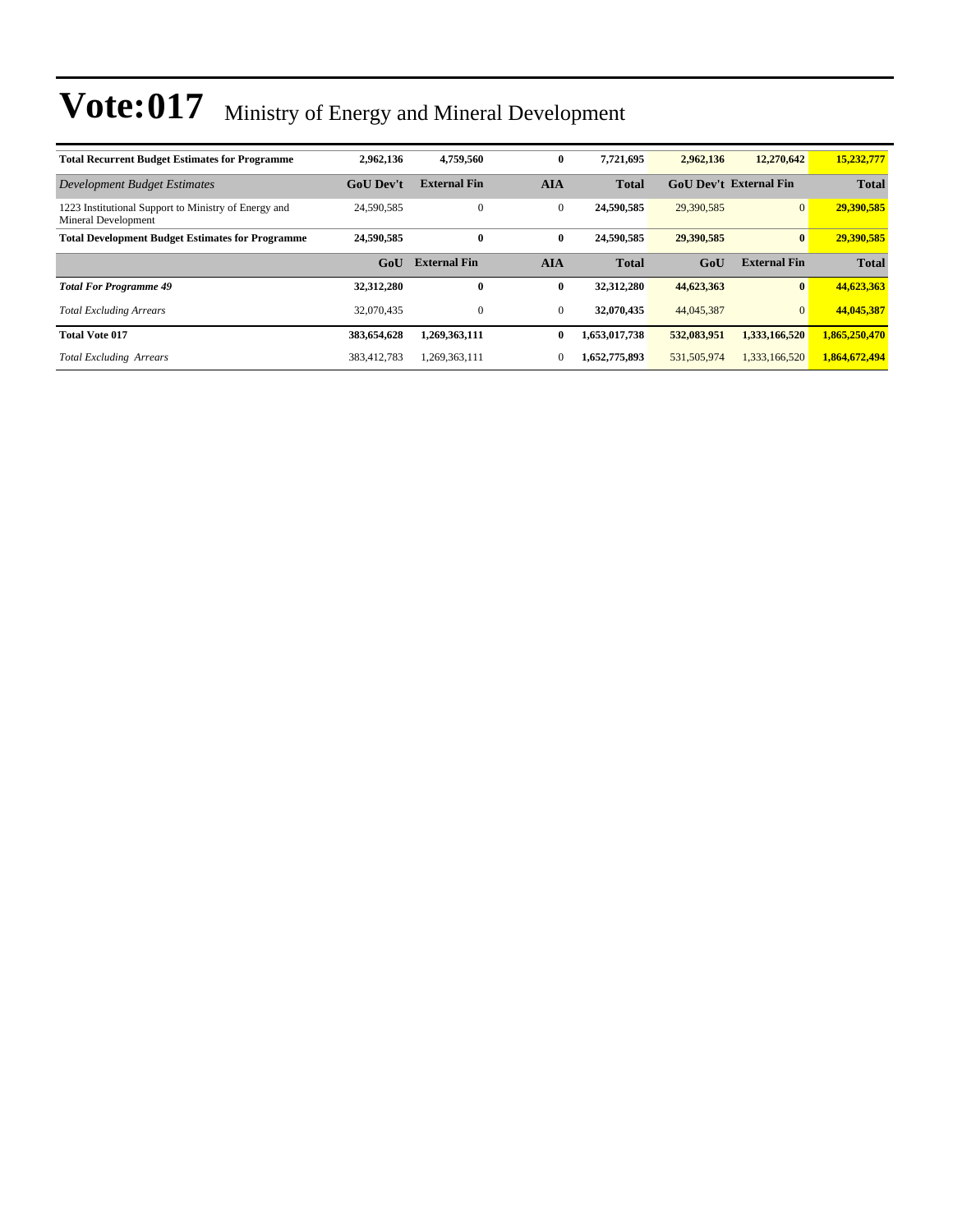#### *Table V2: Summary Vote Estimates by Item*

| Thousand Uganda Shillings                                   |                  | 2018/19 Approved Budget |            | 2019/20Approved Estimates |            |                     |              |
|-------------------------------------------------------------|------------------|-------------------------|------------|---------------------------|------------|---------------------|--------------|
|                                                             | GoU              | <b>External Fin</b>     | <b>AIA</b> | <b>Total</b>              | GoU        | <b>External Fin</b> | <b>Total</b> |
| <b>Employees, Goods and Services (Outputs Provided)</b>     | 63,167,315       | 14,162,112              | $\bf{0}$   | 77,329,427                | 87,842,370 | 6,506,520           | 94,348,890   |
| 211101 General Staff Salaries                               | 6,224,571        | $\bf{0}$                | $\bf{0}$   | 6,224,571                 | 6,224,571  | $\bf{0}$            | 6,224,571    |
| 211102 Contract Staff Salaries                              | 2,189,159        | 0                       | $\bf{0}$   | 2,189,159                 | 1,481,259  | $\bf{0}$            | 1,481,259    |
| 211103 Allowances (Inc. Casuals, Temporary)                 | 9,934,987        | $\bf{0}$                | $\bf{0}$   | 9,934,987                 | 13,064,692 | 240,000             | 13,304,692   |
| 212101 Social Security Contributions                        | 269,900          | $\bf{0}$                | $\bf{0}$   | 269,900                   | 28,000     | $\bf{0}$            | 28,000       |
| 212102 Pension for General Civil Service                    | 1,189,829        | $\bf{0}$                | $\bf{0}$   | 1,189,829                 | 1,448,180  | $\bf{0}$            | 1,448,180    |
| 212201 Social Security Contributions                        | $\bf{0}$         | $\bf{0}$                | $\bf{0}$   | $\bf{0}$                  | 64,000     | $\bf{0}$            | 64,000       |
| 213002 Incapacity, death benefits and funeral expenses      | 14,000           | 0                       | $\bf{0}$   | 14,000                    | 4,000      | $\bf{0}$            | 4,000        |
| 213004 Gratuity Expenses                                    | 542,591          | $\boldsymbol{0}$        | $\bf{0}$   | 542,591                   | 606,091    | $\bf{0}$            | 606,091      |
| 221001 Advertising and Public Relations                     | 1,325,500        | $\bf{0}$                | $\bf{0}$   | 1,325,500                 | 1,705,393  | 61,000              | 1,766,393    |
| 221002 Workshops and Seminars                               | 2,325,711        | $\bf{0}$                | $\bf{0}$   | 2,325,711                 | 4,882,044  | 156,000             | 5,038,044    |
| 221003 Staff Training                                       | 5,301,650        | 0                       | $\bf{0}$   | 5,301,650                 | 5,741,617  | 400,000             | 6,141,617    |
| 221004 Recruitment Expenses                                 | $\boldsymbol{0}$ | 0                       | $\bf{0}$   | $\boldsymbol{0}$          | 50,000     | $\bf{0}$            | 50,000       |
| 221005 Hire of Venue (chairs, projector, etc)               | 315,000          | $\bf{0}$                | $\bf{0}$   | 315,000                   | 629,600    | 63,157              | 692,757      |
| 221007 Books, Periodicals & Newspapers                      | 345,731          | $\bf{0}$                | $\bf{0}$   | 345,731                   | 236,850    | $\bf{0}$            | 236,850      |
| 221008 Computer supplies and Information Technology<br>(TT) | 714,980          | $\bf{0}$                | $\bf{0}$   | 714,980                   | 688,000    | 24,000              | 712,000      |
| 221009 Welfare and Entertainment                            | 91,087           | $\boldsymbol{0}$        | $\bf{0}$   | 91,087                    | 561,868    | $\bf{0}$            | 561,868      |
| 221010 Special Meals and Drinks                             | 111,429          | $\bf{0}$                | $\bf{0}$   | 111,429                   | 198,000    | $\bf{0}$            | 198,000      |
| 221011 Printing, Stationery, Photocopying and Binding       | 1,509,862        | 0                       | $\bf{0}$   | 1,509,862                 | 2,883,214  | 70,000              | 2,953,214    |
| 221012 Small Office Equipment                               | 204,024          | $\boldsymbol{0}$        | $\bf{0}$   | 204,024                   | 195,800    | $\bf{0}$            | 195,800      |
| 221016 IFMS Recurrent costs                                 | 12,000           | 0                       | $\bf{0}$   | 12,000                    | 12,400     | $\bf{0}$            | 12,400       |
| 221017 Subscriptions                                        | 440,000          | $\boldsymbol{0}$        | $\bf{0}$   | 440,000                   | 138,453    | $\bf{0}$            | 138,453      |
| 221020 IPPS Recurrent Costs                                 | 12,000           | $\bf{0}$                | $\bf{0}$   | 12,000                    | 20,000     | $\bf{0}$            | 20,000       |
| 222001 Telecommunications                                   | 186,711          | 0                       | $\bf{0}$   | 186,711                   | 240,030    | 110,000             | 350,030      |
| 222002 Postage and Courier                                  | 63,000           | $\boldsymbol{0}$        | $\bf{0}$   | 63,000                    | 101,500    | $\bf{0}$            | 101,500      |
| 222003 Information and communications technology<br>(ICT)   | 344,477          | 0                       | $\bf{0}$   | 344,477                   | 635,200    | $\bf{0}$            | 635,200      |
| 223001 Property Expenses                                    | 300,000          | 0                       | $\bf{0}$   | 300,000                   | $\bf{0}$   | $\bf{0}$            | $\bf{0}$     |
| 223002 Rates                                                | 110,000          | $\bf{0}$                | $\bf{0}$   | 110,000                   | 300,000    | $\bf{0}$            | 300,000      |
| 223003 Rent – (Produced Assets) to private entities         | 50,000           | 0                       | $\bf{0}$   | 50,000                    | $\bf{0}$   | $\boldsymbol{0}$    | $\bf{0}$     |
| 223004 Guard and Security services                          | 260,000          | 0                       | $\bf{0}$   | 260,000                   | 315,000    | $\bf{0}$            | 315,000      |
| 223005 Electricity                                          | 791,000          | $\boldsymbol{0}$        | $\bf{0}$   | 791,000                   | 744,200    | $\boldsymbol{0}$    | 744,200      |
| 223006 Water                                                | 225,200          | 0                       | $\bf{0}$   | 225,200                   | 155,298    | $\bf{0}$            | 155,298      |
| 223007 Other Utilities- (fuel, gas, firewood, charcoal)     | 32,000           | $\bf{0}$                | $\bf{0}$   | 32,000                    | 143,000    | $\bf{0}$            | 143,000      |
| 224004 Cleaning and Sanitation                              | 128,000          | 0                       | $\bf{0}$   | 128,000                   | 244,700    | $\bf{0}$            | 244,700      |
| 224005 Uniforms, Beddings and Protective Gear               | 94,000           | 0                       | $\bf{0}$   | 94,000                    | 94,561     | $\bf{0}$            | 94,561       |
| 225001 Consultancy Services- Short term                     | 4,269,538        | 9,799,797               | $\bf{0}$   | 14,069,335                | 6,726,232  | 300,000             | 7,026,232    |
| 225002 Consultancy Services-Long-term                       | 4,482,000        | 4,362,315               | $\bf{0}$   | 8,844,315                 | 15,900,000 | 4,453,363           | 20,353,363   |
| 226001 Insurances                                           | 4,000            | $\boldsymbol{0}$        | $\bf{0}$   | 4,000                     | 80,000     | $\boldsymbol{0}$    | 80,000       |
| 227001 Travel inland                                        | 4,273,094        | 0                       | $\bf{0}$   | 4,273,094                 | 10,565,297 | 459,000             | 11,024,297   |
| 227002 Travel abroad                                        | 2,637,256        | 0                       | $\bf{0}$   | 2,637,256                 | 4,277,316  | 30,000              | 4,307,316    |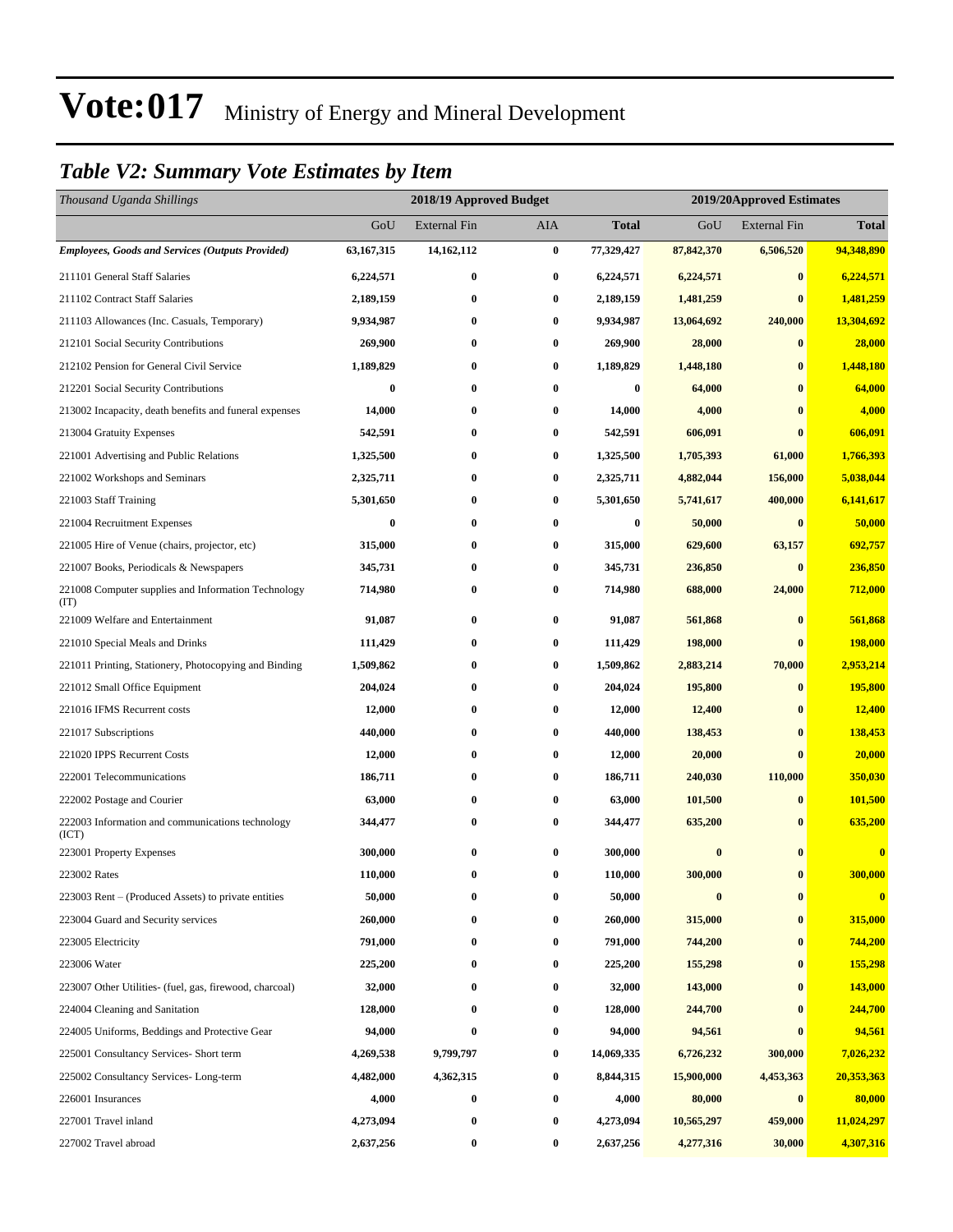| 227003 Carriage, Haulage, Freight and transport hire               | 14,000       | $\bf{0}$      | $\bf{0}$         | 14,000           | 9,000         | $\bf{0}$      | 9,000         |
|--------------------------------------------------------------------|--------------|---------------|------------------|------------------|---------------|---------------|---------------|
| 227004 Fuel, Lubricants and Oils                                   | 2,330,367    | $\bf{0}$      | 0                | 2,330,367        | 3,139,151     | 90,000        | 3,229,151     |
| 228001 Maintenance - Civil                                         | 392,140      | $\bf{0}$      | $\bf{0}$         | 392,140          | 520,000       | $\bf{0}$      | 520,000       |
| 228002 Maintenance - Vehicles                                      | 1,369,022    | $\bf{0}$      | 0                | 1,369,022        | 1,852,011     | 50,000        | 1,902,011     |
| 228003 Maintenance - Machinery, Equipment &<br>Furniture           | 412,000      | $\bf{0}$      | 0                | 412,000          | 327,642       | $\bf{0}$      | 327,642       |
| 228004 Maintenance – Other                                         | 7,315,500    | $\bf{0}$      | 0                | 7,315,500        | 558,200       | $\bf{0}$      | 558,200       |
| 282161 Disposal of Assets (Loss/Gain)                              | 10,000       | $\bf{0}$      | $\bf{0}$         | 10,000           | 50,000        | $\bf{0}$      | 50,000        |
| <b>Grants, Transfers and Subsides (Outputs Funded)</b>             | 127,129,864  | $\bf{0}$      | $\bf{0}$         | 127,129,864      | 115, 142, 387 | $\bf{0}$      | 115,142,387   |
| 262101 Contributions to International Organisations<br>(Current)   | 950,000      | $\bf{0}$      | 0                | 950,000          | 740,000       | $\bf{0}$      | 740,000       |
| 262201 Contributions to International Organisations<br>(Capital)   | 15,000       | $\bf{0}$      | $\bf{0}$         | 15,000           | 77,500        | $\bf{0}$      | 77,500        |
| 263104 Transfers to other govt. Units (Current)                    | 81,492,400   | $\bf{0}$      | 0                | 81,492,400       | 58,468,676    | $\bf{0}$      | 58,468,676    |
| 263204 Transfers to other govt. Units (Capital)                    | 44,672,464   | $\bf{0}$      | 0                | 44,672,464       | 51,356,211    | $\bf{0}$      | 51,356,211    |
| 291001 Transfers to Government Institutions                        | 0            | $\bf{0}$      | 0                | $\bf{0}$         | 4,500,000     | $\bf{0}$      | 4,500,000     |
| <b>Investment</b> (Capital Purchases)                              | 193,115,604  | 1,255,200,999 | $\bf{0}$         | 1,448,316,602    | 328,521,217   | 1,326,660,000 | 1,655,181,217 |
| 281501 Environment Impact Assessment for Capital<br>Works          | 1,683,000    | $\bf{0}$      | $\bf{0}$         | 1,683,000        | 2,931,140     | $\bf{0}$      | 2,931,140     |
| 281502 Feasibility Studies for Capital Works                       | 75,000       | $\bf{0}$      | 0                | 75,000           | 900,000       | $\bf{0}$      | 900,000       |
| 281503 Engineering and Design Studies & Plans for<br>capital works | 11,002,000   | 87,424,425    | 0                | 98,426,425       | 3,527,000     | $\bf{0}$      | 3,527,000     |
| 281504 Monitoring, Supervision & Appraisal of capital<br>works     | 10,717,247   | $\bf{0}$      | $\bf{0}$         | 10,717,247       | 40,501,167    | $\bf{0}$      | 40,501,167    |
| 311101 Land                                                        | 135,279,500  | $\bf{0}$      | $\bf{0}$         | 135,279,500      | 136,013,506   | $\bf{0}$      | 136,013,506   |
| 312101 Non-Residential Buildings                                   | 11,239,962   | $\bf{0}$      | 0                | 11,239,962       | 19,175,708    | $\bf{0}$      | 19,175,708    |
| 312103 Roads and Bridges.                                          | 0            | $\bf{0}$      | $\bf{0}$         | $\bf{0}$         | 4,000,000     | $\bf{0}$      | 4,000,000     |
| 312104 Other Structures                                            | 8,735,000    | 1,167,776,573 | 0                | 1,176,511,573    | 50,193,494    | 748,670,000   | 798,863,494   |
| 312201 Transport Equipment                                         | 3,570,000    | $\bf{0}$      | 0                | 3,570,000        | $\bf{0}$      | $\bf{0}$      | $\bf{0}$      |
| 312202 Machinery and Equipment                                     | 7,612,894    | $\bf{0}$      | 0                | 7,612,894        | 18,445,000    | $\bf{0}$      | 18,445,000    |
| 312203 Furniture & Fixtures                                        | 455,000      | $\bf{0}$      | $\bf{0}$         | 455,000          | 1,054,152     | $\bf{0}$      | 1,054,152     |
| 312211 Office Equipment                                            | 54,000       | $\bf{0}$      | 0                | 54,000           | 111,000       | $\mathbf{0}$  | 111,000       |
| 312213 ICT Equipment                                               | 770,000      | $\bf{0}$      | 0                | 770,000          | 870,050       |               | 870,050       |
| 312214 Laboratory Equipments                                       | 1,632,000    | $\bf{0}$      | 0                | 1,632,000        | 4,653,000     | $\bf{0}$      | 4,653,000     |
| 312302 Intangible Fixed Assets                                     | $\mathbf{0}$ | 0             | 0                | $\mathbf{0}$     | 5,000         |               | 5,000         |
| 314101 Petroleum Products                                          | 0            | $\bf{0}$      | $\bf{0}$         | $\boldsymbol{0}$ | 135,000       | $\pmb{0}$     | 135,000       |
| 314201 Materials and supplies                                      | 110,000      | $\bf{0}$      | 0                | 110,000          | 372,000       | $\bf{0}$      | 372,000       |
| 314202 Work in progress                                            | 180,000      | $\bf{0}$      | $\bf{0}$         | 180,000          | 45,634,000    | 577,990,000   | 623,624,000   |
| <b>Arrears</b>                                                     | 241,845      | $\bf{0}$      | $\bf{0}$         | 241,845          | 577,976       | $\bf{0}$      | 577,976       |
| 321605 Domestic arrears (Budgeting)                                | 0            | $\bf{0}$      | 0                | $\bf{0}$         | 263,236       | $\pmb{0}$     | 263,236       |
| 321608 General Public Service Pension arrears<br>(Budgeting)       | 69,200       | $\bf{0}$      | 0                | 69,200           | 163,418       | $\bf{0}$      | 163,418       |
| 321614 Electricity arrears (Budgeting)                             | 172,645      | $\bf{0}$      | 0                | 172,645          | 151,323       | $\bf{0}$      | 151,323       |
| <b>Grand Total Vote 017</b>                                        | 383,654,628  | 1,269,363,111 | $\bf{0}$         | 1,653,017,738    | 532,083,951   | 1,333,166,520 | 1,865,250,470 |
| <b>Total Excluding Arrears</b>                                     | 383,412,783  | 1,269,363,111 | $\boldsymbol{0}$ | 1,652,775,893    | 531,505,974   | 1,333,166,520 | 1,864,672,494 |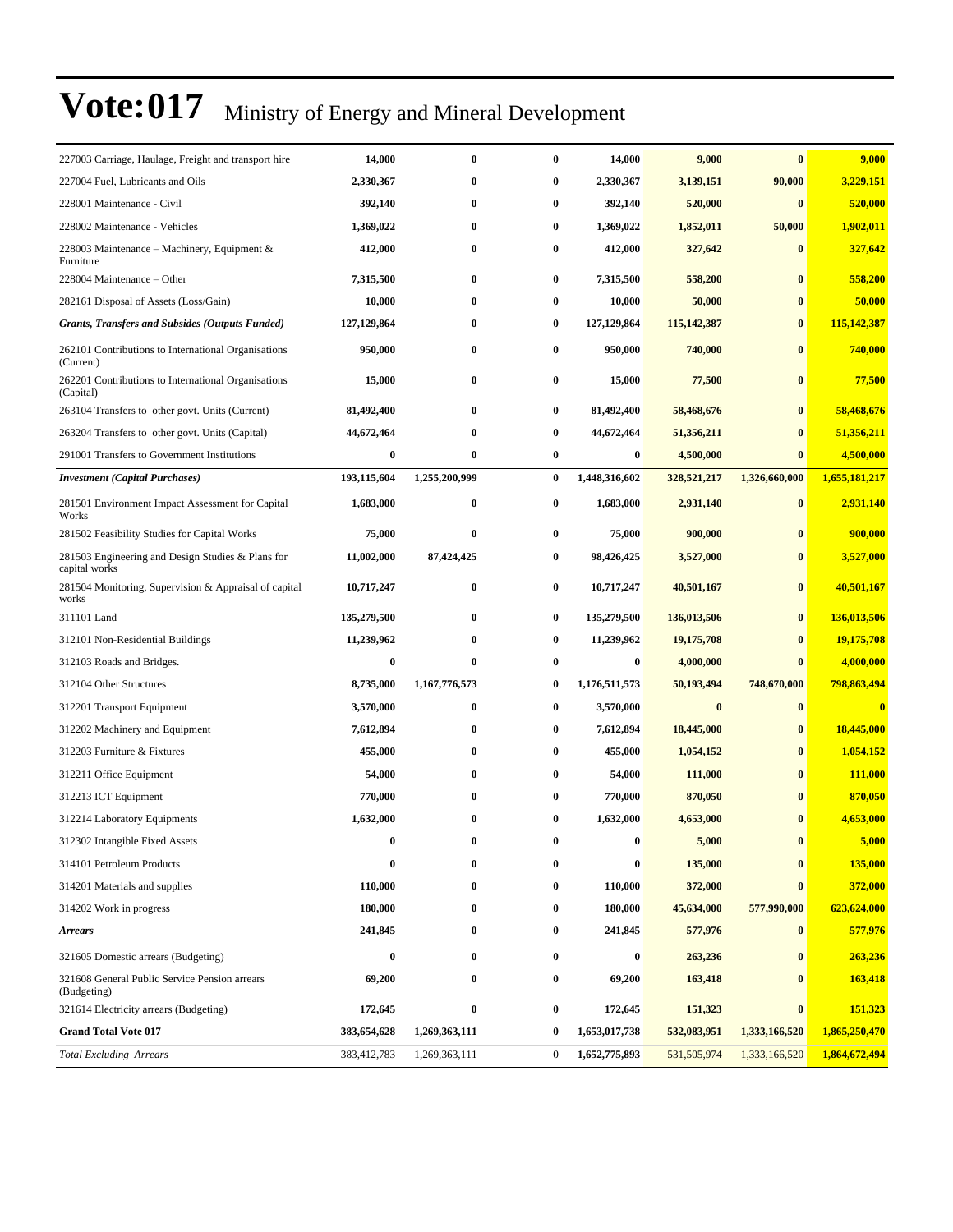#### *Table V3: Detailed Estimates by Programme, Sub Programme, Output and Item*

#### *Programme :0301 Energy Planning,Management & Infrastructure Dev't*

*Recurrent Budget Estimates*

#### **SubProgramme 03 Energy Resources Directorate**

| Thousand Uganda Shillings                                                  |                  | 2018/19 Approved Budget |                  |              |                       | 2019/20 Approved Estimates |               |
|----------------------------------------------------------------------------|------------------|-------------------------|------------------|--------------|-----------------------|----------------------------|---------------|
| <b>Outputs Provided</b>                                                    | Wage             | Non Wage                | <b>AIA</b>       | <b>Total</b> | Wage                  | Non Wage                   | <b>Total</b>  |
| Output 030101 Energy Policy/Plans Dissemination, Regulation and Monitoring |                  |                         |                  |              |                       |                            |               |
| 211101 General Staff Salaries                                              | 463,160          | $\boldsymbol{0}$        | $\boldsymbol{0}$ | 463,160      | 463,160               | $\overline{0}$             | 463,160       |
| 211103 Allowances (Inc. Casuals, Temporary)                                | $\overline{0}$   | 16,000                  | $\mathbf{0}$     | 16,000       | $\mathbf{0}$          | 42,000                     | 42,000        |
| 221002 Workshops and Seminars                                              | $\boldsymbol{0}$ | $\Omega$                | $\boldsymbol{0}$ | $\bf{0}$     | $\boldsymbol{0}$      | 100,000                    | 100,000       |
| 221003 Staff Training                                                      | $\boldsymbol{0}$ | 14,000                  | $\mathbf{0}$     | 14,000       | $\mathbf{0}$          | $\mathbf{0}$               | $\bf{0}$      |
| 221008 Computer supplies and Information Technology (IT)                   | $\boldsymbol{0}$ | 30,000                  | $\mathbf{0}$     | 30,000       | $\mathbf{0}$          | $\mathbf{0}$               | $\bf{0}$      |
| 221009 Welfare and Entertainment                                           | $\overline{0}$   | 8,900                   | $\mathbf{0}$     | 8,900        | $\mathbf{0}$          | $\overline{0}$             | $\bf{0}$      |
| 221011 Printing, Stationery, Photocopying and Binding                      | $\boldsymbol{0}$ | $\boldsymbol{0}$        | $\boldsymbol{0}$ | $\bf{0}$     | $\boldsymbol{0}$      | $\boldsymbol{0}$           | $\bf{0}$      |
| 222001 Telecommunications                                                  | $\boldsymbol{0}$ | 1,600                   | $\boldsymbol{0}$ | 1,600        | $\boldsymbol{0}$      | $\overline{0}$             | $\bf{0}$      |
| 227001 Travel inland                                                       | $\boldsymbol{0}$ | 22,000                  | $\boldsymbol{0}$ | 22,000       | $\mathbf{0}$          | 41,200                     | 41,200        |
| 227002 Travel abroad                                                       | $\overline{0}$   | 6,500                   | $\boldsymbol{0}$ | 6,500        | $\boldsymbol{0}$      | $\overline{0}$             | $\bf{0}$      |
| 227004 Fuel, Lubricants and Oils                                           | $\boldsymbol{0}$ | 3,000                   | $\mathbf{0}$     | 3,000        | $\mathbf{0}$          | 16,800                     | 16,800        |
| 228002 Maintenance - Vehicles                                              | $\boldsymbol{0}$ | 2,000                   | $\mathbf{0}$     | 2,000        | $\mathbf{0}$          | $\overline{0}$             | $\bf{0}$      |
| <b>Total Cost of Output 01</b>                                             | 463,160          | 104,000                 | 0                | 567,160      | 463,160               | 200,000                    | 663,160       |
| <b>Output 030102 Energy Efficiency Promotion</b>                           |                  |                         |                  |              |                       |                            |               |
| 211103 Allowances (Inc. Casuals, Temporary)                                | $\boldsymbol{0}$ | 19,980                  | $\mathbf{0}$     | 19,980       | $\mathbf{0}$          | 14,000                     | 14,000        |
| 221001 Advertising and Public Relations                                    | $\boldsymbol{0}$ | $\boldsymbol{0}$        | $\boldsymbol{0}$ | $\bf{0}$     | $\mathbf{0}$          | 15,000                     | 15,000        |
| 221009 Welfare and Entertainment                                           | $\boldsymbol{0}$ | 4,000                   | $\mathbf{0}$     | 4,000        | $\mathbf{0}$          | $\overline{0}$             | $\bf{0}$      |
| 221011 Printing, Stationery, Photocopying and Binding                      | $\boldsymbol{0}$ | 4,000                   | $\boldsymbol{0}$ | 4,000        | $\boldsymbol{0}$      | $\overline{0}$             | $\bf{0}$      |
| 222001 Telecommunications                                                  | $\boldsymbol{0}$ | 1,000                   | $\boldsymbol{0}$ | 1,000        | $\boldsymbol{0}$      | $\overline{0}$             | $\bf{0}$      |
| 227001 Travel inland                                                       | $\boldsymbol{0}$ | 55,000                  | $\mathbf{0}$     | 55,000       | $\mathbf{0}$          | 41,600                     | 41,600        |
| 227004 Fuel, Lubricants and Oils                                           | $\mathbf{0}$     | 12,000                  | $\boldsymbol{0}$ | 12,000       | $\boldsymbol{0}$      | 12,600                     | <b>12,600</b> |
| 228002 Maintenance - Vehicles                                              | $\boldsymbol{0}$ | 4,020                   | $\mathbf{0}$     | 4,020        | $\boldsymbol{0}$      | 16,800                     | 16,800        |
| <b>Total Cost of Output 02</b>                                             | 0                | 100,000                 | $\pmb{\theta}$   | 100,000      | $\boldsymbol{\theta}$ | 100,000                    | 100,000       |
| <b>Output 030103 Renewable Energy Promotion</b>                            |                  |                         |                  |              |                       |                            |               |
| 211103 Allowances (Inc. Casuals, Temporary)                                | $\boldsymbol{0}$ | 9,990                   | $\boldsymbol{0}$ | 9,990        | $\mathbf{0}$          | $\mathbf{0}$               | $\mathbf{0}$  |
| 221001 Advertising and Public Relations                                    | $\boldsymbol{0}$ | $\boldsymbol{0}$        | $\mathbf{0}$     | $\bf{0}$     | $\mathbf{0}$          | 20,000                     | 20,000        |
| 221011 Printing, Stationery, Photocopying and Binding                      | $\boldsymbol{0}$ | 4,000                   | $\mathbf{0}$     | 4,000        | $\mathbf{0}$          | 32,000                     | 32,000        |
| 222001 Telecommunications                                                  | $\overline{0}$   | 1,000                   | $\mathbf{0}$     | 1,000        | $\mathbf{0}$          | 8,000                      | 8,000         |
| 227001 Travel inland                                                       | $\boldsymbol{0}$ | 44,000                  | $\boldsymbol{0}$ | 44,000       | $\boldsymbol{0}$      | 24,500                     | 24,500        |
| 227002 Travel abroad                                                       | $\boldsymbol{0}$ | 36,000                  | $\boldsymbol{0}$ | 36,000       | $\boldsymbol{0}$      | $\boldsymbol{0}$           | $\bf{0}$      |
| 227004 Fuel, Lubricants and Oils                                           | $\overline{0}$   | 5,010                   | $\mathbf{0}$     | 5,010        | $\mathbf{0}$          | 12,000                     | 12,000        |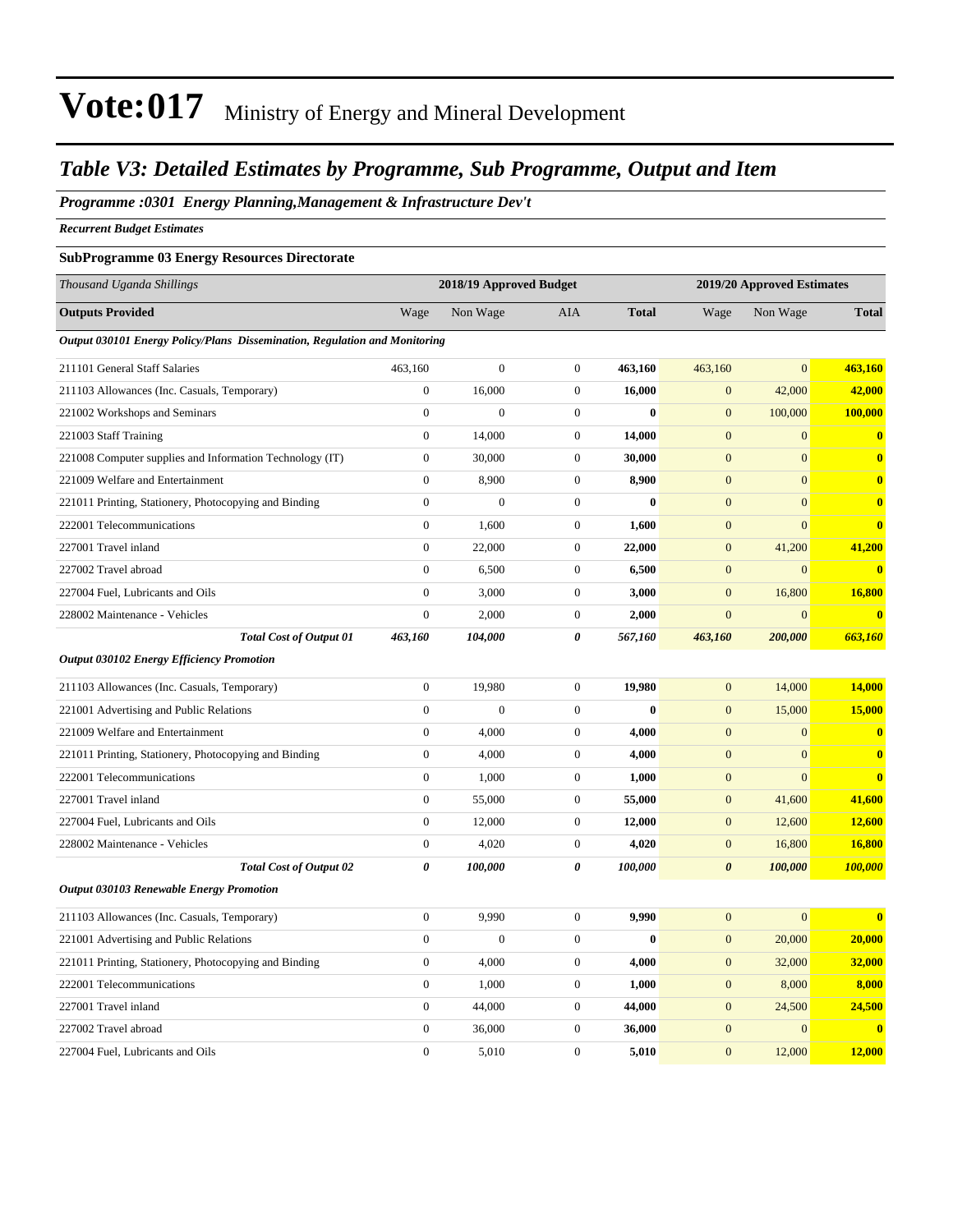| 228002 Maintenance - Vehicles                                              | $\mathbf{0}$                                          | $\mathbf{0}$   | $\boldsymbol{0}$ | $\bf{0}$     | $\mathbf{0}$          | 7,500        | 7,500                   |
|----------------------------------------------------------------------------|-------------------------------------------------------|----------------|------------------|--------------|-----------------------|--------------|-------------------------|
| <b>Total Cost of Output 03</b>                                             | 0                                                     | 100,000        | 0                | 100,000      | 0                     | 104,000      | 104,000                 |
| <b>Total Cost Of Outputs Provided</b>                                      | 463,160                                               | 304,000        | $\bf{0}$         | 767,160      | 463,160               | 404,000      | 867,160                 |
| <b>Total Cost for SubProgramme 03</b>                                      | 463,160                                               | 304,000        | $\bf{0}$         | 767,160      | 463,160               | 404,000      | 867,160                 |
| <b>Total Excluding Arrears</b>                                             | 463,160                                               | 304,000        | $\boldsymbol{0}$ | 767,160      | 463,160               | 404,000      | 867,160                 |
| <b>SubProgramme 09 Renewable Energy Department</b>                         |                                                       |                |                  |              |                       |              |                         |
| Thousand Uganda Shillings                                                  | 2018/19 Approved Budget<br>2019/20 Approved Estimates |                |                  |              |                       |              |                         |
| <b>Outputs Provided</b>                                                    | Wage                                                  | Non Wage       | AIA              | <b>Total</b> | Wage                  | Non Wage     | <b>Total</b>            |
| Output 030101 Energy Policy/Plans Dissemination, Regulation and Monitoring |                                                       |                |                  |              |                       |              |                         |
| 211103 Allowances (Inc. Casuals, Temporary)                                | $\boldsymbol{0}$                                      | 20,000         | $\boldsymbol{0}$ | 20,000       | $\mathbf{0}$          | 24,000       | 24,000                  |
| 221002 Workshops and Seminars                                              | $\boldsymbol{0}$                                      | 12,000         | $\boldsymbol{0}$ | 12,000       | $\mathbf{0}$          | 38,000       | 38,000                  |
| 221011 Printing, Stationery, Photocopying and Binding                      | $\mathbf{0}$                                          | 12,000         | $\boldsymbol{0}$ | 12,000       | $\boldsymbol{0}$      | 8,431        | 8,431                   |
| 222001 Telecommunications                                                  | $\mathbf{0}$                                          | 3,000          | $\boldsymbol{0}$ | 3,000        | $\boldsymbol{0}$      | $\mathbf{0}$ | $\overline{\mathbf{0}}$ |
| 225001 Consultancy Services- Short term                                    | $\boldsymbol{0}$                                      | 10,000         | $\boldsymbol{0}$ | 10,000       | $\mathbf{0}$          | 32,000       | 32,000                  |
| 227001 Travel inland                                                       | $\boldsymbol{0}$                                      | 15,000         | $\boldsymbol{0}$ | 15,000       | $\boldsymbol{0}$      | 12,000       | 12,000                  |
| 227004 Fuel, Lubricants and Oils                                           | $\boldsymbol{0}$                                      | 12,000         | $\boldsymbol{0}$ | 12,000       | $\mathbf{0}$          | 9,000        | 9,000                   |
| 228002 Maintenance - Vehicles                                              | $\boldsymbol{0}$                                      | 16,000         | $\boldsymbol{0}$ | 16,000       | $\boldsymbol{0}$      | 2,000        | 2,000                   |
| <b>Total Cost of Output 01</b>                                             | 0                                                     | 100,000        | 0                | 100,000      | $\boldsymbol{\theta}$ | 125,431      | 125,431                 |
| <b>Output 030103 Renewable Energy Promotion</b>                            |                                                       |                |                  |              |                       |              |                         |
| 211103 Allowances (Inc. Casuals, Temporary)                                | $\boldsymbol{0}$                                      | 45,000         | $\boldsymbol{0}$ | 45,000       | $\mathbf{0}$          | 33,000       | 33,000                  |
| 221002 Workshops and Seminars                                              | $\boldsymbol{0}$                                      | 10,000         | $\boldsymbol{0}$ | 10,000       | $\boldsymbol{0}$      | 38,000       | 38,000                  |
| 221003 Staff Training                                                      | $\mathbf{0}$                                          | 20,000         | $\boldsymbol{0}$ | 20,000       | $\mathbf{0}$          | 49,248       | 49,248                  |
| 221005 Hire of Venue (chairs, projector, etc)                              | $\mathbf{0}$                                          | $\mathbf{0}$   | $\boldsymbol{0}$ | $\bf{0}$     | $\mathbf{0}$          | 30,000       | 30,000                  |
| 221008 Computer supplies and Information Technology (IT)                   | $\mathbf{0}$                                          | $\overline{0}$ | $\mathbf{0}$     | $\bf{0}$     | $\boldsymbol{0}$      | 18,000       | <b>18,000</b>           |
| 221009 Welfare and Entertainment                                           | $\mathbf{0}$                                          | 6,000          | $\boldsymbol{0}$ | 6,000        | $\boldsymbol{0}$      | 15,162       | 15,162                  |
| 221011 Printing, Stationery, Photocopying and Binding                      | $\boldsymbol{0}$                                      | 8,000          | $\boldsymbol{0}$ | 8,000        | $\boldsymbol{0}$      | 12,000       | 12,000                  |
| 221017 Subscriptions                                                       | $\mathbf{0}$                                          | $\mathbf{0}$   | $\boldsymbol{0}$ | $\bf{0}$     | $\boldsymbol{0}$      | 10,000       | 10,000                  |
| 222001 Telecommunications                                                  | $\boldsymbol{0}$                                      | 2,841          | $\boldsymbol{0}$ | 2,841        | $\mathbf{0}$          | 12,000       | 12,000                  |
| 225001 Consultancy Services- Short term                                    | $\mathbf{0}$                                          | $\overline{0}$ | $\boldsymbol{0}$ | $\bf{0}$     | $\mathbf{0}$          | 90,000       | 90,000                  |
| 227001 Travel inland                                                       | $\mathbf{0}$                                          | 60,000         | $\overline{0}$   | 60,000       | $\overline{0}$        | 96,000       | 96,000                  |
| 227002 Travel abroad                                                       | $\boldsymbol{0}$                                      | 19,000         | $\boldsymbol{0}$ | 19,000       | $\mathbf{0}$          | 54,720       | 54,720                  |
| 227004 Fuel, Lubricants and Oils                                           | $\boldsymbol{0}$                                      | 20,000         | $\boldsymbol{0}$ | 20,000       | $\boldsymbol{0}$      | 16,000       | 16,000                  |
| 228002 Maintenance - Vehicles                                              | $\boldsymbol{0}$                                      | 20,000         | $\boldsymbol{0}$ | 20,000       | $\mathbf{0}$          | 11,280       | 11,280                  |
| <b>Total Cost of Output 03</b>                                             | $\pmb{\theta}$                                        | 210,841        | 0                | 210,841      | $\pmb{\theta}$        | 485,410      | 485,410                 |
| <b>Total Cost Of Outputs Provided</b>                                      | $\bf{0}$                                              | 310,841        | $\bf{0}$         | 310,841      | $\bf{0}$              | 610,841      | 610,841                 |
| <b>Total Cost for SubProgramme 09</b>                                      | $\bf{0}$                                              | 310,841        | $\bf{0}$         | 310,841      | $\bf{0}$              | 610,841      | 610,841                 |
| <b>Total Excluding Arrears</b>                                             | $\boldsymbol{0}$                                      | 310,841        | $\boldsymbol{0}$ | 310,841      | $\mathbf{0}$          | 610,841      | 610,841                 |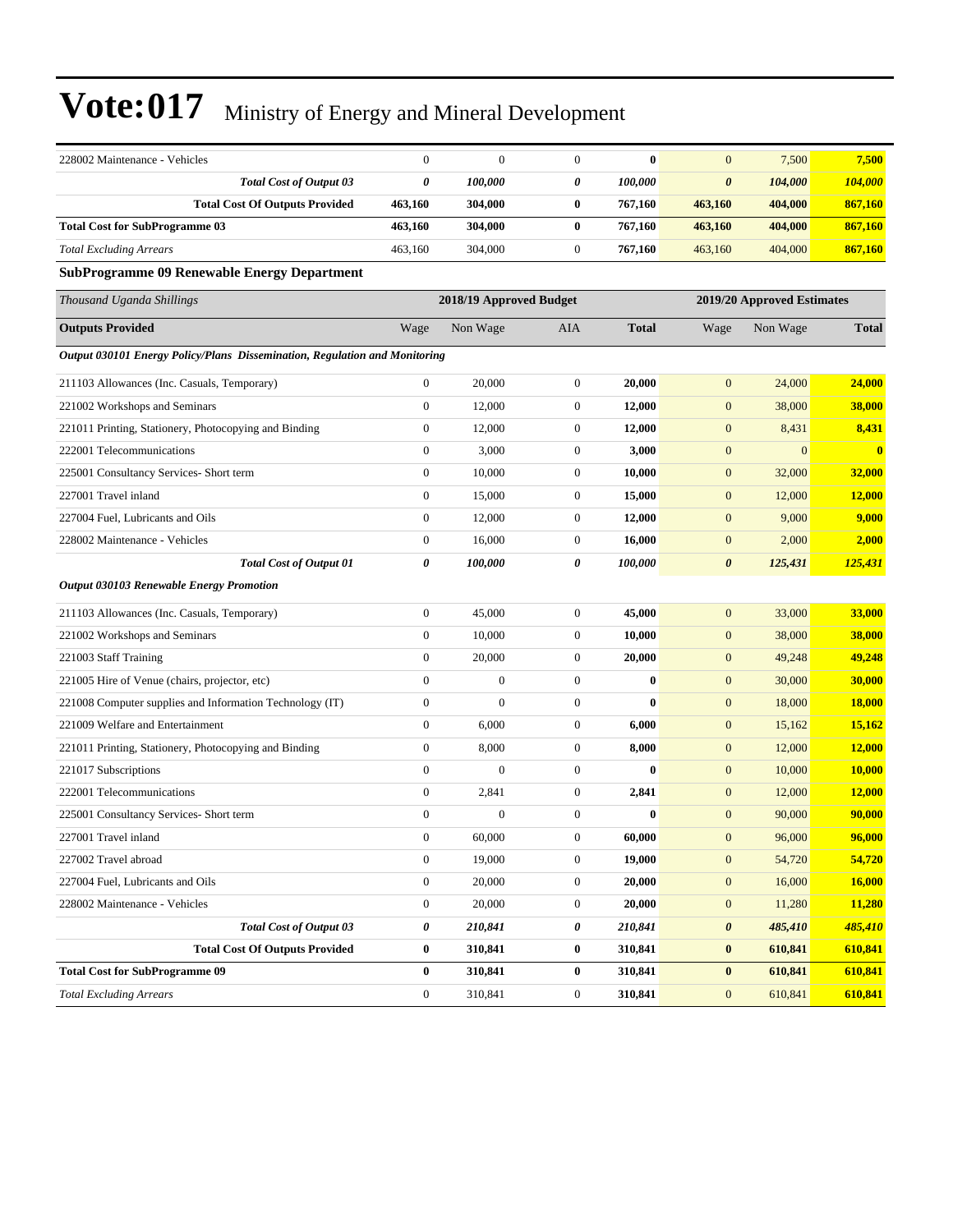#### **SubProgramme 10 Energy Efficiency and conservation Department**

| Thousand Uganda Shillings                                                  |                  | 2018/19 Approved Budget |                  |              |                       | 2019/20 Approved Estimates |                         |
|----------------------------------------------------------------------------|------------------|-------------------------|------------------|--------------|-----------------------|----------------------------|-------------------------|
| <b>Outputs Provided</b>                                                    | Wage             | Non Wage                | AIA              | <b>Total</b> | Wage                  | Non Wage                   | <b>Total</b>            |
| Output 030101 Energy Policy/Plans Dissemination, Regulation and Monitoring |                  |                         |                  |              |                       |                            |                         |
| 221001 Advertising and Public Relations                                    | $\boldsymbol{0}$ | 31,000                  | $\mathbf{0}$     | 31,000       | $\mathbf{0}$          | 20,000                     | 20,000                  |
| 221005 Hire of Venue (chairs, projector, etc)                              | $\boldsymbol{0}$ | $\theta$                | 0                | $\bf{0}$     | $\mathbf{0}$          | 20,000                     | 20,000                  |
| 221011 Printing, Stationery, Photocopying and Binding                      | $\boldsymbol{0}$ | 9,000                   | 0                | 9,000        | $\mathbf{0}$          | 16,000                     | 16,000                  |
| 222001 Telecommunications                                                  | $\boldsymbol{0}$ | 3,000                   | $\mathbf{0}$     | 3,000        | $\mathbf{0}$          | 4,000                      | 4,000                   |
| 225001 Consultancy Services- Short term                                    | $\boldsymbol{0}$ | 52,500                  | $\mathbf{0}$     | 52,500       | $\mathbf{0}$          | 30,000                     | 30,000                  |
| 227001 Travel inland                                                       | $\boldsymbol{0}$ | 11,000                  | $\mathbf{0}$     | 11,000       | $\mathbf{0}$          | 70,000                     | 70,000                  |
| 227004 Fuel, Lubricants and Oils                                           | $\mathbf{0}$     | 7,000                   | $\mathbf{0}$     | 7,000        | $\mathbf{0}$          | 24,000                     | 24,000                  |
| 228002 Maintenance - Vehicles                                              | $\boldsymbol{0}$ | 10,500                  | 0                | 10,500       | $\mathbf{0}$          | 16,000                     | 16,000                  |
| Total Cost of Output 01                                                    | 0                | 124,000                 | 0                | 124,000      | $\boldsymbol{\theta}$ | 200,000                    | 200,000                 |
| <b>Output 030102 Energy Efficiency Promotion</b>                           |                  |                         |                  |              |                       |                            |                         |
| 221001 Advertising and Public Relations                                    | $\boldsymbol{0}$ | 20,000                  | $\mathbf{0}$     | 20,000       | $\mathbf{0}$          | 41,000                     | 41,000                  |
| 221002 Workshops and Seminars                                              | $\boldsymbol{0}$ | 30,000                  | $\mathbf{0}$     | 30,000       | $\mathbf{0}$          | 32,800                     | 32,800                  |
| 221005 Hire of Venue (chairs, projector, etc)                              | $\boldsymbol{0}$ | $\overline{0}$          | $\mathbf{0}$     | $\bf{0}$     | $\mathbf{0}$          | 16,400                     | 16,400                  |
| 221011 Printing, Stationery, Photocopying and Binding                      | $\boldsymbol{0}$ | 9,000                   | 0                | 9,000        | $\mathbf{0}$          | 32,800                     | 32,800                  |
| 222001 Telecommunications                                                  | $\mathbf{0}$     | $\overline{0}$          | $\mathbf{0}$     | $\bf{0}$     | $\mathbf{0}$          | 8,200                      | 8,200                   |
| 225001 Consultancy Services- Short term                                    | $\boldsymbol{0}$ | 45,000                  | $\mathbf{0}$     | 45,000       | $\mathbf{0}$          | 41,000                     | 41,000                  |
| 227001 Travel inland                                                       | $\boldsymbol{0}$ | 55,000                  | $\mathbf{0}$     | 55,000       | $\mathbf{0}$          | 164,000                    | <b>164,000</b>          |
| 227004 Fuel, Lubricants and Oils                                           | $\mathbf{0}$     | 17,500                  | $\mathbf{0}$     | 17,500       | $\mathbf{0}$          | 49,200                     | 49,200                  |
| 228002 Maintenance - Vehicles                                              | $\boldsymbol{0}$ | 9,500                   | 0                | 9,500        | $\mathbf{0}$          | 24,600                     | 24,600                  |
| <b>Total Cost of Output 02</b>                                             | 0                | 186,000                 | 0                | 186,000      | $\boldsymbol{\theta}$ | 410,000                    | 410,000                 |
| <b>Total Cost Of Outputs Provided</b>                                      | $\bf{0}$         | 310,000                 | 0                | 310,000      | $\bf{0}$              | 610,000                    | 610,000                 |
| <b>Total Cost for SubProgramme 10</b>                                      | $\bf{0}$         | 310,000                 | 0                | 310,000      | $\bf{0}$              | 610,000                    | 610,000                 |
| <b>Total Excluding Arrears</b>                                             | $\boldsymbol{0}$ | 310,000                 | $\mathbf{0}$     | 310,000      | $\mathbf{0}$          | 610,000                    | 610,000                 |
| <b>SubProgramme 11 Electrical Power Department</b>                         |                  |                         |                  |              |                       |                            |                         |
| Thousand Uganda Shillings                                                  |                  | 2018/19 Approved Budget |                  |              |                       | 2019/20 Approved Estimates |                         |
| <b>Outputs Provided</b>                                                    | Wage             | Non Wage                | AIA              | <b>Total</b> | Wage                  | Non Wage                   | <b>Total</b>            |
| Output 030101 Energy Policy/Plans Dissemination, Regulation and Monitoring |                  |                         |                  |              |                       |                            |                         |
| 211103 Allowances (Inc. Casuals, Temporary)                                | $\boldsymbol{0}$ | 17,100                  | $\boldsymbol{0}$ | 17,100       | $\mathbf{0}$          | $\overline{0}$             | $\overline{\mathbf{0}}$ |
| 221007 Books, Periodicals & Newspapers                                     | $\boldsymbol{0}$ | 16,560                  | $\boldsymbol{0}$ | 16,560       | $\mathbf{0}$          | $\overline{0}$             | $\mathbf{0}$            |
| 221011 Printing, Stationery, Photocopying and Binding                      | $\boldsymbol{0}$ | 84,200                  | $\boldsymbol{0}$ | 84,200       | $\mathbf{0}$          | 80,000                     | 80,000                  |
| 227001 Travel inland                                                       | $\boldsymbol{0}$ | $\boldsymbol{0}$        | $\boldsymbol{0}$ | $\bf{0}$     | $\boldsymbol{0}$      | 120,967                    | 120,967                 |
| 227002 Travel abroad                                                       | $\boldsymbol{0}$ | 9,340                   | $\boldsymbol{0}$ | 9,340        | $\mathbf{0}$          | $\overline{0}$             | $\bf{0}$                |
| 227004 Fuel, Lubricants and Oils                                           | $\boldsymbol{0}$ | 8,000                   | 0                | 8,000        | $\mathbf{0}$          | 48,000                     | 48,000                  |
| 228002 Maintenance - Vehicles                                              | $\boldsymbol{0}$ | 28,800                  | $\boldsymbol{0}$ | 28,800       | $\mathbf{0}$          | 60,000                     | 60,000                  |
| <b>Total Cost of Output 01</b>                                             | 0                | 164,000                 | 0                | 164,000      | $\boldsymbol{\theta}$ | 308,967                    | 308,967                 |
| <b>Output 030103 Renewable Energy Promotion</b>                            |                  |                         |                  |              |                       |                            |                         |
| 221003 Staff Training                                                      | $\boldsymbol{0}$ | 80,000                  | $\mathbf{0}$     | 80,000       | $\mathbf{0}$          | 100,000                    | 100,000                 |
| 221017 Subscriptions                                                       | $\boldsymbol{0}$ | 10,000                  | $\boldsymbol{0}$ | 10,000       | $\mathbf{0}$          | $\boldsymbol{0}$           | $\mathbf{0}$            |
| 222001 Telecommunications                                                  | $\boldsymbol{0}$ | $\boldsymbol{0}$        | $\boldsymbol{0}$ | $\bf{0}$     | $\boldsymbol{0}$      | 8,967                      | 8,967                   |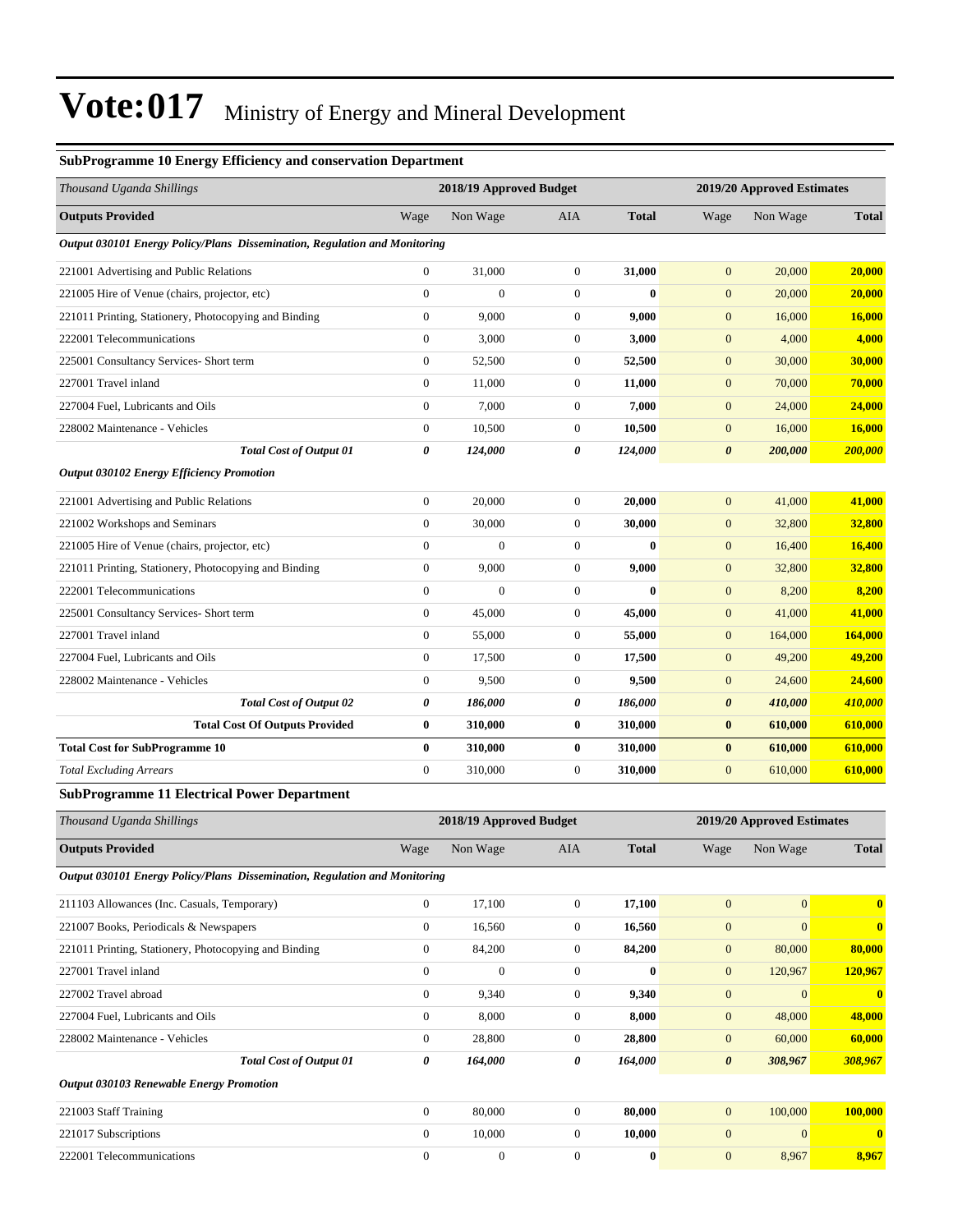| 227002 Travel abroad                                                       | $\mathbf{0}$                  | $\mathbf{0}$            | $\overline{0}$   | $\mathbf{0}$ | $\mathbf{0}$                  | 100,000                    | 100,000                 |
|----------------------------------------------------------------------------|-------------------------------|-------------------------|------------------|--------------|-------------------------------|----------------------------|-------------------------|
| 227004 Fuel, Lubricants and Oils                                           | $\mathbf{0}$                  | 14,000                  | $\boldsymbol{0}$ | 14,000       | $\mathbf{0}$                  | 40,000                     | 40,000                  |
| 228002 Maintenance - Vehicles                                              | $\mathbf{0}$                  | 16,000                  | $\overline{0}$   | 16,000       | $\mathbf{0}$                  | 60,000                     | 60,000                  |
| <b>Total Cost of Output 03</b>                                             | $\boldsymbol{\theta}$         | 120,000                 | 0                | 120,000      | $\boldsymbol{\theta}$         | 308,967                    | 308,967                 |
| Output 030104 Increased Rural Electrification                              |                               |                         |                  |              |                               |                            |                         |
| 211103 Allowances (Inc. Casuals, Temporary)                                | $\mathbf{0}$                  | 72,000                  | $\overline{0}$   | 72,000       | $\mathbf{0}$                  | 80,000                     | 80,000                  |
| 221010 Special Meals and Drinks                                            | $\mathbf{0}$                  | 12,000                  | $\overline{0}$   | 12,000       | $\mathbf{0}$                  | 20,000                     | 20,000                  |
| 221012 Small Office Equipment                                              | $\theta$                      | 12,000                  | $\overline{0}$   | 12,000       | $\mathbf{0}$                  | 40,000                     | 40,000                  |
| 227001 Travel inland                                                       | $\mathbf{0}$                  | 36,000                  | $\overline{0}$   | 36,000       | $\mathbf{0}$                  | 108,967                    | 108,967                 |
| 227002 Travel abroad                                                       | $\theta$                      | 48,000                  | $\overline{0}$   | 48,000       | $\mathbf{0}$                  | $\Omega$                   | $\overline{\mathbf{0}}$ |
| 227004 Fuel, Lubricants and Oils                                           | $\mathbf{0}$                  | $\theta$                | $\overline{0}$   | 0            | $\mathbf{0}$                  | 20,000                     | 20,000                  |
| 228002 Maintenance - Vehicles                                              | $\boldsymbol{0}$              | 14,937                  | $\boldsymbol{0}$ | 14,937       | $\mathbf{0}$                  | 40,000                     | 40,000                  |
| <b>Total Cost of Output 04</b>                                             | 0                             | 194,937                 | 0                | 194,937      | $\boldsymbol{\theta}$         | 308,967                    | 308,967                 |
| <b>Total Cost Of Outputs Provided</b>                                      | $\bf{0}$                      | 478,937                 | $\bf{0}$         | 478,937      | $\bf{0}$                      | 926,902                    | 926,902                 |
| <b>Outputs Funded</b>                                                      | Wage                          | Non Wage                | <b>AIA</b>       | <b>Total</b> | Wage                          | Non Wage                   | <b>Total</b>            |
| Output 030152 Thermal and Small Hydro Power Generation (UETCL)             |                               |                         |                  |              |                               |                            |                         |
| 263104 Transfers to other govt. Units (Current)                            | $\mathbf{0}$                  | 67,427,400              | $\overline{0}$   | 67,427,400   | $\mathbf{0}$                  | 40,408,676                 | 40,408,676              |
| o/w Capacity Payments to Thermal Generation Companies                      | $\theta$                      | 67,427,400              | 0                | 67,427,400   | $\boldsymbol{0}$              | $\boldsymbol{\theta}$      | $\overline{\mathbf{0}}$ |
| o/w Support to thermal generation- Capacity charges                        | $\theta$                      | $\theta$                | $\theta$         | $\mathbf{0}$ | $\boldsymbol{\theta}$         | 40,408,676                 | 40,408,676              |
| <b>Total Cost of Output 52</b>                                             | $\boldsymbol{\theta}$         | 67,427,400              | 0                | 67,427,400   | $\boldsymbol{\theta}$         | 40,408,676                 | 40,408,676              |
| <b>Total Cost Of Outputs Funded</b>                                        | $\bf{0}$                      | 67,427,400              | $\bf{0}$         | 67,427,400   | $\bf{0}$                      | 40,408,676                 | 40,408,676              |
| <b>Total Cost for SubProgramme 11</b>                                      | $\bf{0}$                      | 67,906,337              | $\bf{0}$         | 67,906,337   | $\bf{0}$                      | 41,335,578                 | 41,335,578              |
| <b>Total Excluding Arrears</b>                                             | $\Omega$                      | 67,906,337              | $\overline{0}$   | 67,906,337   | $\mathbf{0}$                  | 41,335,578                 | 41,335,578              |
| <b>Development Budget Estimates</b>                                        |                               |                         |                  |              |                               |                            |                         |
| Project 1023 Promotion of Renewable Energy & Energy Efficiency             |                               |                         |                  |              |                               |                            |                         |
| Thousand Uganda Shillings                                                  |                               | 2018/19 Approved Budget |                  |              |                               | 2019/20 Approved Estimates |                         |
| <b>Outputs Provided</b>                                                    | <b>GoU Dev't External Fin</b> |                         | <b>AIA</b>       | <b>Total</b> | <b>GoU Dev't External Fin</b> |                            | <b>Total</b>            |
| Output 030101 Energy Policy/Plans Dissemination, Regulation and Monitoring |                               |                         |                  |              |                               |                            |                         |

| 211102 Contract Staff Salaries                        | 180,000      | $\mathbf{0}$     | $\overline{0}$ | 180,000      | $\overline{0}$ | $\overline{0}$        | $\mathbf{0}$ |
|-------------------------------------------------------|--------------|------------------|----------------|--------------|----------------|-----------------------|--------------|
| 211103 Allowances (Inc. Casuals, Temporary)           | 20,000       | $\mathbf{0}$     | $\Omega$       | 20,000       | $\mathbf{0}$   | $\mathbf{0}$          | $\mathbf{0}$ |
| 212101 Social Security Contributions                  | 20,000       | $\mathbf{0}$     | $\overline{0}$ | 20,000       | $\mathbf{0}$   | $\mathbf{0}$          | $\bf{0}$     |
| 221001 Advertising and Public Relations               | 82,000       | $\boldsymbol{0}$ | $\overline{0}$ | 82,000       | 28,000         | $\overline{0}$        | 28,000       |
| 221002 Workshops and Seminars                         | $\mathbf{0}$ | $\boldsymbol{0}$ | $\mathbf{0}$   | $\bf{0}$     | 22,400         | $\mathbf{0}$          | 22,400       |
| 221005 Hire of Venue (chairs, projector, etc)         | 20,000       | $\boldsymbol{0}$ | $\overline{0}$ | 20,000       | 11,200         | $\mathbf{0}$          | 11,200       |
| 221011 Printing, Stationery, Photocopying and Binding | 15,000       | $\mathbf{0}$     | $\overline{0}$ | 15,000       | 22,400         | $\mathbf{0}$          | 22,400       |
| 222001 Telecommunications                             | $\mathbf{0}$ | $\mathbf{0}$     | $\Omega$       | $\mathbf{0}$ | 5,600          | $\mathbf{0}$          | 5,600        |
| 225001 Consultancy Services- Short term               | 130,000      | $\boldsymbol{0}$ | $\overline{0}$ | 130,000      | 28,000         | $\mathbf{0}$          | 28,000       |
| 227001 Travel inland                                  | 53,000       | $\boldsymbol{0}$ | $\overline{0}$ | 53,000       | 112,000        | $\mathbf{0}$          | 112,000      |
| 227002 Travel abroad                                  | 10,000       | $\boldsymbol{0}$ | $\overline{0}$ | 10,000       | $\overline{0}$ | $\mathbf{0}$          | $\mathbf{0}$ |
| 227004 Fuel, Lubricants and Oils                      | $\mathbf{0}$ | $\boldsymbol{0}$ | $\Omega$       | $\bf{0}$     | 33,600         | $\overline{0}$        | 33,600       |
| 228002 Maintenance - Vehicles                         | 20,000       | $\mathbf{0}$     | $\overline{0}$ | 20,000       | 16,800         | $\mathbf{0}$          | 16,800       |
| Total Cost Of Output 030101                           | 550,000      | 0                | 0              | 550,000      | 280,000        | $\boldsymbol{\theta}$ | 280,000      |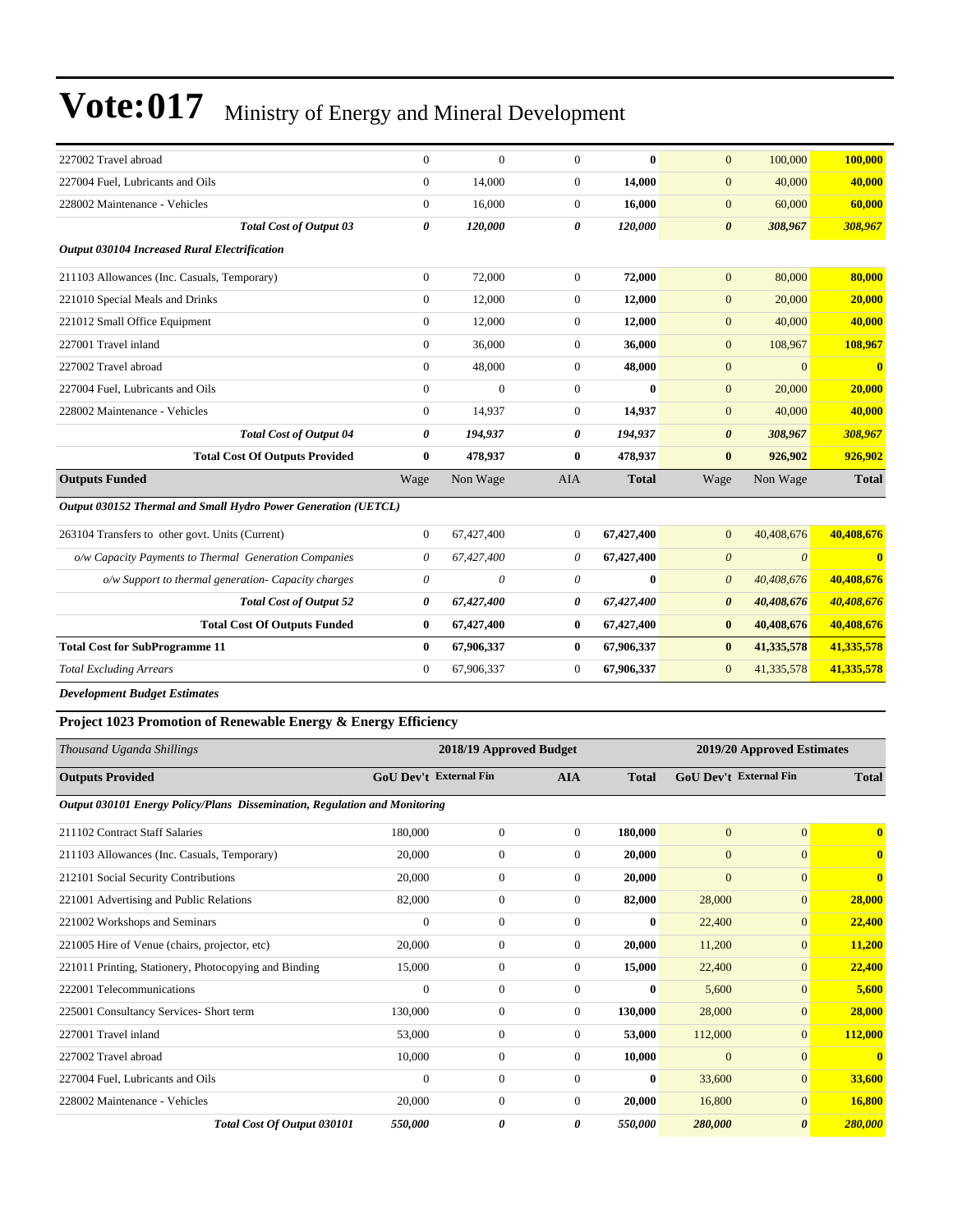#### *Output 030102 Energy Efficiency Promotion*

| 211103 Allowances (Inc. Casuals, Temporary)                 | 80,000                 | $\mathbf{0}$     | $\mathbf{0}$     | 80,000       | 55,000       | $\mathbf{0}$           | 55,000                  |
|-------------------------------------------------------------|------------------------|------------------|------------------|--------------|--------------|------------------------|-------------------------|
| 221001 Advertising and Public Relations                     | 119,000                | $\boldsymbol{0}$ | $\boldsymbol{0}$ | 119,000      | 38,200       | $\boldsymbol{0}$       | 38,200                  |
| 221002 Workshops and Seminars                               | 75,000                 | $\mathbf{0}$     | $\boldsymbol{0}$ | 75,000       | 49,500       | $\mathbf{0}$           | 49,500                  |
| 221005 Hire of Venue (chairs, projector, etc)               | 16,000                 | $\mathbf{0}$     | $\boldsymbol{0}$ | 16,000       | $\mathbf{0}$ | $\mathbf{0}$           | $\overline{\mathbf{0}}$ |
| 221011 Printing, Stationery, Photocopying and Binding       | 65,000                 | $\mathbf{0}$     | $\boldsymbol{0}$ | 65,000       | 48,000       | $\mathbf{0}$           | 48,000                  |
| 222001 Telecommunications                                   | 10,000                 | $\boldsymbol{0}$ | $\boldsymbol{0}$ | 10,000       | 8,000        | $\mathbf{0}$           | 8,000                   |
| 225001 Consultancy Services- Short term                     | 690,000                | $\boldsymbol{0}$ | $\boldsymbol{0}$ | 690,000      | 562,500      | $\mathbf{0}$           | 562,500                 |
| 227001 Travel inland                                        | 198,000                | $\mathbf{0}$     | $\boldsymbol{0}$ | 198,000      | 220,000      | $\mathbf{0}$           | 220,000                 |
| 227002 Travel abroad                                        | $\boldsymbol{0}$       | $\mathbf{0}$     | $\boldsymbol{0}$ | $\bf{0}$     | 13,927       | $\mathbf{0}$           | 13,927                  |
| 227004 Fuel, Lubricants and Oils                            | 84,000                 | $\mathbf{0}$     | $\boldsymbol{0}$ | 84,000       | 38,000       | $\mathbf{0}$           | 38,000                  |
| 228002 Maintenance - Vehicles                               | 63,000                 | $\mathbf{0}$     | $\overline{0}$   | 63,000       | 40,320       | $\mathbf{0}$           | 40,320                  |
| Total Cost Of Output 030102                                 | 1,400,000              | 0                | 0                | 1,400,000    | 1,073,447    | $\boldsymbol{\theta}$  | 1,073,447               |
| <b>Output 030103 Renewable Energy Promotion</b>             |                        |                  |                  |              |              |                        |                         |
| 211103 Allowances (Inc. Casuals, Temporary)                 | 100,000                | $\mathbf{0}$     | $\boldsymbol{0}$ | 100,000      | 220,000      | $\mathbf{0}$           | 220,000                 |
| 221001 Advertising and Public Relations                     | 10,000                 | $\boldsymbol{0}$ | $\boldsymbol{0}$ | 10,000       | $\mathbf{0}$ | $\mathbf{0}$           | $\bf{0}$                |
| 221002 Workshops and Seminars                               | 40,000                 | $\mathbf{0}$     | $\boldsymbol{0}$ | 40,000       | 60,000       | $\mathbf{0}$           | 60,000                  |
| 221003 Staff Training                                       | 66,000                 | $\boldsymbol{0}$ | $\boldsymbol{0}$ | 66,000       | 6,000        | $\mathbf{0}$           | 6,000                   |
| 221005 Hire of Venue (chairs, projector, etc)               | 25,000                 | $\boldsymbol{0}$ | $\boldsymbol{0}$ | 25,000       | 40,000       | $\mathbf{0}$           | 40,000                  |
| 221009 Welfare and Entertainment                            | 12,000                 | $\mathbf{0}$     | $\boldsymbol{0}$ | 12,000       | $\mathbf{0}$ | $\mathbf{0}$           | $\mathbf{0}$            |
| 221011 Printing, Stationery, Photocopying and Binding       | 69,000                 | $\mathbf{0}$     | $\boldsymbol{0}$ | 69,000       | 10,447       | $\mathbf{0}$           | 10,447                  |
| 221012 Small Office Equipment                               | 13,000                 | $\mathbf{0}$     | $\boldsymbol{0}$ | 13,000       | $\mathbf{0}$ | $\mathbf{0}$           | $\bf{0}$                |
| 221017 Subscriptions                                        | 10,000                 | $\boldsymbol{0}$ | $\boldsymbol{0}$ | 10,000       | $\mathbf{0}$ | $\mathbf{0}$           | $\bf{0}$                |
| 222001 Telecommunications                                   | 8,000                  | $\boldsymbol{0}$ | $\boldsymbol{0}$ | 8,000        | $\mathbf{0}$ | $\mathbf{0}$           | $\bf{0}$                |
| 222003 Information and communications technology (ICT)      | 5,000                  | $\mathbf{0}$     | $\boldsymbol{0}$ | 5,000        | $\mathbf{0}$ | $\mathbf{0}$           | $\bf{0}$                |
| 225001 Consultancy Services- Short term                     | 33,000                 | $\mathbf{0}$     | $\boldsymbol{0}$ | 33,000       | 200,000      | $\mathbf{0}$           | 200,000                 |
| 227001 Travel inland                                        | 220,000                | $\mathbf{0}$     | $\boldsymbol{0}$ | 220,000      | 100,000      | $\mathbf{0}$           | 100,000                 |
| 227002 Travel abroad                                        | 80,000                 | $\boldsymbol{0}$ | $\boldsymbol{0}$ | 80,000       | $\mathbf{0}$ | $\mathbf{0}$           | $\mathbf{0}$            |
| 227004 Fuel, Lubricants and Oils                            | 65,000                 | $\boldsymbol{0}$ | $\boldsymbol{0}$ | 65,000       | 16,000       | $\mathbf{0}$           | <b>16,000</b>           |
| 228002 Maintenance - Vehicles                               | 50,000                 | $\mathbf{0}$     | $\boldsymbol{0}$ | 50,000       | 16,000       | $\mathbf{0}$           | 16,000                  |
| Total Cost Of Output 030103                                 | 806,000                | 0                | 0                | 806,000      | 668,447      | $\boldsymbol{\theta}$  | 668,447                 |
| <b>Total Cost for Outputs Provided</b>                      | 2.756,000              | $\mathbf{0}$     | $\theta$         | 2,756,000    | 2,021,894    | $\mathbf{0}$           | 2,021,894               |
| <b>Capital Purchases</b>                                    | GoU Dev't External Fin |                  | <b>AIA</b>       | <b>Total</b> |              | GoU Dev't External Fin | <b>Total</b>            |
| Output 030177 Purchase of Specialised Machinery & Equipment |                        |                  |                  |              |              |                        |                         |
| 312202 Machinery and Equipment                              | 996,894                | $\boldsymbol{0}$ | $\mathbf{0}$     | 996,894      | 1,385,000    | $\mathbf{0}$           | 1,385,000               |
| 312211 Office Equipment                                     | 54,000                 | $\boldsymbol{0}$ | $\boldsymbol{0}$ | 54,000       | $\mathbf{0}$ | $\boldsymbol{0}$       | $\mathbf{0}$            |
| Total Cost Of Output 030177                                 | 1,050,894              | 0                | 0                | 1,050,894    | 1,385,000    | 0                      | 1,385,000               |
| <b>Total Cost for Capital Purchases</b>                     | 1,050,894              | $\boldsymbol{0}$ | $\overline{0}$   | 1,050,894    | 1,385,000    | $\mathbf{0}$           | 1,385,000               |
| <b>Total Cost for Project: 1023</b>                         | 3,806,894              | $\boldsymbol{0}$ | $\boldsymbol{0}$ | 3,806,894    | 3,406,894    | $\boldsymbol{0}$       | 3,406,894               |
| <b>Total Excluding Arrears</b>                              | 3,806,894              | $\boldsymbol{0}$ | $\overline{0}$   | 3,806,894    | 3,406,894    | $\mathbf{0}$           | 3,406,894               |
|                                                             |                        |                  |                  |              |              |                        |                         |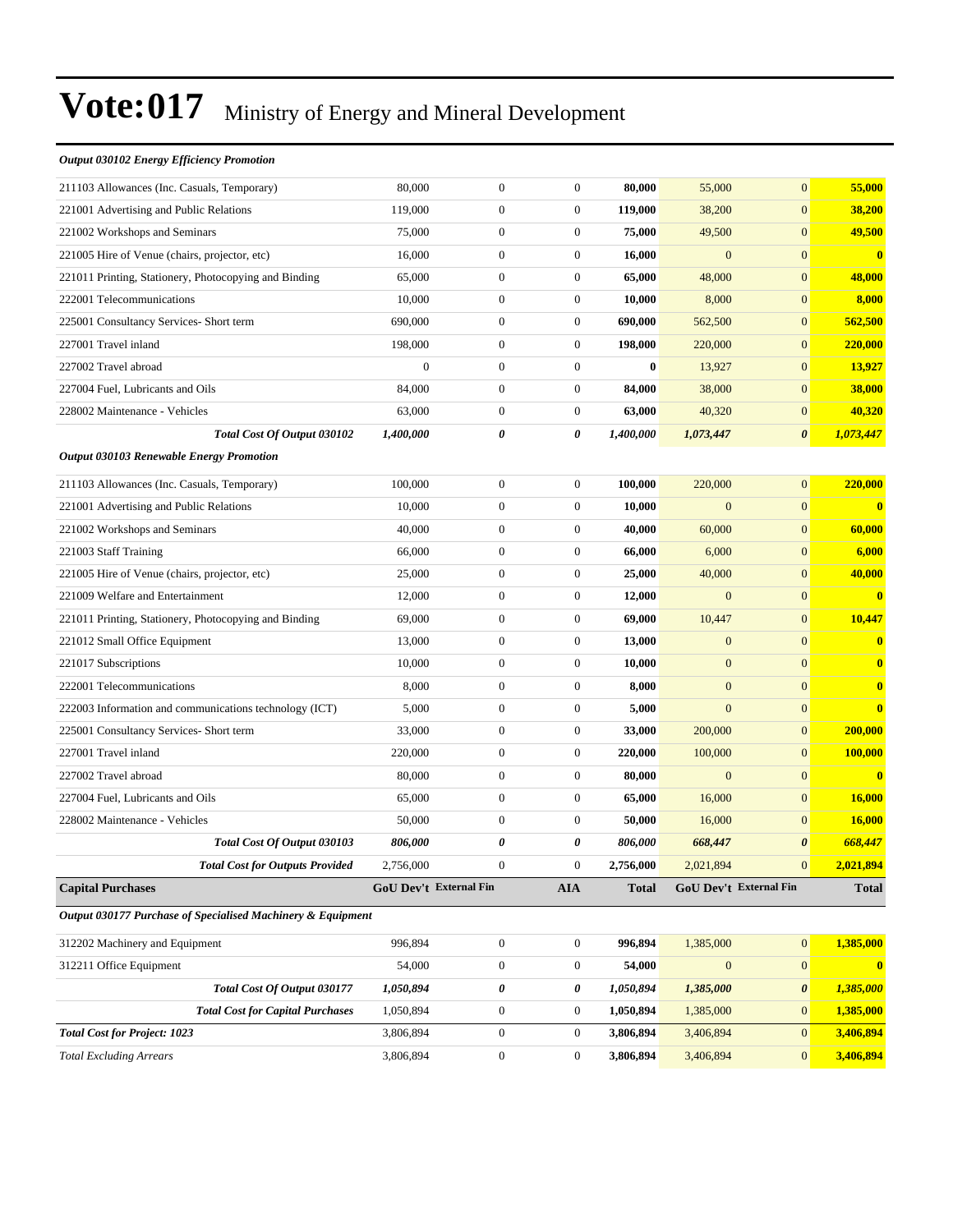#### **Project 1025 Karuma Interconnection Project**

| Thousand Uganda Shillings                                   |                               | 2018/19 Approved Budget | 2019/20 Approved Estimates |              |                               |                       |                       |
|-------------------------------------------------------------|-------------------------------|-------------------------|----------------------------|--------------|-------------------------------|-----------------------|-----------------------|
| <b>Capital Purchases</b>                                    | <b>GoU Dev't External Fin</b> |                         | <b>AIA</b>                 | <b>Total</b> | <b>GoU Dev't External Fin</b> |                       | <b>Total</b>          |
| Output 030171 Acquisition of Land by Government             |                               |                         |                            |              |                               |                       |                       |
| 281504 Monitoring, Supervision & Appraisal of capital works | 1,000,000                     | $\Omega$                | $\overline{0}$             | 1,000,000    | $\overline{0}$                | $\mathbf{0}$          | $\mathbf{0}$          |
| 311101 Land                                                 | 28,290,000                    | $\mathbf{0}$            | $\overline{0}$             | 28,290,000   | $\overline{0}$                | $\mathbf{0}$          | $\bf{0}$              |
| <b>Total Cost Of Output 030171</b>                          | 29,290,000                    | 0                       | 0                          | 29,290,000   | $\boldsymbol{\theta}$         | $\boldsymbol{\theta}$ | $\boldsymbol{\theta}$ |
| <b>Total Cost for Capital Purchases</b>                     | 29,290,000                    | $\Omega$                | $\overline{0}$             | 29,290,000   | $\mathbf{0}$                  | $\Omega$              | $\mathbf{0}$          |
| <b>Total Cost for Project: 1025</b>                         | 29,290,000                    | $\Omega$                | $\overline{0}$             | 29,290,000   | $\overline{0}$                | $\Omega$              | $\mathbf{0}$          |
| <b>Total Excluding Arrears</b>                              | 29,290,000                    | $\mathbf{0}$            | $\overline{0}$             | 29,290,000   | $\overline{0}$                | $\Omega$              | $\mathbf{0}$          |
| Project 1137 Mbarara-Nkenda/Tororo-LiraTransmission Lines   |                               |                         |                            |              |                               |                       |                       |
| Thousand Uganda Shillings                                   |                               | 2018/19 Approved Budget |                            |              | 2019/20 Approved Estimates    |                       |                       |

| Thousana Ogania Shuungs                                     |                               | 2010/12 Αρριστιά Duugtt |                | 2012/20 Approved Estimates |                               |                       |              |
|-------------------------------------------------------------|-------------------------------|-------------------------|----------------|----------------------------|-------------------------------|-----------------------|--------------|
| <b>Capital Purchases</b>                                    | <b>GoU Dev't External Fin</b> |                         | <b>AIA</b>     | <b>Total</b>               | <b>GoU Dev't External Fin</b> |                       | <b>Total</b> |
| Output 030171 Acquisition of Land by Government             |                               |                         |                |                            |                               |                       |              |
| 311101 Land                                                 | $\mathbf{0}$                  | $\mathbf{0}$            | $\mathbf{0}$   | $\bf{0}$                   | 6,450,000                     | $\mathbf{0}$          | 6,450,000    |
| Total Cost Of Output 030171                                 | 0                             | 0                       | 0              | 0                          | 6,450,000                     | $\boldsymbol{\theta}$ | 6,450,000    |
| Output 030179 Acquisition of Other Capital Assets           |                               |                         |                |                            |                               |                       |              |
| 281501 Environment Impact Assessment for Capital Works      | $\mathbf{0}$                  | $\boldsymbol{0}$        | $\mathbf{0}$   | $\bf{0}$                   | 100,000                       | $\mathbf{0}$          | 100,000      |
| 281504 Monitoring, Supervision & Appraisal of capital works | $\Omega$                      | $\mathbf{0}$            | $\Omega$       | $\mathbf{0}$               | 400,000                       | $\mathbf{0}$          | 400,000      |
| 311101 Land                                                 | 10,650,000                    | $\bf{0}$                | $\overline{0}$ | 10,650,000                 | $\mathbf{0}$                  | $\mathbf{0}$          | $\mathbf{0}$ |
| 312104 Other Structures                                     | $\mathbf{0}$                  | $\mathbf{0}$            | $\Omega$       | $\bf{0}$                   | 15,000,000                    | $\mathbf{0}$          | 15,000,000   |
| Total Cost Of Output 030179                                 | 10,650,000                    | 0                       | 0              | 10,650,000                 | 15,500,000                    | $\boldsymbol{\theta}$ | 15,500,000   |
| <b>Total Cost for Capital Purchases</b>                     | 10,650,000                    | $\boldsymbol{0}$        | $\overline{0}$ | 10,650,000                 | 21,950,000                    | $\overline{0}$        | 21,950,000   |
| <b>Total Cost for Project: 1137</b>                         | 10,650,000                    | $\mathbf{0}$            | $\overline{0}$ | 10,650,000                 | 21,950,000                    | $\overline{0}$        | 21,950,000   |
| <b>Total Excluding Arrears</b>                              | 10,650,000                    | $\mathbf{0}$            | $\overline{0}$ | 10,650,000                 | 21,950,000                    | $\mathbf{0}$          | 21,950,000   |
|                                                             |                               |                         |                |                            |                               |                       |              |

#### **Project 1221 Opuyo Moroto Interconnection Project**

| Thousand Uganda Shillings                                          |                                             | 2018/19 Approved Budget |              |                               |                | 2019/20 Approved Estimates |              |  |
|--------------------------------------------------------------------|---------------------------------------------|-------------------------|--------------|-------------------------------|----------------|----------------------------|--------------|--|
| <b>Capital Purchases</b>                                           | <b>GoU Dev't External Fin</b><br><b>AIA</b> |                         | <b>Total</b> | <b>GoU Dev't External Fin</b> |                | <b>Total</b>               |              |  |
| Output 030171 Acquisition of Land by Government                    |                                             |                         |              |                               |                |                            |              |  |
| 311101 Land                                                        | 4,000,000                                   | $\mathbf{0}$            | $\mathbf{0}$ | 4,000,000                     | 4,000,000      | $\mathbf{0}$               | 4,000,000    |  |
| Total Cost Of Output 030171                                        | 4,000,000                                   | 0                       | 0            | 4,000,000                     | 4,000,000      | $\boldsymbol{\theta}$      | 4,000,000    |  |
| <b>Output 030179 Acquisition of Other Capital Assets</b>           |                                             |                         |              |                               |                |                            |              |  |
| 281503 Engineering and Design Studies & Plans for capital<br>works | $\boldsymbol{0}$                            | 37,801,687              | $\mathbf{0}$ | 37,801,687                    | $\overline{0}$ | $\overline{0}$             | $\mathbf{0}$ |  |
| 281504 Monitoring, Supervision & Appraisal of capital works        | $\mathbf{0}$                                | $\mathbf{0}$            | $\Omega$     | $\mathbf{0}$                  | 1,000,000      | $\overline{0}$             | 1,000,000    |  |
| 312104 Other Structures                                            | $\mathbf{0}$                                | $\mathbf{0}$            | $\Omega$     | $\mathbf{0}$                  | 2,000,000      | 76,870,000                 | 78,870,000   |  |
| Total Cost Of Output 030179                                        | 0                                           | 37,801,687              | 0            | 37,801,687                    | 3,000,000      | 76,870,000                 | 79,870,000   |  |
| <b>Total Cost for Capital Purchases</b>                            | 4,000,000                                   | 37,801,687              | 0            | 41,801,687                    | 7,000,000      | 76,870,000                 | 83,870,000   |  |
| <b>Total Cost for Project: 1221</b>                                | 4,000,000                                   | 37,801,687              | 0            | 41,801,687                    | 7,000,000      | 76,870,000                 | 83,870,000   |  |
| <b>Total Excluding Arrears</b>                                     | 4,000,000                                   | 37,801,687              | $\mathbf{0}$ | 41,801,687                    | 7,000,000      | 76,870,000                 | 83,870,000   |  |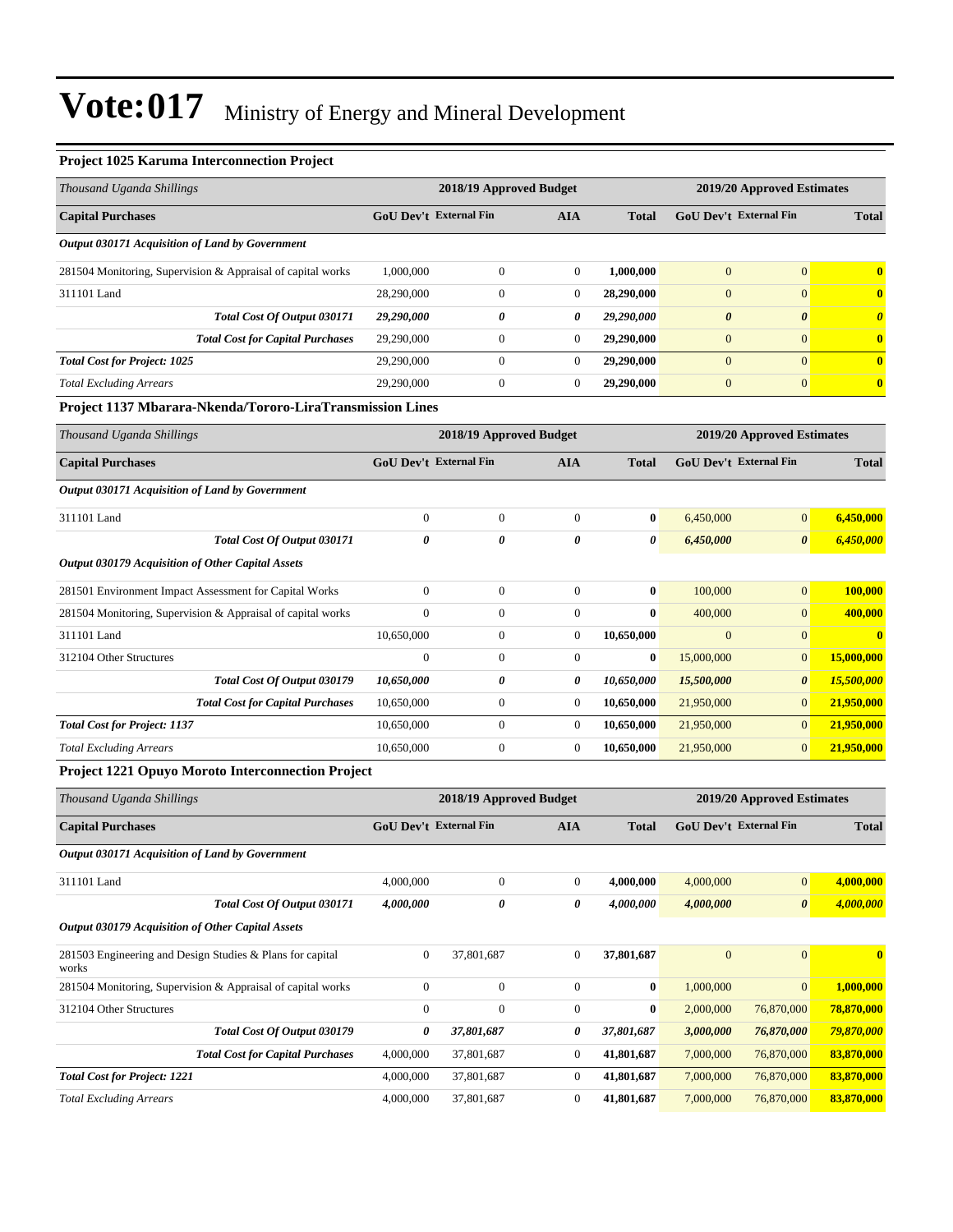#### **Project 1222 Electrification of Industrial Parks Project**

|                                                       | <b>GoU Dev't External Fin</b> | <b>AIA</b>                    | <b>Total</b> | <b>GoU Dev't External Fin</b> |                       | <b>Total</b>                  |
|-------------------------------------------------------|-------------------------------|-------------------------------|--------------|-------------------------------|-----------------------|-------------------------------|
|                                                       |                               |                               |              |                               |                       |                               |
| 25,000,000                                            | $\mathbf{0}$                  | $\overline{0}$                | 25,000,000   | 24,310,000                    | $\overline{0}$        | 24,310,000                    |
| 25,000,000                                            | $\theta$                      | $\boldsymbol{\theta}$         | 25,000,000   | 24,310,000                    | $\boldsymbol{\theta}$ | 24,310,000                    |
|                                                       |                               |                               |              |                               |                       |                               |
| $\overline{0}$                                        | 28,122,738                    | $\overline{0}$                | 28,122,738   | $\overline{0}$                | $\overline{0}$        | $\mathbf{0}$                  |
| $\overline{0}$                                        | $\mathbf{0}$                  | $\boldsymbol{0}$              | $\bf{0}$     | 3,000,000                     | $\mathbf{0}$          | 3,000,000                     |
| $\overline{0}$                                        | 66,460,000                    | $\boldsymbol{0}$              | 66,460,000   | 20,629,917                    | 99,247,364            | 119,877,281                   |
| 0                                                     | 94,582,738                    | 0                             | 94,582,738   | 23,629,917                    | 99,247,364            | 122,877,281                   |
| 25,000,000                                            | 94,582,738                    | $\mathbf{0}$                  | 119,582,738  | 47,939,917                    | 99,247,364            | 147, 187, 281                 |
| 25,000,000                                            | 94,582,738                    | $\boldsymbol{0}$              | 119,582,738  | 47,939,917                    | 99,247,364            | 147, 187, 281                 |
| 25,000,000                                            | 94,582,738                    | $\boldsymbol{0}$              | 119,582,738  | 47,939,917                    | 99,247,364            | 147,187,281                   |
|                                                       |                               |                               |              |                               |                       |                               |
| 2018/19 Approved Budget<br>2019/20 Approved Estimates |                               |                               |              |                               |                       |                               |
|                                                       |                               | <b>AIA</b>                    | <b>Total</b> |                               |                       | <b>Total</b>                  |
|                                                       |                               |                               |              |                               |                       |                               |
| 22,100,000                                            | $\boldsymbol{0}$              | $\overline{0}$                | 22,100,000   | 25,911,817                    | $\mathbf{0}$          | 25,911,817                    |
| 22,100,000                                            | $\theta$                      | $\boldsymbol{\theta}$         | 22,100,000   | 25,911,817                    | $\boldsymbol{\theta}$ | 25,911,817                    |
|                                                       |                               |                               |              |                               |                       |                               |
| $\boldsymbol{0}$                                      | $\mathbf{0}$                  | $\boldsymbol{0}$              | $\bf{0}$     | 3,000,000                     | $\overline{0}$        | 3,000,000                     |
| $\boldsymbol{0}$                                      | 13,041,582                    | $\boldsymbol{0}$              | 13,041,582   | $\mathbf{0}$                  | 46,500,000            | 46,500,000                    |
| 0                                                     | 13,041,582                    | 0                             | 13,041,582   | 3,000,000                     | 46,500,000            | 49,500,000                    |
| 22,100,000                                            | 13,041,582                    | $\boldsymbol{0}$              | 35,141,582   | 28,911,817                    | 46,500,000            | 75,411,817                    |
| 22,100,000                                            | 13,041,582                    | $\boldsymbol{0}$              | 35,141,582   | 28,911,817                    | 46,500,000            | 75,411,817                    |
| 22,100,000                                            | 13,041,582                    | $\mathbf{0}$                  | 35, 141, 582 | 28,911,817                    | 46,500,000            | 75,411,817                    |
|                                                       |                               | <b>GoU Dev't External Fin</b> |              |                               |                       | <b>GoU Dev't External Fin</b> |

| Thousand Uganda Shillings                         |                               | 2018/19 Approved Budget | 2019/20 Approved Estimates |              |                               |                       |              |
|---------------------------------------------------|-------------------------------|-------------------------|----------------------------|--------------|-------------------------------|-----------------------|--------------|
| <b>Capital Purchases</b>                          | <b>GoU</b> Dev't External Fin |                         | AIA                        | <b>Total</b> | <b>GoU</b> Dev't External Fin |                       | <b>Total</b> |
| Output 030179 Acquisition of Other Capital Assets |                               |                         |                            |              |                               |                       |              |
| 312104 Other Structures                           | 200,000                       | $\Omega$                | $\theta$                   | 200,000      | 2,663,577                     | $\overline{0}$        | 2,663,577    |
| Total Cost Of Output 030179                       | 200.000                       | 0                       | 0                          | 200,000      | 2,663,577                     | $\boldsymbol{\theta}$ | 2,663,577    |
| <b>Total Cost for Capital Purchases</b>           | 200,000                       | $\boldsymbol{0}$        | $\theta$                   | 200,000      | 2,663,577                     | $\mathbf{0}$          | 2,663,577    |
| <b>Total Cost for Project: 1387</b>               | 200,000                       | $\mathbf{0}$            | $\theta$                   | 200,000      | 2,663,577                     | $\overline{0}$        | 2,663,577    |
| <b>Total Excluding Arrears</b>                    | 200,000                       | $\mathbf{0}$            | $\theta$                   | 200,000      | 2,663,577                     | $\mathbf{0}$          | 2,663,577    |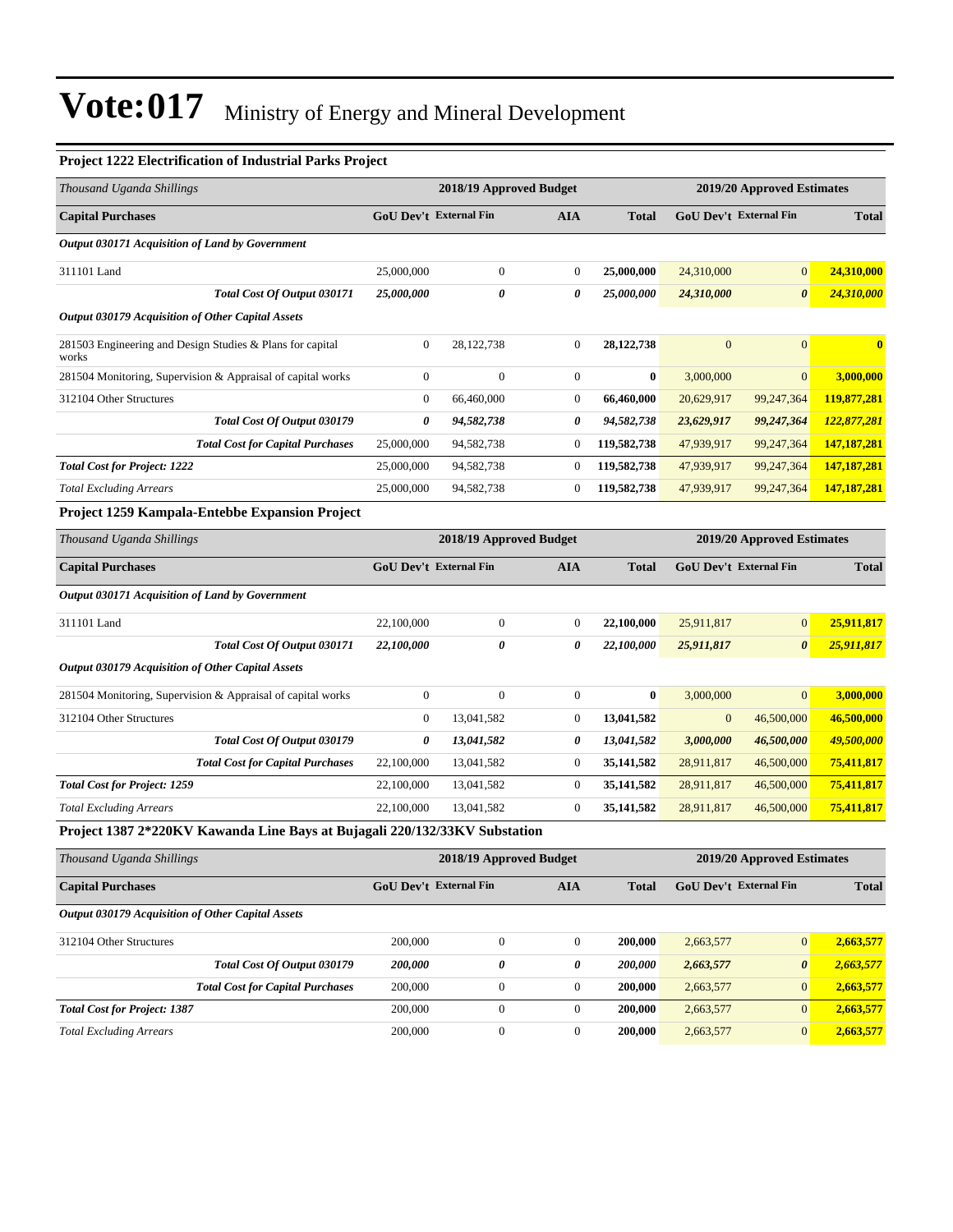| Project 1388 Mbale-Bulambuli (Atari) 132KV transmission line and Associated Substation                                                    |                               |                         |                  |              |                               |                            |              |
|-------------------------------------------------------------------------------------------------------------------------------------------|-------------------------------|-------------------------|------------------|--------------|-------------------------------|----------------------------|--------------|
| Thousand Uganda Shillings                                                                                                                 |                               | 2018/19 Approved Budget |                  |              |                               | 2019/20 Approved Estimates |              |
| <b>Capital Purchases</b>                                                                                                                  | GoU Dev't External Fin        |                         | <b>AIA</b>       | <b>Total</b> | <b>GoU Dev't External Fin</b> |                            | <b>Total</b> |
| Output 030179 Acquisition of Other Capital Assets                                                                                         |                               |                         |                  |              |                               |                            |              |
| 281503 Engineering and Design Studies & Plans for capital<br>works                                                                        | $\mathbf{0}$                  | $\mathbf{0}$            | $\mathbf{0}$     | $\bf{0}$     | 2,000,000                     | $\mathbf{0}$               | 2,000,000    |
| 281504 Monitoring, Supervision & Appraisal of capital works                                                                               | $\theta$                      | $\boldsymbol{0}$        | $\boldsymbol{0}$ | $\bf{0}$     | 2,000,000                     | $\mathbf{0}$               | 2,000,000    |
| 311101 Land                                                                                                                               | 4,950,000                     | 0                       | 0                | 4,950,000    | $\overline{0}$                | $\mathbf{0}$               | $\mathbf{0}$ |
| Total Cost Of Output 030179                                                                                                               | 4,950,000                     | 0                       | 0                | 4,950,000    | 4,000,000                     | $\boldsymbol{\theta}$      | 4,000,000    |
| <b>Total Cost for Capital Purchases</b>                                                                                                   | 4,950,000                     | $\boldsymbol{0}$        | $\mathbf{0}$     | 4,950,000    | 4,000,000                     | $\mathbf{0}$               | 4,000,000    |
| <b>Total Cost for Project: 1388</b>                                                                                                       | 4,950,000                     | $\boldsymbol{0}$        | $\boldsymbol{0}$ | 4,950,000    | 4,000,000                     | $\mathbf{0}$               | 4,000,000    |
| <b>Total Excluding Arrears</b>                                                                                                            | 4,950,000                     | $\boldsymbol{0}$        | $\overline{0}$   | 4,950,000    | 4,000,000                     | $\mathbf{0}$               | 4,000,000    |
| Project 1390 Network Manager System (SCADA/EMS) upgrade at the National Control Center and Installation of an Emergency Control<br>Center |                               |                         |                  |              |                               |                            |              |
| Thousand Uganda Shillings                                                                                                                 |                               | 2018/19 Approved Budget |                  |              |                               | 2019/20 Approved Estimates |              |
| <b>Capital Purchases</b>                                                                                                                  | <b>GoU Dev't External Fin</b> |                         | AIA              | <b>Total</b> | <b>GoU Dev't External Fin</b> |                            | <b>Total</b> |
| <b>Output 030179 Acquisition of Other Capital Assets</b>                                                                                  |                               |                         |                  |              |                               |                            |              |
| 281504 Monitoring, Supervision & Appraisal of capital works                                                                               | 200,000                       | $\boldsymbol{0}$        | $\boldsymbol{0}$ | 200,000      | $\boldsymbol{0}$              | $\boldsymbol{0}$           | $\mathbf{0}$ |
| 312104 Other Structures                                                                                                                   | $\mathbf{0}$                  | $\overline{0}$          | $\boldsymbol{0}$ | $\bf{0}$     | 200,000                       | $\mathbf{0}$               | 200,000      |
| Total Cost Of Output 030179                                                                                                               | 200,000                       | 0                       | 0                | 200,000      | 200,000                       | $\boldsymbol{\theta}$      | 200,000      |
| <b>Total Cost for Capital Purchases</b>                                                                                                   | 200,000                       | $\boldsymbol{0}$        | $\boldsymbol{0}$ | 200,000      | 200,000                       | $\mathbf{0}$               | 200,000      |
| <b>Total Cost for Project: 1390</b>                                                                                                       | 200,000                       | $\boldsymbol{0}$        | $\boldsymbol{0}$ | 200,000      | 200,000                       | $\mathbf{0}$               | 200,000      |
| <b>Total Excluding Arrears</b>                                                                                                            | 200,000                       | $\boldsymbol{0}$        | $\mathbf{0}$     | 200,000      | 200,000                       | $\mathbf{0}$               | 200,000      |
| Project 1391 Lira-Gulu-Agago 132KV transmission project                                                                                   |                               |                         |                  |              |                               |                            |              |
| Thousand Uganda Shillings                                                                                                                 |                               | 2018/19 Approved Budget |                  |              | 2019/20 Approved Estimates    |                            |              |
| <b>Capital Purchases</b>                                                                                                                  | <b>GoU Dev't External Fin</b> |                         | AIA              | <b>Total</b> | GoU Dev't External Fin        |                            | <b>Total</b> |
| Output 030171 Acquisition of Land by Government                                                                                           |                               |                         |                  |              |                               |                            |              |
| 311101 Land                                                                                                                               | $\mathbf{0}$                  | $\boldsymbol{0}$        | $\boldsymbol{0}$ | $\bf{0}$     | 150,000                       | $\mathbf{0}$               | 150,000      |
| 314202 Work in progress                                                                                                                   | $\boldsymbol{0}$              | $\boldsymbol{0}$        | $\boldsymbol{0}$ | $\bf{0}$     | 30,000,000                    | $\mathbf{0}$               | 30,000,000   |
| Total Cost Of Output 030171                                                                                                               | $\pmb{\theta}$                | 0                       | 0                | 0            | 30,150,000                    | 0                          | 30,150,000   |
| <b>Output 030179 Acquisition of Other Capital Assets</b>                                                                                  |                               |                         |                  |              |                               |                            |              |
| 281503 Engineering and Design Studies & Plans for capital<br>works                                                                        | 200,000                       | $\boldsymbol{0}$        | $\boldsymbol{0}$ | 200,000      | $\mathbf{0}$                  | $\boldsymbol{0}$           | $\bf{0}$     |
| 281504 Monitoring, Supervision & Appraisal of capital works                                                                               | $\boldsymbol{0}$              | $\boldsymbol{0}$        | $\mathbf{0}$     | $\bf{0}$     | 50,000                        | $\mathbf{0}$               | 50,000       |
| 312104 Other Structures                                                                                                                   | $\boldsymbol{0}$              | $\boldsymbol{0}$        | $\boldsymbol{0}$ | $\bf{0}$     | $\mathbf{0}$                  | 38,430,000                 | 38,430,000   |
| Total Cost Of Output 030179                                                                                                               | 200,000                       | 0                       | 0                | 200,000      | 50,000                        | 38,430,000                 | 38,480,000   |
| <b>Total Cost for Capital Purchases</b>                                                                                                   | 200,000                       | $\boldsymbol{0}$        | $\boldsymbol{0}$ | 200,000      | 30,200,000                    | 38,430,000                 | 68,630,000   |
| <b>Total Cost for Project: 1391</b>                                                                                                       | 200,000                       | $\boldsymbol{0}$        | $\boldsymbol{0}$ | 200,000      | 30,200,000                    | 38,430,000                 | 68,630,000   |
| <b>Total Excluding Arrears</b>                                                                                                            | 200,000                       | $\boldsymbol{0}$        | $\boldsymbol{0}$ | 200,000      | 30,200,000                    | 38,430,000                 | 68,630,000   |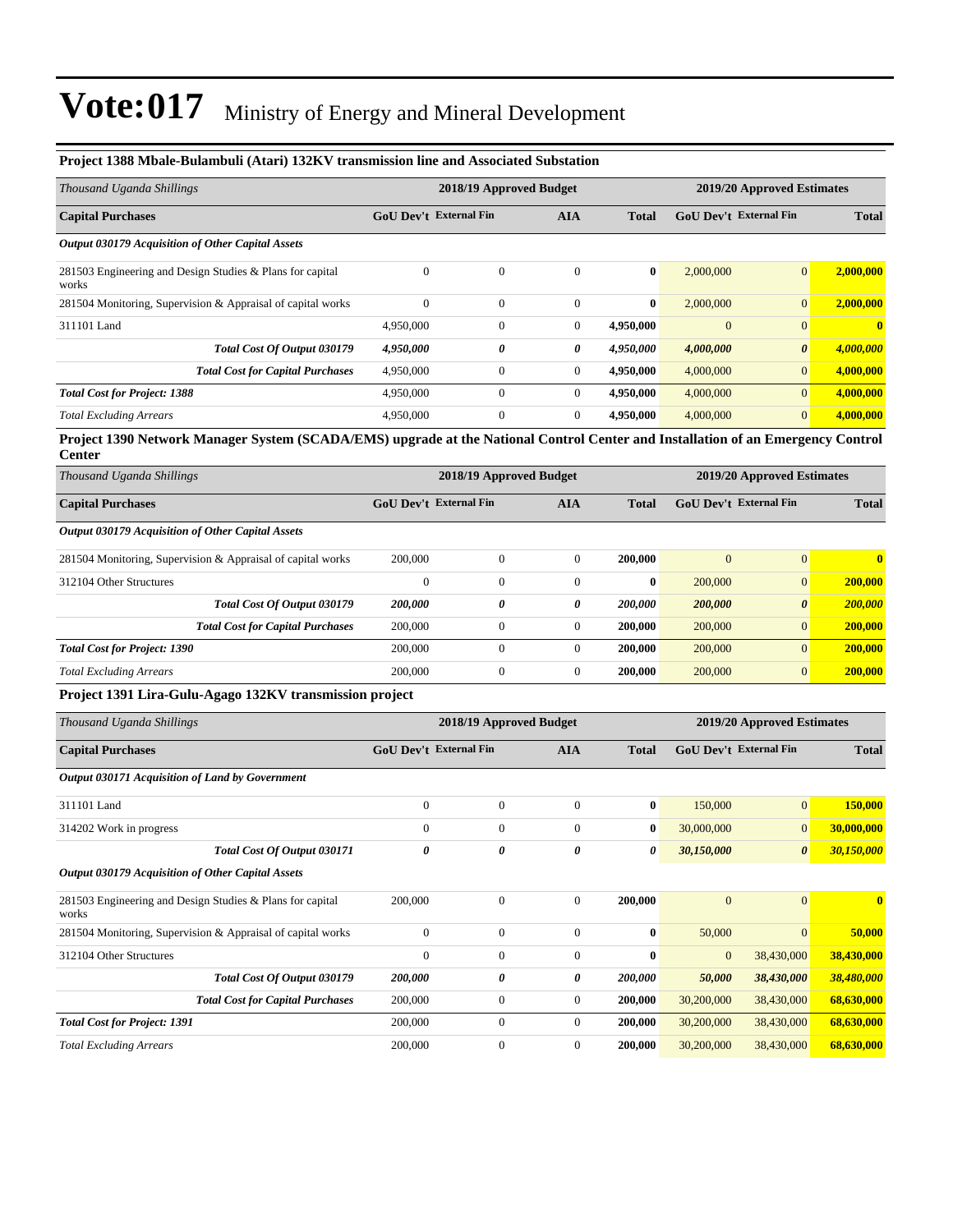#### **Project 1407 Nuclear Power Infrastructure Development Project**

| Thousand Uganda Shillings                                                         |                               | 2018/19 Approved Budget |                  |              |                       | 2019/20 Approved Estimates    |               |
|-----------------------------------------------------------------------------------|-------------------------------|-------------------------|------------------|--------------|-----------------------|-------------------------------|---------------|
| <b>Outputs Provided</b>                                                           | GoU Dev't External Fin        |                         | AIA              | <b>Total</b> |                       | GoU Dev't External Fin        | <b>Total</b>  |
| <b>Output 030101 Energy Policy/Plans Dissemination, Regulation and Monitoring</b> |                               |                         |                  |              |                       |                               |               |
| 221002 Workshops and Seminars                                                     | 58,500                        | $\boldsymbol{0}$        | $\mathbf{0}$     | 58,500       | 58,500                | $\mathbf{0}$                  | 58,500        |
| 221011 Printing, Stationery, Photocopying and Binding                             | 26,000                        | $\boldsymbol{0}$        | $\boldsymbol{0}$ | 26,000       | 26,000                | $\mathbf{0}$                  | 26,000        |
| 221012 Small Office Equipment                                                     | 28,000                        | $\boldsymbol{0}$        | $\boldsymbol{0}$ | 28,000       | $\mathbf{0}$          | $\mathbf{0}$                  | $\bf{0}$      |
| 225001 Consultancy Services- Short term                                           | 94,214                        | $\boldsymbol{0}$        | $\boldsymbol{0}$ | 94,214       | $\mathbf{0}$          | $\mathbf{0}$                  | $\bf{0}$      |
| 227001 Travel inland                                                              | 15,400                        | $\boldsymbol{0}$        | $\boldsymbol{0}$ | 15,400       | 15,400                | $\mathbf{0}$                  | 15,400        |
| 227002 Travel abroad                                                              | 16,416                        | $\boldsymbol{0}$        | 0                | 16,416       | $\mathbf{0}$          | $\mathbf{0}$                  | $\bf{0}$      |
| 227004 Fuel, Lubricants and Oils                                                  | 1,470                         | $\boldsymbol{0}$        | $\boldsymbol{0}$ | 1,470        | $\mathbf{0}$          | $\mathbf{0}$                  | $\bf{0}$      |
| Total Cost Of Output 030101                                                       | 240,000                       | 0                       | 0                | 240,000      | 99,900                | $\boldsymbol{\theta}$         | <b>99,900</b> |
| <b>Output 030105 Atomic Energy Promotion and Coordination</b>                     |                               |                         |                  |              |                       |                               |               |
| 211102 Contract Staff Salaries                                                    | 81,000                        | $\boldsymbol{0}$        | $\boldsymbol{0}$ | 81,000       | 211,200               | $\mathbf{0}$                  | 211.200       |
| 211103 Allowances (Inc. Casuals, Temporary)                                       | 13,200                        | $\boldsymbol{0}$        | $\boldsymbol{0}$ | 13,200       | $\mathbf{0}$          | $\mathbf{0}$                  | $\bf{0}$      |
| 212101 Social Security Contributions                                              | 9,000                         | $\boldsymbol{0}$        | $\boldsymbol{0}$ | 9,000        | $\mathbf{0}$          | $\mathbf{0}$                  | $\bf{0}$      |
| 221002 Workshops and Seminars                                                     | 30,000                        | $\boldsymbol{0}$        | $\boldsymbol{0}$ | 30,000       | 30,000                | $\mathbf{0}$                  | 30,000        |
| 221003 Staff Training                                                             | 380,000                       | $\boldsymbol{0}$        | $\boldsymbol{0}$ | 380,000      | 396,000               | $\mathbf{0}$                  | 396,000       |
| 221005 Hire of Venue (chairs, projector, etc)                                     | $\mathbf{0}$                  | $\boldsymbol{0}$        | $\boldsymbol{0}$ | $\bf{0}$     | 200,000               | $\mathbf{0}$                  | 200,000       |
| 221009 Welfare and Entertainment                                                  | 3,250                         | $\boldsymbol{0}$        | $\boldsymbol{0}$ | 3,250        | $\mathbf{0}$          | $\mathbf{0}$                  | $\bf{0}$      |
| 221011 Printing, Stationery, Photocopying and Binding                             | 12,000                        | $\boldsymbol{0}$        | $\boldsymbol{0}$ | 12,000       | $\boldsymbol{0}$      | $\mathbf{0}$                  | $\bf{0}$      |
| 221012 Small Office Equipment                                                     | 10,000                        | $\boldsymbol{0}$        | $\boldsymbol{0}$ | 10,000       | $\mathbf{0}$          | $\mathbf{0}$                  | $\bf{0}$      |
| 222001 Telecommunications                                                         | 4,800                         | $\boldsymbol{0}$        | $\boldsymbol{0}$ | 4,800        | 4,800                 | $\mathbf{0}$                  | 4,800         |
| 227001 Travel inland                                                              | 36,750                        | $\boldsymbol{0}$        | $\boldsymbol{0}$ | 36,750       | 36,960                | $\mathbf{0}$                  | 36,960        |
| 227002 Travel abroad                                                              | 72,000                        | $\boldsymbol{0}$        | $\boldsymbol{0}$ | 72,000       | $\mathbf{0}$          | $\mathbf{0}$                  | $\bf{0}$      |
| 227004 Fuel, Lubricants and Oils                                                  | 40,000                        | $\boldsymbol{0}$        | $\boldsymbol{0}$ | 40,000       | 40,000                | $\mathbf{0}$                  | 40,000        |
| 228002 Maintenance - Vehicles                                                     | 18,000                        | $\boldsymbol{0}$        | $\boldsymbol{0}$ | 18,000       | $\mathbf{0}$          | $\mathbf{0}$                  | $\bf{0}$      |
| Total Cost Of Output 030105                                                       | 710,000                       | 0                       | 0                | 710,000      | 918,960               | $\boldsymbol{\theta}$         | 918,960       |
| <b>Total Cost for Outputs Provided</b>                                            | 950,000                       | $\boldsymbol{0}$        | $\overline{0}$   | 950,000      | 1,018,860             | $\mathbf{0}$                  | 1,018,860     |
| <b>Outputs Funded</b>                                                             | <b>GoU Dev't External Fin</b> |                         | <b>AIA</b>       | <b>Total</b> |                       | <b>GoU Dev't External Fin</b> | <b>Total</b>  |
| Output 030151 Membership to IAEA                                                  |                               |                         |                  |              |                       |                               |               |
| 262101 Contributions to International Organisations (Current)                     | 500,000                       | $\boldsymbol{0}$        | $\boldsymbol{0}$ | 500,000      | 200,000               | $\mathbf{0}$                  | 200,000       |
| o/w Transfer to IAEA and AFRA membership contributions                            | 500,000                       | 0                       | 0                | 500,000      | $\boldsymbol{\theta}$ | $\boldsymbol{\theta}$         | $\mathbf{0}$  |
| o/w Contribution to IAEA and AFRA                                                 | $\boldsymbol{\mathit{0}}$     | 0                       | 0                | $\bf{0}$     | 200,000               | $\boldsymbol{\theta}$         | 200,000       |
| Total Cost Of Output 030151                                                       | 500,000                       | 0                       | 0                | 500,000      | 200,000               | $\boldsymbol{\theta}$         | 200,000       |
| <b>Total Cost for Outputs Funded</b>                                              | 500,000                       | $\boldsymbol{0}$        | $\boldsymbol{0}$ | 500,000      | 200,000               | $\mathbf{0}$                  | 200,000       |
| <b>Capital Purchases</b>                                                          | <b>GoU Dev't External Fin</b> |                         | <b>AIA</b>       | <b>Total</b> |                       | GoU Dev't External Fin        | <b>Total</b>  |
| Output 030171 Acquisition of Land by Government                                   |                               |                         |                  |              |                       |                               |               |
| 281501 Environment Impact Assessment for Capital Works                            | $\boldsymbol{0}$              | $\boldsymbol{0}$        | $\boldsymbol{0}$ | $\bf{0}$     | 90,000                | $\boldsymbol{0}$              | 90,000        |
| 281502 Feasibility Studies for Capital Works                                      | 75,000                        | $\boldsymbol{0}$        | $\boldsymbol{0}$ | 75,000       | $\mathbf{0}$          | $\mathbf{0}$                  | $\mathbf{0}$  |
| 311101 Land                                                                       | 40,000                        | $\boldsymbol{0}$        | 0                | 40,000       | 30,000                | $\mathbf{0}$                  | 30,000        |
| Total Cost Of Output 030171                                                       | 115,000                       | 0                       | 0                | 115,000      | 120,000               | $\boldsymbol{\theta}$         | 120,000       |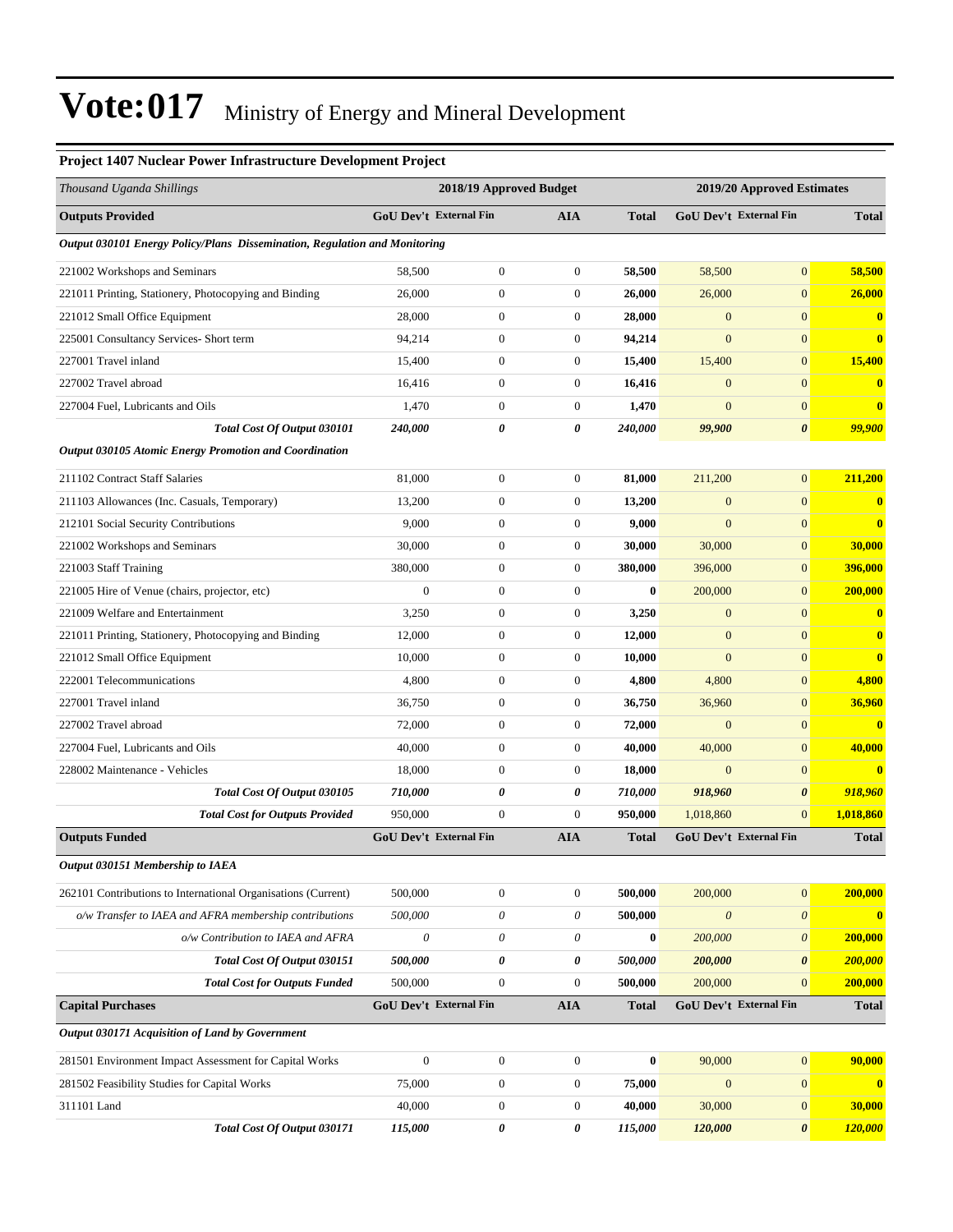| Output 030172 Government Buildings and Administrative Infrastructure                               |                        |                         |                  |              |                            |                            |                       |
|----------------------------------------------------------------------------------------------------|------------------------|-------------------------|------------------|--------------|----------------------------|----------------------------|-----------------------|
| 312101 Non-Residential Buildings                                                                   | 700,000                | $\boldsymbol{0}$        | $\mathbf{0}$     | 700,000      | 1,200,000                  | $\mathbf{0}$               | 1,200,000             |
| 312202 Machinery and Equipment                                                                     | 55,000                 | $\boldsymbol{0}$        | 0                | 55,000       | $\overline{0}$             | $\mathbf{0}$               | $\bf{0}$              |
| 312203 Furniture & Fixtures                                                                        | 45,000                 | $\boldsymbol{0}$        | $\mathbf{0}$     | 45,000       | $\mathbf{0}$               | $\boldsymbol{0}$           | $\bf{0}$              |
| Total Cost Of Output 030172                                                                        | 800,000                | 0                       | 0                | 800,000      | 1,200,000                  | $\boldsymbol{\theta}$      | 1,200,000             |
| <b>Output 030179 Acquisition of Other Capital Assets</b>                                           |                        |                         |                  |              |                            |                            |                       |
| 281501 Environment Impact Assessment for Capital Works                                             | 635,000                | $\boldsymbol{0}$        | 0                | 635,000      | 461,140                    | $\mathbf{0}$               | 461,140               |
| Total Cost Of Output 030179                                                                        | 635,000                | 0                       | 0                | 635,000      | 461,140                    | $\boldsymbol{\theta}$      | 461,140               |
| <b>Total Cost for Capital Purchases</b>                                                            | 1,550,000              | $\boldsymbol{0}$        | 0                | 1,550,000    | 1,781,140                  | $\mathbf{0}$               | 1,781,140             |
| <b>Total Cost for Project: 1407</b>                                                                | 3,000,000              | $\boldsymbol{0}$        | $\mathbf{0}$     | 3,000,000    | 3,000,000                  | $\boldsymbol{0}$           | 3,000,000             |
| <b>Total Excluding Arrears</b>                                                                     | 3,000,000              | $\boldsymbol{0}$        | 0                | 3,000,000    | 3,000,000                  | $\mathbf{0}$               | 3,000,000             |
| Project 1409 Mirama - Kabale 132kv Transmission Project                                            |                        |                         |                  |              |                            |                            |                       |
| Thousand Uganda Shillings                                                                          |                        | 2018/19 Approved Budget |                  |              |                            | 2019/20 Approved Estimates |                       |
| <b>Capital Purchases</b>                                                                           |                        | GoU Dev't External Fin  | AIA              | <b>Total</b> |                            | GoU Dev't External Fin     | Total                 |
| Output 030171 Acquisition of Land by Government                                                    |                        |                         |                  |              |                            |                            |                       |
| 311101 Land                                                                                        | 7,200,000              | $\mathbf{0}$            | 0                | 7,200,000    | 12,800,000                 | $\mathbf{0}$               | 12,800,000            |
| Total Cost Of Output 030171                                                                        | 7,200,000              | 0                       | 0                | 7,200,000    | 12,800,000                 | $\boldsymbol{\theta}$      | 12,800,000            |
| Output 030179 Acquisition of Other Capital Assets                                                  |                        |                         |                  |              |                            |                            |                       |
| 281504 Monitoring, Supervision & Appraisal of capital works                                        | $\mathbf{0}$           | $\mathbf{0}$            | $\boldsymbol{0}$ | $\bf{0}$     | 2,200,000                  | $\mathbf{0}$               | 2,200,000             |
| 312104 Other Structures                                                                            | $\mathbf{0}$           | 101,119,514             | 0                | 101,119,514  | $\mathbf{0}$               | 62,930,000                 | 62,930,000            |
| Total Cost Of Output 030179                                                                        | 0                      | 101,119,514             | 0                | 101,119,514  | 2,200,000                  | 62,930,000                 | 65,130,000            |
| <b>Total Cost for Capital Purchases</b>                                                            | 7,200,000              | 101,119,514             | $\boldsymbol{0}$ | 108,319,514  | 15,000,000                 | 62,930,000                 | 77,930,000            |
| <b>Total Cost for Project: 1409</b>                                                                | 7,200,000              | 101,119,514             | 0                | 108,319,514  | 15,000,000                 | 62,930,000                 | 77,930,000            |
| <b>Total Excluding Arrears</b>                                                                     | 7,200,000              | 101,119,514             | $\boldsymbol{0}$ | 108,319,514  | 15,000,000                 | 62,930,000                 | 77,930,000            |
| Project 1426 Grid Expansion and Reinforcement Project -Lira, Gulu, Nebbi to Arua Transmission Line |                        |                         |                  |              |                            |                            |                       |
| Thousand Uganda Shillings                                                                          |                        | 2018/19 Approved Budget |                  |              | 2019/20 Approved Estimates |                            |                       |
| <b>Outputs Provided</b>                                                                            | GoU Dev't External Fin |                         | AIA              | <b>Total</b> | GoU Dev't External Fin     |                            | <b>Total</b>          |
| Output 030101 Energy Policy/Plans Dissemination, Regulation and Monitoring                         |                        |                         |                  |              |                            |                            |                       |
| 211102 Contract Staff Salaries                                                                     | 90,000                 | $\boldsymbol{0}$        | $\boldsymbol{0}$ | 90,000       | $\mathbf{0}$               | 0                          |                       |
| 212101 Social Security Contributions                                                               | 10,000                 | $\boldsymbol{0}$        | 0                | 10,000       | $\mathbf{0}$               | $\mathbf{0}$               | $\bf{0}$              |
| 227001 Travel inland                                                                               | 90,000                 | $\boldsymbol{0}$        | $\boldsymbol{0}$ | 90,000       | $\mathbf{0}$               | $\mathbf{0}$               | $\bf{0}$              |
| Total Cost Of Output 030101                                                                        | 190,000                | 0                       | 0                | 190,000      | $\boldsymbol{\theta}$      | $\pmb{\theta}$             | $\boldsymbol{\theta}$ |
| <b>Total Cost for Outputs Provided</b>                                                             | 190,000                | $\boldsymbol{0}$        | $\boldsymbol{0}$ | 190,000      | $\mathbf{0}$               | $\mathbf{0}$               | $\bf{0}$              |
| <b>Capital Purchases</b>                                                                           | GoU Dev't External Fin |                         | AIA              | <b>Total</b> | GoU Dev't External Fin     |                            | <b>Total</b>          |
| Output 030171 Acquisition of Land by Government                                                    |                        |                         |                  |              |                            |                            |                       |
| 281504 Monitoring, Supervision & Appraisal of capital works                                        | 1,000,500              | $\boldsymbol{0}$        | $\boldsymbol{0}$ | 1,000,500    | $\boldsymbol{0}$           | $\boldsymbol{0}$           | $\bf{0}$              |
| 311101 Land                                                                                        | 11,299,500             | $\boldsymbol{0}$        | 0                | 11,299,500   | 4,851,689                  | $\mathbf{0}$               | 4,851,689             |
| Total Cost Of Output 030171                                                                        | 12,300,000             | 0                       | 0                | 12,300,000   | 4,851,689                  | $\boldsymbol{\theta}$      | 4,851,689             |
| Output 030179 Acquisition of Other Capital Assets                                                  |                        |                         |                  |              |                            |                            |                       |
| 281504 Monitoring, Supervision & Appraisal of capital works                                        | 810,000                | $\boldsymbol{0}$        | $\boldsymbol{0}$ | 810,000      | 1,200,000                  | $\mathbf{0}$               | 1,200,000             |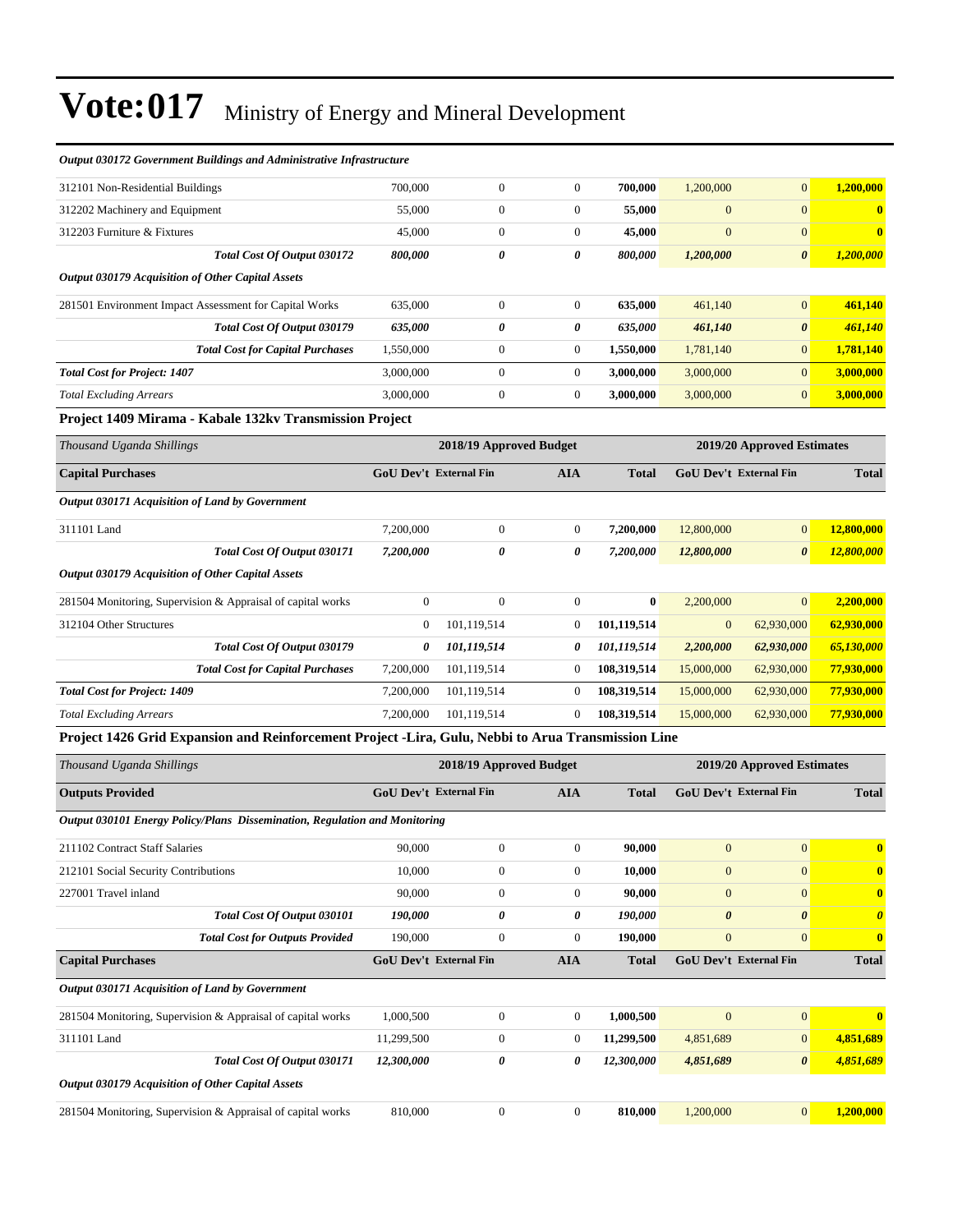| 312104 Other Structures                                                    | $\mathbf{0}$                  | 139,828,442             | $\boldsymbol{0}$ | 139,828,442  | $\mathbf{0}$     | 96,040,000                 | 96,040,000   |
|----------------------------------------------------------------------------|-------------------------------|-------------------------|------------------|--------------|------------------|----------------------------|--------------|
| Total Cost Of Output 030179                                                | 810,000                       | 139,828,442             | 0                | 140,638,442  | 1,200,000        | 96,040,000                 | 97,240,000   |
| <b>Total Cost for Capital Purchases</b>                                    | 13,110,000                    | 139,828,442             | $\boldsymbol{0}$ | 152,938,442  | 6,051,689        | 96,040,000                 | 102,091,689  |
| <b>Total Cost for Project: 1426</b>                                        | 13,300,000                    | 139,828,442             | $\boldsymbol{0}$ | 153,128,442  | 6,051,689        | 96,040,000                 | 102,091,689  |
| <b>Total Excluding Arrears</b>                                             | 13,300,000                    | 139,828,442             | $\boldsymbol{0}$ | 153,128,442  | 6,051,689        | 96,040,000                 | 102,091,689  |
| Project 1428 Energy for Rural Transformation (ERT) Phase III               |                               |                         |                  |              |                  |                            |              |
| Thousand Uganda Shillings                                                  |                               | 2018/19 Approved Budget |                  |              |                  | 2019/20 Approved Estimates |              |
| <b>Outputs Provided</b>                                                    | <b>GoU Dev't External Fin</b> |                         | <b>AIA</b>       | <b>Total</b> |                  | GoU Dev't External Fin     |              |
| Output 030101 Energy Policy/Plans Dissemination, Regulation and Monitoring |                               |                         |                  |              |                  |                            |              |
| 211102 Contract Staff Salaries                                             | 99,059                        | $\boldsymbol{0}$        | $\boldsymbol{0}$ | 99,059       | 99,059           | $\mathbf{0}$               | 99,059       |
| 211103 Allowances (Inc. Casuals, Temporary)                                | 55,000                        | $\boldsymbol{0}$        | 0                | 55,000       | 55,000           | 110,000                    | 165,000      |
| 212101 Social Security Contributions                                       | 11,000                        | $\boldsymbol{0}$        | $\boldsymbol{0}$ | 11,000       | $\mathbf{0}$     | $\boldsymbol{0}$           | $\bf{0}$     |
| 213004 Gratuity Expenses                                                   | 5,000                         | $\boldsymbol{0}$        | $\boldsymbol{0}$ | 5,000        | 55,000           | $\mathbf{0}$               | 55,000       |
| 221001 Advertising and Public Relations                                    | 30,000                        | $\boldsymbol{0}$        | $\boldsymbol{0}$ | 30,000       | $\mathbf{0}$     | $\mathbf{0}$               | $\bf{0}$     |
| 221002 Workshops and Seminars                                              | $\theta$                      | $\boldsymbol{0}$        | $\boldsymbol{0}$ | $\bf{0}$     | 60,000           | 60,000                     | 120,000      |
| 221003 Staff Training                                                      | 60,000                        | $\boldsymbol{0}$        | 0                | 60,000       | 60,000           | 120,000                    | 180,000      |
| 221005 Hire of Venue (chairs, projector, etc)                              | 20,000                        | $\boldsymbol{0}$        | $\boldsymbol{0}$ | 20,000       | $\boldsymbol{0}$ | $\boldsymbol{0}$           | $\bf{0}$     |
| 221007 Books, Periodicals & Newspapers                                     | 10,000                        | $\boldsymbol{0}$        | $\boldsymbol{0}$ | 10,000       | $\boldsymbol{0}$ | $\mathbf{0}$               | $\mathbf{0}$ |
| 221008 Computer supplies and Information Technology (IT)                   | 50,000                        | $\boldsymbol{0}$        | $\boldsymbol{0}$ | 50,000       | $\mathbf{0}$     | $\mathbf{0}$               | $\mathbf{0}$ |
| 221011 Printing, Stationery, Photocopying and Binding                      | 10,000                        | $\boldsymbol{0}$        | $\boldsymbol{0}$ | 10,000       | $\mathbf{0}$     | $\mathbf{0}$               | $\bf{0}$     |
| 222001 Telecommunications                                                  | 2,322                         | $\boldsymbol{0}$        | 0                | 2,322        | $\mathbf{0}$     | $\mathbf{0}$               | $\bf{0}$     |
| 222003 Information and communications technology (ICT)                     | 20,000                        | $\boldsymbol{0}$        | $\boldsymbol{0}$ | 20,000       | $\boldsymbol{0}$ | $\mathbf{0}$               | $\bf{0}$     |
| 225001 Consultancy Services- Short term                                    | $\mathbf{0}$                  | 9,799,797               | $\boldsymbol{0}$ | 9,799,797    | $\boldsymbol{0}$ | $\overline{0}$             | $\mathbf{0}$ |
| 227001 Travel inland                                                       | 50,000                        | $\boldsymbol{0}$        | $\boldsymbol{0}$ | 50,000       | 50,000           | 110,000                    | 160,000      |
| 227002 Travel abroad                                                       | 20,000                        | $\boldsymbol{0}$        | $\boldsymbol{0}$ | 20,000       | 50,000           | 30,000                     | 80,000       |
| 227004 Fuel, Lubricants and Oils                                           | 34,619                        | 0                       | 0                | 34,619       | 100,000          | 40,000                     | 140,000      |
| 228002 Maintenance - Vehicles                                              | 40,000                        | $\boldsymbol{0}$        | $\boldsymbol{0}$ | 40,000       | 60,000           | 30,000                     | 90,000       |
| Total Cost Of Output 030101                                                | <i><b>517,000</b></i>         | 9,799,797               | 0                | 10,316,797   | 589,059          | 500,000                    | 1,089,059    |
| <b>Output 030102 Energy Efficiency Promotion</b>                           |                               |                         |                  |              |                  |                            |              |
| 211103 Allowances (Inc. Casuals, Temporary)                                | 50,000                        | $\boldsymbol{0}$        | $\boldsymbol{0}$ | 50,000       | 55,000           | 20,000                     | 75,000       |
| 221001 Advertising and Public Relations                                    | 80,000                        | $\boldsymbol{0}$        | $\boldsymbol{0}$ | 80,000       | 94,000           | 1,000                      | 95,000       |
| 221002 Workshops and Seminars                                              | $\boldsymbol{0}$              | $\overline{0}$          | $\boldsymbol{0}$ | $\bf{0}$     | 58,000           | $\mathbf{0}$               | 58,000       |
| 221003 Staff Training                                                      | $\boldsymbol{0}$              | $\boldsymbol{0}$        | $\boldsymbol{0}$ | $\bf{0}$     | $\mathbf{0}$     | 90,000                     | 90,000       |
| 221005 Hire of Venue (chairs, projector, etc)                              | 50,000                        | $\boldsymbol{0}$        | $\boldsymbol{0}$ | 50,000       | $\boldsymbol{0}$ | 60,000                     | 60,000       |
| 221007 Books, Periodicals & Newspapers                                     | 40,000                        | $\boldsymbol{0}$        | $\boldsymbol{0}$ | 40,000       | $\mathbf{0}$     | $\mathbf{0}$               | $\bullet$    |
| 221008 Computer supplies and Information Technology (IT)                   | 50,000                        | $\boldsymbol{0}$        | $\boldsymbol{0}$ | 50,000       | $\boldsymbol{0}$ | $\mathbf{0}$               | $\mathbf{0}$ |
| 227001 Travel inland                                                       | $\mathbf{0}$                  | $\boldsymbol{0}$        | 0                | $\bf{0}$     | 33,000           | 259,000                    | 292,000      |
| 227004 Fuel, Lubricants and Oils                                           | 60,000                        | $\boldsymbol{0}$        | $\boldsymbol{0}$ | 60,000       | 50,000           | 50,000                     | 100,000      |
| 228002 Maintenance - Vehicles                                              | $\boldsymbol{0}$              | $\boldsymbol{0}$        | $\boldsymbol{0}$ | $\bf{0}$     | 20,000           | 20,000                     | 40,000       |
| Total Cost Of Output 030102                                                | 330,000                       | 0                       | 0                | 330,000      | 310,000          | 500,000                    | 810,000      |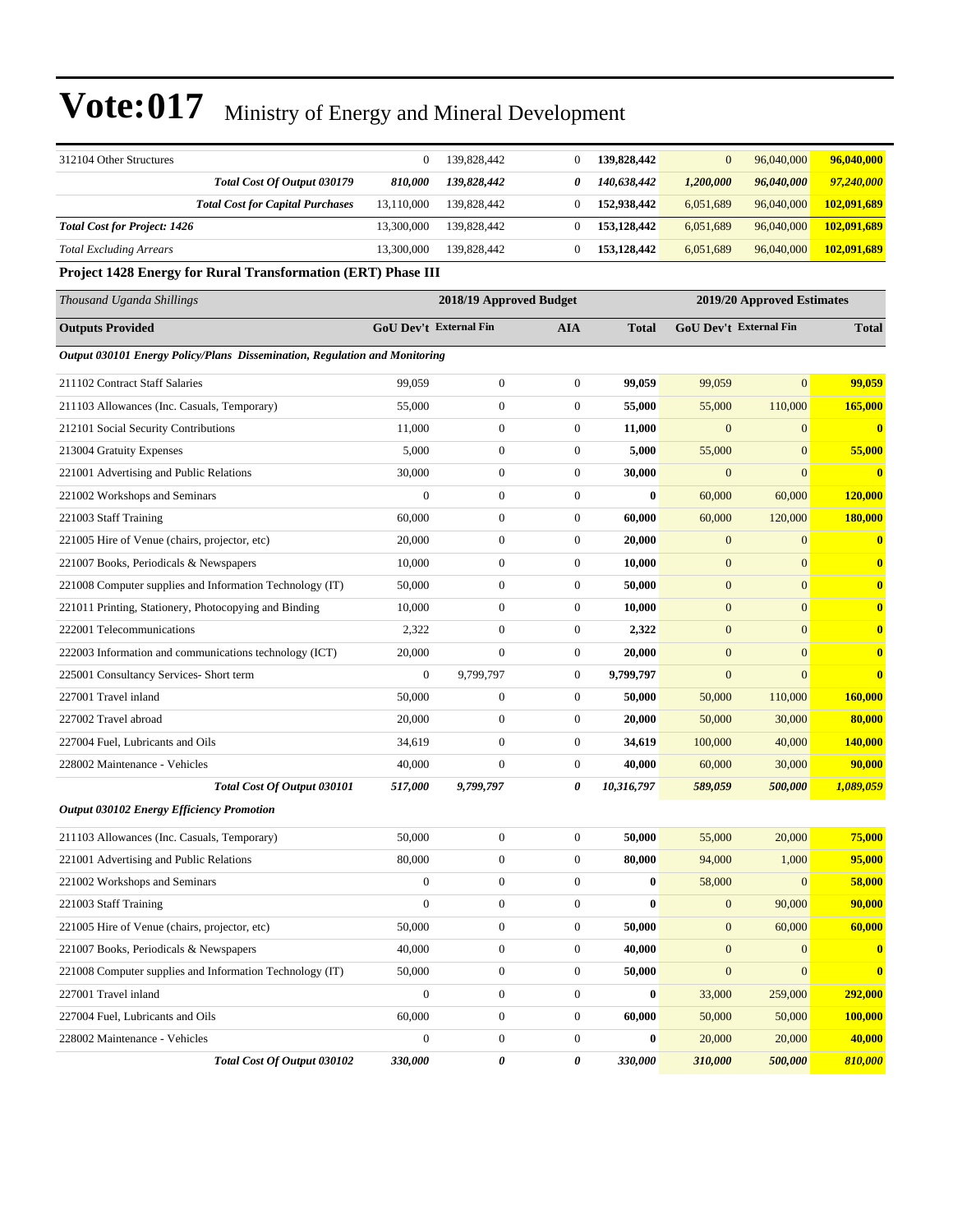| <b>Output 030103 Renewable Energy Promotion</b>                        |                               |                  |                  |                       |                       |                               |                       |
|------------------------------------------------------------------------|-------------------------------|------------------|------------------|-----------------------|-----------------------|-------------------------------|-----------------------|
| 211103 Allowances (Inc. Casuals, Temporary)                            | $\overline{0}$                | $\boldsymbol{0}$ | $\boldsymbol{0}$ | $\bf{0}$              | $\mathbf{0}$          | 110,000                       | 110,000               |
| 221002 Workshops and Seminars                                          | $\overline{0}$                | $\overline{0}$   | $\mathbf{0}$     | $\bf{0}$              | $\overline{0}$        | 46,000                        | 46,000                |
| 221003 Staff Training                                                  | $\overline{0}$                | $\boldsymbol{0}$ | $\theta$         | $\bf{0}$              | 12,000                | 110,000                       | 122,000               |
| 221008 Computer supplies and Information Technology (IT)               | $\overline{0}$                | $\boldsymbol{0}$ | $\mathbf{0}$     | $\bf{0}$              | $\overline{0}$        | 24,000                        | 24,000                |
| 221011 Printing, Stationery, Photocopying and Binding                  | 50,000                        | $\boldsymbol{0}$ | $\boldsymbol{0}$ | 50,000                | 40,000                | 50,000                        | 90,000                |
| 225001 Consultancy Services- Short term                                | $\mathbf{0}$                  | $\boldsymbol{0}$ | $\boldsymbol{0}$ | 0                     | $\mathbf{0}$          | 100,000                       | <b>100,000</b>        |
| 227001 Travel inland                                                   | 100,000                       | $\boldsymbol{0}$ | $\boldsymbol{0}$ | 100,000               | 100,000               | 60,000                        | 160,000               |
| 228002 Maintenance - Vehicles                                          | 50,000                        | $\boldsymbol{0}$ | $\boldsymbol{0}$ | 50,000                | $\overline{0}$        | $\mathbf{0}$                  | $\bf{0}$              |
| Total Cost Of Output 030103                                            | 200,000                       | 0                | 0                | 200,000               | 152,000               | 500,000                       | 652,000               |
| Output 030104 Increased Rural Electrification                          |                               |                  |                  |                       |                       |                               |                       |
| 221001 Advertising and Public Relations                                | $\boldsymbol{0}$              | $\boldsymbol{0}$ | $\boldsymbol{0}$ | $\bf{0}$              | $\mathbf{0}$          | 60,000                        | 60,000                |
| 221003 Staff Training                                                  | $\overline{0}$                | $\boldsymbol{0}$ | $\mathbf{0}$     | $\bf{0}$              | $\overline{0}$        | 80,000                        | 80,000                |
| 221011 Printing, Stationery, Photocopying and Binding                  | $\overline{0}$                | $\mathbf{0}$     | $\boldsymbol{0}$ | $\bf{0}$              | 20,000                | 20,000                        | 40,000                |
| 222001 Telecommunications                                              | $\overline{0}$                | $\overline{0}$   | $\theta$         | $\bf{0}$              | $\mathbf{0}$          | 110,000                       | 110,000               |
| 225001 Consultancy Services- Short term                                | $\overline{0}$                | $\boldsymbol{0}$ | $\boldsymbol{0}$ | $\bf{0}$              | $\overline{0}$        | 200,000                       | 200,000               |
| 227001 Travel inland                                                   | $\mathbf{0}$                  | $\boldsymbol{0}$ | $\boldsymbol{0}$ | $\bf{0}$              | 100,000               | 30,000                        | 130,000               |
| Total Cost Of Output 030104                                            | 0                             | 0                | 0                | 0                     | 120,000               | 500,000                       | 620,000               |
| <b>Total Cost for Outputs Provided</b>                                 | 1,047,000                     | 9,799,797        | $\theta$         | 10,846,797            | 1,171,059             | 2,000,000                     | 3,171,059             |
| <b>Outputs Funded</b>                                                  | <b>GoU Dev't External Fin</b> |                  | <b>AIA</b>       | Total                 |                       | <b>GoU Dev't External Fin</b> | <b>Total</b>          |
| Output 030153 Cross Sector Transfers for ERT (Other Components)        |                               |                  |                  |                       |                       |                               |                       |
| 263104 Transfers to other govt. Units (Current)                        | 4,000,000                     | $\boldsymbol{0}$ | $\boldsymbol{0}$ | 4,000,000             | $\overline{0}$        | $\mathbf{0}$                  | $\bf{0}$              |
| $o/w$ $o/w$ subvention for UECCC operations                            | 4,000,000                     | 0                | 0                | 4,000,000             | $\theta$              | $\boldsymbol{\theta}$         | $\bf{0}$              |
| 291001 Transfers to Government Institutions                            | $\boldsymbol{0}$              | $\boldsymbol{0}$ | $\boldsymbol{0}$ | $\bf{0}$              | 4,500,000             | $\mathbf{0}$                  | 4,500,000             |
| o/w Transfer to other government agencies                              | 0                             | 0                | 0                | $\bf{0}$              | 4,500,000             | $\boldsymbol{\theta}$         | 4,500,000             |
| o/w Gou component for UECCC (4Bn)<br>Total Cost Of Output 030153       | 4,000,000                     | 0                | 0                | 4,000,000             | 4,500,000             | $\boldsymbol{\theta}$         | 4,500,000             |
| <b>Total Cost for Outputs Funded</b>                                   | 4,000,000                     | $\overline{0}$   | $\theta$         | 4,000,000             | 4,500,000             | $\Omega$                      | 4,500,000             |
| <b>Capital Purchases</b>                                               | GoU Dev't External Fin        |                  | <b>AIA</b>       | <b>Total</b>          |                       | GoU Dev't External Fin        | <b>Total</b>          |
|                                                                        |                               |                  |                  |                       |                       |                               |                       |
| Output 030175 Purchase of Motor Vehicles and Other Transport Equipment |                               |                  |                  |                       |                       |                               |                       |
| 312201 Transport Equipment                                             | 220,000                       | $\boldsymbol{0}$ | $\boldsymbol{0}$ | 220,000               | $\overline{0}$        | $\boldsymbol{0}$              | $\bf{0}$              |
| Total Cost Of Output 030175                                            | 220,000                       | 0                | 0                | 220,000               | $\boldsymbol{\theta}$ | $\boldsymbol{\theta}$         | $\boldsymbol{\theta}$ |
| Output 030176 Purchase of Office and ICT Equipment, including Software |                               |                  |                  |                       |                       |                               |                       |
| 312203 Furniture & Fixtures                                            | $\boldsymbol{0}$              | $\boldsymbol{0}$ | $\boldsymbol{0}$ | $\boldsymbol{0}$      | 63,941                | $\boldsymbol{0}$              | 63,941                |
| 312213 ICT Equipment                                                   | $\boldsymbol{0}$              | $\boldsymbol{0}$ | $\boldsymbol{0}$ | 0                     | 32,000                | $\mathbf{0}$                  | 32,000                |
| Total Cost Of Output 030176                                            | 0                             | 0                | 0                | $\boldsymbol{\theta}$ | 95,941                | $\pmb{\theta}$                | 95,941                |
| Output 030179 Acquisition of Other Capital Assets                      |                               |                  |                  |                       |                       |                               |                       |
| 281503 Engineering and Design Studies & Plans for capital<br>works     | $\mathbf{0}$                  | 21,500,000       | $\boldsymbol{0}$ | 21,500,000            | $\boldsymbol{0}$      | $\boldsymbol{0}$              | $\bf{0}$              |
| 314202 Work in progress                                                | $\boldsymbol{0}$              | $\boldsymbol{0}$ | $\boldsymbol{0}$ | $\bf{0}$              | $\boldsymbol{0}$      | 14,950,000                    | 14,950,000            |
| Total Cost Of Output 030179                                            | 0                             | 21,500,000       | 0                | 21,500,000            | $\boldsymbol{\theta}$ | 14,950,000                    | 14,950,000            |
| <b>Total Cost for Capital Purchases</b>                                | 220,000                       | 21,500,000       | $\boldsymbol{0}$ | 21,720,000            | 95,941                | 14,950,000                    | 15,045,941            |
| <b>Total Cost for Project: 1428</b>                                    |                               |                  |                  |                       |                       |                               |                       |
|                                                                        | 5,267,000                     | 31,299,797       | $\boldsymbol{0}$ | 36,566,797            | 5,767,000             | 16,950,000                    | 22,717,000            |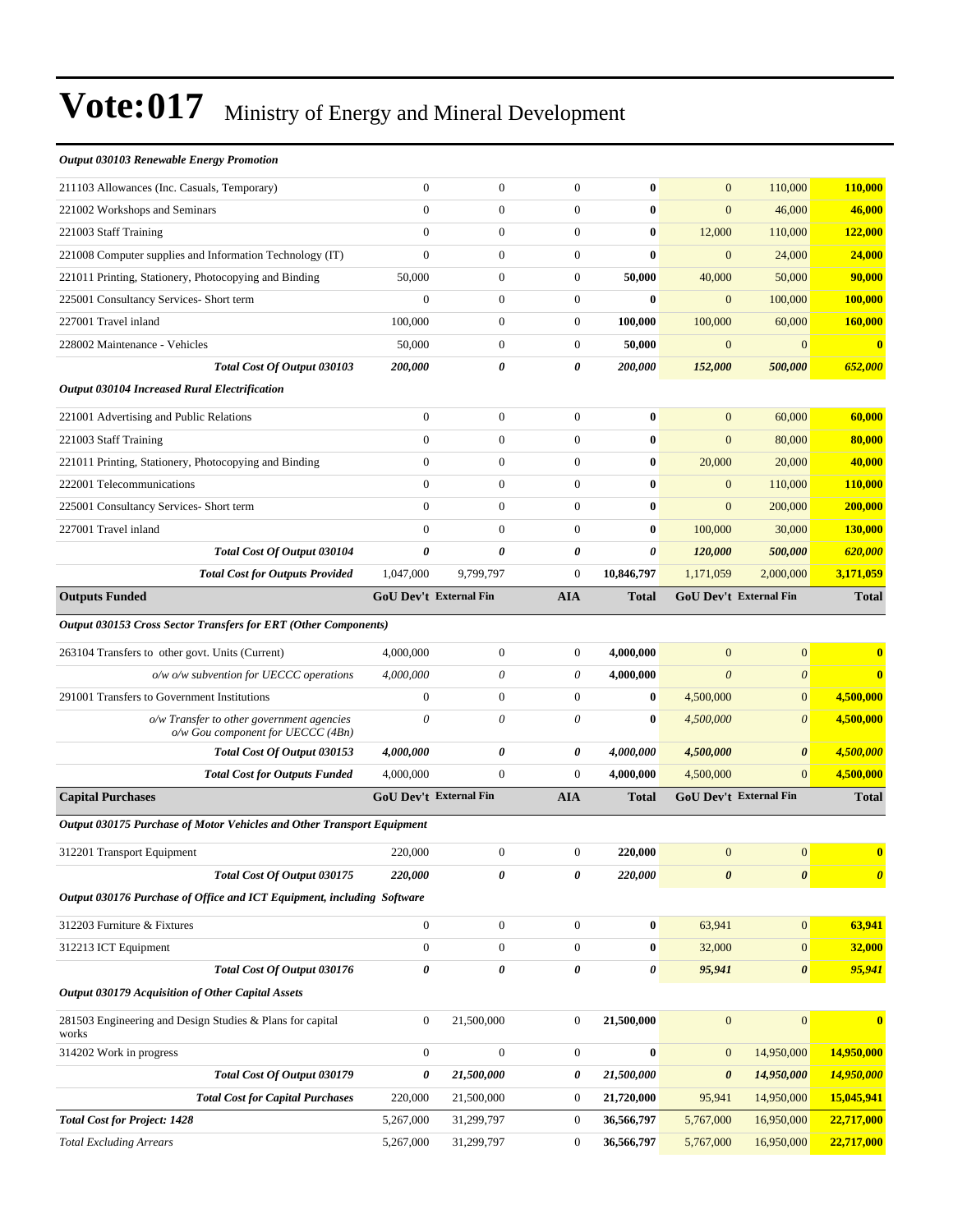#### **Project 1429 ORIO Mini Hydro Power and Rural Electrification Project**

| Thousand Uganda Shillings                                                         |                               | 2018/19 Approved Budget |                  |                  |                  | 2019/20 Approved Estimates    |              |  |  |
|-----------------------------------------------------------------------------------|-------------------------------|-------------------------|------------------|------------------|------------------|-------------------------------|--------------|--|--|
| <b>Outputs Provided</b>                                                           | <b>GoU Dev't External Fin</b> |                         | <b>AIA</b>       | <b>Total</b>     |                  | GoU Dev't External Fin        | <b>Total</b> |  |  |
| <b>Output 030101 Energy Policy/Plans Dissemination, Regulation and Monitoring</b> |                               |                         |                  |                  |                  |                               |              |  |  |
| 211103 Allowances (Inc. Casuals, Temporary)                                       | 190,000                       | $\boldsymbol{0}$        | $\boldsymbol{0}$ | 190,000          | 190,000          | $\mathbf{0}$                  | 190,000      |  |  |
| 221011 Printing, Stationery, Photocopying and Binding                             | 10,000                        | $\boldsymbol{0}$        | $\boldsymbol{0}$ | 10,000           | 9,000            | $\mathbf{0}$                  | 9,000        |  |  |
| 227001 Travel inland                                                              | 80,000                        | 0                       | $\boldsymbol{0}$ | 80,000           | 89,000           | $\mathbf{0}$                  | 89,000       |  |  |
| 227004 Fuel, Lubricants and Oils                                                  | 8,000                         | $\boldsymbol{0}$        | $\boldsymbol{0}$ | 8,000            | $\boldsymbol{0}$ | $\mathbf{0}$                  | $\bf{0}$     |  |  |
| 228002 Maintenance - Vehicles                                                     | 12,000                        | $\boldsymbol{0}$        | $\boldsymbol{0}$ | 12,000           | 12,000           | $\mathbf{0}$                  | 12,000       |  |  |
| Total Cost Of Output 030101                                                       | 300,000                       | 0                       | 0                | 300,000          | 300,000          | $\boldsymbol{\theta}$         | 300,000      |  |  |
| <b>Total Cost for Outputs Provided</b>                                            | 300,000                       | $\boldsymbol{0}$        | $\boldsymbol{0}$ | 300,000          | 300,000          | $\mathbf{0}$                  | 300,000      |  |  |
| <b>Capital Purchases</b>                                                          | <b>GoU Dev't External Fin</b> |                         | AIA              | <b>Total</b>     |                  | <b>GoU Dev't External Fin</b> | <b>Total</b> |  |  |
| <b>Output 030179 Acquisition of Other Capital Assets</b>                          |                               |                         |                  |                  |                  |                               |              |  |  |
| 281504 Monitoring, Supervision & Appraisal of capital works                       | 700,000                       | $\boldsymbol{0}$        | $\boldsymbol{0}$ | 700,000          | 200,000          | $\mathbf{0}$                  | 200,000      |  |  |
| 312104 Other Structures                                                           | 7,000,000                     | $\boldsymbol{0}$        | $\boldsymbol{0}$ | 7,000,000        | 7,500,000        | $\boldsymbol{0}$              | 7,500,000    |  |  |
| Total Cost Of Output 030179                                                       | 7,700,000                     | 0                       | 0                | 7,700,000        | 7,700,000        | $\boldsymbol{\theta}$         | 7,700,000    |  |  |
| <b>Total Cost for Capital Purchases</b>                                           | 7,700,000                     | $\boldsymbol{0}$        | $\boldsymbol{0}$ | 7,700,000        | 7,700,000        | $\mathbf{0}$                  | 7,700,000    |  |  |
| <b>Total Cost for Project: 1429</b>                                               | 8,000,000                     | $\boldsymbol{0}$        | $\boldsymbol{0}$ | 8,000,000        | 8,000,000        | $\mathbf{0}$                  | 8,000,000    |  |  |
| <b>Total Excluding Arrears</b>                                                    | 8,000,000                     | $\overline{0}$          | 0                | 8,000,000        | 8,000,000        | $\mathbf{0}$                  | 8,000,000    |  |  |
| Project 1492 Kampala Metropolitan Transmission System Improvement Project         |                               |                         |                  |                  |                  |                               |              |  |  |
| Thousand Uganda Shillings                                                         |                               | 2018/19 Approved Budget |                  |                  |                  | 2019/20 Approved Estimates    |              |  |  |
| <b>Capital Purchases</b>                                                          | <b>GoU Dev't External Fin</b> |                         | <b>AIA</b>       | <b>Total</b>     |                  | GoU Dev't External Fin        | <b>Total</b> |  |  |
| Output 030171 Acquisition of Land by Government                                   |                               |                         |                  |                  |                  |                               |              |  |  |
| 311101 Land                                                                       | $\boldsymbol{0}$              | $\boldsymbol{0}$        | $\boldsymbol{0}$ | $\boldsymbol{0}$ | 3,400,000        | $\boldsymbol{0}$              | 3,400,000    |  |  |
| Total Cost Of Output 030171                                                       | 0                             | 0                       | 0                | 0                | 3,400,000        | $\boldsymbol{\theta}$         | 3,400,000    |  |  |
| <b>Output 030179 Acquisition of Other Capital Assets</b>                          |                               |                         |                  |                  |                  |                               |              |  |  |
| 281504 Monitoring, Supervision & Appraisal of capital works                       | $\boldsymbol{0}$              | $\boldsymbol{0}$        | $\boldsymbol{0}$ | $\bf{0}$         | 500,000          | $\mathbf{0}$                  | 500,000      |  |  |
| 311101 Land                                                                       | 7,500,000                     | $\boldsymbol{0}$        | $\boldsymbol{0}$ | 7,500,000        | $\boldsymbol{0}$ | $\mathbf{0}$                  | $\bf{0}$     |  |  |
| 312104 Other Structures                                                           | $\boldsymbol{0}$              | 46,874,092              | $\boldsymbol{0}$ | 46,874,092       | $\boldsymbol{0}$ | 71,480,000                    | 71,480,000   |  |  |
| Total Cost Of Output 030179                                                       | 7,500,000                     | 46,874,092              | 0                | 54,374,092       | 500,000          | 71,480,000                    | 71,980,000   |  |  |
| <b>Total Cost for Capital Purchases</b>                                           | 7,500,000                     | 46,874,092              | $\boldsymbol{0}$ | 54,374,092       | 3,900,000        | 71,480,000                    | 75,380,000   |  |  |
| <b>Total Cost for Project: 1492</b>                                               | 7,500,000                     | 46,874,092              | $\boldsymbol{0}$ | 54,374,092       | 3,900,000        | 71,480,000                    | 75,380,000   |  |  |
| <b>Total Excluding Arrears</b>                                                    | 7,500,000                     | 46,874,092              | $\boldsymbol{0}$ | 54,374,092       | 3,900,000        | 71,480,000                    | 75,380,000   |  |  |
| Project 1497 Masaka-Mbarara Grid Expansion Line                                   |                               |                         |                  |                  |                  |                               |              |  |  |
| Thousand Uganda Shillings                                                         |                               | 2018/19 Approved Budget |                  |                  |                  | 2019/20 Approved Estimates    |              |  |  |
| <b>Capital Purchases</b>                                                          | GoU Dev't External Fin        |                         | AIA              | <b>Total</b>     |                  | GoU Dev't External Fin        | <b>Total</b> |  |  |
| Output 030171 Acquisition of Land by Government                                   |                               |                         |                  |                  |                  |                               |              |  |  |
| 311101 Land                                                                       | 7,000,000                     | $\boldsymbol{0}$        | 0                | 7,000,000        | 37,160,000       | $\mathbf{0}$                  | 37,160,000   |  |  |
| Total Cost Of Output 030171                                                       | 7,000,000                     | 0                       | 0                | 7,000,000        | 37,160,000       | $\pmb{\theta}$                | 37,160,000   |  |  |
| <b>Output 030179 Acquisition of Other Capital Assets</b>                          |                               |                         |                  |                  |                  |                               |              |  |  |

<sup>281504</sup> Monitoring, Supervision & Appraisal of capital works 0 0 0 **0** 4,000,000 0 **4,000,000**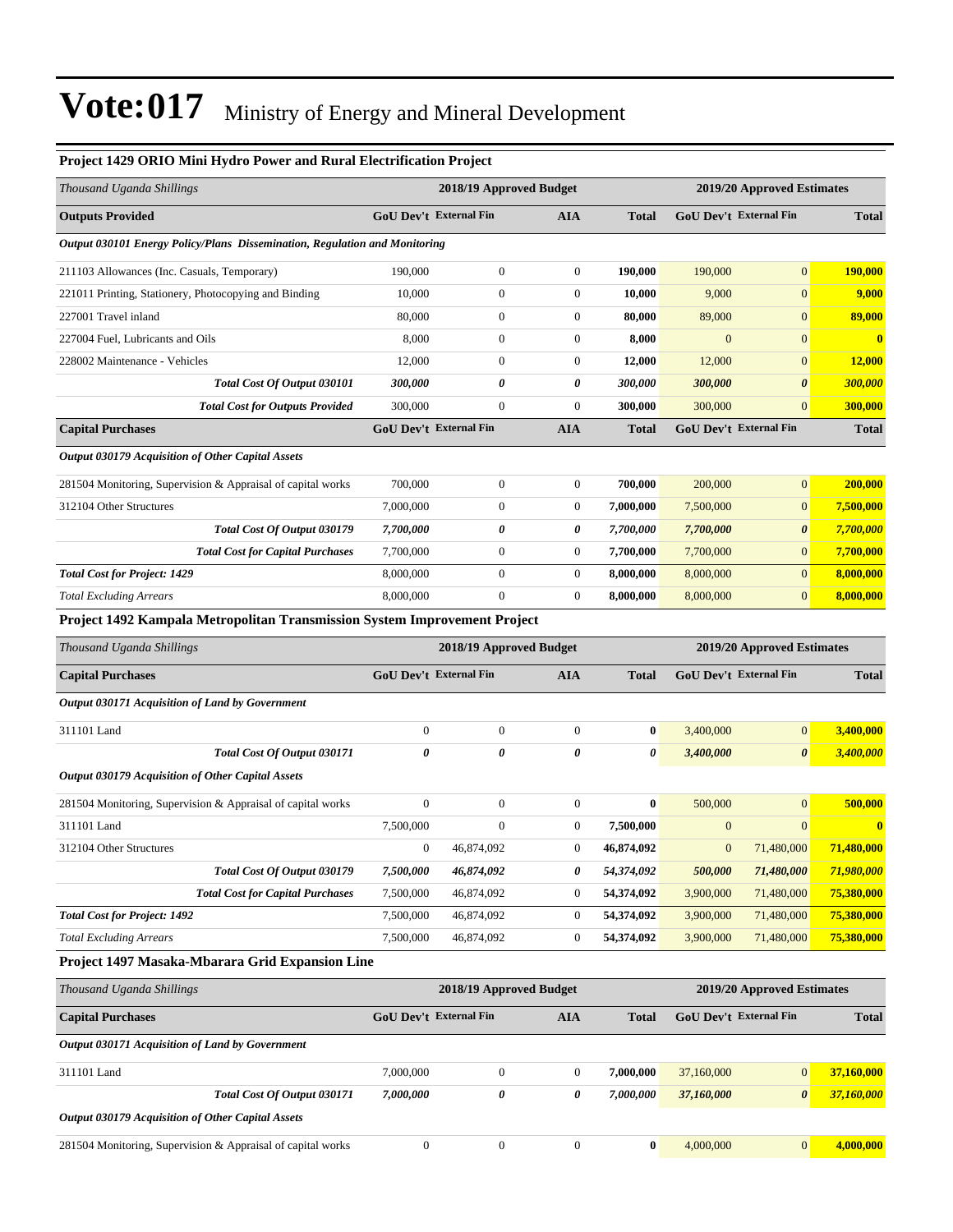| 312104 Other Structures                                              | $\mathbf{0}$                  | 101,308,522             | $\boldsymbol{0}$ | 101,308,522      | $\mathbf{0}$                  | 158,342,637                | 158,342,637  |
|----------------------------------------------------------------------|-------------------------------|-------------------------|------------------|------------------|-------------------------------|----------------------------|--------------|
| Total Cost Of Output 030179                                          | 0                             | 101,308,522             | 0                | 101,308,522      | 4,000,000                     | 158,342,637                | 162,342,637  |
| <b>Total Cost for Capital Purchases</b>                              | 7,000,000                     | 101,308,522             | $\boldsymbol{0}$ | 108,308,522      | 41,160,000                    | 158,342,637                | 199,502,637  |
| <b>Total Cost for Project: 1497</b>                                  | 7,000,000                     | 101,308,522             | $\boldsymbol{0}$ | 108,308,522      | 41,160,000                    | 158,342,637                | 199,502,637  |
| <b>Total Excluding Arrears</b>                                       | 7,000,000                     | 101,308,522             | $\overline{0}$   | 108,308,522      | 41,160,000                    | 158,342,637                | 199,502,637  |
|                                                                      | GoU                           | <b>External Fin</b>     | <b>AIA</b>       | <b>Total</b>     | GoU                           | <b>External Fin</b>        | <b>Total</b> |
| <b>Total Cost for Programme 01</b>                                   | 220,958,232                   | 565,856,376             | 0                | 786,814,608      | 272,574,473                   | 666,790,000                | 939,364,473  |
| <b>Total Excluding Arrears</b>                                       | 220,958,232                   | 565,856,376             | $\boldsymbol{0}$ | 786,814,608      | 272,574,473                   | 666,790,000                | 939,364,473  |
| Programme :0302 Large Hydro power infrastructure                     |                               |                         |                  |                  |                               |                            |              |
| N/A                                                                  |                               |                         |                  |                  |                               |                            |              |
| <b>Development Budget Estimates</b>                                  |                               |                         |                  |                  |                               |                            |              |
| Project 1143 Isimba HPP                                              |                               |                         |                  |                  |                               |                            |              |
| Thousand Uganda Shillings                                            |                               | 2018/19 Approved Budget |                  |                  |                               | 2019/20 Approved Estimates |              |
| <b>Outputs Funded</b>                                                | <b>GoU Dev't External Fin</b> |                         | <b>AIA</b>       | <b>Total</b>     | <b>GoU Dev't External Fin</b> |                            | <b>Total</b> |
| Output 030251 Increased power generation - Largescale Hydro-electric |                               |                         |                  |                  |                               |                            |              |
| 263204 Transfers to other govt. Units (Capital)                      | 16,327,633                    | $\boldsymbol{0}$        | $\boldsymbol{0}$ | 16,327,633       | 23,332,211                    | $\overline{0}$             | 23,332,211   |
| o/w o/w Monitoring and Supervision of EPC works (UEGCL)              | 15,028,558                    | 0                       | 0                | 15,028,558       | $\theta$                      | $\boldsymbol{\theta}$      | $\bf{0}$     |
| o/w Transmission infrastructure (UETCL)                              | 1,299,075                     | 0                       | 0                | 1,299,075        | $\boldsymbol{\theta}$         | $\boldsymbol{\theta}$      | $\bf{0}$     |
| o/w Supervision of works UEGCL                                       | $\theta$                      | 0                       | 0                | $\bf{0}$         | 23,332,211                    | $\theta$                   | 23,332,211   |
| Total Cost Of Output 030251                                          | 16,327,633                    | 0                       | 0                | 16,327,633       | 23,332,211                    | $\boldsymbol{\theta}$      | 23,332,211   |
| <b>Total Cost for Outputs Funded</b>                                 | 16,327,633                    | $\mathbf{0}$            | $\mathbf{0}$     | 16,327,633       | 23,332,211                    | $\overline{0}$             | 23,332,211   |
| <b>Capital Purchases</b>                                             | <b>GoU Dev't External Fin</b> |                         | <b>AIA</b>       | <b>Total</b>     |                               | GoU Dev't External Fin     | <b>Total</b> |
| Output 030271 Acquisition of Land by Government                      |                               |                         |                  |                  |                               |                            |              |
| 311101 Land                                                          | 1,500,000                     | $\boldsymbol{0}$        | $\mathbf{0}$     | 1,500,000        | 3,000,000                     | $\boldsymbol{0}$           | 3,000,000    |
| Total Cost Of Output 030271                                          | 1,500,000                     | 0                       | 0                | 1,500,000        | 3,000,000                     | $\boldsymbol{\theta}$      | 3,000,000    |
| Output 030279 Acquisition of Other Capital Assets                    |                               |                         |                  |                  |                               |                            |              |
| 281501 Environment Impact Assessment for Capital Works               | $\mathbf{0}$                  | $\boldsymbol{0}$        | $\mathbf{0}$     | $\bf{0}$         | 1,580,000                     | $\overline{0}$             | 1,580,000    |
| 281504 Monitoring, Supervision & Appraisal of capital works          | 2.019.367                     | $\mathbf{0}$            | 0                | 2,019,367        | 1,000,000                     | $\overline{0}$             | 1.000.000    |
| 312103 Roads and Bridges.                                            | $\boldsymbol{0}$              | $\boldsymbol{0}$        | $\boldsymbol{0}$ | $\boldsymbol{0}$ | 4,000,000                     | $\mathbf{0}$               | 4,000,000    |
| 312203 Furniture & Fixtures                                          | $\boldsymbol{0}$              | $\boldsymbol{0}$        | 0                | $\bf{0}$         | 32,000                        | $\overline{0}$             | 32,000       |
| 312211 Office Equipment                                              | $\boldsymbol{0}$              | $\boldsymbol{0}$        | $\boldsymbol{0}$ | $\bf{0}$         | 16,000                        | $\boldsymbol{0}$           | 16,000       |
| 314101 Petroleum Products                                            | $\mathbf{0}$                  | $\boldsymbol{0}$        | 0                | $\boldsymbol{0}$ | 75,000                        | $\overline{0}$             | 75,000       |
| 314202 Work in progress                                              | 90,000                        | $\boldsymbol{0}$        | 0                | 90,000           | 15,000,000                    | $\boldsymbol{0}$           | 15,000,000   |
| Total Cost Of Output 030279                                          | 2,109,367                     | 0                       | 0                | 2,109,367        | 21,703,000                    | $\boldsymbol{\theta}$      | 21,703,000   |
| <b>Total Cost for Capital Purchases</b>                              | 3,609,367                     | $\boldsymbol{0}$        | $\boldsymbol{0}$ | 3,609,367        | 24,703,000                    | $\mathbf{0}$               | 24,703,000   |
| <b>Total Cost for Project: 1143</b>                                  | 19,937,000                    | $\boldsymbol{0}$        | $\boldsymbol{0}$ | 19,937,000       | 48,035,211                    | $\mathbf{0}$               | 48,035,211   |
| <b>Total Excluding Arrears</b>                                       | 19,937,000                    | $\boldsymbol{0}$        | 0                | 19,937,000       | 48,035,211                    | $\mathbf{0}$               | 48,035,211   |
| Project 1183 Karuma Hydoelectricity Power Project                    |                               |                         |                  |                  |                               |                            |              |

| Thousand Uganda Shillings                                            | 2018/19 Approved Budget |  | 2019/20 Approved Estimates |            |                               |   |              |
|----------------------------------------------------------------------|-------------------------|--|----------------------------|------------|-------------------------------|---|--------------|
| <b>Outputs Funded</b>                                                | GoU Dev't External Fin  |  | AIA                        | Total      | <b>GoU</b> Dev't External Fin |   | <b>Total</b> |
| Output 030251 Increased power generation - Largescale Hydro-electric |                         |  |                            |            |                               |   |              |
| 263204 Transfers to other govt. Units (Capital)                      | 24,772,097              |  |                            | 24,772,097 | 26,024,000                    | 0 | 26,024,000   |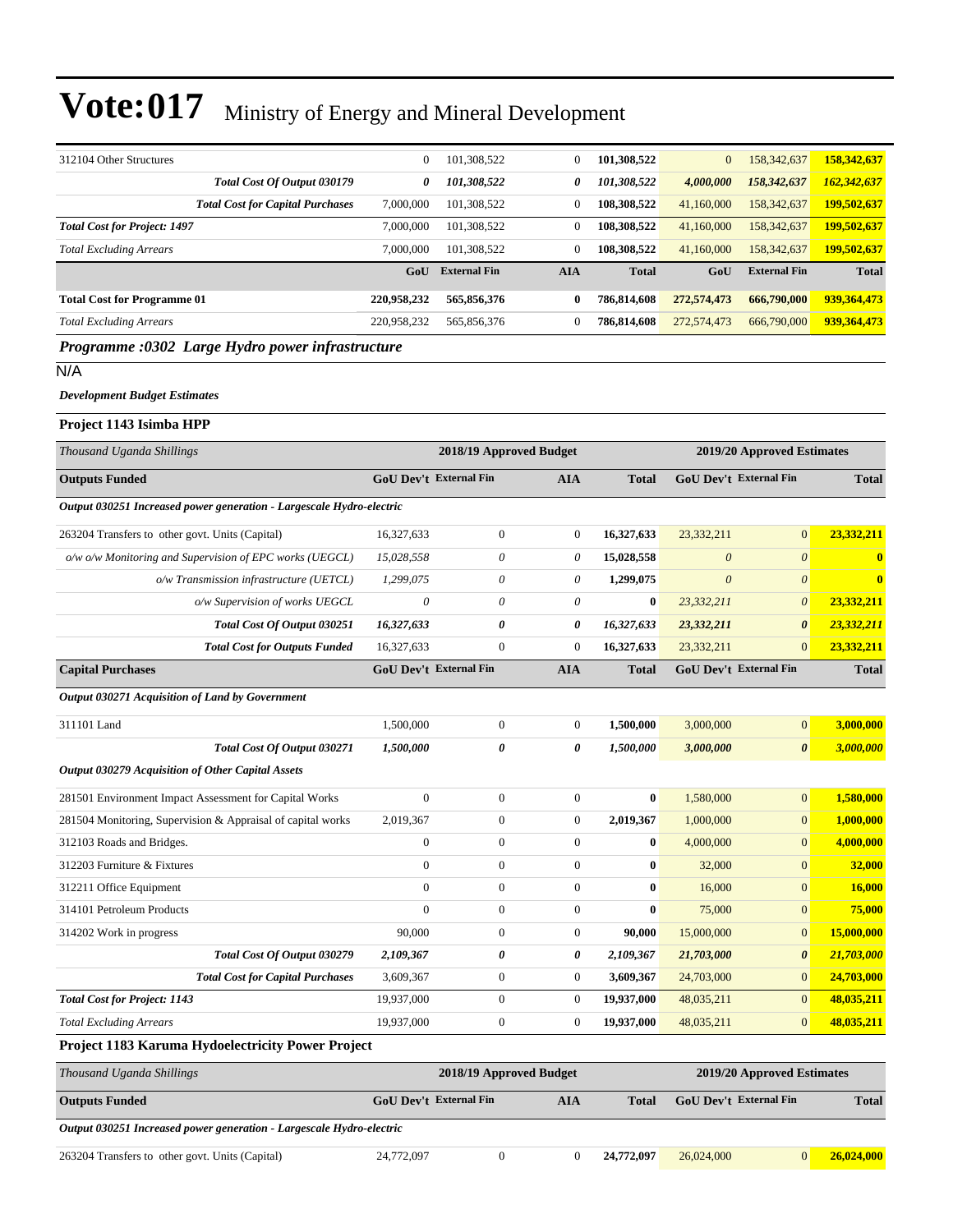| o/w Monitoring and Supervision of EPC works (UEGCL)                  | 19,734,182                    | 0                       | 0                | 19,734,182   | $\boldsymbol{0}$      | $\boldsymbol{\theta}$         | $\bf{0}$     |
|----------------------------------------------------------------------|-------------------------------|-------------------------|------------------|--------------|-----------------------|-------------------------------|--------------|
| o/w Transmission Infrastructure (UETCL)                              | 5,037,915                     | 0                       | 0                | 5,037,915    | $\theta$              | $\boldsymbol{\theta}$         | $\bf{0}$     |
| o/w Transfer to UEGCL                                                | $\boldsymbol{\theta}$         | 0                       | 0                | $\bf{0}$     | 20,000,000            | $\boldsymbol{\theta}$         | 20,000,000   |
| o/w Transfer to UETCL                                                | $\theta$                      | 0                       | 0                | $\bf{0}$     | 6,024,000             | $\boldsymbol{\theta}$         | 6,024,000    |
| Total Cost Of Output 030251                                          | 24,772,097                    | 0                       | 0                | 24,772,097   | 26,024,000            | $\boldsymbol{\theta}$         | 26,024,000   |
| <b>Total Cost for Outputs Funded</b>                                 | 24,772,097                    | $\boldsymbol{0}$        | $\overline{0}$   | 24,772,097   | 26,024,000            | $\mathbf{0}$                  | 26,024,000   |
| <b>Capital Purchases</b>                                             | <b>GoU Dev't External Fin</b> |                         | <b>AIA</b>       | Total        |                       | <b>GoU Dev't External Fin</b> | <b>Total</b> |
| Output 030271 Acquisition of Land by Government                      |                               |                         |                  |              |                       |                               |              |
| 311101 Land                                                          | 1,000,000                     | $\boldsymbol{0}$        | $\boldsymbol{0}$ | 1,000,000    | 2,000,000             | $\mathbf{0}$                  | 2,000,000    |
| Total Cost Of Output 030271                                          | 1,000,000                     | 0                       | 0                | 1,000,000    | 2,000,000             | $\boldsymbol{\theta}$         | 2,000,000    |
| Output 030279 Acquisition of Other Capital Assets                    |                               |                         |                  |              |                       |                               |              |
| 281504 Monitoring, Supervision & Appraisal of capital works          | 1,280,114                     | $\boldsymbol{0}$        | $\boldsymbol{0}$ | 1,280,114    | 11,129,789            | $\mathbf{0}$                  | 11,129,789   |
| 312203 Furniture & Fixtures                                          | $\boldsymbol{0}$              | $\boldsymbol{0}$        | $\boldsymbol{0}$ | $\bf{0}$     | 28,211                | $\mathbf{0}$                  | 28,211       |
| 312211 Office Equipment                                              | $\mathbf{0}$                  | $\boldsymbol{0}$        | $\boldsymbol{0}$ | 0            | 20,000                | $\mathbf{0}$                  | 20,000       |
| 314101 Petroleum Products                                            | $\Omega$                      | $\overline{0}$          | $\boldsymbol{0}$ | $\bf{0}$     | 60,000                | $\mathbf{0}$                  | 60,000       |
| 314202 Work in progress                                              | 90,000                        | $\boldsymbol{0}$        | $\boldsymbol{0}$ | 90,000       | 634,000               | $\mathbf{0}$                  | 634,000      |
| Total Cost Of Output 030279                                          | 1,370,114                     | 0                       | 0                | 1,370,114    | 11,872,000            | $\boldsymbol{\theta}$         | 11,872,000   |
| Output 030280 Large Hydro Power Infrastructure                       |                               |                         |                  |              |                       |                               |              |
| 312104 Other Structures                                              | $\boldsymbol{0}$              | 576,749,040             | $\boldsymbol{0}$ | 576,749,040  | $\mathbf{0}$          | $\mathbf{0}$                  | 0            |
| 314202 Work in progress                                              | $\theta$                      | $\overline{0}$          | $\mathbf{0}$     | $\bf{0}$     | $\mathbf{0}$          | 563,040,000                   | 563,040,000  |
| Total Cost Of Output 030280                                          | 0                             | 576,749,040             | 0                | 576,749,040  | $\boldsymbol{\theta}$ | 563,040,000                   | 563,040,000  |
| <b>Total Cost for Capital Purchases</b>                              | 2,370,114                     | 576,749,040             | 0                | 579,119,154  | 13,872,000            | 563,040,000                   | 576,912,000  |
| <b>Total Cost for Project: 1183</b>                                  | 27, 142, 211                  | 576,749,040             | $\mathbf{0}$     | 603,891,251  | 39,896,000            | 563,040,000                   | 602,936,000  |
| <b>Total Excluding Arrears</b>                                       | 27,142,211                    | 576,749,040             | $\mathbf{0}$     | 603,891,251  | 39,896,000            | 563,040,000                   | 602,936,000  |
| Project 1350 Muzizi Hydro Power Project                              |                               |                         |                  |              |                       |                               |              |
| Thousand Uganda Shillings                                            |                               | 2018/19 Approved Budget |                  |              |                       | 2019/20 Approved Estimates    |              |
| <b>Outputs Funded</b>                                                | GoU Dev't External Fin        |                         | <b>AIA</b>       | <b>Total</b> |                       | GoU Dev't External Fin        | <b>Total</b> |
| Output 030251 Increased power generation - Largescale Hydro-electric |                               |                         |                  |              |                       |                               |              |
| 263204 Transfers to other govt. Units (Capital)                      | 3,572,734                     | 0                       | $\boldsymbol{0}$ | 3,572,734    | 1,500,000             | $\mathbf{0}$                  | 1,500,000    |
| o/w Monitoring and Supervision of EPC works (UEGCL)                  | 3,572,734                     | 0                       | 0                | 3,572,734    | $\boldsymbol{\theta}$ | $\boldsymbol{\mathit{0}}$     | $\bf{0}$     |
| o/w Supervision of works for Muzizi HPP (UEGCL)                      | $\theta$                      | 0                       | 0                | $\bf{0}$     | 1,500,000             | $\boldsymbol{\theta}$         | 1,500,000    |
| Total Cost Of Output 030251                                          | 3,572,734                     | 0                       | 0                | 3,572,734    | 1,500,000             | $\boldsymbol{\theta}$         | 1,500,000    |
| <b>Total Cost for Outputs Funded</b>                                 | 3,572,734                     | $\boldsymbol{0}$        | 0                | 3,572,734    | 1,500,000             | $\mathbf{0}$                  | 1,500,000    |
| <b>Capital Purchases</b>                                             | GoU Dev't External Fin        |                         | <b>AIA</b>       | <b>Total</b> |                       | GoU Dev't External Fin        | <b>Total</b> |
| Output 030279 Acquisition of Other Capital Assets                    |                               |                         |                  |              |                       |                               |              |
| 281504 Monitoring, Supervision & Appraisal of capital works          | 944,266                       | $\mathbf{0}$            | $\boldsymbol{0}$ | 944,266      | 1,017,000             | $\boldsymbol{0}$              | 1,017,000    |
| 312104 Other Structures                                              | $\boldsymbol{0}$              | 122,395,380             | $\boldsymbol{0}$ | 122,395,380  | $\boldsymbol{0}$      | 98,830,000                    | 98,830,000   |
| Total Cost Of Output 030279                                          | 944,266                       | 122,395,380             | 0                | 123,339,646  | 1,017,000             | 98,830,000                    | 99,847,000   |
| <b>Total Cost for Capital Purchases</b>                              | 944,266                       | 122,395,380             | $\boldsymbol{0}$ | 123,339,646  | 1,017,000             | 98,830,000                    | 99,847,000   |
| <b>Total Cost for Project: 1350</b>                                  | 4,517,000                     | 122,395,380             | $\boldsymbol{0}$ | 126,912,380  | 2,517,000             | 98,830,000                    | 101,347,000  |
| <b>Total Excluding Arrears</b>                                       | 4,517,000                     | 122,395,380             | 0                | 126,912,380  | 2,517,000             | 98,830,000                    | 101,347,000  |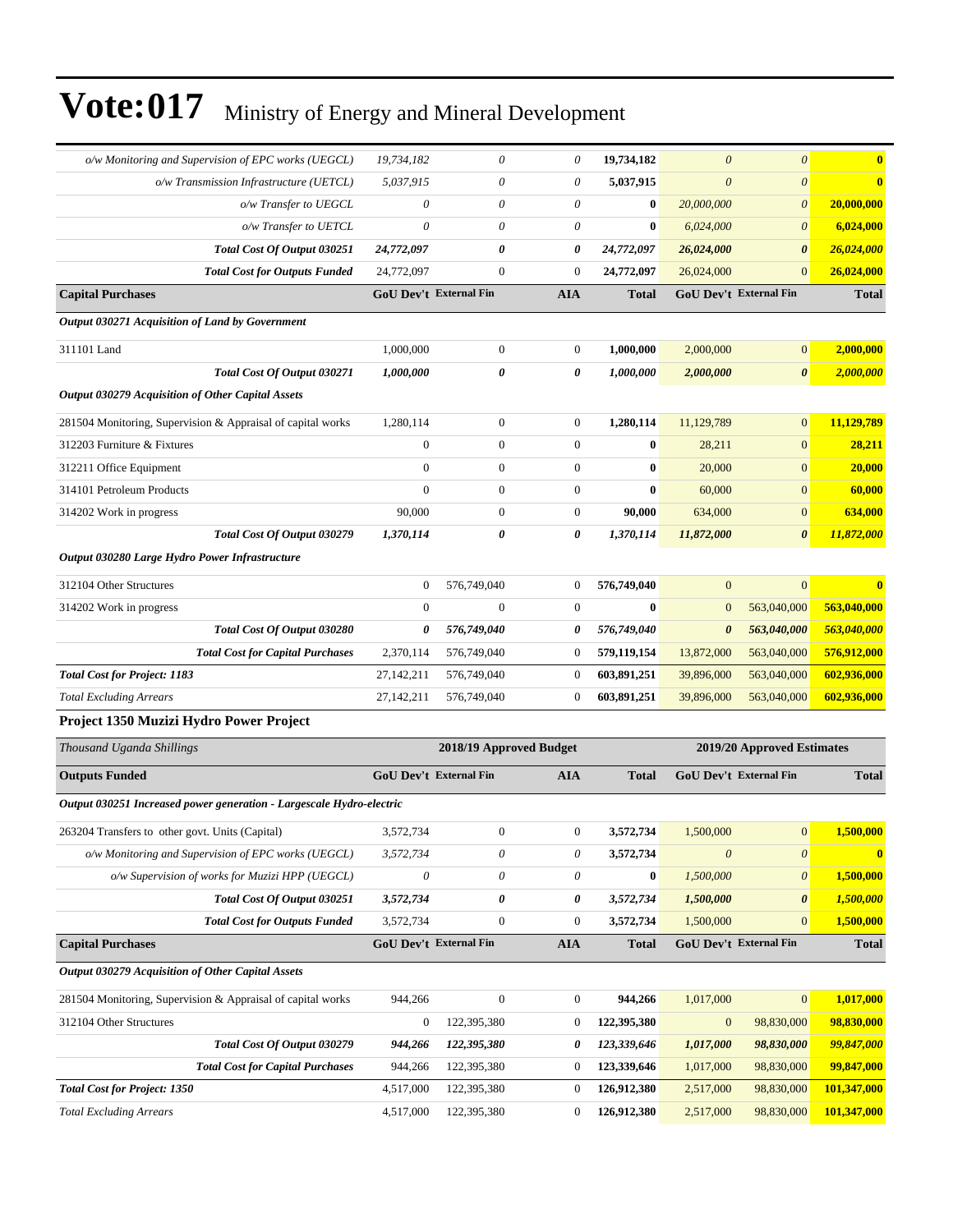#### **Project 1351 Nyagak III Hydro Power Project**

| Thousand Uganda Shillings                                                |                               | 2018/19 Approved Budget |                |              |            | 2019/20 Approved Estimates    |              |
|--------------------------------------------------------------------------|-------------------------------|-------------------------|----------------|--------------|------------|-------------------------------|--------------|
| <b>Outputs Funded</b>                                                    | <b>GoU</b> Dev't External Fin |                         | <b>AIA</b>     | <b>Total</b> |            | <b>GoU Dev't External Fin</b> | <b>Total</b> |
| Output 030251 Increased power generation - Largescale Hydro-electric     |                               |                         |                |              |            |                               |              |
| 263204 Transfers to other govt. Units (Capital)                          | $\mathbf{0}$                  | $\mathbf{0}$            | $\overline{0}$ | $\bf{0}$     | 500,000    | $\mathbf{0}$                  | 500,000      |
| o/w Supervision of works for Nyagak III HPP (UEGCL/<br>Owner's Engineer) | $\theta$                      | $\theta$                | $\theta$       | $\bf{0}$     | 500,000    | $\theta$                      | 500,000      |
| Total Cost Of Output 030251                                              | 0                             | 0                       | 0              | 0            | 500,000    | $\boldsymbol{\theta}$         | 500,000      |
| <b>Total Cost for Outputs Funded</b>                                     | $\overline{0}$                | $\mathbf{0}$            | $\Omega$       | $\bf{0}$     | 500,000    | $\Omega$                      | 500,000      |
| <b>Capital Purchases</b>                                                 | <b>GoU Dev't External Fin</b> |                         | <b>AIA</b>     | <b>Total</b> |            | <b>GoU Dev't External Fin</b> | <b>Total</b> |
| Output 030271 Acquisition of Land by Government                          |                               |                         |                |              |            |                               |              |
| 311101 Land                                                              | $\overline{0}$                | $\mathbf{0}$            | $\overline{0}$ | $\bf{0}$     | 1,000,000  | $\mathbf{0}$                  | 1,000,000    |
| <b>Total Cost Of Output 030271</b>                                       | 0                             | 0                       | 0              | 0            | 1,000,000  | $\boldsymbol{\theta}$         | 1,000,000    |
| Output 030279 Acquisition of Other Capital Assets                        |                               |                         |                |              |            |                               |              |
| 281504 Monitoring, Supervision & Appraisal of capital works              | 293,000                       | $\boldsymbol{0}$        | $\overline{0}$ | 293,000      | 793,000    | $\overline{0}$                | 793,000      |
| Total Cost Of Output 030279                                              | 293,000                       | 0                       | 0              | 293,000      | 793,000    | $\boldsymbol{\theta}$         | 793,000      |
| <b>Total Cost for Capital Purchases</b>                                  | 293,000                       | $\mathbf{0}$            | $\overline{0}$ | 293,000      | 1,793,000  | $\overline{0}$                | 1,793,000    |
| <b>Total Cost for Project: 1351</b>                                      | 293,000                       | $\overline{0}$          | $\overline{0}$ | 293,000      | 2,293,000  | $\overline{0}$                | 2,293,000    |
| <b>Total Excluding Arrears</b>                                           | 293,000                       | $\mathbf{0}$            | $\overline{0}$ | 293,000      | 2,293,000  | $\overline{0}$                | 2,293,000    |
|                                                                          | GoU                           | <b>External Fin</b>     | <b>AIA</b>     | <b>Total</b> | GoU        | <b>External Fin</b>           | <b>Total</b> |
| <b>Total Cost for Programme 02</b>                                       | 51,889,211                    | 699,144,420             | $\bf{0}$       | 751,033,631  | 92,741,211 | 661,870,000                   | 754,611,211  |
| <b>Total Excluding Arrears</b>                                           | 51,889,211                    | 699,144,420             | $\mathbf{0}$   | 751,033,631  | 92,741,211 | 661,870,000                   | 754,611,211  |

*Programme :0303 Petroleum Exploration, Development, Production, Value Addition and Distribution and Petrolleum Products*

*Recurrent Budget Estimates*

#### **SubProgramme 04 Directorate of Petroleum**

| Thousand Uganda Shillings                                                  |                | 2018/19 Approved Budget |                |              |                       | 2019/20 Approved Estimates |              |  |
|----------------------------------------------------------------------------|----------------|-------------------------|----------------|--------------|-----------------------|----------------------------|--------------|--|
| <b>Outputs Provided</b>                                                    | Wage           | Non Wage                | <b>AIA</b>     | <b>Total</b> | Wage                  | Non Wage                   | <b>Total</b> |  |
| Output 030301 Promotion of the country's petroleum potential and licensing |                |                         |                |              |                       |                            |              |  |
| 227002 Travel abroad                                                       | $\overline{0}$ | 40,000                  | $\overline{0}$ | 40,000       | $\mathbf{0}$          | 40,000                     | 40,000       |  |
| 227004 Fuel, Lubricants and Oils                                           | $\overline{0}$ | 10,000                  | $\overline{0}$ | 10,000       | $\mathbf{0}$          | 10,000                     | 10,000       |  |
| 228002 Maintenance - Vehicles                                              | $\mathbf{0}$   | 10,000                  | $\overline{0}$ | 10,000       | $\mathbf{0}$          | 10,000                     | 10,000       |  |
| <b>Total Cost of Output 01</b>                                             | 0              | 60,000                  | 0              | 60,000       | $\boldsymbol{\theta}$ | 60,000                     | 60,000       |  |
| Output 030302 Initiate and formulate petroleum policy and legislation      |                |                         |                |              |                       |                            |              |  |
| 211103 Allowances (Inc. Casuals, Temporary)                                | $\mathbf{0}$   | 10,000                  | $\Omega$       | 10,000       | $\mathbf{0}$          | 20,000                     | 20,000       |  |
| 221002 Workshops and Seminars                                              | $\theta$       | 4,000                   | $\overline{0}$ | 4,000        | $\mathbf{0}$          | $\overline{0}$             | $\mathbf{0}$ |  |
| 221010 Special Meals and Drinks                                            | $\Omega$       | 8,000                   | $\Omega$       | 8,000        | $\mathbf{0}$          | $\Omega$                   | $\mathbf{0}$ |  |
| 221011 Printing, Stationery, Photocopying and Binding                      | $\mathbf{0}$   | 8,000                   | $\Omega$       | 8,000        | $\overline{0}$        | $\overline{0}$             | $\mathbf{0}$ |  |
| 225001 Consultancy Services- Short term                                    | $\theta$       | $\mathbf{0}$            | $\overline{0}$ | $\mathbf{0}$ | $\mathbf{0}$          | 200,000                    | 200,000      |  |
| 227004 Fuel, Lubricants and Oils                                           | $\Omega$       | 10,000                  | $\overline{0}$ | 10,000       | $\mathbf{0}$          | 20,000                     | 20,000       |  |
| <b>Total Cost of Output 02</b>                                             | 0              | 40,000                  | 0              | 40,000       | $\boldsymbol{\theta}$ | 240,000                    | 240,000      |  |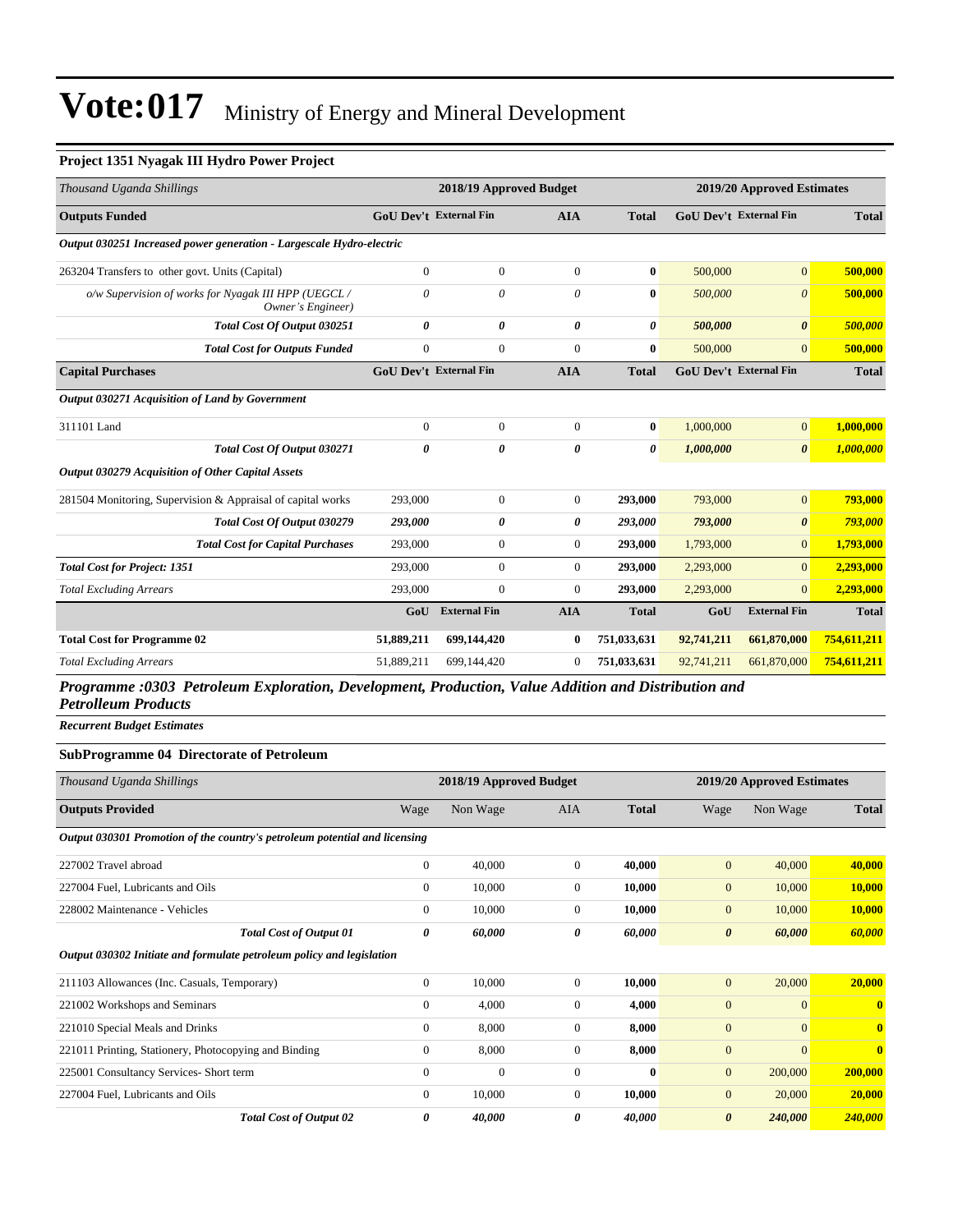#### *Output 030303 Capacity Building for the oil & gas sector*

| 211101 General Staff Salaries                                                                | 200,000                              | $\mathbf{0}$            | $\mathbf{0}$                         | 200,000         | 1,576,370             | $\overline{0}$               | 1,576,370                    |
|----------------------------------------------------------------------------------------------|--------------------------------------|-------------------------|--------------------------------------|-----------------|-----------------------|------------------------------|------------------------------|
| 211103 Allowances (Inc. Casuals, Temporary)                                                  | $\boldsymbol{0}$                     | 10,000                  | $\boldsymbol{0}$                     | 10,000          | $\mathbf{0}$          | 20,000                       | 20,000                       |
| 221003 Staff Training                                                                        | $\mathbf{0}$                         | 40,000                  | $\boldsymbol{0}$                     | 40,000          | $\mathbf{0}$          | $\overline{0}$               | $\bf{0}$                     |
| 227001 Travel inland                                                                         | $\boldsymbol{0}$                     | 40,000                  | $\boldsymbol{0}$                     | 40,000          | $\mathbf{0}$          | 60,000                       | 60,000                       |
| 227004 Fuel, Lubricants and Oils                                                             | $\boldsymbol{0}$                     | 10,000                  | $\boldsymbol{0}$                     | 10,000          | $\mathbf{0}$          | $\boldsymbol{0}$             | $\bf{0}$                     |
| <b>Total Cost of Output 03</b>                                                               | 200,000                              | 100,000                 | 0                                    | 300,000         | 1,576,370             | 80,000                       | 1,656,370                    |
| Output 030304 Monitoring Upstream petroleum activities                                       |                                      |                         |                                      |                 |                       |                              |                              |
| 227001 Travel inland                                                                         | $\boldsymbol{0}$                     | $\boldsymbol{0}$        | $\boldsymbol{0}$                     | 0               | $\mathbf{0}$          | 20,000                       | 20.000                       |
| 227004 Fuel, Lubricants and Oils                                                             | $\mathbf{0}$                         | $\mathbf{0}$            | $\boldsymbol{0}$                     | $\bf{0}$        | $\boldsymbol{0}$      | 20,000                       | 20,000                       |
| 228002 Maintenance - Vehicles                                                                | $\boldsymbol{0}$                     | $\mathbf{0}$            | $\boldsymbol{0}$                     | $\bf{0}$        | $\boldsymbol{0}$      | 10,000                       | 10,000                       |
| <b>Total Cost of Output 04</b>                                                               | $\boldsymbol{\theta}$                | $\theta$                | $\boldsymbol{\theta}$                | 0               | $\boldsymbol{\theta}$ | 50,000                       | 50,000                       |
| Output 030305 Develop and implement a communication strategy for oil $\&$ gas in the country |                                      |                         |                                      |                 |                       |                              |                              |
| 221001 Advertising and Public Relations                                                      | $\boldsymbol{0}$                     | 12,000                  | $\boldsymbol{0}$                     | 12,000          | $\boldsymbol{0}$      | 20,000                       | 20,000                       |
| 221010 Special Meals and Drinks                                                              | $\boldsymbol{0}$                     | 6,000                   | $\boldsymbol{0}$                     | 6,000           | $\mathbf{0}$          | $\boldsymbol{0}$             | $\mathbf{0}$                 |
| 221011 Printing, Stationery, Photocopying and Binding                                        | $\mathbf{0}$                         | 8,000                   | $\boldsymbol{0}$                     | 8,000           | $\mathbf{0}$          | $\overline{0}$               | $\bf{0}$                     |
| 222002 Postage and Courier                                                                   | $\boldsymbol{0}$                     | 4,000                   | $\boldsymbol{0}$                     | 4,000           | $\mathbf{0}$          | $\overline{0}$               | $\bf{0}$                     |
| 227001 Travel inland                                                                         | $\boldsymbol{0}$                     | 40,000                  | $\boldsymbol{0}$                     | 40,000          | $\mathbf{0}$          | $\overline{0}$               | $\bf{0}$                     |
| <b>Total Cost of Output 05</b>                                                               | 0                                    | 70,000                  | 0                                    | 70,000          | $\boldsymbol{\theta}$ | 20,000                       | 20,000                       |
| Output 030306 Participate in Regional Initiatives                                            |                                      |                         |                                      |                 |                       |                              |                              |
|                                                                                              |                                      |                         |                                      |                 |                       |                              |                              |
| 227002 Travel abroad                                                                         | $\boldsymbol{0}$                     | $\boldsymbol{0}$        | $\boldsymbol{0}$                     | 0               | $\mathbf{0}$          | 20,000                       | 20,000                       |
| <b>Total Cost of Output 06</b>                                                               | $\boldsymbol{\theta}$                | $\theta$                | 0                                    | 0               | $\boldsymbol{\theta}$ | 20,000                       | <b>20,000</b>                |
| <b>Total Cost Of Outputs Provided</b>                                                        | 200,000                              | 270,000                 | $\bf{0}$                             | 470,000         | 1,576,370             | 470,000                      | 2,046,370                    |
| <b>Total Cost for SubProgramme 04</b>                                                        | 200,000                              | 270,000                 | $\bf{0}$                             | 470,000         | 1,576,370             | 470,000                      | 2,046,370                    |
| <b>Total Excluding Arrears</b>                                                               | 200,000                              | 270,000                 | $\overline{0}$                       | 470,000         | 1,576,370             | 470,000                      | 2,046,370                    |
| SubProgramme 12 Petroleum Exploration, Development and Production (Upstream) Department      |                                      |                         |                                      |                 |                       |                              |                              |
| Thousand Uganda Shillings                                                                    |                                      | 2018/19 Approved Budget |                                      |                 |                       | 2019/20 Approved Estimates   |                              |
| <b>Outputs Provided</b>                                                                      | Wage                                 | Non Wage                | AIA                                  | <b>Total</b>    | Wage                  | Non Wage                     | <b>Total</b>                 |
| Output 030301 Promotion of the country's petroleum potential and licensing                   |                                      |                         |                                      |                 |                       |                              |                              |
| 211101 General Staff Salaries                                                                | 718,195                              | $\boldsymbol{0}$        | $\boldsymbol{0}$                     | 718,195         | $\mathbf{0}$          | $\mathbf{0}$                 | $\bf{0}$                     |
| 211103 Allowances (Inc. Casuals, Temporary)                                                  | $\boldsymbol{0}$                     | 10,000                  | $\boldsymbol{0}$                     | 10,000          | $\mathbf{0}$          | 70,000                       | 70,000                       |
| 221008 Computer supplies and Information Technology (IT)                                     | $\boldsymbol{0}$                     | 10,000                  | $\boldsymbol{0}$                     | 10,000          | $\boldsymbol{0}$      | $\mathbf{0}$                 | $\mathbf{0}$                 |
| 221011 Printing, Stationery, Photocopying and Binding                                        | $\boldsymbol{0}$                     | 6,000                   | $\boldsymbol{0}$                     | 6,000           | $\boldsymbol{0}$      | 20,000                       | 20,000                       |
| 227001 Travel inland                                                                         | $\boldsymbol{0}$                     | 14,000                  | $\boldsymbol{0}$                     | 14,000          | $\boldsymbol{0}$      | 20,000                       | 20,000                       |
| 227002 Travel abroad                                                                         | $\boldsymbol{0}$                     | $\boldsymbol{0}$        | $\boldsymbol{0}$                     | $\bf{0}$        | $\boldsymbol{0}$      | 80,000                       | 80,000                       |
| 227004 Fuel, Lubricants and Oils                                                             | $\boldsymbol{0}$                     | 10,000                  | $\boldsymbol{0}$                     | 10,000          | $\mathbf{0}$          | 30,000                       | 30,000                       |
| 228002 Maintenance - Vehicles                                                                | $\boldsymbol{0}$                     | 10,000                  | $\boldsymbol{0}$                     | 10,000          | $\boldsymbol{0}$      | $\overline{0}$               | $\mathbf{0}$                 |
| <b>Total Cost of Output 01</b>                                                               | 718,195                              | 60,000                  | 0                                    | 778,195         | $\pmb{\theta}$        | 220,000                      | 220,000                      |
| Output 030302 Initiate and formulate petroleum policy and legislation                        |                                      |                         |                                      |                 |                       |                              |                              |
|                                                                                              |                                      |                         |                                      |                 |                       |                              |                              |
| 211103 Allowances (Inc. Casuals, Temporary)                                                  | $\boldsymbol{0}$                     | 12,000                  | $\boldsymbol{0}$                     | 12,000          | $\mathbf{0}$          | 30,000                       | 30,000                       |
| 221002 Workshops and Seminars                                                                | $\boldsymbol{0}$                     | $\boldsymbol{0}$        | $\boldsymbol{0}$                     | $\bf{0}$        | $\mathbf{0}$          | 20,000                       | 20,000                       |
| 221011 Printing, Stationery, Photocopying and Binding                                        |                                      |                         |                                      |                 | $\mathbf{0}$          |                              |                              |
| 222001 Telecommunications                                                                    | $\boldsymbol{0}$<br>$\boldsymbol{0}$ | 8,000<br>12,000         | $\boldsymbol{0}$<br>$\boldsymbol{0}$ | 8,000<br>12,000 | $\boldsymbol{0}$      | $\mathbf{0}$<br>$\mathbf{0}$ | $\mathbf{0}$<br>$\mathbf{0}$ |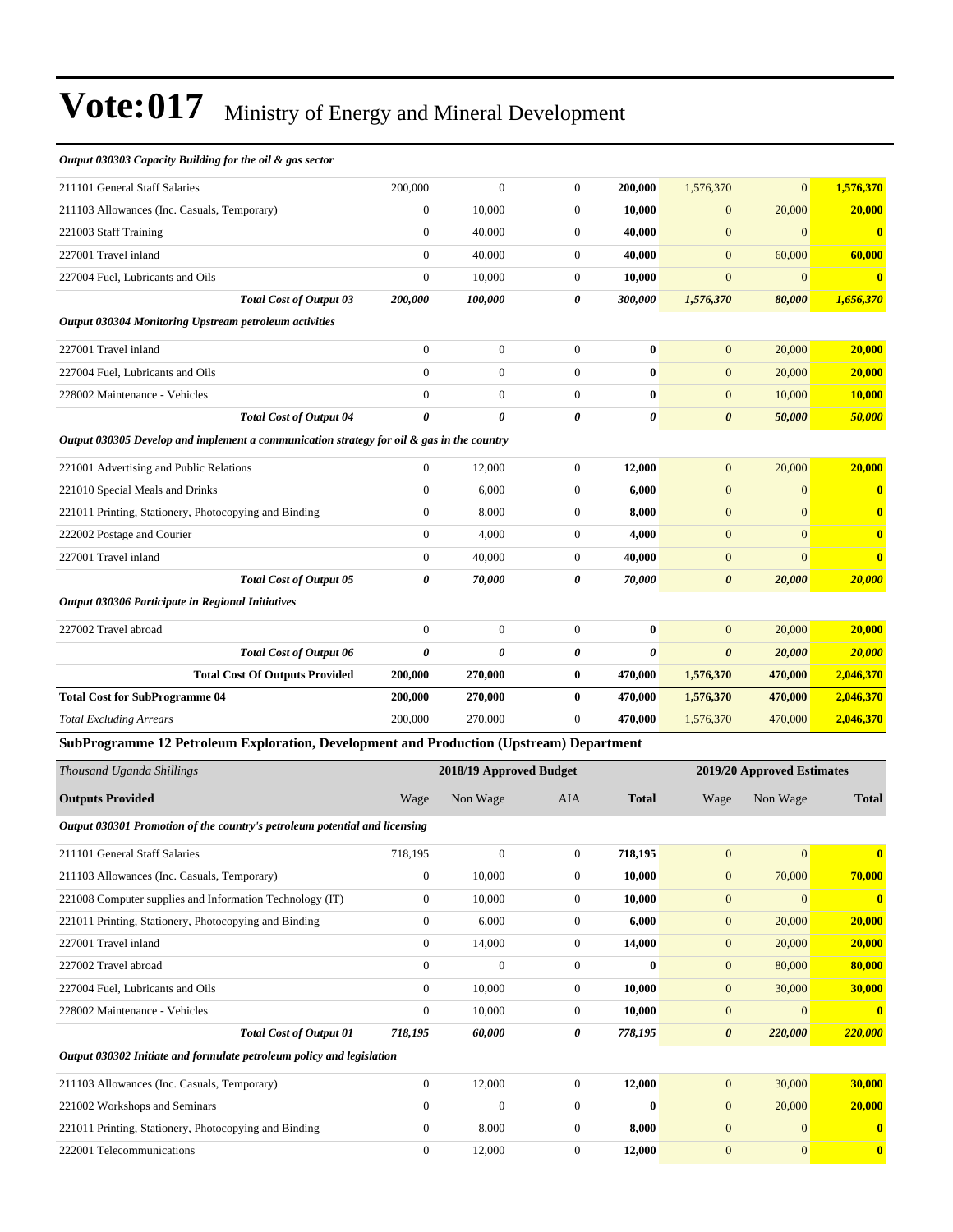| 222002 Postage and Courier                                                 | $\theta$              | 8,000                   | $\mathbf{0}$     | 8,000        | $\mathbf{0}$          | $\overline{0}$             | $\bf{0}$         |
|----------------------------------------------------------------------------|-----------------------|-------------------------|------------------|--------------|-----------------------|----------------------------|------------------|
| 227001 Travel inland                                                       | $\mathbf{0}$          | $\mathbf{0}$            | $\overline{0}$   | $\bf{0}$     | $\mathbf{0}$          | 40,000                     | 40,000           |
| 227004 Fuel, Lubricants and Oils                                           | $\mathbf{0}$          | 10,000                  | $\mathbf{0}$     | 10,000       | $\mathbf{0}$          | 20,000                     | 20,000           |
| 228002 Maintenance - Vehicles                                              | $\boldsymbol{0}$      | 10,000                  | $\mathbf{0}$     | 10,000       | $\mathbf{0}$          | 20,000                     | 20,000           |
| Total Cost of Output 02                                                    | 0                     | 60,000                  | 0                | 60,000       | $\boldsymbol{\theta}$ | 130,000                    | 130,000          |
| Output 030303 Capacity Building for the oil & gas sector                   |                       |                         |                  |              |                       |                            |                  |
|                                                                            |                       |                         |                  |              |                       |                            |                  |
| 211103 Allowances (Inc. Casuals, Temporary)                                | $\boldsymbol{0}$      | 20,000                  | $\mathbf{0}$     | 20,000       | $\mathbf{0}$          | $\overline{0}$             | $\bf{0}$         |
| 213002 Incapacity, death benefits and funeral expenses                     | $\mathbf{0}$          | 10,000                  | $\mathbf{0}$     | 10,000       | $\mathbf{0}$          | $\overline{0}$             | $\bf{0}$         |
| 221003 Staff Training                                                      | $\mathbf{0}$          | $\overline{0}$          | 0                | $\bf{0}$     | $\mathbf{0}$          | 60,000                     | 60,000           |
| 221007 Books, Periodicals & Newspapers                                     | $\boldsymbol{0}$      | 10,000                  | $\mathbf{0}$     | 10,000       | $\mathbf{0}$          | $\overline{0}$             | $\bf{0}$         |
| 221017 Subscriptions                                                       | $\boldsymbol{0}$      | 10,000                  | $\mathbf{0}$     | 10,000       | $\mathbf{0}$          | $\mathbf{0}$               | $\mathbf{0}$     |
| 223005 Electricity                                                         | $\boldsymbol{0}$      | 30,000                  | $\mathbf{0}$     | 30,000       | $\mathbf{0}$          | $\overline{0}$             | $\mathbf{0}$     |
| 223006 Water                                                               | $\boldsymbol{0}$      | 16,000                  | $\mathbf{0}$     | 16,000       | $\mathbf{0}$          | $\overline{0}$             | $\bf{0}$         |
| 226001 Insurances                                                          | $\boldsymbol{0}$      | 4,000                   | $\mathbf{0}$     | 4,000        | $\mathbf{0}$          | $\overline{0}$             | $\mathbf{0}$     |
| <b>Total Cost of Output 03</b>                                             | 0                     | 100,000                 | 0                | 100,000      | $\boldsymbol{\theta}$ | 60,000                     | 60,000           |
| Output 030304 Monitoring Upstream petroleum activities                     |                       |                         |                  |              |                       |                            |                  |
| 227001 Travel inland                                                       | $\mathbf{0}$          | $\boldsymbol{0}$        | $\mathbf{0}$     | $\bf{0}$     | $\mathbf{0}$          | 60,000                     | 60,000           |
| 227004 Fuel, Lubricants and Oils                                           | $\mathbf{0}$          | $\overline{0}$          | $\overline{0}$   | $\bf{0}$     | $\mathbf{0}$          | 20,000                     | 20,000           |
| <b>Total Cost of Output 04</b>                                             | $\boldsymbol{\theta}$ | 0                       | 0                | 0            | $\boldsymbol{\theta}$ | 80,000                     | 80,000           |
| Output 030306 Participate in Regional Initiatives                          |                       |                         |                  |              |                       |                            |                  |
| 221001 Advertising and Public Relations                                    | $\boldsymbol{0}$      | 10,000                  | $\mathbf{0}$     | 10,000       | $\mathbf{0}$          | $\overline{0}$             | $\bf{0}$         |
| 221010 Special Meals and Drinks                                            | $\boldsymbol{0}$      | 10,000                  | $\mathbf{0}$     | 10,000       | $\mathbf{0}$          | 20,000                     | 20,000           |
| 221017 Subscriptions                                                       | $\boldsymbol{0}$      | 10,000                  | $\mathbf{0}$     | 10,000       | $\mathbf{0}$          | $\mathbf{0}$               | $\bf{0}$         |
| 227001 Travel inland                                                       | $\boldsymbol{0}$      | 12,000                  | $\mathbf{0}$     | 12,000       | $\mathbf{0}$          | 20,000                     | 20,000           |
| 227002 Travel abroad                                                       | $\mathbf{0}$          | $\overline{0}$          | 0                | $\bf{0}$     | $\mathbf{0}$          | 120,000                    | 120,000          |
| 227004 Fuel, Lubricants and Oils                                           | $\mathbf{0}$          | 8,000                   | 0                | 8,000        | $\mathbf{0}$          | $\overline{0}$             | $\bf{0}$         |
| 228002 Maintenance - Vehicles                                              | $\mathbf{0}$          | $\overline{0}$          | 0                | $\bf{0}$     | $\mathbf{0}$          | 20,000                     | 20,000           |
| <b>Total Cost of Output 06</b>                                             | 0                     | 50,000                  | 0                | 50,000       | $\boldsymbol{\theta}$ | 180,000                    | 180,000          |
| <b>Total Cost Of Outputs Provided</b>                                      | 718,195               | 270,000                 | $\bf{0}$         | 988,195      | $\bf{0}$              | 670,000                    | 670,000          |
| <b>Total Cost for SubProgramme 12</b>                                      | 718,195               | 270,000                 | 0                | 988,195      | $\bf{0}$              | 670,000                    | 670,000          |
| <b>Total Excluding Arrears</b>                                             | 718,195               | 270,000                 | $\boldsymbol{0}$ | 988,195      | $\mathbf{0}$          | 670,000                    | 670,000          |
| SubProgramme 13 Midstream Petroleum Department                             |                       |                         |                  |              |                       |                            |                  |
| Thousand Uganda Shillings                                                  |                       | 2018/19 Approved Budget |                  |              |                       | 2019/20 Approved Estimates |                  |
| <b>Outputs Provided</b>                                                    | Wage                  | Non Wage                | AIA              | <b>Total</b> | Wage                  | Non Wage                   | <b>Total</b>     |
| Output 030301 Promotion of the country's petroleum potential and licensing |                       |                         |                  |              |                       |                            |                  |
| 211103 Allowances (Inc. Casuals, Temporary)                                | $\boldsymbol{0}$      | 20,000                  | $\boldsymbol{0}$ | 20,000       | $\mathbf{0}$          | 20,000                     | 20,000           |
| 221001 Advertising and Public Relations                                    | $\boldsymbol{0}$      | $\boldsymbol{0}$        | $\boldsymbol{0}$ | $\bf{0}$     | $\mathbf{0}$          | 10,000                     | 10,000           |
| 221002 Workshops and Seminars                                              | $\boldsymbol{0}$      | $\boldsymbol{0}$        | $\mathbf{0}$     | $\bf{0}$     | $\mathbf{0}$          | 10,000                     | 10,000           |
| 221005 Hire of Venue (chairs, projector, etc)                              | $\boldsymbol{0}$      | 20,000                  | 0                | 20,000       | $\mathbf{0}$          | $\boldsymbol{0}$           | $\boldsymbol{0}$ |
| <b>Total Cost of Output 01</b>                                             | 0                     | 40,000                  | 0                | 40,000       | $\pmb{\theta}$        | 40,000                     | 40,000           |
|                                                                            |                       |                         |                  |              |                       |                            |                  |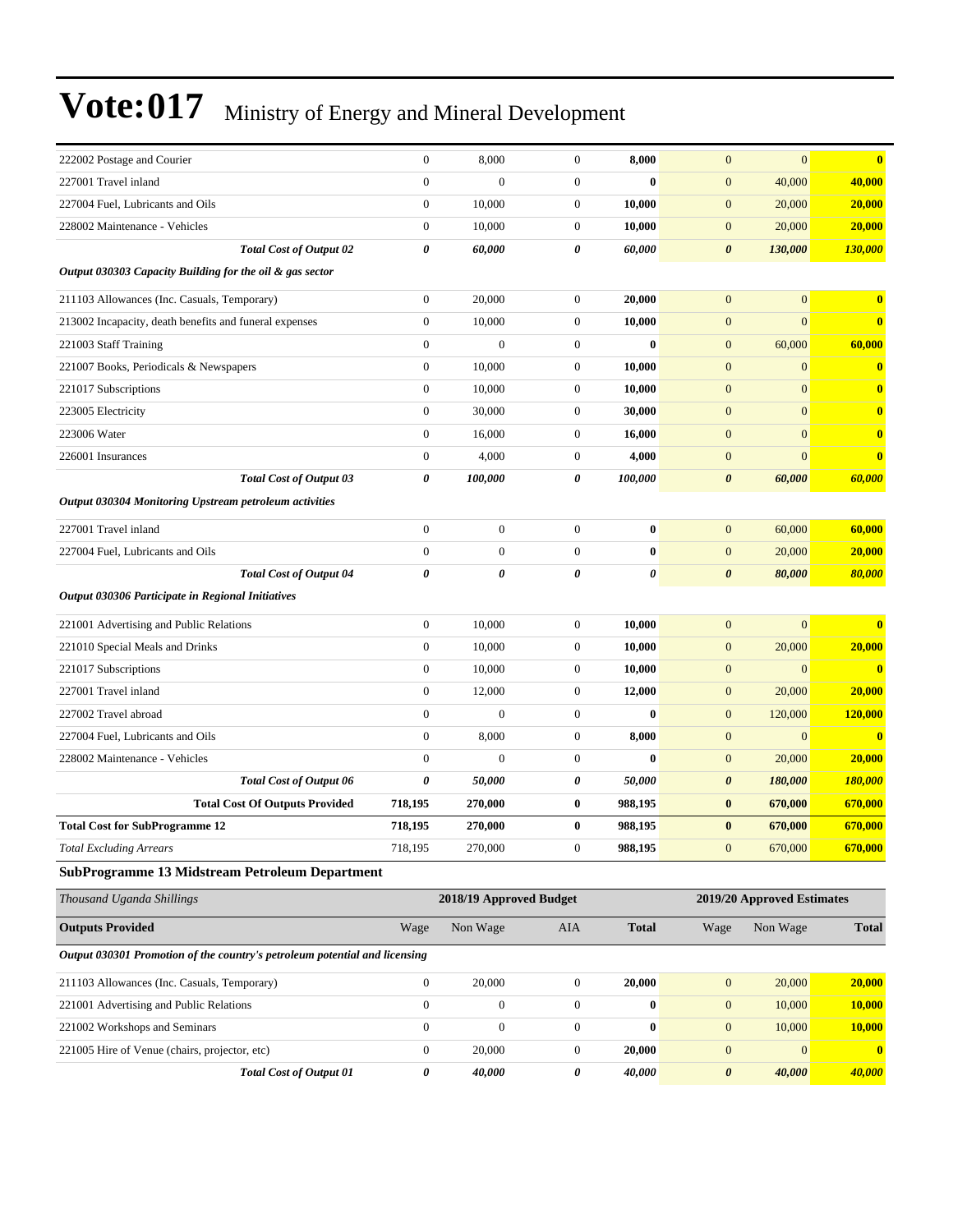| Thousand Uganda Shillings                                                                 |                       | 2018/19 Approved Budget |                  |              |                       | 2019/20 Approved Estimates |                       |
|-------------------------------------------------------------------------------------------|-----------------------|-------------------------|------------------|--------------|-----------------------|----------------------------|-----------------------|
| SubProgramme 14 Petroleum Supply (Downstream) Department                                  |                       |                         |                  |              |                       |                            |                       |
| <b>Total Excluding Arrears</b>                                                            | $\mathbf{0}$          | 270,000                 | $\mathbf{0}$     | 270,000      | $\mathbf{0}$          | 670,000                    | 670,000               |
| <b>Total Cost for SubProgramme 13</b>                                                     | $\bf{0}$              | 270,000                 | $\bf{0}$         | 270,000      | $\bf{0}$              | 670,000                    | 670,000               |
| <b>Total Cost Of Outputs Provided</b>                                                     | $\bf{0}$              | 270,000                 | $\bf{0}$         | 270,000      | $\bf{0}$              | 670,000                    | 670,000               |
| <b>Total Cost of Output 06</b>                                                            | $\boldsymbol{\theta}$ | 50,000                  | 0                | 50,000       | $\boldsymbol{\theta}$ | 30,000                     | 30,000                |
| 227004 Fuel, Lubricants and Oils                                                          | $\mathbf{0}$          | 10,000                  | $\boldsymbol{0}$ | 10,000       | $\mathbf{0}$          | $\overline{0}$             | $\bf{0}$              |
| 227002 Travel abroad                                                                      | $\boldsymbol{0}$      | 20,000                  | $\boldsymbol{0}$ | 20,000       | $\mathbf{0}$          | 30,000                     | 30,000                |
| 221011 Printing, Stationery, Photocopying and Binding                                     | $\boldsymbol{0}$      | 5,000                   | $\boldsymbol{0}$ | 5,000        | $\mathbf{0}$          | $\overline{0}$             | $\bf{0}$              |
| 211103 Allowances (Inc. Casuals, Temporary)                                               | $\boldsymbol{0}$      | 15,000                  | $\boldsymbol{0}$ | 15,000       | $\mathbf{0}$          | $\overline{0}$             | $\bf{0}$              |
| Output 030306 Participate in Regional Initiatives                                         |                       |                         |                  |              |                       |                            |                       |
| <b>Total Cost of Output 05</b>                                                            | 0                     | 60,000                  | 0                | 60,000       | $\boldsymbol{\theta}$ | $\boldsymbol{\theta}$      | $\boldsymbol{\theta}$ |
| 221008 Computer supplies and Information Technology (IT)                                  | $\boldsymbol{0}$      | 10,000                  | $\overline{0}$   | 10,000       | $\overline{0}$        | $\overline{0}$             | $\bf{0}$              |
| 221002 Workshops and Seminars                                                             | $\mathbf{0}$          | 30,000                  | $\overline{0}$   | 30,000       | $\mathbf{0}$          | $\overline{0}$             | $\bf{0}$              |
| 221001 Advertising and Public Relations                                                   | $\boldsymbol{0}$      | 5,000                   | $\boldsymbol{0}$ | 5,000        | $\mathbf{0}$          | $\overline{0}$             | $\bf{0}$              |
| 211103 Allowances (Inc. Casuals, Temporary)                                               | $\mathbf{0}$          | 15,000                  | $\boldsymbol{0}$ | 15,000       | $\mathbf{0}$          | $\overline{0}$             | $\bf{0}$              |
| Output 030305 Develop and implement a communication strategy for oil & gas in the country |                       |                         |                  |              |                       |                            |                       |
| <b>Total Cost of Output 04</b>                                                            | $\boldsymbol{\theta}$ | 0                       | 0                | 0            | $\boldsymbol{\theta}$ | 50,000                     | 50,000                |
| 223007 Other Utilities- (fuel, gas, firewood, charcoal)                                   | $\boldsymbol{0}$      | $\mathbf{0}$            | $\boldsymbol{0}$ | $\bf{0}$     | $\mathbf{0}$          | 25,000                     | 25,000                |
| 211103 Allowances (Inc. Casuals, Temporary)                                               | $\mathbf{0}$          | $\boldsymbol{0}$        | $\overline{0}$   | $\bf{0}$     | $\mathbf{0}$          | 25,000                     | 25,000                |
| Output 030304 Monitoring Upstream petroleum activities                                    |                       |                         |                  |              |                       |                            |                       |
| <b>Total Cost of Output 03</b>                                                            | $\boldsymbol{\theta}$ | 70,000                  | 0                | 70,000       | $\boldsymbol{\theta}$ | 100,000                    | 100,000               |
| 221003 Staff Training                                                                     | $\mathbf{0}$          | 70,000                  | $\boldsymbol{0}$ | 70,000       | $\mathbf{0}$          | 100,000                    | 100,000               |
| Output 030303 Capacity Building for the oil & gas sector                                  |                       |                         |                  |              |                       |                            |                       |
| <b>Total Cost of Output 02</b>                                                            | 0                     | 50,000                  | 0                | 50,000       | $\boldsymbol{\theta}$ | 450,000                    | 450,000               |
| 227004 Fuel, Lubricants and Oils                                                          | $\boldsymbol{0}$      | 20,000                  | $\boldsymbol{0}$ | 20,000       | $\boldsymbol{0}$      | $\mathbf{0}$               | $\bf{0}$              |
| 227002 Travel abroad                                                                      | $\boldsymbol{0}$      | $\boldsymbol{0}$        | $\boldsymbol{0}$ | $\bf{0}$     | $\boldsymbol{0}$      | 160,000                    | 160,000               |
| 227001 Travel inland                                                                      | $\theta$              | $\boldsymbol{0}$        | $\boldsymbol{0}$ | $\bf{0}$     | $\mathbf{0}$          | 30,000                     | 30,000                |
| 223007 Other Utilities- (fuel, gas, firewood, charcoal)                                   | $\mathbf{0}$          | $\overline{0}$          | $\overline{0}$   | $\bf{0}$     | $\mathbf{0}$          | 80,000                     | 80,000                |
| 221011 Printing, Stationery, Photocopying and Binding                                     | $\mathbf{0}$          | $\mathbf{0}$            | $\overline{0}$   | $\mathbf{0}$ | $\mathbf{0}$          | 120,000                    | 120,000               |
| 221005 Hire of Venue (chairs, projector, etc)                                             | $\mathbf{0}$          | 20,000                  | $\overline{0}$   | 20,000       | $\mathbf{0}$          | $\overline{0}$             | $\mathbf{0}$          |
| 211103 Allowances (Inc. Casuals, Temporary)                                               | $\boldsymbol{0}$      | 10,000                  | $\boldsymbol{0}$ | 10,000       | $\mathbf{0}$          | 60,000                     | 60,000                |
| Output 030302 Initiate and formulate petroleum policy and legislation                     |                       |                         |                  |              |                       |                            |                       |

| Inousand Uganda Shillings                                             |          | 2018/19 Approved Budget | 2019/20 Approved Estimates |              |                |          |              |
|-----------------------------------------------------------------------|----------|-------------------------|----------------------------|--------------|----------------|----------|--------------|
| <b>Outputs Provided</b>                                               | Wage     | Non Wage                | AIA                        | <b>Total</b> | Wage           | Non Wage | <b>Total</b> |
| Output 030307 Petroleum Policy Development, Regulation and Monitoring |          |                         |                            |              |                |          |              |
| 211101 General Staff Salaries                                         | 658,175  | $\mathbf{0}$            | $\mathbf{0}$               | 658.175      | $\mathbf{0}$   | $\Omega$ | $\mathbf{0}$ |
| 211103 Allowances (Inc. Casuals, Temporary)                           | $\theta$ | 6.000                   | $\mathbf{0}$               | 6.000        | $\mathbf{0}$   | $\Omega$ | $\mathbf{0}$ |
| 213002 Incapacity, death benefits and funeral expenses                | $\Omega$ | 4,000                   | $\mathbf{0}$               | 4.000        | $\overline{0}$ | 4.000    | 4.000        |
| 221001 Advertising and Public Relations                               | $\Omega$ | 4,000                   | $\mathbf{0}$               | 4,000        | $\overline{0}$ | $\Omega$ | $\mathbf{0}$ |
| 221007 Books, Periodicals & Newspapers                                |          | 3.000                   | $\mathbf{0}$               | 3,000        | $\mathbf{0}$   | 5,000    | 5,000        |
| 221008 Computer supplies and Information Technology (IT)              |          | 7,000                   | $\Omega$                   | 7,000        | $\overline{0}$ | 5.000    | 5.000        |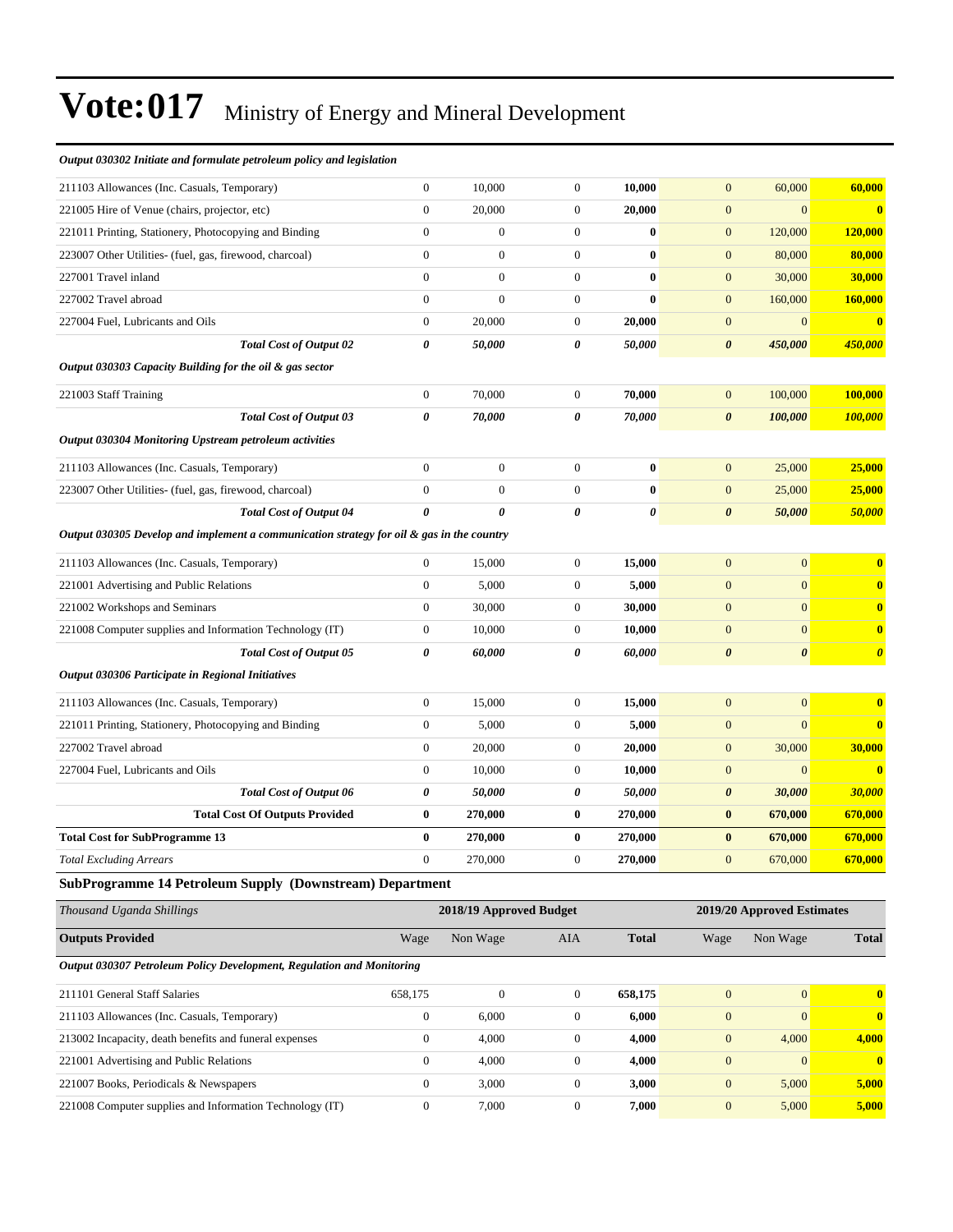| 221009 Welfare and Entertainment                                                 | $\mathbf{0}$     | 3,000            | $\boldsymbol{0}$ | 3,000     | $\mathbf{0}$                       | 4,000<br>4,000             |
|----------------------------------------------------------------------------------|------------------|------------------|------------------|-----------|------------------------------------|----------------------------|
| 221011 Printing, Stationery, Photocopying and Binding                            | $\overline{0}$   | 7,000            | $\mathbf{0}$     | 7,000     | $\mathbf{0}$                       | 4,000<br>4,000             |
| 221012 Small Office Equipment                                                    | $\mathbf{0}$     | $\mathbf{0}$     | $\mathbf{0}$     | $\bf{0}$  | $\mathbf{0}$                       | 1,000<br>1,000             |
| 222001 Telecommunications                                                        | $\boldsymbol{0}$ | 4,000            | $\mathbf{0}$     | 4,000     | $\mathbf{0}$                       | 5,000<br>5,000             |
| 222002 Postage and Courier                                                       | $\boldsymbol{0}$ | 3,000            | $\boldsymbol{0}$ | 3,000     | $\mathbf{0}$                       | 3,000<br>3,000             |
| 227001 Travel inland                                                             | $\mathbf{0}$     | 45,000           | $\boldsymbol{0}$ | 45,000    | $\boldsymbol{0}$<br>31,000         | 31,000                     |
| 227004 Fuel, Lubricants and Oils                                                 | $\mathbf{0}$     | 30,000           | $\mathbf{0}$     | 30,000    | $\mathbf{0}$<br>40,000             | 40,000                     |
| 228002 Maintenance - Vehicles                                                    | $\mathbf{0}$     | 17,102           | $\boldsymbol{0}$ | 17,102    | $\boldsymbol{0}$<br>30,000         | 30,000                     |
| 228003 Maintenance - Machinery, Equipment & Furniture                            | $\boldsymbol{0}$ | 2,000            | $\boldsymbol{0}$ | 2,000     | $\boldsymbol{0}$                   | 3,102<br>3,102             |
| <b>Total Cost of Output 07</b>                                                   | 658,175          | 135,102          | 0                | 793,277   | $\boldsymbol{\theta}$<br>135,102   | <u>135,102</u>             |
| Output 030308 Management and Monitoring of petroleum supply Industry             |                  |                  |                  |           |                                    |                            |
| 211103 Allowances (Inc. Casuals, Temporary)                                      | $\boldsymbol{0}$ | 10,000           | $\mathbf{0}$     | 10,000    | $\mathbf{0}$<br>40,000             | 40,000                     |
| 221001 Advertising and Public Relations                                          | $\mathbf{0}$     | $\mathbf{0}$     | $\mathbf{0}$     | $\bf{0}$  | $\mathbf{0}$<br>20,000             | 20,000                     |
| 221002 Workshops and Seminars                                                    | $\mathbf{0}$     | $\mathbf{0}$     | $\boldsymbol{0}$ | $\bf{0}$  | $\boldsymbol{0}$<br>160,000        | 160,000                    |
| 221003 Staff Training                                                            | $\boldsymbol{0}$ | 300,000          | $\boldsymbol{0}$ | 300,000   | $\boldsymbol{0}$<br>320,000        | 320,000                    |
| 221005 Hire of Venue (chairs, projector, etc)                                    | $\boldsymbol{0}$ | $\Omega$         | $\mathbf{0}$     | $\bf{0}$  | $\mathbf{0}$<br>200,000            | 200,000                    |
| 221007 Books, Periodicals & Newspapers                                           | $\mathbf{0}$     | 100              | $\mathbf{0}$     | 100       | $\mathbf{0}$                       | $\overline{0}$<br>$\bf{0}$ |
| 221008 Computer supplies and Information Technology (IT)                         | $\boldsymbol{0}$ | 56,000           | $\mathbf{0}$     | 56,000    | $\boldsymbol{0}$<br>21,000         | 21,000                     |
| 221009 Welfare and Entertainment                                                 | $\boldsymbol{0}$ | 1,337            | $\boldsymbol{0}$ | 1,337     | $\boldsymbol{0}$<br>16,000         | 16,000                     |
| 221011 Printing, Stationery, Photocopying and Binding                            | $\boldsymbol{0}$ | 50,000           | $\boldsymbol{0}$ | 50,000    | $\boldsymbol{0}$<br>20,000         | 20,000                     |
| 221012 Small Office Equipment                                                    | $\boldsymbol{0}$ | $\mathbf{0}$     | $\boldsymbol{0}$ | $\bf{0}$  | $\boldsymbol{0}$<br>20,000         | 20,000                     |
| 222001 Telecommunications                                                        | $\mathbf{0}$     | 2,900            | $\boldsymbol{0}$ | 2,900     | $\boldsymbol{0}$                   | 8,337<br>8,337             |
| 222003 Information and communications technology (ICT)                           | $\mathbf{0}$     | $\mathbf{0}$     | $\mathbf{0}$     | $\bf{0}$  | $\mathbf{0}$<br>80,000             | 80,000                     |
| 225001 Consultancy Services- Short term                                          | $\mathbf{0}$     | $\mathbf{0}$     | $\boldsymbol{0}$ | $\bf{0}$  | $\boldsymbol{0}$<br>2,100,000      | 2,100,000                  |
| 225002 Consultancy Services-Long-term                                            | $\boldsymbol{0}$ | 1,800,000        | $\boldsymbol{0}$ | 1,800,000 | $\boldsymbol{0}$<br>1,310,000      | 1,310,000                  |
| 227001 Travel inland                                                             | $\boldsymbol{0}$ | 72,000           | $\boldsymbol{0}$ | 72,000    | $\mathbf{0}$<br>144,000            | <b>144,000</b>             |
| 227002 Travel abroad                                                             | $\mathbf{0}$     | 200,000          | $\boldsymbol{0}$ | 200,000   | $\mathbf{0}$<br>160,800            | 160,800                    |
| 227004 Fuel, Lubricants and Oils                                                 | $\mathbf{0}$     | 116,000          | $\mathbf{0}$     | 116,000   | $\mathbf{0}$<br>40,000             | 40,000                     |
| 228002 Maintenance - Vehicles                                                    | $\mathbf{0}$     | 110,000          | $\boldsymbol{0}$ | 110,000   | $\mathbf{0}$<br>20,000             | 20,000                     |
| 228003 Maintenance – Machinery, Equipment & Furniture                            | $\boldsymbol{0}$ | $\boldsymbol{0}$ | $\boldsymbol{0}$ | $\bf{0}$  | $\mathbf{0}$<br>30,000             | 30,000                     |
| 228004 Maintenance - Other                                                       | $\boldsymbol{0}$ | 7,000,000        | $\boldsymbol{0}$ | 7,000,000 | $\mathbf{0}$                       | 8,200<br>8,200             |
| <b>Total Cost of Output 08</b>                                                   | 0                | 9,718,337        | $\pmb{\theta}$   | 9,718,337 | $\boldsymbol{\theta}$<br>4,718,337 | 4,718,337                  |
| Output 030309 Maintainance of National Petroleum Information System              |                  |                  |                  |           |                                    |                            |
| 211103 Allowances (Inc. Casuals, Temporary)                                      | $\boldsymbol{0}$ | 7,200            | $\boldsymbol{0}$ | 7,200     | $\mathbf{0}$                       | 6,000<br>6,000             |
| 221007 Books, Periodicals & Newspapers                                           | $\boldsymbol{0}$ | 1,000            | $\boldsymbol{0}$ | 1,000     | $\bf{0}$                           | 1,000<br>1,000             |
| 221008 Computer supplies and Information Technology (IT)                         | $\boldsymbol{0}$ | 6,000            | $\boldsymbol{0}$ | 6,000     | $\mathbf{0}$                       | 6,000<br>6,000             |
| 221009 Welfare and Entertainment                                                 | $\boldsymbol{0}$ | 4,000            | $\boldsymbol{0}$ | 4,000     | $\mathbf{0}$                       | 4,000<br>4,000             |
| 221011 Printing, Stationery, Photocopying and Binding                            | $\boldsymbol{0}$ | 4,000            | $\boldsymbol{0}$ | 4,000     | $\mathbf{0}$                       | 4,000<br>4,000             |
| 222001 Telecommunications                                                        | $\boldsymbol{0}$ | 2,000            | $\boldsymbol{0}$ | 2,000     | $\mathbf{0}$                       | 2,000<br>2,000             |
| 227001 Travel inland                                                             | $\boldsymbol{0}$ | 6,000            | $\boldsymbol{0}$ | 6,000     | $\mathbf{0}$                       | 6,000<br>6,000             |
| 227004 Fuel, Lubricants and Oils                                                 | $\boldsymbol{0}$ | 4,000            | $\boldsymbol{0}$ | 4,000     | $\mathbf{0}$                       | 5,000<br>5,000             |
| 228002 Maintenance - Vehicles                                                    | $\boldsymbol{0}$ | 5,013            | $\boldsymbol{0}$ | 5,013     | $\bf{0}$                           | 5,213<br>5,213             |
| <b>Total Cost of Output 09</b>                                                   | 0                | 39,213           | 0                | 39,213    | $\boldsymbol{\theta}$<br>39,213    | 39,213                     |
| Output 030310 Operational Standards and laboratory testing of petroleum products |                  |                  |                  |           |                                    |                            |
| 211103 Allowances (Inc. Casuals, Temporary)                                      | $\boldsymbol{0}$ | 10,080           | $\boldsymbol{0}$ | 10,080    | 12,000<br>$\mathbf{0}$             | 12,000                     |
|                                                                                  |                  |                  |                  |           |                                    |                            |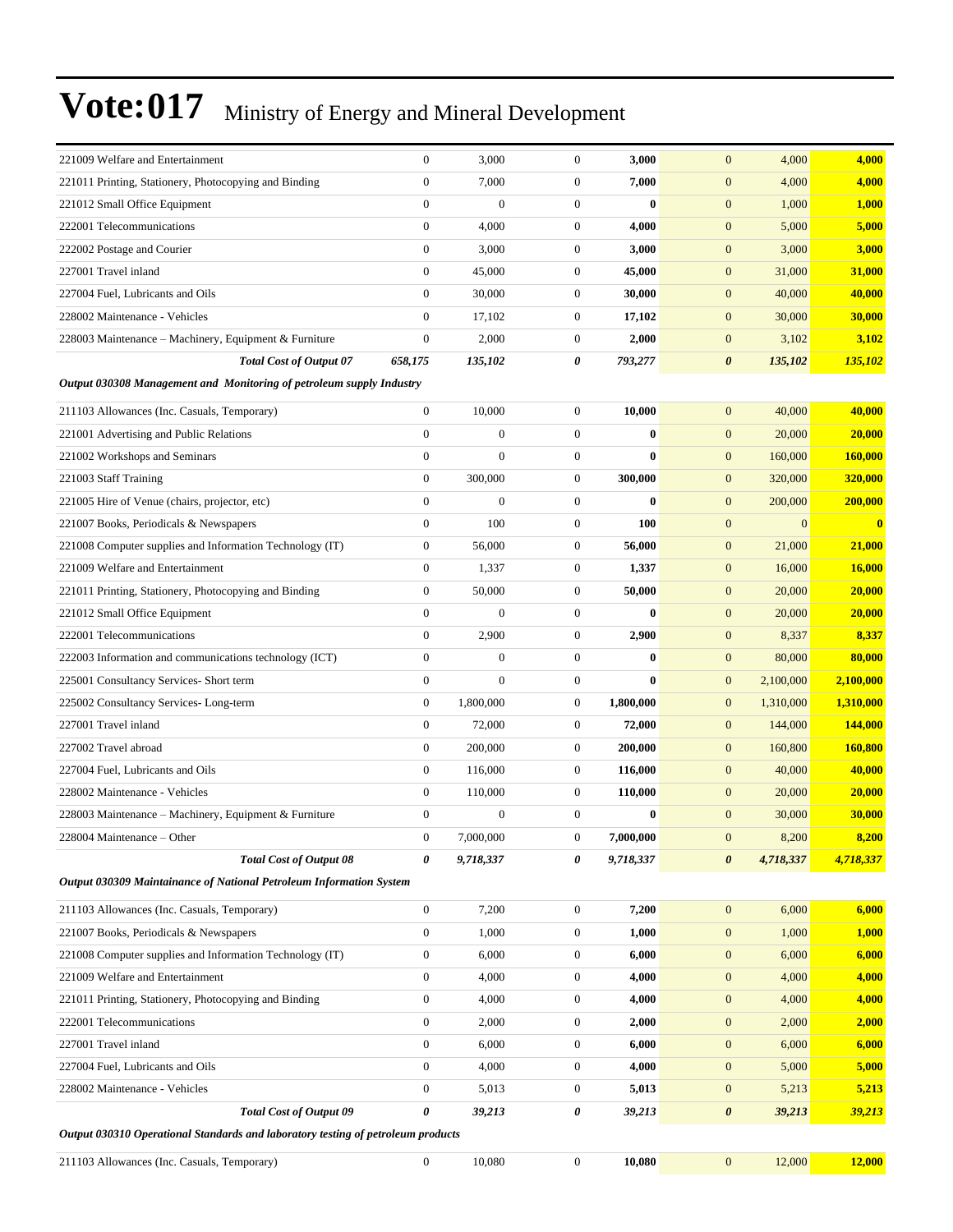| 221002 Workshops and Seminars                            | $\Omega$       | $\theta$   | $\Omega$         | $\mathbf{0}$ | $\overline{0}$        | 136,000        | 136,000                 |
|----------------------------------------------------------|----------------|------------|------------------|--------------|-----------------------|----------------|-------------------------|
| 221007 Books, Periodicals & Newspapers                   | $\Omega$       | 920        | $\overline{0}$   | 920          | $\mathbf{0}$          | $\overline{0}$ | $\mathbf{0}$            |
| 221008 Computer supplies and Information Technology (IT) | $\overline{0}$ | 86,000     | $\overline{0}$   | 86,000       | $\overline{0}$        | 30,000         | 30,000                  |
| 221009 Welfare and Entertainment                         | $\overline{0}$ | 2,000      | $\overline{0}$   | 2,000        | $\mathbf{0}$          | 16,000         | 16,000                  |
| 221011 Printing, Stationery, Photocopying and Binding    | $\overline{0}$ | 6,000      | $\Omega$         | 6,000        | $\mathbf{0}$          | 20,000         | 20,000                  |
| 222001 Telecommunications                                | $\overline{0}$ | 3,023      | $\boldsymbol{0}$ | 3,023        | $\mathbf{0}$          | 6,023          | 6,023                   |
| 225001 Consultancy Services- Short term                  | $\mathbf{0}$   | 200,000    | $\overline{0}$   | 200,000      | $\mathbf{0}$          | $\Omega$       | $\mathbf{0}$            |
| 227001 Travel inland                                     | $\overline{0}$ | 112,000    | $\overline{0}$   | 112,000      | $\mathbf{0}$          | 80,000         | 80,000                  |
| 227004 Fuel, Lubricants and Oils                         | $\overline{0}$ | 4,000      | $\overline{0}$   | 4,000        | $\mathbf{0}$          | 40,000         | 40,000                  |
| 228002 Maintenance - Vehicles                            | $\Omega$       | 6,000      | $\overline{0}$   | 6,000        | $\mathbf{0}$          | 60,000         | 60,000                  |
| 228004 Maintenance - Other                               | $\overline{0}$ | 270,000    | $\overline{0}$   | 270,000      | $\overline{0}$        | 300,000        | 300,000                 |
| <b>Total Cost of Output 10</b>                           | 0              | 700,023    | 0                | 700,023      | $\boldsymbol{\theta}$ | 700,023        | 700,023                 |
| Output 030312 Kenya - Uganda - Rwanda Oil pipelines      |                |            |                  |              |                       |                |                         |
| 211103 Allowances (Inc. Casuals, Temporary)              | $\overline{0}$ | 3,000      | $\boldsymbol{0}$ | 3,000        | $\mathbf{0}$          | 3,000          | 3,000                   |
| 221007 Books, Periodicals & Newspapers                   | $\overline{0}$ | 1,000      | $\overline{0}$   | 1,000        | $\mathbf{0}$          | $\overline{0}$ | $\mathbf{0}$            |
| 221008 Computer supplies and Information Technology (IT) | $\overline{0}$ | 2,000      | $\overline{0}$   | 2,000        | $\mathbf{0}$          | $\Omega$       | $\overline{\mathbf{0}}$ |
| 221009 Welfare and Entertainment                         | $\Omega$       | $\theta$   | $\Omega$         | $\mathbf{0}$ | $\mathbf{0}$          | 2,000          | 2,000                   |
| 222001 Telecommunications                                | $\Omega$       | 825        | $\overline{0}$   | 825          | $\mathbf{0}$          | 2,000          | 2,000                   |
| 227001 Travel inland                                     | $\mathbf{0}$   | 3,000      | $\overline{0}$   | 3,000        | $\mathbf{0}$          | $\overline{0}$ | $\mathbf{0}$            |
| 227004 Fuel, Lubricants and Oils                         | $\Omega$       | 2,000      | $\overline{0}$   | 2,000        | $\boldsymbol{0}$      | 6,825          | 6,825                   |
| 228002 Maintenance - Vehicles                            | $\overline{0}$ | 2,000      | $\overline{0}$   | 2,000        | $\overline{0}$        | $\overline{0}$ | $\mathbf{0}$            |
| <b>Total Cost of Output 12</b>                           | 0              | 13,825     | 0                | 13,825       | 0                     | 13,825         | 13,825                  |
| <b>Total Cost Of Outputs Provided</b>                    | 658,175        | 10,606,500 | $\bf{0}$         | 11,264,675   | $\bf{0}$              | 5,606,500      | 5,606,500               |
| <b>Total Cost for SubProgramme 14</b>                    | 658,175        | 10,606,500 | $\bf{0}$         | 11,264,675   | $\bf{0}$              | 5,606,500      | 5,606,500               |
| <b>Total Excluding Arrears</b>                           | 658,175        | 10,606,500 | $\overline{0}$   | 11,264,675   | $\mathbf{0}$          | 5,606,500      | 5,606,500               |
|                                                          |                |            |                  |              |                       |                |                         |

*Development Budget Estimates*

#### **Project 1184 Construction of Oil Refinery**

| Thousand Uganda Shillings                                                  |                               | 2018/19 Approved Budget |                |              |                | 2019/20 Approved Estimates |                         |  |  |
|----------------------------------------------------------------------------|-------------------------------|-------------------------|----------------|--------------|----------------|----------------------------|-------------------------|--|--|
| <b>Outputs Provided</b>                                                    | <b>GoU Dev't External Fin</b> |                         | <b>AIA</b>     | <b>Total</b> |                | GoU Dev't External Fin     | <b>Total</b>            |  |  |
| Output 030301 Promotion of the country's petroleum potential and licensing |                               |                         |                |              |                |                            |                         |  |  |
| 211103 Allowances (Inc. Casuals, Temporary)                                | 100,000                       | $\boldsymbol{0}$        | $\overline{0}$ | 100,000      | 60,000         | $\overline{0}$             | 60,000                  |  |  |
| 221001 Advertising and Public Relations                                    | 80,000                        | $\boldsymbol{0}$        | $\overline{0}$ | 80,000       | $\mathbf{0}$   | $\Omega$                   | $\mathbf{0}$            |  |  |
| 221002 Workshops and Seminars                                              | 20,000                        | $\boldsymbol{0}$        | $\overline{0}$ | 20,000       | 60,000         | $\overline{0}$             | 60,000                  |  |  |
| 221011 Printing, Stationery, Photocopying and Binding                      | $\theta$                      | $\boldsymbol{0}$        | $\overline{0}$ | $\bf{0}$     | 20,000         | $\overline{0}$             | 20,000                  |  |  |
| 227001 Travel inland                                                       | 80,000                        | $\boldsymbol{0}$        | $\overline{0}$ | 80,000       | 60,000         | $\mathbf{0}$               | 60,000                  |  |  |
| 227002 Travel abroad                                                       | 220,000                       | $\overline{0}$          | $\overline{0}$ | 220,000      | 50,000         | $\overline{0}$             | 50,000                  |  |  |
| 227004 Fuel, Lubricants and Oils                                           | 20,000                        | $\boldsymbol{0}$        | $\overline{0}$ | 20,000       | $\mathbf{0}$   | $\mathbf{0}$               | $\mathbf{0}$            |  |  |
| 228002 Maintenance - Vehicles                                              | 30,000                        | $\boldsymbol{0}$        | $\overline{0}$ | 30,000       | $\mathbf{0}$   | $\Omega$                   | $\overline{\mathbf{0}}$ |  |  |
| Total Cost Of Output 030301                                                | 550,000                       | $\boldsymbol{\theta}$   | 0              | 550,000      | 250,000        | $\boldsymbol{\theta}$      | 250,000                 |  |  |
| Output 030302 Initiate and formulate petroleum policy and legislation      |                               |                         |                |              |                |                            |                         |  |  |
| 211103 Allowances (Inc. Casuals, Temporary)                                | 20,000                        | $\overline{0}$          | $\overline{0}$ | 20,000       | $\mathbf{0}$   | $\overline{0}$             | $\mathbf{0}$            |  |  |
| 221011 Printing, Stationery, Photocopying and Binding                      | 20,000                        | $\boldsymbol{0}$        | $\Omega$       | 20,000       | $\mathbf{0}$   | $\Omega$                   | $\bf{0}$                |  |  |
| 227001 Travel inland                                                       | 100,000                       | $\overline{0}$          | $\overline{0}$ | 100,000      | $\overline{0}$ | $\overline{0}$             | $\mathbf{0}$            |  |  |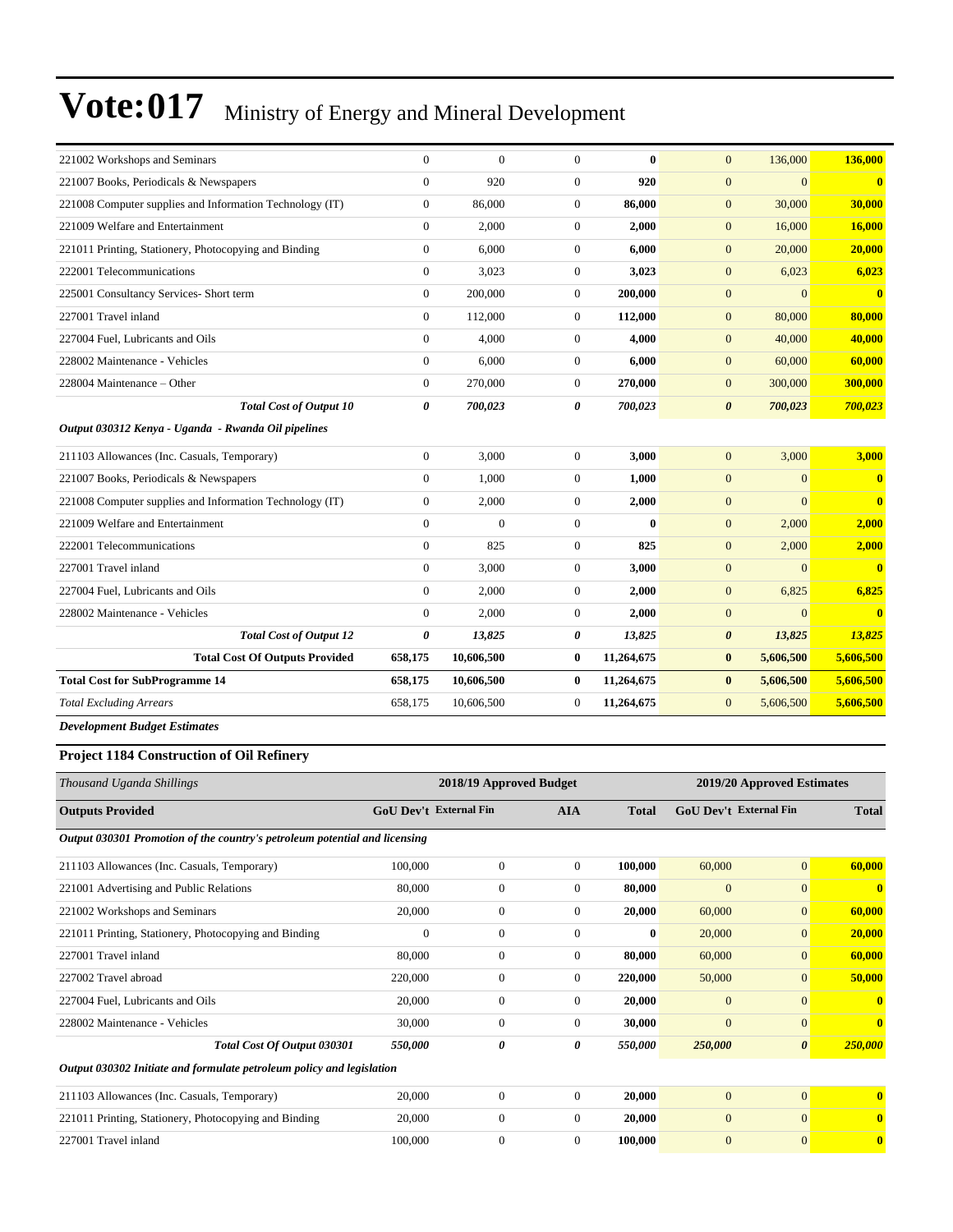| 227004 Fuel, Lubricants and Oils                                                          | 20,000                 | $\mathbf{0}$          | $\boldsymbol{0}$      | 20,000       | $\mathbf{0}$                  | $\mathbf{0}$          | $\bf{0}$              |
|-------------------------------------------------------------------------------------------|------------------------|-----------------------|-----------------------|--------------|-------------------------------|-----------------------|-----------------------|
| Total Cost Of Output 030302                                                               | 160,000                | $\boldsymbol{\theta}$ | $\boldsymbol{\theta}$ | 160,000      | $\boldsymbol{\theta}$         | $\boldsymbol{\theta}$ | $\boldsymbol{\theta}$ |
| Output 030303 Capacity Building for the oil & gas sector                                  |                        |                       |                       |              |                               |                       |                       |
| 211103 Allowances (Inc. Casuals, Temporary)                                               | 1,200,000              | $\mathbf{0}$          | $\boldsymbol{0}$      | 1,200,000    | 100,000                       | $\mathbf{0}$          | 100,000               |
| 221003 Staff Training                                                                     | 800,000                | $\mathbf{0}$          | $\mathbf{0}$          | 800,000      | 500,000                       | $\mathbf{0}$          | 500,000               |
| Total Cost Of Output 030303                                                               | 2,000,000              | $\boldsymbol{\theta}$ | 0                     | 2,000,000    | 600,000                       | $\boldsymbol{\theta}$ | 600,000               |
| Output 030304 Monitoring Upstream petroleum activities                                    |                        |                       |                       |              |                               |                       |                       |
| 227001 Travel inland                                                                      | 48,000                 | $\theta$              | $\mathbf{0}$          | 48,000       | 1,000,000                     | $\mathbf{0}$          | 1,000,000             |
| 227004 Fuel. Lubricants and Oils                                                          | 16,000                 | $\mathbf{0}$          | $\mathbf{0}$          | 16,000       | 100,000                       | $\mathbf{0}$          | <b>100,000</b>        |
| 228002 Maintenance - Vehicles                                                             | 16,000                 | $\mathbf{0}$          | $\boldsymbol{0}$      | 16,000       | 100,000                       | $\mathbf{0}$          | 100,000               |
| Total Cost Of Output 030304                                                               | 80,000                 | $\boldsymbol{\theta}$ | 0                     | 80,000       | 1,200,000                     | $\boldsymbol{\theta}$ | 1,200,000             |
| Output 030305 Develop and implement a communication strategy for oil & gas in the country |                        |                       |                       |              |                               |                       |                       |
| 211103 Allowances (Inc. Casuals, Temporary)                                               | $\mathbf{0}$           | $\mathbf{0}$          | $\mathbf{0}$          | $\bf{0}$     | 80,000                        | $\mathbf{0}$          | 80,000                |
| 221001 Advertising and Public Relations                                                   | 150,000                | $\theta$              | $\mathbf{0}$          | 150,000      | 10,000                        | $\mathbf{0}$          | 10,000                |
| 221002 Workshops and Seminars                                                             | $\overline{0}$         | $\mathbf{0}$          | $\mathbf{0}$          | $\bf{0}$     | 40,000                        | $\mathbf{0}$          | 40,000                |
| 221008 Computer supplies and Information Technology (IT)                                  | 50,000                 | $\mathbf{0}$          | $\boldsymbol{0}$      | 50,000       | $\mathbf{0}$                  | $\mathbf{0}$          | $\bf{0}$              |
| 227001 Travel inland                                                                      | $\overline{0}$         | $\mathbf{0}$          | $\mathbf{0}$          | $\bf{0}$     | 60,000                        | $\mathbf{0}$          | 60,000                |
| Total Cost Of Output 030305                                                               | 200,000                | $\boldsymbol{\theta}$ | $\boldsymbol{\theta}$ | 200,000      | 190,000                       | $\boldsymbol{\theta}$ | <u>190,000</u>        |
| Output 030306 Participate in Regional Initiatives                                         |                        |                       |                       |              |                               |                       |                       |
| 211103 Allowances (Inc. Casuals, Temporary)                                               | 10,000                 | $\theta$              | $\boldsymbol{0}$      | 10,000       | 40,000                        | $\mathbf{0}$          | 40,000                |
| 221001 Advertising and Public Relations                                                   | $\overline{0}$         | $\theta$              | $\mathbf{0}$          | $\bf{0}$     | 40,000                        | $\mathbf{0}$          | 40,000                |
| 221002 Workshops and Seminars                                                             | $\mathbf{0}$           | $\mathbf{0}$          | $\boldsymbol{0}$      | $\bf{0}$     | 100,000                       | $\mathbf{0}$          | 100,000               |
| 221005 Hire of Venue (chairs, projector, etc)                                             | $\mathbf{0}$           | $\theta$              | $\boldsymbol{0}$      | $\bf{0}$     | 60,000                        | $\mathbf{0}$          | 60,000                |
| 227001 Travel inland                                                                      | 10,000                 | $\mathbf{0}$          | $\boldsymbol{0}$      | 10,000       | $\mathbf{0}$                  | $\mathbf{0}$          | $\bf{0}$              |
| 227002 Travel abroad                                                                      | 40,000                 | $\mathbf{0}$          | $\boldsymbol{0}$      | 40,000       | 60,000                        | $\mathbf{0}$          | 60,000                |
| Total Cost Of Output 030306                                                               | 60,000                 | $\theta$              | $\boldsymbol{\theta}$ | 60,000       | 300,000                       | $\boldsymbol{\theta}$ | 300,000               |
| Output 030307 Petroleum Policy Development, Regulation and Monitoring                     |                        |                       |                       |              |                               |                       |                       |
| 211103 Allowances (Inc. Casuals, Temporary)                                               | $\boldsymbol{0}$       | $\mathbf{0}$          | $\boldsymbol{0}$      | $\bf{0}$     | 100,000                       | $\mathbf{0}$          | 100,000               |
| 221002 Workshops and Seminars                                                             | $\boldsymbol{0}$       | $\boldsymbol{0}$      | $\boldsymbol{0}$      | $\bf{0}$     | 80,000                        | $\mathbf{0}$          | 80,000                |
| 221011 Printing, Stationery, Photocopying and Binding                                     | $\mathbf{0}$           | $\boldsymbol{0}$      | $\boldsymbol{0}$      | $\bf{0}$     | 40,000                        | $\boldsymbol{0}$      | 40,000                |
| 222001 Telecommunications                                                                 | 30,000                 | $\mathbf{0}$          | $\boldsymbol{0}$      | 30.000       | $\mathbf{0}$                  | $\mathbf{0}$          | $\bf{0}$              |
| 223003 Rent – (Produced Assets) to private entities                                       | 50,000                 | $\boldsymbol{0}$      | $\boldsymbol{0}$      | 50,000       | $\boldsymbol{0}$              | $\mathbf{0}$          | $\bf{0}$              |
| 223005 Electricity                                                                        | 50,000                 | $\boldsymbol{0}$      | $\boldsymbol{0}$      | 50,000       | $\mathbf{0}$                  | $\mathbf{0}$          | $\bf{0}$              |
| 223006 Water                                                                              | 25,000                 | $\mathbf{0}$          | $\boldsymbol{0}$      | 25,000       | $\boldsymbol{0}$              | $\mathbf{0}$          | $\bf{0}$              |
| 227001 Travel inland                                                                      | 95,000                 | $\mathbf{0}$          | $\boldsymbol{0}$      | 95,000       | $\mathbf{0}$                  | $\mathbf{0}$          | $\bf{0}$              |
| 228003 Maintenance – Machinery, Equipment & Furniture                                     | $\boldsymbol{0}$       | $\mathbf{0}$          | $\boldsymbol{0}$      | $\bf{0}$     | 30,000                        | $\mathbf{0}$          | 30,000                |
| Total Cost Of Output 030307                                                               | 250,000                | $\boldsymbol{\theta}$ | 0                     | 250,000      | 250,000                       | $\boldsymbol{\theta}$ | 250,000               |
| <b>Total Cost for Outputs Provided</b>                                                    | 3,300,000              | $\mathbf{0}$          | $\boldsymbol{0}$      | 3,300,000    | 2,790,000                     | $\overline{0}$        | 2,790,000             |
| <b>Capital Purchases</b>                                                                  | GoU Dev't External Fin |                       | <b>AIA</b>            | <b>Total</b> | <b>GoU Dev't External Fin</b> |                       | <b>Total</b>          |
| Output 030372 Government Buildings and Administrative Infrastructure                      |                        |                       |                       |              |                               |                       |                       |
| 312101 Non-Residential Buildings                                                          | 600,000                | $\mathbf{0}$          | $\boldsymbol{0}$      | 600,000      | 48,000                        | $\mathbf{0}$          | 48,000                |
| 314201 Materials and supplies                                                             | $\boldsymbol{0}$       | $\boldsymbol{0}$      | $\boldsymbol{0}$      | $\bf{0}$     | 92,000                        | $\mathbf{0}$          | 92,000                |
| Total Cost Of Output 030372                                                               | 600,000                | 0                     | 0                     | 600,000      | 140,000                       | $\boldsymbol{\theta}$ | 140,000               |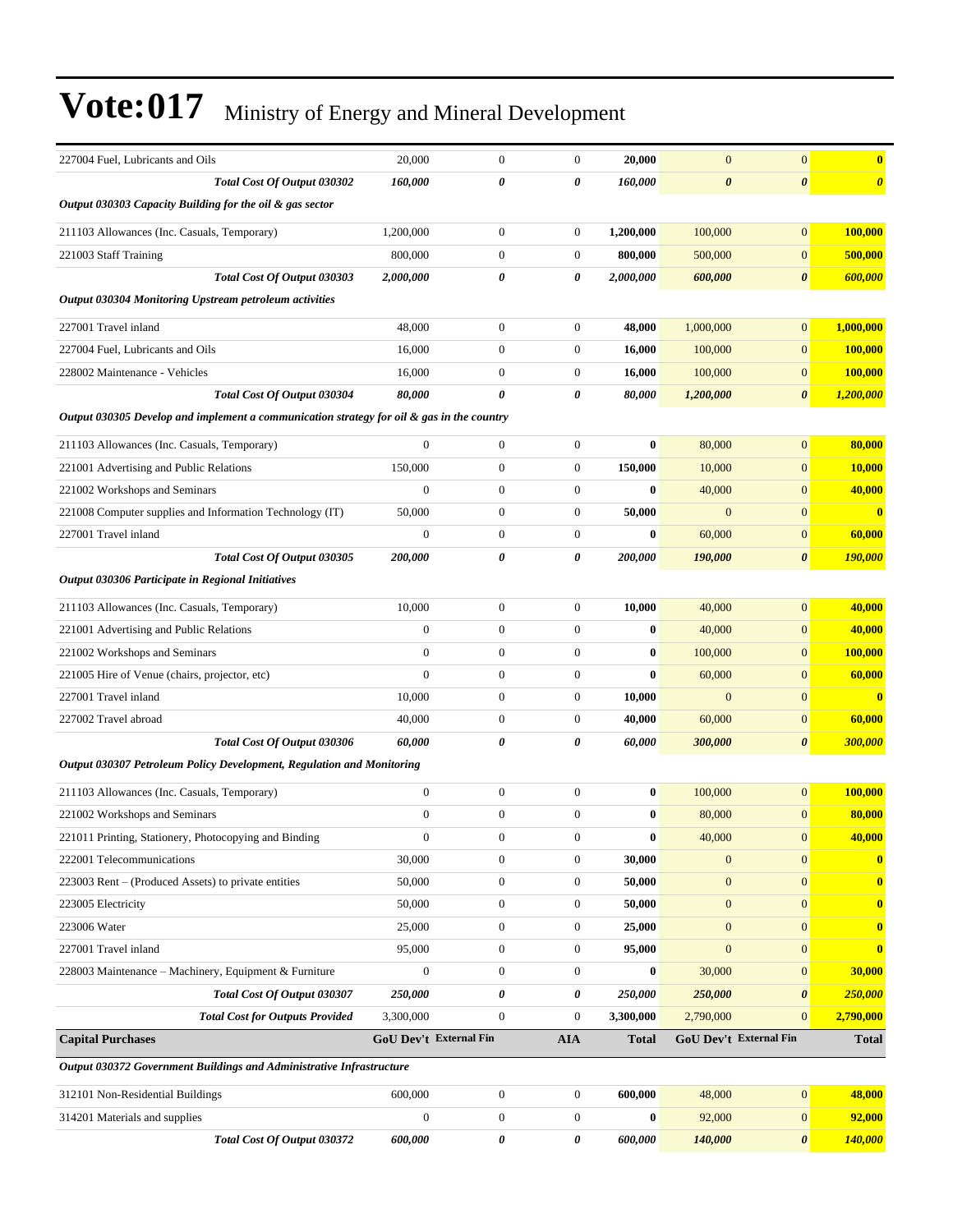| <b>Output 030375 Purchase of Motor Vehicles and Other Transport Equipment</b> |                        |                  |                         |                      |                       |                            |                         |
|-------------------------------------------------------------------------------|------------------------|------------------|-------------------------|----------------------|-----------------------|----------------------------|-------------------------|
| 312201 Transport Equipment                                                    | 300,000                | $\boldsymbol{0}$ | $\boldsymbol{0}$        | 300,000              | $\mathbf{0}$          | $\mathbf{0}$               | $\overline{\mathbf{0}}$ |
| Total Cost Of Output 030375                                                   | 300,000                | 0                | 0                       | 300,000              | $\boldsymbol{\theta}$ | $\boldsymbol{\theta}$      | $\boldsymbol{\theta}$   |
| Output 030376 Purchase of Office and ICT Equipment, including Software        |                        |                  |                         |                      |                       |                            |                         |
| 312211 Office Equipment                                                       | $\theta$               | $\boldsymbol{0}$ | $\boldsymbol{0}$        | $\bf{0}$             | 35,000                | $\boldsymbol{0}$           | 35,000                  |
| 312213 ICT Equipment                                                          | 25,000                 | $\boldsymbol{0}$ | $\boldsymbol{0}$        | 25,000               | 30,000                | $\mathbf{0}$               | 30,000                  |
| Total Cost Of Output 030376                                                   | 25,000                 | 0                | 0                       | 25,000               | 65,000                | $\boldsymbol{\theta}$      | 65,000                  |
| Output 030377 Purchase of Specialised Machinery & Equipment                   |                        |                  |                         |                      |                       |                            |                         |
| 312202 Machinery and Equipment                                                | 50,000                 | $\boldsymbol{0}$ | $\boldsymbol{0}$        | 50,000               | 50,000                | $\overline{0}$             | 50,000                  |
| Total Cost Of Output 030377                                                   | 50,000                 | 0                | 0                       | <i><b>50,000</b></i> | 50,000                | $\boldsymbol{\theta}$      | 50,000                  |
| Output 030378 Purchase of Office and Residential Furniture and Fittings       |                        |                  |                         |                      |                       |                            |                         |
| 312203 Furniture & Fixtures                                                   | 30,000                 | $\boldsymbol{0}$ | $\boldsymbol{0}$        | 30,000               | 60,000                | $\mathbf{0}$               | 60,000                  |
| Total Cost Of Output 030378                                                   | 30,000                 | 0                | 0                       | 30,000               | 60,000                | $\boldsymbol{\theta}$      | 60,000                  |
| <b>Output 030380 Oil Refinery Construction</b>                                |                        |                  |                         |                      |                       |                            |                         |
| 281501 Environment Impact Assessment for Capital Works                        | $\mathbf{0}$           | $\boldsymbol{0}$ | $\boldsymbol{0}$        | $\bf{0}$             | 500,000               | $\overline{0}$             | 500,000                 |
| 281503 Engineering and Design Studies & Plans for capital<br>works            | 5,500,000              | $\boldsymbol{0}$ | 0                       | 5,500,000            | 1,000,000             | $\boldsymbol{0}$           | 1,000,000               |
| 281504 Monitoring, Supervision & Appraisal of capital works                   | $\boldsymbol{0}$       | $\boldsymbol{0}$ | $\boldsymbol{0}$        | $\bf{0}$             | 4,800,000             | $\mathbf{0}$               | 4,800,000               |
| 311101 Land                                                                   | $\boldsymbol{0}$       | $\boldsymbol{0}$ | $\boldsymbol{0}$        | $\bf{0}$             | 3,000,000             | $\mathbf{0}$               | 3,000,000               |
| Total Cost Of Output 030380                                                   | 5,500,000              | 0                | 0                       | 5,500,000            | 9,300,000             | 0                          | 9,300,000               |
| <b>Total Cost for Capital Purchases</b>                                       | 6,505,000              | $\boldsymbol{0}$ | $\boldsymbol{0}$        | 6,505,000            | 9,615,000             | $\mathbf{0}$               | 9,615,000               |
| <b>Total Cost for Project: 1184</b>                                           | 9,805,000              | $\boldsymbol{0}$ | $\boldsymbol{0}$        | 9,805,000            | 12,405,000            | $\mathbf{0}$               | 12,405,000              |
| <b>Total Excluding Arrears</b>                                                | 9,805,000              | $\boldsymbol{0}$ | $\boldsymbol{0}$        | 9,805,000            | 12,405,000            | $\mathbf{0}$               | 12,405,000              |
| Project 1352 Midstream Petroleum Infrastructure Development Project           |                        |                  |                         |                      |                       |                            |                         |
| Thousand Uganda Shillings                                                     |                        |                  | 2018/19 Approved Budget |                      |                       | 2019/20 Approved Estimates |                         |
| <b>Outputs Provided</b>                                                       | GoU Dev't External Fin |                  | <b>AIA</b>              | <b>Total</b>         |                       | GoU Dev't External Fin     | <b>Total</b>            |
| Output 030301 Promotion of the country's petroleum potential and licensing    |                        |                  |                         |                      |                       |                            |                         |
| 211103 Allowances (Inc. Casuals, Temporary)                                   | $\mathbf{0}$           | $\boldsymbol{0}$ | $\mathbf{0}$            | $\bf{0}$             | 50,000                | $\mathbf{0}$               | 50,000                  |
| 221001 Advertising and Public Relations                                       | 50,000                 | $\boldsymbol{0}$ | $\overline{0}$          | 50,000               | $\mathbf{0}$          | $\boldsymbol{0}$           | $\bf{0}$                |
| 221002 Workshops and Seminars                                                 | 350,000                | $\boldsymbol{0}$ | $\boldsymbol{0}$        | 350,000              | 150,000               | $\boldsymbol{0}$           | 150,000                 |
| Total Cost Of Output 030301                                                   | 400,000                | 0                | 0                       | 400,000              | 200,000               | $\boldsymbol{\theta}$      | 200,000                 |
| Output 030302 Initiate and formulate petroleum policy and legislation         |                        |                  |                         |                      |                       |                            |                         |
| 211103 Allowances (Inc. Casuals, Temporary)                                   | $\boldsymbol{0}$       | $\boldsymbol{0}$ | $\boldsymbol{0}$        | $\bf{0}$             | 100,000               | $\mathbf{0}$               | 100,000                 |
| 221002 Workshops and Seminars                                                 | 200,000                | $\boldsymbol{0}$ | $\boldsymbol{0}$        | 200,000              | 60,000                | $\boldsymbol{0}$           | 60,000                  |
| 221017 Subscriptions                                                          | 200,000                | $\boldsymbol{0}$ | 0                       | 200,000              | $\boldsymbol{0}$      | $\mathbf{0}$               | $\mathbf{0}$            |
| 227002 Travel abroad                                                          | $\boldsymbol{0}$       | $\boldsymbol{0}$ | $\boldsymbol{0}$        | $\bf{0}$             | 40,000                | $\mathbf{0}$               | 40,000                  |
| Total Cost Of Output 030302                                                   | 400,000                | 0                | 0                       | 400,000              | 200,000               | $\boldsymbol{\theta}$      | 200,000                 |
| Output 030303 Capacity Building for the oil & gas sector                      |                        |                  |                         |                      |                       |                            |                         |
| 211102 Contract Staff Salaries                                                | 378,000                | $\boldsymbol{0}$ | $\boldsymbol{0}$        | 378,000              | $\mathbf{0}$          | $\mathbf{0}$               | $\bf{0}$                |
| 211103 Allowances (Inc. Casuals, Temporary)                                   | 1,200,000              | $\boldsymbol{0}$ | $\boldsymbol{0}$        | 1,200,000            | 600,000               | $\mathbf{0}$               | 600,000                 |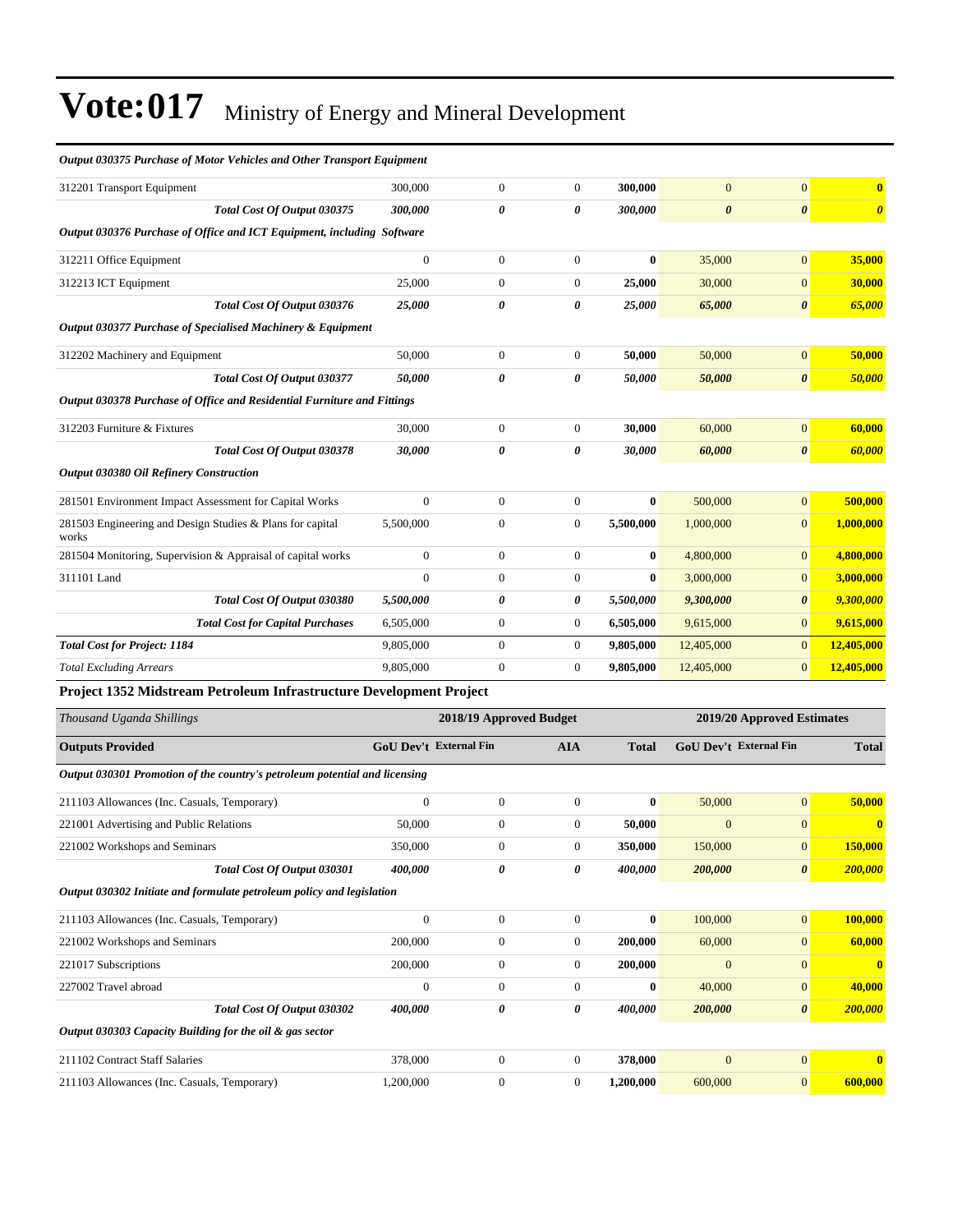| 212101 Social Security Contributions                                                      | 42,000                        | $\mathbf{0}$     | $\mathbf{0}$          | 42,000       | $\boldsymbol{0}$       | $\mathbf{0}$          | $\bf{0}$              |
|-------------------------------------------------------------------------------------------|-------------------------------|------------------|-----------------------|--------------|------------------------|-----------------------|-----------------------|
| 221003 Staff Training                                                                     | 280,000                       | $\mathbf{0}$     | $\boldsymbol{0}$      | 280,000      | 900,000                | $\mathbf{0}$          | 900,000               |
| Total Cost Of Output 030303                                                               | 1,900,000                     | $\theta$         | 0                     | 1,900,000    | 1,500,000              | $\boldsymbol{\theta}$ | 1,500,000             |
| Output 030304 Monitoring Upstream petroleum activities                                    |                               |                  |                       |              |                        |                       |                       |
| 211103 Allowances (Inc. Casuals, Temporary)                                               | 80,000                        | $\mathbf{0}$     | $\boldsymbol{0}$      | 80,000       | $\mathbf{0}$           | $\mathbf{0}$          | $\bf{0}$              |
| 221003 Staff Training                                                                     | 120,000                       | $\mathbf{0}$     | $\boldsymbol{0}$      | 120,000      | $\overline{0}$         | $\mathbf{0}$          | $\bf{0}$              |
| Total Cost Of Output 030304                                                               | 200,000                       | 0                | $\boldsymbol{\theta}$ | 200.000      | $\boldsymbol{\theta}$  | $\boldsymbol{\theta}$ | $\boldsymbol{\theta}$ |
| Output 030305 Develop and implement a communication strategy for oil & gas in the country |                               |                  |                       |              |                        |                       |                       |
| 211103 Allowances (Inc. Casuals, Temporary)                                               | $\mathbf{0}$                  | $\mathbf{0}$     | $\boldsymbol{0}$      | $\bf{0}$     | 80,000                 | $\mathbf{0}$          | 80,000                |
| 221001 Advertising and Public Relations                                                   | 310,000                       | $\mathbf{0}$     | $\boldsymbol{0}$      | 310,000      | 120,000                | $\mathbf{0}$          | 120,000               |
| 221002 Workshops and Seminars                                                             | $\overline{0}$                | $\mathbf{0}$     | $\boldsymbol{0}$      | $\bf{0}$     | 80,000                 | $\mathbf{0}$          | 80,000                |
| 227002 Travel abroad                                                                      | $\overline{0}$                | $\mathbf{0}$     | $\boldsymbol{0}$      | $\bf{0}$     | 70,000                 | $\mathbf{0}$          | 70,000                |
| 227004 Fuel, Lubricants and Oils                                                          | 40,000                        | $\mathbf{0}$     | $\boldsymbol{0}$      | 40,000       | $\boldsymbol{0}$       | $\mathbf{0}$          | $\bf{0}$              |
| Total Cost Of Output 030305                                                               | 350,000                       | 0                | 0                     | 350,000      | 350,000                | $\boldsymbol{\theta}$ | 350,000               |
| Output 030306 Participate in Regional Initiatives                                         |                               |                  |                       |              |                        |                       |                       |
| 211103 Allowances (Inc. Casuals, Temporary)                                               | 750,000                       | $\mathbf{0}$     | $\boldsymbol{0}$      | 750,000      | 200,000                | $\mathbf{0}$          | 200,000               |
| 221001 Advertising and Public Relations                                                   | $\overline{0}$                | $\mathbf{0}$     | $\boldsymbol{0}$      | $\bf{0}$     | 52,958                 | $\mathbf{0}$          | 52,958                |
| 221002 Workshops and Seminars                                                             | 103,211                       | $\mathbf{0}$     | $\boldsymbol{0}$      | 103,211      | 200,000                | $\mathbf{0}$          | 200,000               |
| 221017 Subscriptions                                                                      | $\mathbf{0}$                  | $\mathbf{0}$     | $\boldsymbol{0}$      | $\bf{0}$     | 253                    | $\mathbf{0}$          | 253                   |
| 227002 Travel abroad                                                                      | $\overline{0}$                | $\mathbf{0}$     | $\boldsymbol{0}$      | $\bf{0}$     | 400,000                | $\mathbf{0}$          | 400,000               |
| Total Cost Of Output 030306                                                               | 853,211                       | 0                | $\pmb{\theta}$        | 853,211      | 853,211                | $\boldsymbol{\theta}$ | 853,211               |
| Output 030307 Petroleum Policy Development, Regulation and Monitoring                     |                               |                  |                       |              |                        |                       |                       |
| 211103 Allowances (Inc. Casuals, Temporary)                                               | 120,000                       | $\mathbf{0}$     | $\boldsymbol{0}$      | 120,000      | $\overline{0}$         | $\mathbf{0}$          | $\bf{0}$              |
| 221003 Staff Training                                                                     | 100,000                       | $\boldsymbol{0}$ | $\boldsymbol{0}$      | 100,000      | $\boldsymbol{0}$       | $\mathbf{0}$          | $\bf{0}$              |
| 221005 Hire of Venue (chairs, projector, etc)                                             | 100,000                       | $\mathbf{0}$     | $\boldsymbol{0}$      | 100,000      | $\boldsymbol{0}$       | $\mathbf{0}$          | $\bf{0}$              |
| 227002 Travel abroad                                                                      | 80,000                        | $\mathbf{0}$     | $\mathbf{0}$          | 80,000       | $\overline{0}$         | $\mathbf{0}$          | $\bf{0}$              |
| Total Cost Of Output 030307                                                               | 400,000                       | 0                | $\pmb{\theta}$        | 400,000      | $\boldsymbol{\theta}$  | $\boldsymbol{\theta}$ | $\boldsymbol{\theta}$ |
| <b>Total Cost for Outputs Provided</b>                                                    | 4,503,211                     | $\mathbf{0}$     | $\boldsymbol{0}$      | 4,503,211    | 3,103,211              | $\mathbf{0}$          | 3,103,211             |
| <b>Capital Purchases</b>                                                                  | <b>GoU Dev't External Fin</b> |                  | <b>AIA</b>            | <b>Total</b> | GoU Dev't External Fin |                       | <b>Total</b>          |
| Output 030371 Acquisition of Land by Government                                           |                               |                  |                       |              |                        |                       |                       |
| 281501 Environment Impact Assessment for Capital Works                                    | 1,000,000                     | $\boldsymbol{0}$ | $\boldsymbol{0}$      | 1,000,000    | 200,000                | $\mathbf{0}$          | 200,000               |
| 281503 Engineering and Design Studies & Plans for capital                                 | 1,500,000                     | $\boldsymbol{0}$ | $\boldsymbol{0}$      | 1,500,000    | $\mathbf{0}$           | $\mathbf{0}$          | $\bf{0}$              |
| works                                                                                     |                               |                  |                       |              |                        |                       |                       |
| 281504 Monitoring, Supervision & Appraisal of capital works                               | 180,000                       | $\boldsymbol{0}$ | $\boldsymbol{0}$      | 180,000      | 400,000                | $\mathbf{0}$          | 400,000               |
| 311101 Land                                                                               | 4,320,000                     | $\boldsymbol{0}$ | $\boldsymbol{0}$      | 4,320,000    | 7,800,000              | $\mathbf{0}$          | 7,800,000             |
| Total Cost Of Output 030371                                                               | 7,000,000                     | $\pmb{\theta}$   | 0                     | 7,000,000    | 8,400,000              | $\boldsymbol{\theta}$ | 8,400,000             |
| <b>Output 030372 Government Buildings and Administrative Infrastructure</b>               |                               |                  |                       |              |                        |                       |                       |
| 312101 Non-Residential Buildings                                                          | 700,000                       | $\boldsymbol{0}$ | $\boldsymbol{0}$      | 700,000      | 750,000                | $\mathbf{0}$          | 750,000               |
| 312203 Furniture & Fixtures                                                               | 50,000                        | $\mathbf{0}$     | $\boldsymbol{0}$      | 50,000       | $\mathbf{0}$           | $\mathbf{0}$          | $\bf{0}$              |
| Total Cost Of Output 030372                                                               | 750,000                       | 0                | 0                     | 750,000      | 750,000                | $\boldsymbol{\theta}$ | 750,000               |
| Output 030375 Purchase of Motor Vehicles and Other Transport Equipment                    |                               |                  |                       |              |                        |                       |                       |
| 312201 Transport Equipment                                                                | 650,000                       | $\boldsymbol{0}$ | $\boldsymbol{0}$      | 650,000      | $\mathbf{0}$           | $\mathbf{0}$          | $\mathbf{0}$          |
| Total Cost Of Output 030375                                                               | 650,000                       | $\pmb{\theta}$   | 0                     | 650,000      | $\pmb{\theta}$         | $\pmb{\theta}$        | $\boldsymbol{\theta}$ |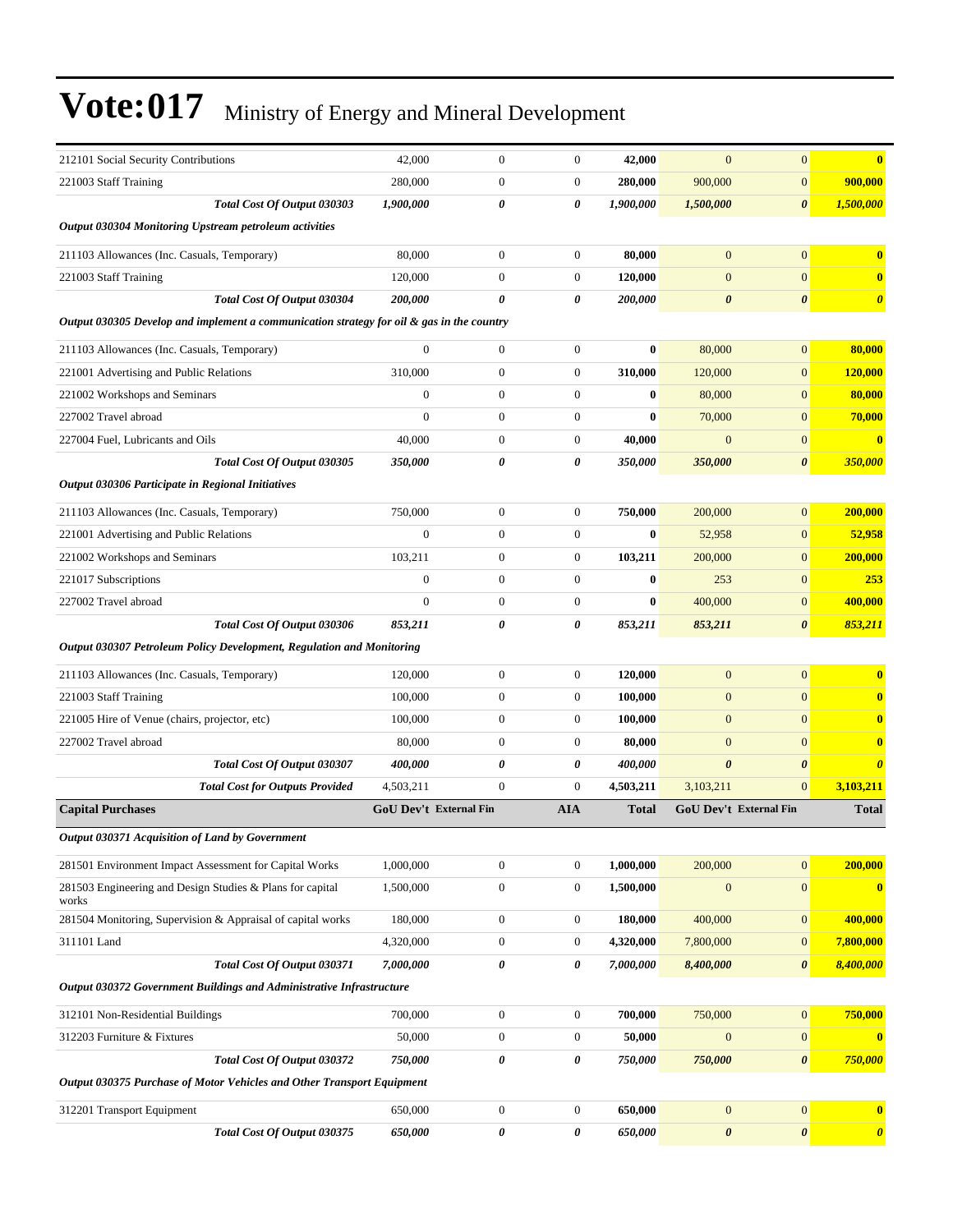| Output 030376 Purchase of Office and ICT Equipment, including Software                 |                               |                         |                  |              |              |                               |                  |
|----------------------------------------------------------------------------------------|-------------------------------|-------------------------|------------------|--------------|--------------|-------------------------------|------------------|
| 312213 ICT Equipment                                                                   | 25,000                        | $\boldsymbol{0}$        | $\overline{0}$   | 25,000       | 25,000       | $\overline{0}$                | 25,000           |
| Total Cost Of Output 030376                                                            | 25,000                        | $\theta$                | 0                | 25,000       | 25,000       | $\boldsymbol{\theta}$         | 25,000           |
| Output 030377 Purchase of Specialised Machinery & Equipment                            |                               |                         |                  |              |              |                               |                  |
| 312202 Machinery and Equipment                                                         | 100,000                       | $\boldsymbol{0}$        | $\boldsymbol{0}$ | 100,000      | $\mathbf{0}$ | $\overline{0}$                | $\bf{0}$         |
| 312203 Furniture & Fixtures                                                            | $\boldsymbol{0}$              | $\boldsymbol{0}$        | $\boldsymbol{0}$ | $\bf{0}$     | 100,000      | $\mathbf{0}$                  | 100,000          |
| Total Cost Of Output 030377                                                            | 100,000                       | 0                       | 0                | 100,000      | 100,000      | $\boldsymbol{\theta}$         | <b>100,000</b>   |
| Output 030378 Purchase of Office and Residential Furniture and Fittings                |                               |                         |                  |              |              |                               |                  |
| 312203 Furniture & Fixtures                                                            | 130,000                       | $\boldsymbol{0}$        | $\overline{0}$   | 130,000      | 130,000      | $\overline{0}$                | 130,000          |
| Total Cost Of Output 030378                                                            | 130,000                       | 0                       | 0                | 130,000      | 130,000      | $\boldsymbol{\theta}$         | 130,000          |
| <b>Total Cost for Capital Purchases</b>                                                | 8,655,000                     | $\boldsymbol{0}$        | $\boldsymbol{0}$ | 8,655,000    | 9,405,000    | $\overline{0}$                | 9,405,000        |
| <b>Total Cost for Project: 1352</b>                                                    | 13,158,211                    | $\boldsymbol{0}$        | $\boldsymbol{0}$ | 13,158,211   | 12,508,211   | $\boldsymbol{0}$              | 12,508,211       |
| <b>Total Excluding Arrears</b>                                                         | 13,158,211                    | $\boldsymbol{0}$        | $\boldsymbol{0}$ | 13,158,211   | 12,508,211   | $\boldsymbol{0}$              | 12,508,211       |
| Project 1355 Strengthening the Development and Production Phases of Oil and Gas Sector |                               |                         |                  |              |              |                               |                  |
| Thousand Uganda Shillings                                                              |                               | 2018/19 Approved Budget |                  |              |              | 2019/20 Approved Estimates    |                  |
| <b>Outputs Provided</b>                                                                | <b>GoU Dev't External Fin</b> |                         | <b>AIA</b>       | <b>Total</b> |              | <b>GoU Dev't External Fin</b> | <b>Total</b>     |
| Output 030301 Promotion of the country's petroleum potential and licensing             |                               |                         |                  |              |              |                               |                  |
| 211102 Contract Staff Salaries                                                         | $\boldsymbol{0}$              | $\boldsymbol{0}$        | $\boldsymbol{0}$ | $\bf{0}$     | 100,000      | $\overline{0}$                | 100,000          |
| 211103 Allowances (Inc. Casuals, Temporary)                                            | $\mathbf{0}$                  | $\boldsymbol{0}$        | $\boldsymbol{0}$ | $\bf{0}$     | 2,120,000    | $\boldsymbol{0}$              | 2,120,000        |
| 221001 Advertising and Public Relations                                                | 20,000                        | $\boldsymbol{0}$        | $\boldsymbol{0}$ | 20,000       | 778,000      | $\overline{0}$                | 778,000          |
| 221002 Workshops and Seminars                                                          | 20,000                        | $\boldsymbol{0}$        | $\boldsymbol{0}$ | 20,000       | 842,000      | $\boldsymbol{0}$              | 842,000          |
| 221008 Computer supplies and Information Technology (IT)                               | 40,000                        | $\boldsymbol{0}$        | $\boldsymbol{0}$ | 40,000       | 100,000      | $\boldsymbol{0}$              | <b>100,000</b>   |
| 221010 Special Meals and Drinks                                                        | 10,000                        | $\boldsymbol{0}$        | $\overline{0}$   | 10,000       | 48,000       | $\boldsymbol{0}$              | 48,000           |
| 221011 Printing, Stationery, Photocopying and Binding                                  | 20,000                        | $\boldsymbol{0}$        | $\boldsymbol{0}$ | 20,000       | 200,000      | $\boldsymbol{0}$              | 200,000          |
| 222002 Postage and Courier                                                             | 10,000                        | $\boldsymbol{0}$        | $\boldsymbol{0}$ | 10,000       | 10,000       | $\boldsymbol{0}$              | <b>10,000</b>    |
| 223005 Electricity                                                                     | 20,000                        | $\boldsymbol{0}$        | $\boldsymbol{0}$ | 20,000       | 60,000       | $\boldsymbol{0}$              | 60,000           |
| 223006 Water                                                                           | 10,000                        | $\boldsymbol{0}$        | $\boldsymbol{0}$ | 10,000       | 10,000       | $\boldsymbol{0}$              | <b>10,000</b>    |
| 225001 Consultancy Services- Short term                                                | 100,000                       | $\boldsymbol{0}$        | $\boldsymbol{0}$ | 100,000      | 100,000      | $\mathbf{0}$                  | 100,000          |
| 227001 Travel inland                                                                   | 200,000                       | $\boldsymbol{0}$        | $\mathbf{0}$     | 200,000      | 400,000      | $\boldsymbol{0}$              | 400,000          |
| 227002 Travel abroad                                                                   | 300,000                       | $\boldsymbol{0}$        | $\boldsymbol{0}$ | 300,000      | 340,000      | $\mathbf{0}$                  | <u>340,000</u>   |
| 227004 Fuel, Lubricants and Oils                                                       | 80,000                        | $\boldsymbol{0}$        | $\boldsymbol{0}$ | 80,000       | 320,000      | $\mathbf{0}$                  | 320,000          |
| 228002 Maintenance - Vehicles                                                          | 20,000                        | $\boldsymbol{0}$        | $\boldsymbol{0}$ | 20,000       | 260,000      | $\mathbf{0}$                  | 260,000          |
| 228003 Maintenance - Machinery, Equipment & Furniture                                  | $\mathbf{0}$                  | $\boldsymbol{0}$        | $\boldsymbol{0}$ | $\bf{0}$     | 39,540       | $\mathbf{0}$                  | 39,540           |
| Total Cost Of Output 030301                                                            | 850,000                       | 0                       | 0                | 850,000      | 5,727,540    | 0                             | 5,727,540        |
| Output 030302 Initiate and formulate petroleum policy and legislation                  |                               |                         |                  |              |              |                               |                  |
| 211103 Allowances (Inc. Casuals, Temporary)                                            | 30,000                        | $\boldsymbol{0}$        | $\boldsymbol{0}$ | 30,000       | 20,000       | $\overline{0}$                | 20,000           |
| 221001 Advertising and Public Relations                                                | $\boldsymbol{0}$              | $\boldsymbol{0}$        | $\boldsymbol{0}$ | $\bf{0}$     | 2,000        | $\mathbf{0}$                  | 2,000            |
| 221002 Workshops and Seminars                                                          | 20,000                        | $\boldsymbol{0}$        | $\boldsymbol{0}$ | 20,000       | $\mathbf{0}$ | $\mathbf{0}$                  | $\boldsymbol{0}$ |
| 221008 Computer supplies and Information Technology (IT)                               | 10,000                        | $\boldsymbol{0}$        | 0                | 10,000       | $\mathbf{0}$ | $\boldsymbol{0}$              | $\mathbf{0}$     |
| 221010 Special Meals and Drinks                                                        | 9,578                         | $\boldsymbol{0}$        | $\boldsymbol{0}$ | 9,578        | 10,000       | $\mathbf{0}$                  | 10,000           |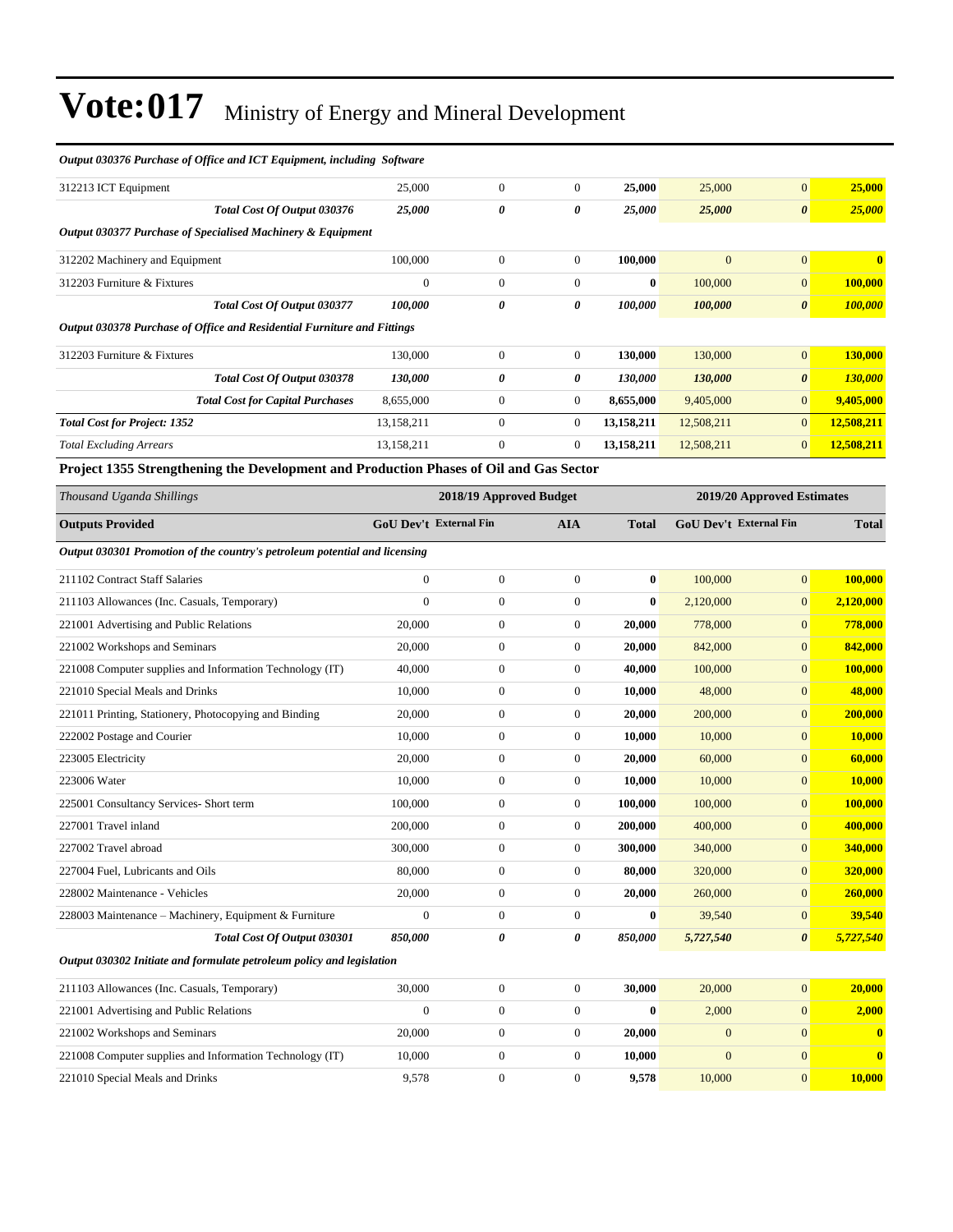| 221011 Printing, Stationery, Photocopying and Binding    | 10,000           | $\mathbf{0}$     | $\boldsymbol{0}$ | 10,000    | $\mathbf{0}$     | $\overline{0}$        | $\bf{0}$       |
|----------------------------------------------------------|------------------|------------------|------------------|-----------|------------------|-----------------------|----------------|
| 223005 Electricity                                       | 6,000            | $\boldsymbol{0}$ | $\mathbf{0}$     | 6,000     | 20,000           | $\overline{0}$        | 20,000         |
| 223006 Water                                             | 4,000            | $\boldsymbol{0}$ | $\mathbf{0}$     | 4,000     | $\boldsymbol{0}$ | $\overline{0}$        | $\bf{0}$       |
| 227001 Travel inland                                     | 20,000           | $\boldsymbol{0}$ | $\mathbf{0}$     | 20,000    | $\boldsymbol{0}$ | $\overline{0}$        | $\bf{0}$       |
| 227002 Travel abroad                                     | 80,000           | $\boldsymbol{0}$ | $\mathbf{0}$     | 80,000    | 60,000           | $\mathbf{0}$          | 60,000         |
| 227004 Fuel, Lubricants and Oils                         | 20,000           | $\boldsymbol{0}$ | $\mathbf{0}$     | 20,000    | 20,000           | $\overline{0}$        | 20,000         |
| 228002 Maintenance - Vehicles                            | 10,000           | $\boldsymbol{0}$ | $\mathbf{0}$     | 10,000    | 10,000           | $\boldsymbol{0}$      | 10,000         |
| Total Cost Of Output 030302                              | 219,578          | 0                | 0                | 219,578   | 142,000          | 0                     | <b>142,000</b> |
| Output 030303 Capacity Building for the oil & gas sector |                  |                  |                  |           |                  |                       |                |
| 211102 Contract Staff Salaries                           | 900,000          | $\boldsymbol{0}$ | $\boldsymbol{0}$ | 900,000   | 500,000          | $\overline{0}$        | 500,000        |
| 211103 Allowances (Inc. Casuals, Temporary)              | 4,000,000        | $\boldsymbol{0}$ | $\mathbf{0}$     | 4,000,000 | 6,739,992        | $\boldsymbol{0}$      | 6,739,992      |
| 212101 Social Security Contributions                     | 100,000          | $\boldsymbol{0}$ | $\mathbf{0}$     | 100,000   | $\boldsymbol{0}$ | $\mathbf{0}$          | $\bf{0}$       |
| 221002 Workshops and Seminars                            | $\boldsymbol{0}$ | $\boldsymbol{0}$ | $\mathbf{0}$     | $\bf{0}$  | 40,000           | $\overline{0}$        | 40,000         |
| 221003 Staff Training                                    | 600,000          | $\boldsymbol{0}$ | $\mathbf{0}$     | 600,000   | 1,520,008        | $\mathbf{0}$          | 1,520,008      |
| 227001 Travel inland                                     | $\boldsymbol{0}$ | $\boldsymbol{0}$ | $\mathbf{0}$     | $\bf{0}$  | 20,000           | $\overline{0}$        | 20,000         |
| 227002 Travel abroad                                     | $\boldsymbol{0}$ | $\boldsymbol{0}$ | $\boldsymbol{0}$ | $\bf{0}$  | 120,000          | $\boldsymbol{0}$      | <b>120,000</b> |
| Total Cost Of Output 030303                              | 5,600,000        | 0                | 0                | 5,600,000 | 8,940,000        | 0                     | 8,940,000      |
| Output 030304 Monitoring Upstream petroleum activities   |                  |                  |                  |           |                  |                       |                |
| 211103 Allowances (Inc. Casuals, Temporary)              | 400,000          | $\boldsymbol{0}$ | $\mathbf{0}$     | 400,000   | 100,000          | $\overline{0}$        | 100,000        |
| 227001 Travel inland                                     | 40,000           | $\boldsymbol{0}$ | $\mathbf{0}$     | 40,000    | 30,000           | $\overline{0}$        | 30,000         |
| 227004 Fuel, Lubricants and Oils                         | 40,000           | $\boldsymbol{0}$ | $\boldsymbol{0}$ | 40,000    | 40,000           | $\overline{0}$        | 40,000         |
| 228001 Maintenance - Civil                               | 70,000           | $\boldsymbol{0}$ | $\mathbf{0}$     | 70,000    | $\boldsymbol{0}$ | $\overline{0}$        | $\bf{0}$       |
| 228003 Maintenance - Machinery, Equipment & Furniture    | 150,000          | $\boldsymbol{0}$ | $\mathbf{0}$     | 150,000   | 60,000           | $\overline{0}$        | 60,000         |
| Total Cost Of Output 030304                              | 700,000          | 0                | 0                | 700,000   | 230,000          | $\boldsymbol{\theta}$ | 230,000        |
| Output 030306 Participate in Regional Initiatives        |                  |                  |                  |           |                  |                       |                |
| 221001 Advertising and Public Relations                  | 10,000           | $\boldsymbol{0}$ | $\boldsymbol{0}$ | 10,000    | 10,000           | $\overline{0}$        | 10,000         |
| 221005 Hire of Venue (chairs, projector, etc)            | 10,000           | $\boldsymbol{0}$ | $\mathbf{0}$     | 10,000    | $\mathbf{0}$     | $\overline{0}$        | $\bf{0}$       |
| 221007 Books, Periodicals & Newspapers                   | 10,000           | $\boldsymbol{0}$ | $\boldsymbol{0}$ | 10,000    | 10,000           | $\boldsymbol{0}$      | 10,000         |
| 221009 Welfare and Entertainment                         | 10,000           | $\boldsymbol{0}$ | $\boldsymbol{0}$ | 10,000    | 10,000           | $\overline{0}$        | 10,000         |
| 221010 Special Meals and Drinks                          | 10,000           | $\boldsymbol{0}$ | $\mathbf{0}$     | 10,000    | 10,000           | $\overline{0}$        | 10,000         |
| 221011 Printing, Stationery, Photocopying and Binding    | 50,000           | $\bf{0}$         | $\bf{0}$         | 50,000    | 350,000          | $\theta$              | <b>350,000</b> |
| 221012 Small Office Equipment                            | 10,000           | $\boldsymbol{0}$ | $\mathbf{0}$     | 10,000    | $\boldsymbol{0}$ | $\mathbf{0}$          | $\bf{0}$       |
| 221017 Subscriptions                                     | 200,000          | $\boldsymbol{0}$ | $\boldsymbol{0}$ | 200,000   | 100,000          | $\boldsymbol{0}$      | 100,000        |
| 222001 Telecommunications                                | 10,000           | $\boldsymbol{0}$ | $\boldsymbol{0}$ | 10,000    | 10,000           | $\boldsymbol{0}$      | 10,000         |
| 222002 Postage and Courier                               | 10.000           | $\boldsymbol{0}$ | $\boldsymbol{0}$ | 10,000    | 10,000           | $\mathbf{0}$          | 10,000         |
| 223005 Electricity                                       | 20,000           | $\boldsymbol{0}$ | $\boldsymbol{0}$ | 20,000    | $\boldsymbol{0}$ | $\boldsymbol{0}$      | $\mathbf{0}$   |
| 223006 Water                                             | 10,000           | $\boldsymbol{0}$ | $\boldsymbol{0}$ | 10,000    | 10,000           | $\mathbf{0}$          | 10,000         |
| 225002 Consultancy Services-Long-term                    | $\boldsymbol{0}$ | $\boldsymbol{0}$ | $\boldsymbol{0}$ | $\bf{0}$  | 800,000          | $\mathbf{0}$          | 800,000        |
| 227001 Travel inland                                     | 120,000          | $\boldsymbol{0}$ | $\boldsymbol{0}$ | 120,000   | 840,000          | $\boldsymbol{0}$      | 840,000        |
| 227002 Travel abroad                                     | 300,000          | $\boldsymbol{0}$ | $\mathbf{0}$     | 300,000   | 40,000           | $\mathbf{0}$          | 40,000         |
| 227004 Fuel, Lubricants and Oils                         | 80,000           | $\boldsymbol{0}$ | $\boldsymbol{0}$ | 80,000    | 130,000          | $\mathbf{0}$          | 130,000        |
| 228002 Maintenance - Vehicles                            | 40,000           | $\boldsymbol{0}$ | $\boldsymbol{0}$ | 40,000    | 100,000          | $\mathbf{0}$          | 100,000        |
| Total Cost Of Output 030306                              | 900,000          | 0                | 0                | 900,000   | 2,430,000        | 0                     | 2,430,000      |
| <b>Total Cost for Outputs Provided</b>                   | 8,269,578        | $\boldsymbol{0}$ | $\boldsymbol{0}$ | 8,269,578 | 17,469,540       | $\mathbf{0}$          | 17,469,540     |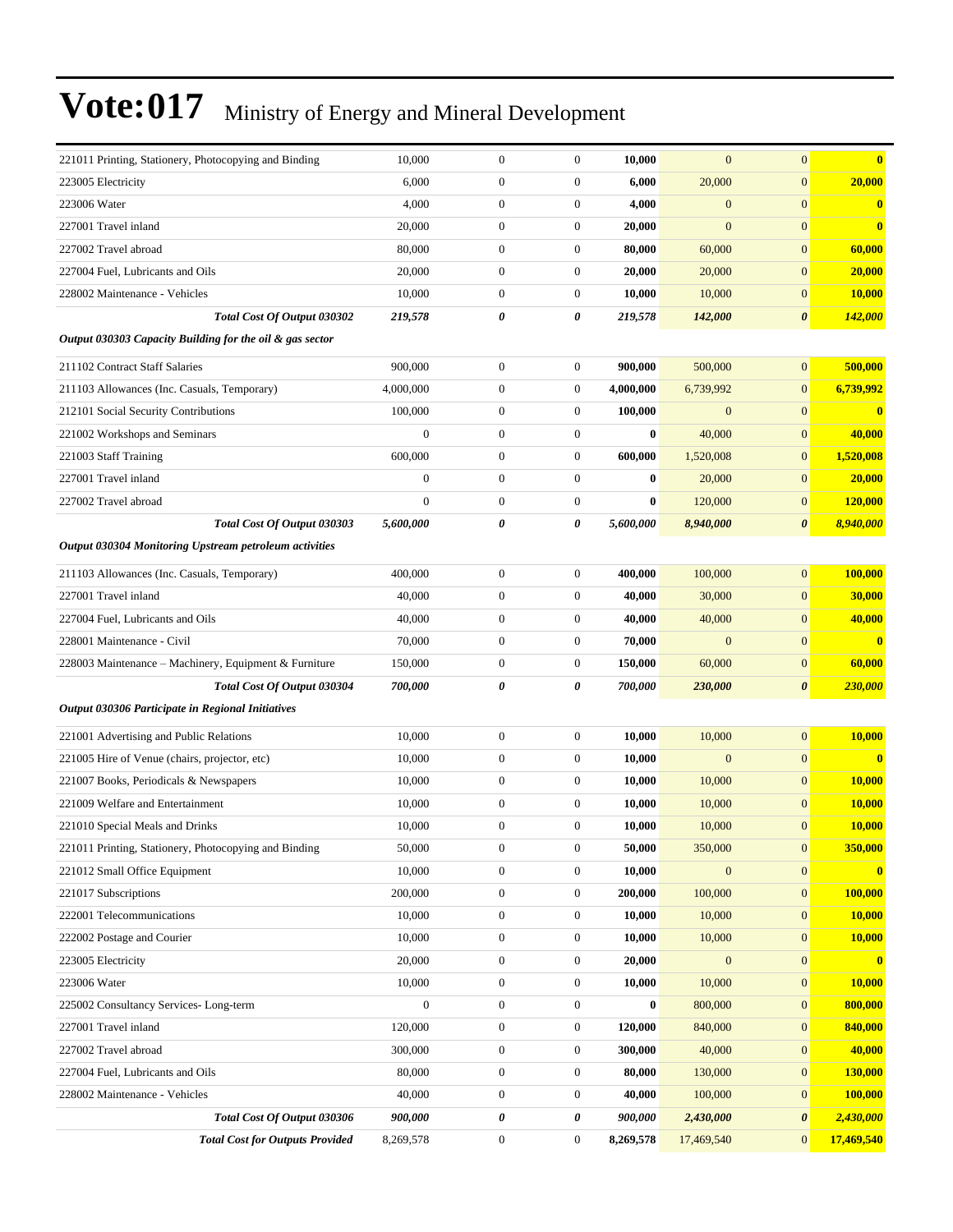| <b>Capital Purchases</b>                                                |                  | <b>GoU Dev't External Fin</b> | <b>AIA</b>       | <b>Total</b> |                       | <b>GoU Dev't External Fin</b> | <b>Total</b>          |
|-------------------------------------------------------------------------|------------------|-------------------------------|------------------|--------------|-----------------------|-------------------------------|-----------------------|
| Output 030372 Government Buildings and Administrative Infrastructure    |                  |                               |                  |              |                       |                               |                       |
| 281504 Monitoring, Supervision & Appraisal of capital works             | 700,000          | $\boldsymbol{0}$              | $\boldsymbol{0}$ | 700,000      | 160,000               | $\overline{0}$                | 160,000               |
| 312101 Non-Residential Buildings                                        | 3,839,962        | $\boldsymbol{0}$              | 0                | 3,839,962    | 11,000,000            | $\boldsymbol{0}$              | 11,000,000            |
| Total Cost Of Output 030372                                             | 4,539,962        | 0                             | 0                | 4,539,962    | 11,160,000            | 0                             | 11,160,000            |
| Output 030375 Purchase of Motor Vehicles and Other Transport Equipment  |                  |                               |                  |              |                       |                               |                       |
| 312201 Transport Equipment                                              | 800,000          | $\boldsymbol{0}$              | $\boldsymbol{0}$ | 800,000      | $\mathbf{0}$          | $\boldsymbol{0}$              | $\bf{0}$              |
| Total Cost Of Output 030375                                             | 800,000          | 0                             | 0                | 800,000      | $\boldsymbol{\theta}$ | $\pmb{\theta}$                | $\boldsymbol{\theta}$ |
| Output 030376 Purchase of Office and ICT Equipment, including Software  |                  |                               |                  |              |                       |                               |                       |
| 312202 Machinery and Equipment                                          | 1,200,000        | $\boldsymbol{0}$              | $\boldsymbol{0}$ | 1,200,000    | 3,800,000             | $\boldsymbol{0}$              | 3,800,000             |
| Total Cost Of Output 030376                                             | 1,200,000        | 0                             | 0                | 1,200,000    | 3,800,000             | 0                             | 3,800,000             |
| Output 030377 Purchase of Specialised Machinery & Equipment             |                  |                               |                  |              |                       |                               |                       |
| 312202 Machinery and Equipment                                          | 1,700,000        | $\boldsymbol{0}$              | $\boldsymbol{0}$ | 1,700,000    | 6,000,000             | $\mathbf{0}$                  | 6,000,000             |
| Total Cost Of Output 030377                                             | 1,700,000        | 0                             | 0                | 1,700,000    | 6,000,000             | 0                             | 6,000,000             |
| Output 030378 Purchase of Office and Residential Furniture and Fittings |                  |                               |                  |              |                       |                               |                       |
| 312203 Furniture & Fixtures                                             | 100,000          | $\boldsymbol{0}$              | $\boldsymbol{0}$ | 100,000      | 100,000               | $\overline{0}$                | 100,000               |
| Total Cost Of Output 030378                                             | 100,000          | 0                             | 0                | 100,000      | 100,000               | 0                             | 100,000               |
| <b>Total Cost for Capital Purchases</b>                                 | 8,339,962        | $\boldsymbol{0}$              | $\boldsymbol{0}$ | 8,339,962    | 21,060,000            | $\overline{0}$                | 21,060,000            |
| <b>Total Cost for Project: 1355</b>                                     | 16,609,540       | $\boldsymbol{0}$              | $\boldsymbol{0}$ | 16,609,540   | 38,529,540            | $\overline{0}$                | 38,529,540            |
| <b>Total Excluding Arrears</b>                                          | 16,609,540       | $\boldsymbol{0}$              | $\boldsymbol{0}$ | 16,609,540   | 38,529,540            | $\overline{0}$                | 38,529,540            |
| Project 1410 Skills for Oil and Gas Africa (SOGA)                       |                  |                               |                  |              |                       |                               |                       |
| Thousand Uganda Shillings                                               |                  | 2018/19 Approved Budget       |                  |              |                       | 2019/20 Approved Estimates    |                       |
| <b>Outputs Provided</b>                                                 |                  | GoU Dev't External Fin        | <b>AIA</b>       | <b>Total</b> |                       | <b>GoU Dev't External Fin</b> | <b>Total</b>          |
| Output 030303 Capacity Building for the oil & gas sector                |                  |                               |                  |              |                       |                               |                       |
| 211103 Allowances (Inc. Casuals, Temporary)                             | $\boldsymbol{0}$ | $\boldsymbol{0}$              | $\boldsymbol{0}$ | $\bf{0}$     | 50,000                | $\overline{0}$                | 50,000                |
| 221001 Advertising and Public Relations                                 | 6,000            | $\boldsymbol{0}$              | $\boldsymbol{0}$ | 6,000        | 4,000                 | $\boldsymbol{0}$              | 4,000                 |
| 221002 Workshops and Seminars                                           | 100,000          | $\boldsymbol{0}$              | $\boldsymbol{0}$ | 100,000      | 160,000               | $\mathbf{0}$                  | <b>160,000</b>        |
| 221003 Staff Training                                                   | 220,000          | $\boldsymbol{0}$              | 0                | 220,000      | 175,000               | $\boldsymbol{0}$              | 175,000               |
| 221005 Hire of Venue (chairs, projector, etc)                           | 4,000            | $\boldsymbol{0}$              | 0                | 4,000        | 8,000                 | $\boldsymbol{0}$              | 8,000                 |
| 221007 Books, Periodicals & Newspapers                                  | $\boldsymbol{0}$ | $\boldsymbol{0}$              | $\boldsymbol{0}$ | $\bf{0}$     | 4,000                 | $\mathbf{0}$                  | 4,000                 |
| 221008 Computer supplies and Information Technology (IT)                | $\boldsymbol{0}$ | $\boldsymbol{0}$              | $\boldsymbol{0}$ | $\bf{0}$     | 40,000                | $\boldsymbol{0}$              | 40,000                |
| 221010 Special Meals and Drinks                                         | $\boldsymbol{0}$ | $\boldsymbol{0}$              | $\boldsymbol{0}$ | $\bf{0}$     | 40,000                | $\mathbf{0}$                  | 40,000                |
| 221011 Printing, Stationery, Photocopying and Binding                   | 3,901            | $\boldsymbol{0}$              | $\boldsymbol{0}$ | 3,901        | 500,000               | $\mathbf{0}$                  | 500,000               |
| 221012 Small Office Equipment                                           | $\boldsymbol{0}$ | $\boldsymbol{0}$              | $\boldsymbol{0}$ | $\bf{0}$     | 4,000                 | $\mathbf{0}$                  | 4,000                 |
| 222001 Telecommunications                                               | $\boldsymbol{0}$ | $\boldsymbol{0}$              | $\boldsymbol{0}$ | $\bf{0}$     | 20,000                | $\overline{0}$                | 20,000                |
| 222003 Information and communications technology (ICT)                  | 12,099           | $\boldsymbol{0}$              | $\boldsymbol{0}$ | 12,099       | $\mathbf{0}$          | $\mathbf{0}$                  | $\bf{0}$              |
| 225001 Consultancy Services- Short term                                 | 60,000           | $\boldsymbol{0}$              | $\boldsymbol{0}$ | 60,000       | 100,000               | $\mathbf{0}$                  | 100,000               |
| 225002 Consultancy Services-Long-term                                   | $\boldsymbol{0}$ | 4,362,315                     | $\boldsymbol{0}$ | 4,362,315    | $\mathbf{0}$          | 4,453,363                     | 4,453,363             |
| 227001 Travel inland                                                    | 48,000           | $\boldsymbol{0}$              | $\boldsymbol{0}$ | 48,000       | 1,070,000             | $\mathbf{0}$                  | 1,070,000             |
| 227002 Travel abroad                                                    | 120,000          | $\boldsymbol{0}$              | 0                | 120,000      | 585,000               | $\mathbf{0}$                  | 585,000               |
| 227004 Fuel, Lubricants and Oils                                        | 24,000           | $\boldsymbol{0}$              | $\boldsymbol{0}$ | 24,000       | 120,000               | $\mathbf{0}$                  | 120,000               |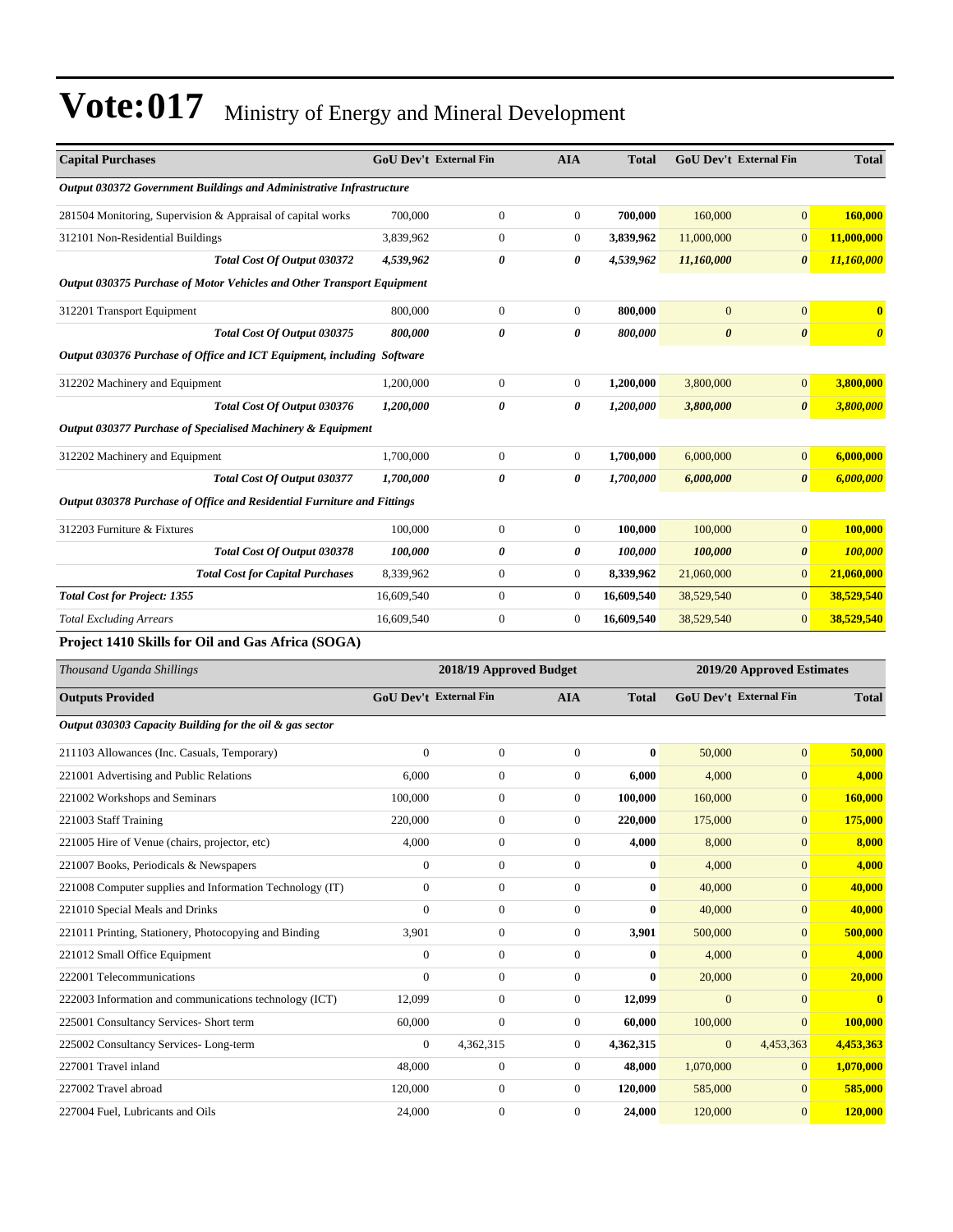| 228002 Maintenance - Vehicles                                                             | 2,000                         | $\theta$            | $\Omega$       | 2,000        | 100,000               | $\overline{0}$                | 100,000                 |
|-------------------------------------------------------------------------------------------|-------------------------------|---------------------|----------------|--------------|-----------------------|-------------------------------|-------------------------|
| Total Cost Of Output 030303                                                               | 600,000                       | 4,362,315           | 0              | 4,962,315    | 2,980,000             | 4,453,363                     | 7,433,363               |
| Output 030304 Monitoring Upstream petroleum activities                                    |                               |                     |                |              |                       |                               |                         |
| 227001 Travel inland                                                                      | 80,000                        | $\boldsymbol{0}$    | $\overline{0}$ | 80,000       | $\mathbf{0}$          | $\mathbf{0}$                  | $\overline{\mathbf{0}}$ |
| 227004 Fuel. Lubricants and Oils                                                          | 20,000                        | $\overline{0}$      | $\Omega$       | 20.000       | $\mathbf{0}$          | $\Omega$                      | $\bf{0}$                |
| <b>Total Cost Of Output 030304</b>                                                        | 100,000                       | 0                   | 0              | 100,000      | $\boldsymbol{\theta}$ | $\boldsymbol{\theta}$         | $\boldsymbol{\theta}$   |
| Output 030305 Develop and implement a communication strategy for oil & gas in the country |                               |                     |                |              |                       |                               |                         |
| 211103 Allowances (Inc. Casuals, Temporary)                                               | $\mathbf{0}$                  | $\boldsymbol{0}$    | $\overline{0}$ | $\bf{0}$     | 40,000                | $\overline{0}$                | 40,000                  |
| 221002 Workshops and Seminars                                                             | $\mathbf{0}$                  | $\overline{0}$      | $\overline{0}$ | $\bf{0}$     | $\mathbf{0}$          | 50,000                        | 50,000                  |
| 221005 Hire of Venue (chairs, projector, etc)                                             | $\theta$                      | $\overline{0}$      | $\Omega$       | $\mathbf{0}$ | $\mathbf{0}$          | 3,157                         | 3,157                   |
| 221010 Special Meals and Drinks                                                           | $\theta$                      | $\overline{0}$      | $\overline{0}$ | $\mathbf{0}$ | 10,000                | $\overline{0}$                | 10,000                  |
| 221011 Printing, Stationery, Photocopying and Binding                                     | $\theta$                      | $\boldsymbol{0}$    | $\overline{0}$ | $\bf{0}$     | 125,000               | $\overline{0}$                | 125,000                 |
| 227001 Travel inland                                                                      | $\mathbf{0}$                  | $\overline{0}$      | $\overline{0}$ | $\bf{0}$     | 365,000               | $\mathbf{0}$                  | 365,000                 |
| 227004 Fuel, Lubricants and Oils                                                          | $\Omega$                      | $\overline{0}$      | $\Omega$       | $\mathbf{0}$ | 60,000                | $\Omega$                      | 60,000                  |
| Total Cost Of Output 030305                                                               | $\boldsymbol{\theta}$         | 0                   | 0              | 0            | 600,000               | 53,157                        | 653,157                 |
| <b>Total Cost for Outputs Provided</b>                                                    | 700,000                       | 4,362,315           | $\overline{0}$ | 5,062,315    | 3,580,000             | 4,506,520                     | 8,086,520               |
| <b>Capital Purchases</b>                                                                  | <b>GoU Dev't External Fin</b> |                     | <b>AIA</b>     | <b>Total</b> |                       | <b>GoU Dev't External Fin</b> | <b>Total</b>            |
| Output 030375 Purchase of Motor Vehicles and Other Transport Equipment                    |                               |                     |                |              |                       |                               |                         |
| 312201 Transport Equipment                                                                | 300,000                       | $\overline{0}$      | $\overline{0}$ | 300,000      | $\mathbf{0}$          | $\overline{0}$                | $\bf{0}$                |
| Total Cost Of Output 030375                                                               | 300,000                       | 0                   | 0              | 300,000      | $\boldsymbol{\theta}$ | $\boldsymbol{\theta}$         | $\boldsymbol{\theta}$   |
| <b>Total Cost for Capital Purchases</b>                                                   | 300,000                       | $\overline{0}$      | $\overline{0}$ | 300,000      | $\mathbf{0}$          | $\mathbf{0}$                  | $\bf{0}$                |
| <b>Total Cost for Project: 1410</b>                                                       | 1,000,000                     | 4,362,315           | $\overline{0}$ | 5,362,315    | 3,580,000             | 4,506,520                     | 8,086,520               |
| <b>Total Excluding Arrears</b>                                                            | 1,000,000                     | 4,362,315           | $\overline{0}$ | 5,362,315    | 3,580,000             | 4,506,520                     | 8,086,520               |
|                                                                                           | GoU                           | <b>External Fin</b> | <b>AIA</b>     | <b>Total</b> | GoU                   | <b>External Fin</b>           | <b>Total</b>            |
| <b>Total Cost for Programme 03</b>                                                        | 53,565,622                    | 4,362,315           | 0              | 57,927,936   | 76,015,621            | 4,506,520                     | 80,522,141              |
| <b>Total Excluding Arrears</b>                                                            | 53,565,622                    | 4,362,315           | $\overline{0}$ | 57,927,936   | 76,015,621            | 4,506,520                     | 80,522,141              |
| Programme :0305 Mineral Exploration, Development & Value Addition                         |                               |                     |                |              |                       |                               |                         |

*Recurrent Budget Estimates*

#### **SubProgramme 05 Directorate of Geological Survey and Mines**

| Thousand Uganda Shillings                             |                | 2018/19 Approved Budget | 2019/20 Approved Estimates |              |                |                |                         |
|-------------------------------------------------------|----------------|-------------------------|----------------------------|--------------|----------------|----------------|-------------------------|
| <b>Outputs Provided</b>                               | Wage           | Non Wage                | <b>AIA</b>                 | <b>Total</b> | Wage           | Non Wage       | <b>Total</b>            |
| <b>Output 030501 Policy Formulation Regulation</b>    |                |                         |                            |              |                |                |                         |
| 211101 General Staff Salaries                         | 1,222,905      | $\mathbf{0}$            | $\overline{0}$             | 1,222,905    | 1,222,905      | $\overline{0}$ | 1,222,905               |
| 211103 Allowances (Inc. Casuals, Temporary)           | $\mathbf{0}$   | 10,000                  | $\Omega$                   | 10,000       | $\mathbf{0}$   | 16,800         | 16,800                  |
| 221002 Workshops and Seminars                         | $\overline{0}$ | 10,000                  | $\mathbf{0}$               | 10,000       | $\overline{0}$ | 8,000          | 8,000                   |
| 221005 Hire of Venue (chairs, projector, etc)         | $\mathbf{0}$   | $\mathbf{0}$            | 0                          | $\bf{0}$     | $\mathbf{0}$   | 6,000          | 6,000                   |
| 221011 Printing, Stationery, Photocopying and Binding | $\Omega$       | $\mathbf{0}$            | $\Omega$                   | $\mathbf{0}$ | $\mathbf{0}$   | 4,900          | 4,900                   |
| 222002 Postage and Courier                            | $\mathbf{0}$   | $\boldsymbol{0}$        | $\mathbf{0}$               | $\bf{0}$     | $\mathbf{0}$   | 1,500          | 1,500                   |
| 223005 Electricity                                    | $\mathbf{0}$   | $\mathbf{0}$            | $\mathbf{0}$               | $\bf{0}$     | $\mathbf{0}$   | 500            | 500                     |
| 223006 Water                                          | $\Omega$       | $\mathbf{0}$            | $\Omega$                   | $\mathbf{0}$ | $\mathbf{0}$   | 500            | 500                     |
| 225001 Consultancy Services- Short term               | $\overline{0}$ | 10,000                  | $\mathbf{0}$               | 10,000       | $\mathbf{0}$   | $\mathbf{0}$   | $\overline{\mathbf{0}}$ |
| 227001 Travel inland                                  | $\mathbf{0}$   | $\mathbf{0}$            | $\mathbf{0}$               | $\bf{0}$     | $\overline{0}$ | 16,800         | 16,800                  |
| 227002 Travel abroad                                  | $\theta$       | $\mathbf{0}$            | 0                          | $\bf{0}$     | $\mathbf{0}$   | 20,000         | 20,000                  |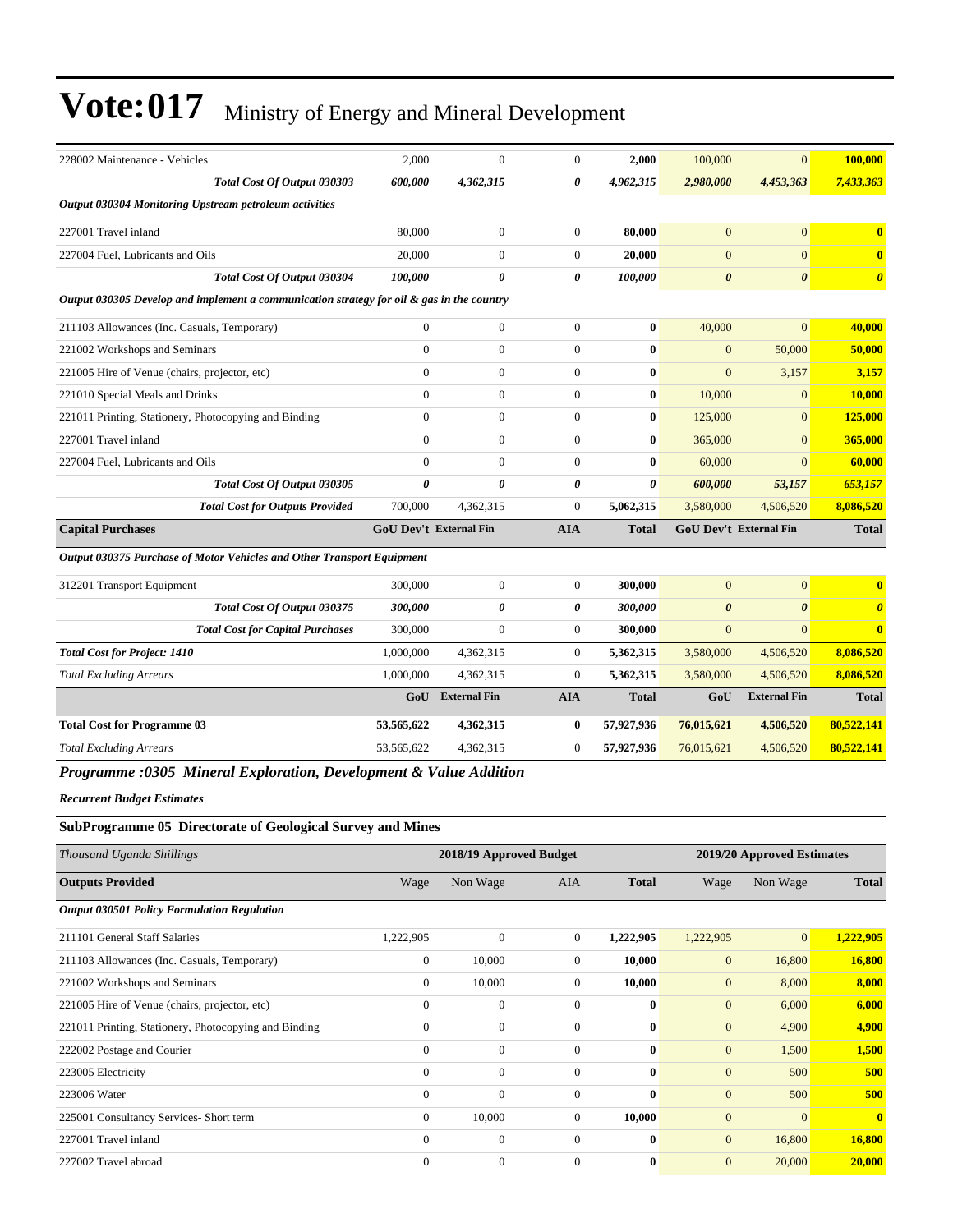| 227004 Fuel, Lubricants and Oils                                                       | $\mathbf{0}$     | 5,000            | $\boldsymbol{0}$ | 5,000     | $\mathbf{0}$          | 10,000           | 10,000                  |
|----------------------------------------------------------------------------------------|------------------|------------------|------------------|-----------|-----------------------|------------------|-------------------------|
| 228002 Maintenance - Vehicles                                                          | $\overline{0}$   | $\boldsymbol{0}$ | $\mathbf{0}$     | $\bf{0}$  | $\mathbf{0}$          | 5,000            | 5,000                   |
| <b>Total Cost of Output 01</b>                                                         | 1,222,905        | 35,000           | 0                | 1,257,905 | 1,222,905             | 90,000           | 1,312,905               |
| Output 030502 Institutional capacity for the mineral sector                            |                  |                  |                  |           |                       |                  |                         |
| 211103 Allowances (Inc. Casuals, Temporary)                                            | $\boldsymbol{0}$ | $\boldsymbol{0}$ | $\mathbf{0}$     | $\bf{0}$  | $\mathbf{0}$          | 10,000           | 10,000                  |
| 221002 Workshops and Seminars                                                          | $\boldsymbol{0}$ | $\overline{0}$   | $\boldsymbol{0}$ | $\bf{0}$  | $\mathbf{0}$          | 12,000           | 12,000                  |
| 221003 Staff Training                                                                  | $\boldsymbol{0}$ | 15,000           | $\boldsymbol{0}$ | 15,000    | $\mathbf{0}$          | 20,000           | 20,000                  |
| 221011 Printing, Stationery, Photocopying and Binding                                  | $\boldsymbol{0}$ | 5,000            | $\mathbf{0}$     | 5,000     | $\mathbf{0}$          | 4,600            | 4,600                   |
| 222001 Telecommunications                                                              | $\boldsymbol{0}$ | 5,000            | $\mathbf{0}$     | 5,000     | $\mathbf{0}$          | $\overline{0}$   | $\bf{0}$                |
| 223005 Electricity                                                                     | $\boldsymbol{0}$ | 9,800            | $\mathbf{0}$     | 9,800     | $\mathbf{0}$          | $\overline{0}$   | $\bf{0}$                |
| 223006 Water                                                                           | $\overline{0}$   | $\boldsymbol{0}$ | $\mathbf{0}$     | $\bf{0}$  | $\mathbf{0}$          | 900              | 900                     |
| 227001 Travel inland                                                                   | $\overline{0}$   | $\boldsymbol{0}$ | $\boldsymbol{0}$ | $\bf{0}$  | $\mathbf{0}$          | 4,800            | 4,800                   |
| 227004 Fuel, Lubricants and Oils                                                       | $\overline{0}$   | $\boldsymbol{0}$ | $\mathbf{0}$     | $\bf{0}$  | $\boldsymbol{0}$      | 10,000           | 10,000                  |
| 228002 Maintenance - Vehicles                                                          | $\overline{0}$   | $\overline{0}$   | $\mathbf{0}$     | $\bf{0}$  | $\mathbf{0}$          | 2,500            | 2,500                   |
| <b>Total Cost of Output 02</b>                                                         | 0                | 34,800           | 0                | 34,800    | $\boldsymbol{\theta}$ | 64,800           | 64,800                  |
| Output 030503 Mineral Exploration, development, production and value-addition promoted |                  |                  |                  |           |                       |                  |                         |
| 211103 Allowances (Inc. Casuals, Temporary)                                            | $\overline{0}$   | $\boldsymbol{0}$ | $\boldsymbol{0}$ | $\bf{0}$  | $\mathbf{0}$          | 20,000           | 20,000                  |
| 221001 Advertising and Public Relations                                                | $\overline{0}$   | $\boldsymbol{0}$ | $\boldsymbol{0}$ | $\bf{0}$  | $\mathbf{0}$          | 9,750            | 9,750                   |
| 221002 Workshops and Seminars                                                          | $\boldsymbol{0}$ | $\boldsymbol{0}$ | $\mathbf{0}$     | $\bf{0}$  | $\boldsymbol{0}$      | 19,000           | <b>19,000</b>           |
| 221007 Books, Periodicals & Newspapers                                                 | $\mathbf{0}$     | $\overline{0}$   | $\mathbf{0}$     | $\bf{0}$  | $\mathbf{0}$          | 2,250            | 2,250                   |
| 223004 Guard and Security services                                                     | $\mathbf{0}$     | 5,000            | $\mathbf{0}$     | 5,000     | $\boldsymbol{0}$      | $\overline{0}$   | $\bf{0}$                |
| 227001 Travel inland                                                                   | $\mathbf{0}$     | 30,000           | $\mathbf{0}$     | 30,000    | $\mathbf{0}$          | 24,000           | 24,000                  |
| 227002 Travel abroad                                                                   | $\boldsymbol{0}$ | 20,000           | $\boldsymbol{0}$ | 20,000    | $\mathbf{0}$          | 20,000           | 20,000                  |
| 227004 Fuel, Lubricants and Oils                                                       | $\mathbf{0}$     | 10,000           | $\boldsymbol{0}$ | 10,000    | $\boldsymbol{0}$      | 10,000           | 10,000                  |
| <b>Total Cost of Output 03</b>                                                         | 0                | 65,000           | 0                | 65,000    | $\boldsymbol{\theta}$ | 105,000          | 105,000                 |
| Output 030504 Health safety and Social Awareness for Miners                            |                  |                  |                  |           |                       |                  |                         |
| 211103 Allowances (Inc. Casuals, Temporary)                                            | $\boldsymbol{0}$ | $\boldsymbol{0}$ | $\mathbf{0}$     | $\bf{0}$  | $\mathbf{0}$          | 12,200           | 12,200                  |
| 221002 Workshops and Seminars                                                          | $\boldsymbol{0}$ | $\boldsymbol{0}$ | $\mathbf{0}$     | $\bf{0}$  | $\mathbf{0}$          | 10,000           | 10,000                  |
| 221003 Staff Training                                                                  | $\boldsymbol{0}$ | $\boldsymbol{0}$ | $\boldsymbol{0}$ | $\bf{0}$  | $\mathbf{0}$          | 4,500            | 4,500                   |
| 221011 Printing, Stationery, Photocopying and Binding                                  | $\boldsymbol{0}$ | $\boldsymbol{0}$ | $\mathbf{0}$     | $\bf{0}$  | $\mathbf{0}$          | 4,000            | 4,000                   |
| 223006 Water                                                                           | $\boldsymbol{0}$ | 5,000            | $\boldsymbol{0}$ | 5,000     | $\boldsymbol{0}$      | $\mathbf{0}$     | $\overline{\mathbf{0}}$ |
| 224004 Cleaning and Sanitation                                                         | $\boldsymbol{0}$ | 8,000            | $\boldsymbol{0}$ | 8,000     | $\mathbf{0}$          | 13,700           | 13,700                  |
| 227001 Travel inland                                                                   | $\overline{0}$   | 12,000           | $\boldsymbol{0}$ | 12,000    | $\boldsymbol{0}$      | 15,600           | 15,600                  |
| 227004 Fuel, Lubricants and Oils                                                       | $\boldsymbol{0}$ | 10,000           | $\boldsymbol{0}$ | 10,000    | $\mathbf{0}$          | 10,000           | 10,000                  |
| <b>Total Cost of Output 04</b>                                                         | 0                | 35,000           | 0                | 35,000    | $\boldsymbol{\theta}$ | 70,000           | 70,000                  |
| Output 030505 Licencing and inspection                                                 |                  |                  |                  |           |                       |                  |                         |
| 211103 Allowances (Inc. Casuals, Temporary)                                            | $\boldsymbol{0}$ | $\boldsymbol{0}$ | $\boldsymbol{0}$ | $\bf{0}$  | $\mathbf{0}$          | 2,000            | 2,000                   |
| 221011 Printing, Stationery, Photocopying and Binding                                  | $\boldsymbol{0}$ | 4,000            | $\boldsymbol{0}$ | 4,000     | $\boldsymbol{0}$      | $\boldsymbol{0}$ | $\mathbf{0}$            |
| 222002 Postage and Courier                                                             | $\boldsymbol{0}$ | $\boldsymbol{0}$ | $\boldsymbol{0}$ | $\bf{0}$  | $\mathbf{0}$          | 10,000           | 10,000                  |
| 227001 Travel inland                                                                   | $\boldsymbol{0}$ | 22,500           | $\boldsymbol{0}$ | 22,500    | $\mathbf{0}$          | 48,000           | 48,000                  |
| 227004 Fuel, Lubricants and Oils                                                       | $\boldsymbol{0}$ | 8,000            | $\boldsymbol{0}$ | 8,000     | $\mathbf{0}$          | 20,000           | 20,000                  |
| 228002 Maintenance - Vehicles                                                          | $\boldsymbol{0}$ | 5,500            | $\boldsymbol{0}$ | 5,500     | $\mathbf{0}$          | $\overline{0}$   | $\mathbf{0}$            |
| <b>Total Cost of Output 05</b>                                                         | 0                | 40,000           | 0                | 40,000    | $\pmb{\theta}$        | 80,000           | 80,000                  |
| <b>Total Cost Of Outputs Provided</b>                                                  | 1,222,905        | 209,800          | $\bf{0}$         | 1,432,705 | 1,222,905             | 409,800          | 1,632,705               |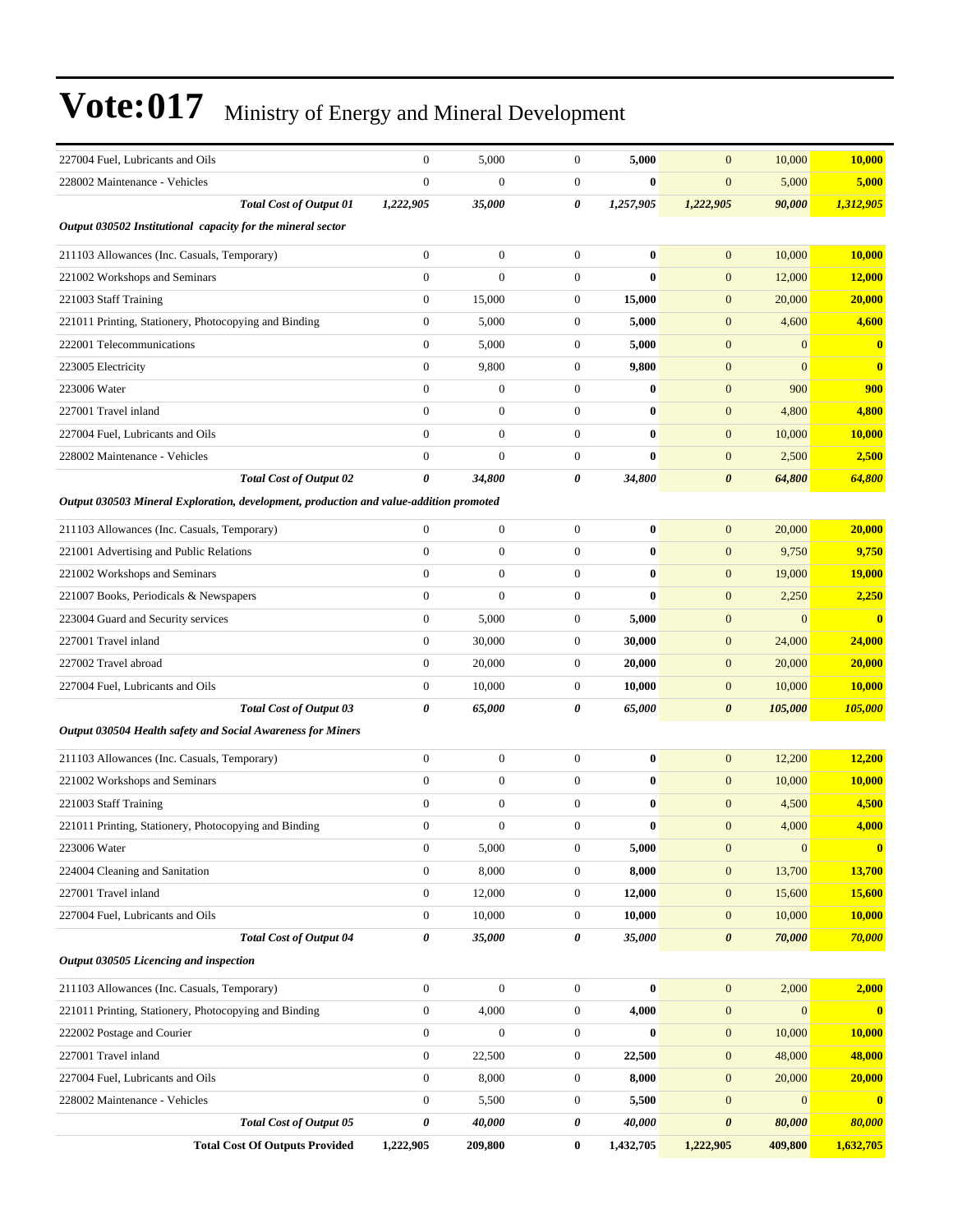| <b>Outputs Funded</b>                                                                  | Wage             | Non Wage                | AIA              | <b>Total</b>     | Wage                  | Non Wage                   | <b>Total</b>  |
|----------------------------------------------------------------------------------------|------------------|-------------------------|------------------|------------------|-----------------------|----------------------------|---------------|
| Output 030551 Contribution to international organisation(SEAMIC)                       |                  |                         |                  |                  |                       |                            |               |
| 262101 Contributions to International Organisations (Current)                          | $\boldsymbol{0}$ | 50,000                  | $\mathbf{0}$     | 50,000           | $\mathbf{0}$          | 50,000                     | 50,000        |
| o/w Contribution to International Organization such as<br><b>SEAMIC</b>                | 0                | 50,000                  | $\theta$         | 50,000           | 0                     | $\theta$                   | $\bf{0}$      |
| o/w Subscription to International Organization                                         | $\theta$         | $\theta$                | $\theta$         | $\bf{0}$         | $\boldsymbol{\theta}$ | 50,000                     | 50,000        |
| <b>Total Cost of Output 51</b>                                                         | 0                | 50,000                  | 0                | 50,000           | 0                     | 50,000                     | 50,000        |
| <b>Total Cost Of Outputs Funded</b>                                                    | $\bf{0}$         | 50,000                  | $\bf{0}$         | 50,000           | $\bf{0}$              | 50,000                     | 50,000        |
| <b>Total Cost for SubProgramme 05</b>                                                  | 1,222,905        | 259,800                 | $\bf{0}$         | 1,482,705        | 1,222,905             | 459,800                    | 1,682,705     |
| <b>Total Excluding Arrears</b>                                                         | 1,222,905        | 259,800                 | $\boldsymbol{0}$ | 1,482,705        | 1,222,905             | 459,800                    | 1,682,705     |
| <b>SubProgramme 15 Geological Survey Department</b>                                    |                  |                         |                  |                  |                       |                            |               |
| Thousand Uganda Shillings                                                              |                  | 2018/19 Approved Budget |                  |                  |                       | 2019/20 Approved Estimates |               |
| <b>Outputs Provided</b>                                                                | Wage             | Non Wage                | AIA              | <b>Total</b>     | Wage                  | Non Wage                   | <b>Total</b>  |
| <b>Output 030501 Policy Formulation Regulation</b>                                     |                  |                         |                  |                  |                       |                            |               |
| 211103 Allowances (Inc. Casuals, Temporary)                                            | $\boldsymbol{0}$ | $\theta$                | $\boldsymbol{0}$ | $\bf{0}$         | $\mathbf{0}$          | 4,000                      | 4,000         |
| 221002 Workshops and Seminars                                                          | $\boldsymbol{0}$ | 20,000                  | $\boldsymbol{0}$ | 20,000           | $\mathbf{0}$          | 3,600                      | 3,600         |
| 221005 Hire of Venue (chairs, projector, etc)                                          | $\boldsymbol{0}$ | $\mathbf{0}$            | $\boldsymbol{0}$ | $\bf{0}$         | $\mathbf{0}$          | 2,000                      | 2,000         |
| 221007 Books, Periodicals & Newspapers                                                 | $\boldsymbol{0}$ | $\theta$                | $\mathbf{0}$     | $\bf{0}$         | $\mathbf{0}$          | 1,200                      | 1,200         |
| 221011 Printing, Stationery, Photocopying and Binding                                  | $\overline{0}$   | $\theta$                | $\mathbf{0}$     | $\bf{0}$         | $\mathbf{0}$          | 2,300                      | 2,300         |
| 222002 Postage and Courier                                                             | $\boldsymbol{0}$ | $\mathbf{0}$            | $\boldsymbol{0}$ | $\bf{0}$         | $\mathbf{0}$          | 1,500                      | 1,500         |
| 223005 Electricity                                                                     | $\boldsymbol{0}$ | $\theta$                | $\boldsymbol{0}$ | $\bf{0}$         | $\boldsymbol{0}$      | 500                        | 500           |
| 223006 Water                                                                           | $\overline{0}$   | $\mathbf{0}$            | $\boldsymbol{0}$ | $\bf{0}$         | $\mathbf{0}$          | 500                        | 500           |
| 227001 Travel inland                                                                   | $\mathbf{0}$     | $\theta$                | $\mathbf{0}$     | $\bf{0}$         | $\mathbf{0}$          | 5,000                      | 5,000         |
| 227002 Travel abroad                                                                   | $\overline{0}$   | $\theta$                | $\mathbf{0}$     | $\bf{0}$         | $\mathbf{0}$          | 4,000                      | 4,000         |
| 227004 Fuel, Lubricants and Oils                                                       | $\boldsymbol{0}$ | $\theta$                | $\boldsymbol{0}$ | $\bf{0}$         | $\mathbf{0}$          | 2,400                      | 2,400         |
| 228002 Maintenance - Vehicles                                                          | $\mathbf{0}$     | $\theta$                | $\boldsymbol{0}$ | $\bf{0}$         | $\boldsymbol{0}$      | 3,000                      | 3,000         |
| <b>Total Cost of Output 01</b>                                                         | 0                | 20,000                  | 0                | 20,000           | $\boldsymbol{\theta}$ | 30,000                     | <b>30,000</b> |
| Output 030502 Institutional capacity for the mineral sector                            |                  |                         |                  |                  |                       |                            |               |
| 211103 Allowances (Inc. Casuals, Temporary)                                            | $\boldsymbol{0}$ | $\theta$                | $\mathbf{0}$     | $\bf{0}$         | $\mathbf{0}$          | 4,500                      | 4,500         |
| 221003 Staff Training                                                                  | $\boldsymbol{0}$ | 24,000                  | $\boldsymbol{0}$ | 24,000           | $\mathbf{0}$          | 10,000                     | 10,000        |
| 221011 Printing, Stationery, Photocopying and Binding                                  | $\mathbf{0}$     | 1,750                   | $\boldsymbol{0}$ | 1,750            | $\mathbf{0}$          | 8,000                      | 8,000         |
| 227001 Travel inland                                                                   | $\boldsymbol{0}$ | $\boldsymbol{0}$        | $\boldsymbol{0}$ | $\bf{0}$         | $\mathbf{0}$          | 6,000                      | 6,000         |
| 227002 Travel abroad                                                                   | $\boldsymbol{0}$ | $\mathbf{0}$            | $\boldsymbol{0}$ | $\bf{0}$         | $\mathbf{0}$          | 17,500                     | <b>17,500</b> |
| 227004 Fuel, Lubricants and Oils                                                       | $\boldsymbol{0}$ | 4,000                   | $\boldsymbol{0}$ | 4,000            | $\mathbf{0}$          | 10,000                     | 10,000        |
| 228002 Maintenance - Vehicles                                                          | $\overline{0}$   | $\mathbf{0}$            | $\boldsymbol{0}$ | $\bf{0}$         | $\boldsymbol{0}$      | 4,000                      | 4,000         |
| <b>Total Cost of Output 02</b>                                                         | 0                | 29,750                  | 0                | 29,750           | $\boldsymbol{\theta}$ | 60,000                     | 60,000        |
| Output 030503 Mineral Exploration, development, production and value-addition promoted |                  |                         |                  |                  |                       |                            |               |
| 211103 Allowances (Inc. Casuals, Temporary)                                            | $\boldsymbol{0}$ | $\mathbf{0}$            | $\boldsymbol{0}$ | $\boldsymbol{0}$ | $\boldsymbol{0}$      | 20,400                     | 20,400        |
| 221002 Workshops and Seminars                                                          | $\boldsymbol{0}$ | $\boldsymbol{0}$        | $\boldsymbol{0}$ | $\boldsymbol{0}$ | $\mathbf{0}$          | 9,000                      | 9,000         |
| 221003 Staff Training                                                                  | $\boldsymbol{0}$ | $\mathbf{0}$            | $\boldsymbol{0}$ | $\boldsymbol{0}$ | $\mathbf{0}$          | 8,100                      | 8,100         |
| 221007 Books, Periodicals & Newspapers                                                 | $\boldsymbol{0}$ | $\mathbf{0}$            | $\boldsymbol{0}$ | $\bf{0}$         | $\boldsymbol{0}$      | 2,500                      | 2,500         |
| 221008 Computer supplies and Information Technology (IT)                               | $\boldsymbol{0}$ | $\mathbf{0}$            | $\boldsymbol{0}$ | $\bf{0}$         | $\mathbf{0}$          | 10,000                     | <b>10,000</b> |
| 221011 Printing, Stationery, Photocopying and Binding                                  | $\boldsymbol{0}$ | 5,000                   | $\boldsymbol{0}$ | 5,000            | $\boldsymbol{0}$      | 5,000                      | 5,000         |
| 223005 Electricity                                                                     | $\boldsymbol{0}$ | $\boldsymbol{0}$        | $\boldsymbol{0}$ | $\boldsymbol{0}$ | $\mathbf{0}$          | 500                        | 500           |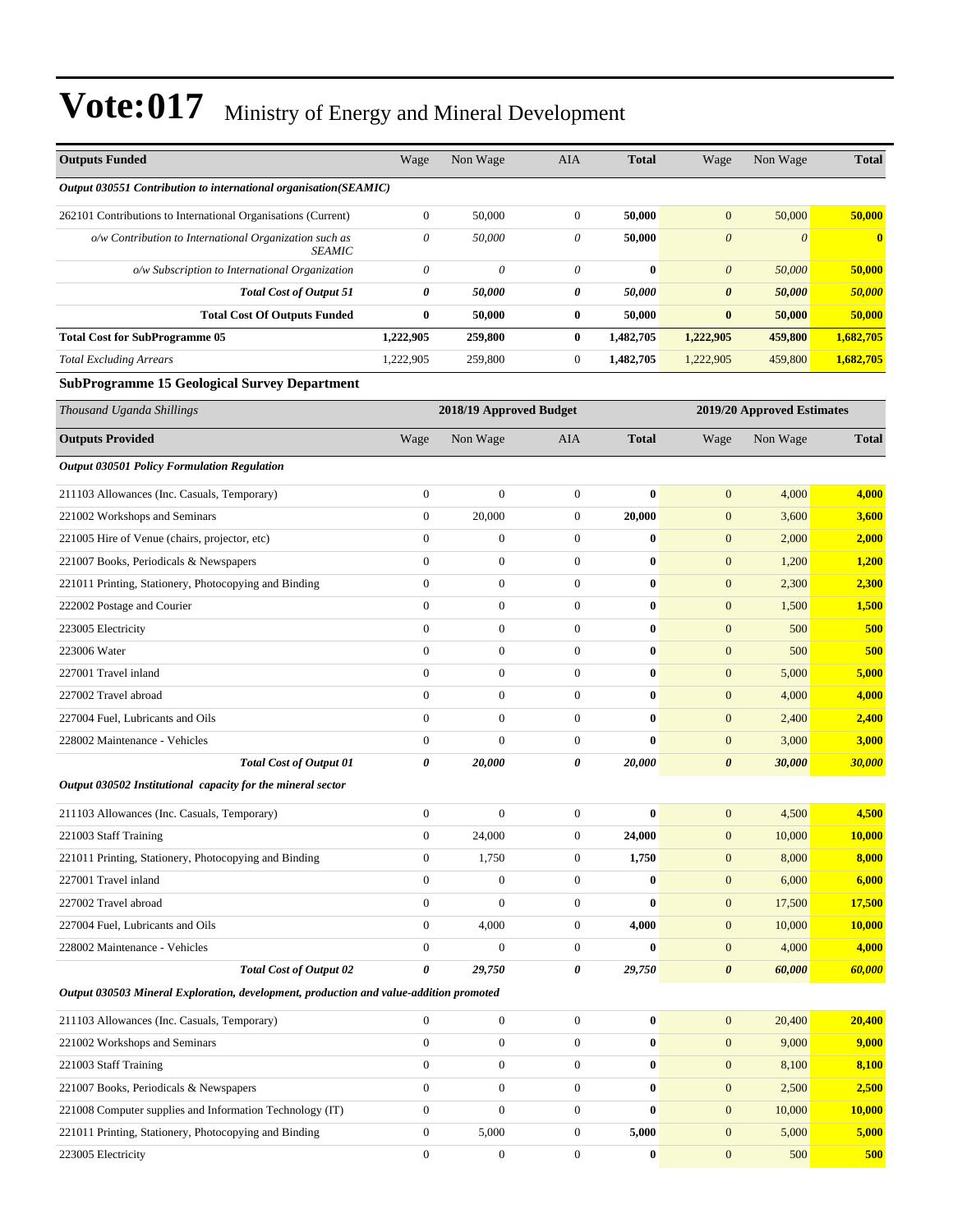| 223006 Water                                                     | $\mathbf{0}$              | $\mathbf{0}$            | $\mathbf{0}$          | $\bf{0}$     | $\mathbf{0}$          | 500                        | 500           |
|------------------------------------------------------------------|---------------------------|-------------------------|-----------------------|--------------|-----------------------|----------------------------|---------------|
| 227001 Travel inland                                             | $\boldsymbol{0}$          | 60,000                  | 0                     | 60,000       | $\mathbf{0}$          | 160,000                    | 160,000       |
| 227002 Travel abroad                                             | $\mathbf{0}$              | $\boldsymbol{0}$        | $\mathbf{0}$          | $\bf{0}$     | $\mathbf{0}$          | 24,000                     | 24,000        |
| 227004 Fuel, Lubricants and Oils                                 | $\mathbf{0}$              | 20,000                  | $\boldsymbol{0}$      | 20,000       | $\mathbf{0}$          | 40,000                     | 40,000        |
| 228002 Maintenance - Vehicles                                    | $\boldsymbol{0}$          | 15,000                  | 0                     | 15,000       | $\mathbf{0}$          | 20,000                     | 20,000        |
| <b>Total Cost of Output 03</b>                                   | 0                         | 100,000                 | 0                     | 100,000      | $\boldsymbol{\theta}$ | 300,000                    | 300,000       |
| Output 030504 Health safety and Social Awareness for Miners      |                           |                         |                       |              |                       |                            |               |
| 211103 Allowances (Inc. Casuals, Temporary)                      | $\boldsymbol{0}$          | 5,000                   | $\mathbf{0}$          | 5,000        | $\mathbf{0}$          | $\mathbf{0}$               | $\mathbf{0}$  |
| 221002 Workshops and Seminars                                    | $\theta$                  | 4,000                   | $\mathbf{0}$          | 4,000        | $\mathbf{0}$          | $\overline{0}$             | $\bf{0}$      |
| 221011 Printing, Stationery, Photocopying and Binding            | $\boldsymbol{0}$          | 1,500                   | 0                     | 1,500        | $\mathbf{0}$          | $\overline{0}$             | $\bf{0}$      |
| 227001 Travel inland                                             | $\boldsymbol{0}$          | 12,000                  | 0                     | 12,000       | $\mathbf{0}$          | 54,750                     | 54,750        |
| 227004 Fuel, Lubricants and Oils                                 | $\mathbf{0}$              | 6,000                   | $\boldsymbol{0}$      | 6,000        | $\mathbf{0}$          | $\mathbf{0}$               | $\bf{0}$      |
| 228002 Maintenance - Vehicles                                    | $\mathbf{0}$              | 1,500                   | $\mathbf{0}$          | 1,500        | $\mathbf{0}$          | $\mathbf{0}$               | $\bf{0}$      |
| <b>Total Cost of Output 04</b>                                   | 0                         | 30,000                  | 0                     | 30,000       | $\boldsymbol{\theta}$ | 54,750                     | 54,750        |
| Output 030505 Licencing and inspection                           |                           |                         |                       |              |                       |                            |               |
| 211103 Allowances (Inc. Casuals, Temporary)                      | $\mathbf{0}$              | $\boldsymbol{0}$        | $\mathbf{0}$          | $\bf{0}$     | $\mathbf{0}$          | 40,000                     | 40,000        |
| 221002 Workshops and Seminars                                    | $\mathbf{0}$              | $\overline{0}$          | $\overline{0}$        | $\bf{0}$     | $\mathbf{0}$          | 18,000                     | <b>18,000</b> |
| 221003 Staff Training                                            | $\theta$                  | $\mathbf{0}$            | 0                     | $\bf{0}$     | $\mathbf{0}$          | 5,000                      | 5,000         |
| 221005 Hire of Venue (chairs, projector, etc)                    | $\boldsymbol{0}$          | $\boldsymbol{0}$        | $\overline{0}$        | $\bf{0}$     | $\mathbf{0}$          | 6,000                      | 6,000         |
| 221011 Printing, Stationery, Photocopying and Binding            | $\mathbf{0}$              | $\boldsymbol{0}$        | $\mathbf{0}$          | $\bf{0}$     | $\mathbf{0}$          | 4,000                      | 4,000         |
| 223005 Electricity                                               | $\mathbf{0}$              | $\boldsymbol{0}$        | 0                     | $\bf{0}$     | $\mathbf{0}$          | 500                        | 500           |
| 223006 Water                                                     | $\mathbf{0}$              | $\overline{0}$          | $\overline{0}$        | $\bf{0}$     | $\mathbf{0}$          | 500                        | 500           |
| 227001 Travel inland                                             | $\mathbf{0}$              | 18,000                  | $\boldsymbol{0}$      | 18,000       | $\mathbf{0}$          | 40,000                     | 40,000        |
| 227004 Fuel, Lubricants and Oils                                 | $\mathbf{0}$              | 5,000                   | 0                     | 5,000        | $\mathbf{0}$          | 16,000                     | 16,000        |
| 228002 Maintenance - Vehicles                                    | $\boldsymbol{0}$          | 2,000                   | $\mathbf{0}$          | 2,000        | $\mathbf{0}$          | 20,000                     | 20,000        |
| <b>Total Cost of Output 05</b>                                   | 0                         | 25,000                  | 0                     | 25,000       | $\boldsymbol{\theta}$ | 150,000                    | 150,000       |
| <b>Total Cost Of Outputs Provided</b>                            | $\bf{0}$                  | 204,750                 | 0                     | 204,750      | $\bf{0}$              | 594,750                    | 594,750       |
| <b>Outputs Funded</b>                                            | Wage                      | Non Wage                | AIA                   | <b>Total</b> | Wage                  | Non Wage                   | <b>Total</b>  |
| Output 030551 Contribution to international organisation(SEAMIC) |                           |                         |                       |              |                       |                            |               |
| 262101 Contributions to International Organisations (Current)    | $\mathbf{0}$              | 50,000                  | $\mathbf{0}$          | 50,000       | $\mathbf{0}$          | 60,000                     | 60,000        |
| o/w Contributions to International Organisations (SEAMIC)        | $\theta$                  | 50,000                  | $\boldsymbol{\theta}$ | 50,000       | $\boldsymbol{\theta}$ | $\boldsymbol{\theta}$      | $\bf{0}$      |
| o/w Subscription                                                 | $\boldsymbol{\mathit{0}}$ | 0                       | 0                     | $\bf{0}$     | $\boldsymbol{0}$      | 60,000                     | 60,000        |
| <b>Total Cost of Output 51</b>                                   | 0                         | 50,000                  | 0                     | 50,000       | $\boldsymbol{\theta}$ | 60,000                     | 60,000        |
| <b>Total Cost Of Outputs Funded</b>                              | $\bf{0}$                  | 50,000                  | 0                     | 50,000       | $\bf{0}$              | 60,000                     | 60,000        |
| <b>Total Cost for SubProgramme 15</b>                            | $\bf{0}$                  | 254,750                 | $\bf{0}$              | 254,750      | $\bf{0}$              | 654,750                    | 654,750       |
| <b>Total Excluding Arrears</b>                                   | $\boldsymbol{0}$          | 254,750                 | $\boldsymbol{0}$      | 254,750      | $\mathbf{0}$          | 654,750                    | 654,750       |
| <b>SubProgramme 16 Geothermal Survey Resources Department</b>    |                           |                         |                       |              |                       |                            |               |
| Thousand Uganda Shillings                                        |                           | 2018/19 Approved Budget |                       |              |                       | 2019/20 Approved Estimates |               |
| <b>Outputs Provided</b>                                          | Wage                      | Non Wage                | <b>AIA</b>            | <b>Total</b> | Wage                  | Non Wage                   | <b>Total</b>  |
| Output 030501 Policy Formulation Regulation                      |                           |                         |                       |              |                       |                            |               |
| 211103 Allowances (Inc. Casuals, Temporary)                      | $\boldsymbol{0}$          | 2,000                   | $\boldsymbol{0}$      | 2,000        | $\mathbf{0}$          | 14,000                     | 14,000        |
| 221002 Workshops and Seminars                                    | $\boldsymbol{0}$          | 5,000                   | $\boldsymbol{0}$      | 5,000        | $\mathbf{0}$          | 12,000                     | 12,000        |
| 221011 Printing, Stationery, Photocopying and Binding            | $\boldsymbol{0}$          | 1,000                   | $\boldsymbol{0}$      | 1,000        | $\mathbf{0}$          | 4,750                      | 4,750         |
|                                                                  |                           |                         |                       |              |                       |                            |               |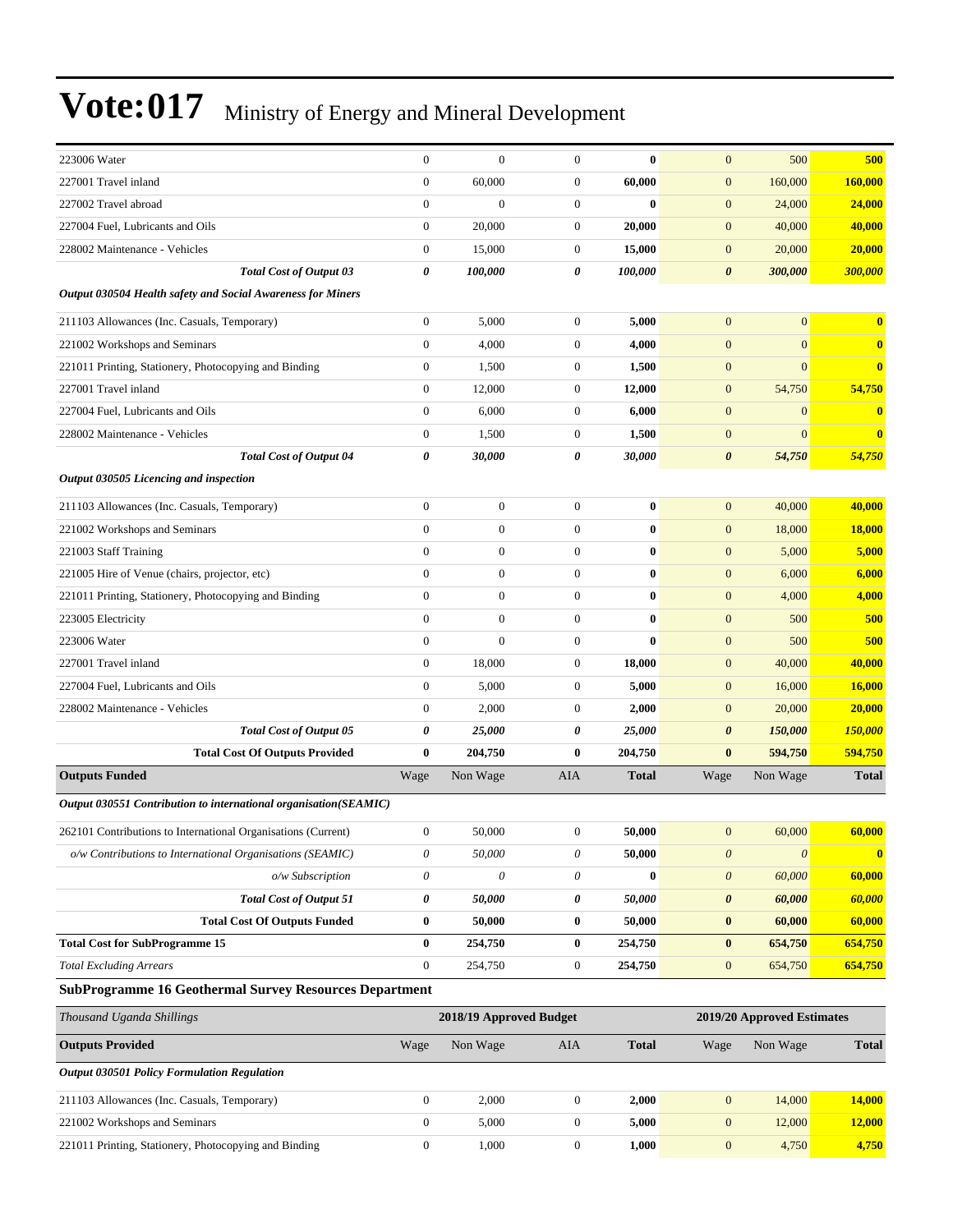| 227001 Travel inland                                                                   | $\boldsymbol{0}$ | 2,000            | $\mathbf{0}$     | 2,000        | 14,000<br>$\boldsymbol{0}$           | 14,000         |
|----------------------------------------------------------------------------------------|------------------|------------------|------------------|--------------|--------------------------------------|----------------|
| <b>Total Cost of Output 01</b>                                                         | 0                | 10,000           | 0                | 10,000       | 44,750<br>0                          | 44,750         |
| Output 030502 Institutional capacity for the mineral sector                            |                  |                  |                  |              |                                      |                |
| 221002 Workshops and Seminars                                                          | $\boldsymbol{0}$ | 1,000            | $\boldsymbol{0}$ | 1,000        | $\boldsymbol{0}$<br>$\mathbf{0}$     | $\bf{0}$       |
| 221003 Staff Training                                                                  | $\boldsymbol{0}$ | 5,000            | $\boldsymbol{0}$ | 5,000        | $\boldsymbol{0}$<br>20,000           | 20,000         |
| 221007 Books, Periodicals & Newspapers                                                 | $\boldsymbol{0}$ | 2,000            | $\boldsymbol{0}$ | 2,000        | $\boldsymbol{0}$<br>6,000            | 6,000          |
| 221008 Computer supplies and Information Technology (IT)                               | $\boldsymbol{0}$ | 3,000            | $\boldsymbol{0}$ | 3,000        | $\boldsymbol{0}$<br>$\mathbf{0}$     | $\bf{0}$       |
| 221011 Printing, Stationery, Photocopying and Binding                                  | $\boldsymbol{0}$ | 1,000            | $\boldsymbol{0}$ | 1,000        | $\boldsymbol{0}$<br>4,600            | 4,600          |
| 223006 Water                                                                           | $\boldsymbol{0}$ | 1,000            | $\boldsymbol{0}$ | 1,000        | $\mathbf{0}$<br>$\mathbf{0}$         | $\bf{0}$       |
| 227001 Travel inland                                                                   | $\boldsymbol{0}$ | 10,000           | $\boldsymbol{0}$ | 10,000       | $\boldsymbol{0}$<br>21,600           | 21,600         |
| 227002 Travel abroad                                                                   | $\boldsymbol{0}$ | 10,000           | $\boldsymbol{0}$ | 10,000       | $\boldsymbol{0}$<br>28,800           | 28,800         |
| 227004 Fuel, Lubricants and Oils                                                       | $\boldsymbol{0}$ | 3,000            | $\boldsymbol{0}$ | 3,000        | 27,000<br>$\boldsymbol{0}$           | 27,000         |
| <b>Total Cost of Output 02</b>                                                         | 0                | 36,000           | 0                | 36,000       | 108,000<br>0                         | 108,000        |
| Output 030503 Mineral Exploration, development, production and value-addition promoted |                  |                  |                  |              |                                      |                |
| 211103 Allowances (Inc. Casuals, Temporary)                                            | $\boldsymbol{0}$ | 5,200            | $\boldsymbol{0}$ | 5,200        | $\boldsymbol{0}$<br>30,000           | 30,000         |
| 221002 Workshops and Seminars                                                          | $\overline{0}$   | $\mathbf{0}$     | $\boldsymbol{0}$ | $\mathbf{0}$ | $\mathbf{0}$<br>20,000               | 20,000         |
| 221007 Books, Periodicals & Newspapers                                                 | $\overline{0}$   | 500              | $\mathbf{0}$     | 500          | $\boldsymbol{0}$<br>$\mathbf{0}$     | $\mathbf{0}$   |
| 221010 Special Meals and Drinks                                                        | $\overline{0}$   | $\mathbf{0}$     | $\boldsymbol{0}$ | $\bf{0}$     | 40,000<br>$\boldsymbol{0}$           | 40,000         |
| 223006 Water                                                                           | $\boldsymbol{0}$ | 500              | $\boldsymbol{0}$ | 500          | $\boldsymbol{0}$<br>$\mathbf{0}$     | $\bf{0}$       |
| 227001 Travel inland                                                                   | $\boldsymbol{0}$ | 40,000           | $\boldsymbol{0}$ | 40,000       | 24,000<br>$\mathbf{0}$               | 24,000         |
| 227004 Fuel, Lubricants and Oils                                                       | $\overline{0}$   | 20,000           | $\boldsymbol{0}$ | 20,000       | $\mathbf{0}$<br>120,000              | <b>120,000</b> |
| 228002 Maintenance - Vehicles                                                          | $\boldsymbol{0}$ | 2,000            | $\boldsymbol{0}$ | 2,000        | $\boldsymbol{0}$<br>$\mathbf{0}$     | $\bf{0}$       |
| <b>Total Cost of Output 03</b>                                                         | 0                | 68,200           | 0                | 68,200       | 234,000<br>0                         | 234,000        |
| Output 030504 Health safety and Social Awareness for Miners                            |                  |                  |                  |              |                                      |                |
| 221003 Staff Training                                                                  | $\boldsymbol{0}$ | $\overline{0}$   | $\boldsymbol{0}$ | $\bf{0}$     | $\mathbf{0}$<br>58,900               | 58,900         |
| 221007 Books, Periodicals & Newspapers                                                 | $\boldsymbol{0}$ | 250              | $\boldsymbol{0}$ | 250          | $\mathbf{0}$<br>$\mathbf{0}$         | $\bf{0}$       |
| 227001 Travel inland                                                                   | $\boldsymbol{0}$ | 18,200           | $\boldsymbol{0}$ | 18,200       | $\mathbf{0}$<br>$\boldsymbol{0}$     | $\mathbf{0}$   |
| 227004 Fuel. Lubricants and Oils                                                       | $\boldsymbol{0}$ | 10,000           | $\boldsymbol{0}$ | 10,000       | $\boldsymbol{0}$<br>$\mathbf{0}$     | $\bf{0}$       |
| 228002 Maintenance - Vehicles                                                          | $\boldsymbol{0}$ | 1,000            | $\boldsymbol{0}$ | 1,000        | $\boldsymbol{0}$<br>$\mathbf{0}$     | $\bf{0}$       |
| <b>Total Cost of Output 04</b>                                                         | 0                | 29,450           | 0                | 29,450       | 58,900<br>$\boldsymbol{\theta}$      | 58,900         |
| Output 030505 Licencing and inspection                                                 |                  |                  |                  |              |                                      |                |
| 211103 Allowances (Inc. Casuals, Temporary)                                            | $\boldsymbol{0}$ | $\boldsymbol{0}$ | $\boldsymbol{0}$ | $\bf{0}$     | 100,000<br>$\mathbf{0}$              | 100,000        |
| 221003 Staff Training                                                                  | $\boldsymbol{0}$ | 5,000            | $\boldsymbol{0}$ | 5,000        | $\boldsymbol{0}$<br>$\boldsymbol{0}$ | $\mathbf{0}$   |
| 221011 Printing, Stationery, Photocopying and Binding                                  | $\boldsymbol{0}$ | 500              | $\boldsymbol{0}$ | 500          | $\boldsymbol{0}$<br>$\mathbf{0}$     | $\mathbf{0}$   |
| 227001 Travel inland                                                                   | $\boldsymbol{0}$ | 71,500           | $\boldsymbol{0}$ | 71,500       | $\boldsymbol{0}$<br>100,000          | 100,000        |
| 227004 Fuel, Lubricants and Oils                                                       | $\boldsymbol{0}$ | 20,000           | $\boldsymbol{0}$ | 20,000       | $\boldsymbol{0}$<br>$\mathbf{0}$     | $\bf{0}$       |
| 228002 Maintenance - Vehicles                                                          | $\boldsymbol{0}$ | 5,000            | $\boldsymbol{0}$ | 5,000        | $\mathbf{0}$<br>$\boldsymbol{0}$     | $\bf{0}$       |
| <b>Total Cost of Output 05</b>                                                         | 0                | 102,000          | 0                | 102,000      | 0<br>200,000                         | 200,000        |
| <b>Total Cost Of Outputs Provided</b>                                                  | 0                | 245,650          | $\boldsymbol{0}$ | 245,650      | $\bf{0}$<br>645,650                  | 645,650        |
| <b>Total Cost for SubProgramme 16</b>                                                  | $\bf{0}$         | 245,650          | $\bf{0}$         | 245,650      | $\bf{0}$<br>645,650                  | 645,650        |
| <b>Total Excluding Arrears</b>                                                         | $\boldsymbol{0}$ | 245,650          | $\boldsymbol{0}$ | 245,650      | $\boldsymbol{0}$<br>645,650          | 645,650        |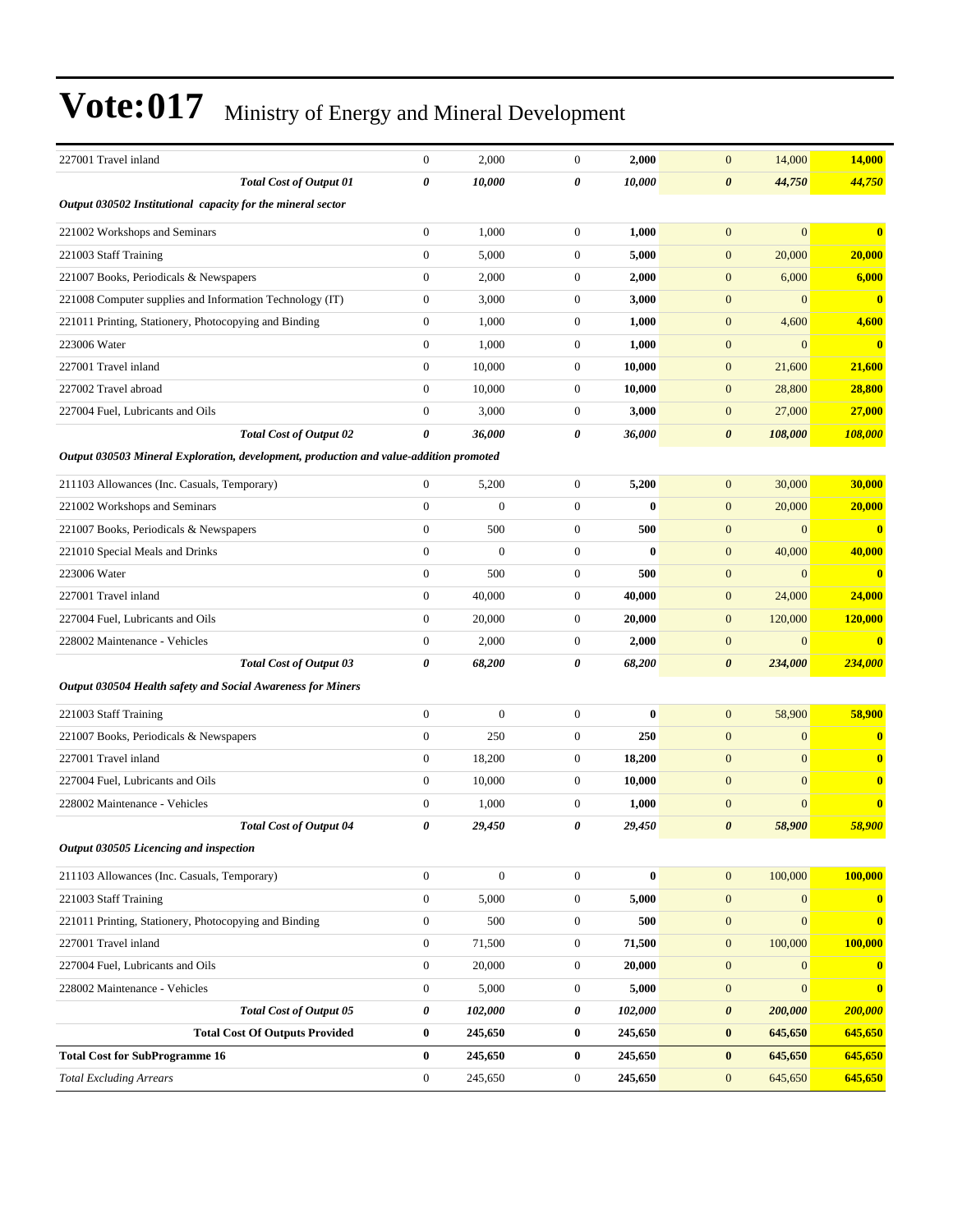#### **SubProgramme 17 Mines Department**

| Thousand Uganda Shillings                                                              |                  | 2018/19 Approved Budget |                  |              | 2019/20 Approved Estimates |                  |              |
|----------------------------------------------------------------------------------------|------------------|-------------------------|------------------|--------------|----------------------------|------------------|--------------|
| <b>Outputs Provided</b>                                                                | Wage             | Non Wage                | AIA              | <b>Total</b> | Wage                       | Non Wage         | <b>Total</b> |
| <b>Output 030501 Policy Formulation Regulation</b>                                     |                  |                         |                  |              |                            |                  |              |
| 211103 Allowances (Inc. Casuals, Temporary)                                            | $\boldsymbol{0}$ | 3,900                   | $\mathbf{0}$     | 3,900        | $\mathbf{0}$               | 11,700           | 11,700       |
| 221007 Books, Periodicals & Newspapers                                                 | $\boldsymbol{0}$ | 3,000                   | $\boldsymbol{0}$ | 3,000        | $\boldsymbol{0}$           | 5,500            | 5,500        |
| 221011 Printing, Stationery, Photocopying and Binding                                  | $\boldsymbol{0}$ | $\boldsymbol{0}$        | $\boldsymbol{0}$ | $\bf{0}$     | $\boldsymbol{0}$           | 2,000            | 2,000        |
| 221012 Small Office Equipment                                                          | $\boldsymbol{0}$ | $\mathbf{0}$            | $\mathbf{0}$     | $\bf{0}$     | $\mathbf{0}$               | 5,000            | 5,000        |
| 222001 Telecommunications                                                              | $\overline{0}$   | 100                     | $\boldsymbol{0}$ | 100          | $\mathbf{0}$               | 300              | 300          |
| 223005 Electricity                                                                     | $\boldsymbol{0}$ | $\mathbf{0}$            | $\boldsymbol{0}$ | $\bf{0}$     | $\mathbf{0}$               | 300              | <b>300</b>   |
| 223006 Water                                                                           | $\boldsymbol{0}$ | 100                     | $\mathbf{0}$     | 100          | $\mathbf{0}$               | 300              | 300          |
| 224004 Cleaning and Sanitation                                                         | $\boldsymbol{0}$ | $\boldsymbol{0}$        | $\boldsymbol{0}$ | $\bf{0}$     | $\boldsymbol{0}$           | 4,000            | 4,000        |
| 227001 Travel inland                                                                   | $\boldsymbol{0}$ | 9,000                   | $\mathbf{0}$     | 9,000        | $\mathbf{0}$               | 11,250           | 11,250       |
| 227004 Fuel, Lubricants and Oils                                                       | $\boldsymbol{0}$ | 2,600                   | $\boldsymbol{0}$ | 2,600        | $\boldsymbol{0}$           | 7,800            | 7,800        |
| 228002 Maintenance - Vehicles                                                          | $\boldsymbol{0}$ | 1,200                   | $\boldsymbol{0}$ | 1,200        | $\boldsymbol{0}$           | 3,600            | 3,600        |
| <b>Total Cost of Output 01</b>                                                         | 0                | 19,900                  | 0                | 19,900       | $\boldsymbol{\theta}$      | 51,750           | 51,750       |
| Output 030502 Institutional capacity for the mineral sector                            |                  |                         |                  |              |                            |                  |              |
| 211103 Allowances (Inc. Casuals, Temporary)                                            | $\boldsymbol{0}$ | 11,700                  | $\mathbf{0}$     | 11,700       | $\mathbf{0}$               | 31,200           | 31,200       |
| 221001 Advertising and Public Relations                                                | $\boldsymbol{0}$ | $\mathbf{0}$            | $\boldsymbol{0}$ | $\mathbf{0}$ | $\boldsymbol{0}$           | 9,000            | 9,000        |
| 221002 Workshops and Seminars                                                          | $\boldsymbol{0}$ | 12,000                  | $\boldsymbol{0}$ | 12,000       | $\boldsymbol{0}$           | 27,000           | 27,000       |
| 221003 Staff Training                                                                  | $\boldsymbol{0}$ | 31,300                  | $\boldsymbol{0}$ | 31,300       | $\mathbf{0}$               | 66,300           | 66,300       |
| 221007 Books, Periodicals & Newspapers                                                 | $\boldsymbol{0}$ | 5,000                   | $\boldsymbol{0}$ | 5,000        | $\mathbf{0}$               | 6,000            | 6,000        |
| 221011 Printing, Stationery, Photocopying and Binding                                  | $\boldsymbol{0}$ | 3,000                   | $\boldsymbol{0}$ | 3,000        | $\mathbf{0}$               | 9,000            | 9,000        |
| 224004 Cleaning and Sanitation                                                         | $\boldsymbol{0}$ | $\mathbf{0}$            | $\mathbf{0}$     | $\bf{0}$     | $\mathbf{0}$               | 4,000            | 4,000        |
| 228001 Maintenance - Civil                                                             | $\mathbf{0}$     | $\mathbf{0}$            | $\boldsymbol{0}$ | $\bf{0}$     | $\boldsymbol{0}$           | 5,000            | 5,000        |
| <b>Total Cost of Output 02</b>                                                         | 0                | 63,000                  | 0                | 63,000       | 0                          | 157,500          | 157,500      |
| Output 030503 Mineral Exploration, development, production and value-addition promoted |                  |                         |                  |              |                            |                  |              |
| 211103 Allowances (Inc. Casuals, Temporary)                                            | $\boldsymbol{0}$ | 6,500                   | $\mathbf{0}$     | 6,500        | $\boldsymbol{0}$           | 19,500           | 19,500       |
| 221001 Advertising and Public Relations                                                | $\boldsymbol{0}$ | 8,500                   | $\boldsymbol{0}$ | 8,500        | $\mathbf{0}$               | $\boldsymbol{0}$ | $\bf{0}$     |
| 221002 Workshops and Seminars                                                          | $\boldsymbol{0}$ | $\boldsymbol{0}$        | $\mathbf{0}$     | $\bf{0}$     | $\mathbf{0}$               | 15,000           | 15,000       |
| 221003 Staff Training                                                                  | $\boldsymbol{0}$ | $\mathbf{0}$            | $\boldsymbol{0}$ | $\bf{0}$     | $\boldsymbol{0}$           | 5,500            | 5,500        |
| 221011 Printing, Stationery, Photocopying and Binding                                  | $\boldsymbol{0}$ | 5,000                   | $\boldsymbol{0}$ | 5,000        | $\mathbf{0}$               | 6,000            | 6,000        |
| 224004 Cleaning and Sanitation                                                         | $\boldsymbol{0}$ | $\boldsymbol{0}$        | $\boldsymbol{0}$ | $\bf{0}$     | $\boldsymbol{0}$           | 4,000            | 4,000        |
| <b>Total Cost of Output 03</b>                                                         | 0                | 20,000                  | 0                | 20,000       | $\pmb{\theta}$             | 50,000           | 50,000       |
| Output 030504 Health safety and Social Awareness for Miners                            |                  |                         |                  |              |                            |                  |              |
| 211103 Allowances (Inc. Casuals, Temporary)                                            | $\boldsymbol{0}$ | 13,000                  | $\boldsymbol{0}$ | 13,000       | $\mathbf{0}$               | 13,400           | 13,400       |
| 221001 Advertising and Public Relations                                                | $\boldsymbol{0}$ | $\boldsymbol{0}$        | $\boldsymbol{0}$ | $\bf{0}$     | $\boldsymbol{0}$           | 9,000            | 9,000        |
| 221002 Workshops and Seminars                                                          | $\boldsymbol{0}$ | 12,000                  | $\boldsymbol{0}$ | 12,000       | $\mathbf{0}$               | 9,000            | 9,000        |
| 221011 Printing, Stationery, Photocopying and Binding                                  | $\boldsymbol{0}$ | 1,800                   | $\boldsymbol{0}$ | 1,800        | $\mathbf{0}$               | 7,400            | 7,400        |
| 224004 Cleaning and Sanitation                                                         | $\boldsymbol{0}$ | $\boldsymbol{0}$        | $\boldsymbol{0}$ | $\bf{0}$     | $\boldsymbol{0}$           | 4,000            | 4,000        |
| 224005 Uniforms, Beddings and Protective Gear                                          | $\boldsymbol{0}$ | $\boldsymbol{0}$        | $\boldsymbol{0}$ | $\bf{0}$     | $\mathbf{0}$               | 15,000           | 15,000       |
| 227001 Travel inland                                                                   | $\boldsymbol{0}$ | 15,000                  | $\boldsymbol{0}$ | 15,000       | $\boldsymbol{0}$           | 37,100           | 37,100       |
| 227004 Fuel, Lubricants and Oils                                                       | $\boldsymbol{0}$ | 2,000                   | $\boldsymbol{0}$ | 2,000        | $\mathbf{0}$               | 12,000           | 12,000       |
| 228001 Maintenance - Civil                                                             | $\boldsymbol{0}$ | $\boldsymbol{0}$        | $\boldsymbol{0}$ | $\bf{0}$     | $\boldsymbol{0}$           | 5,000            | 5,000        |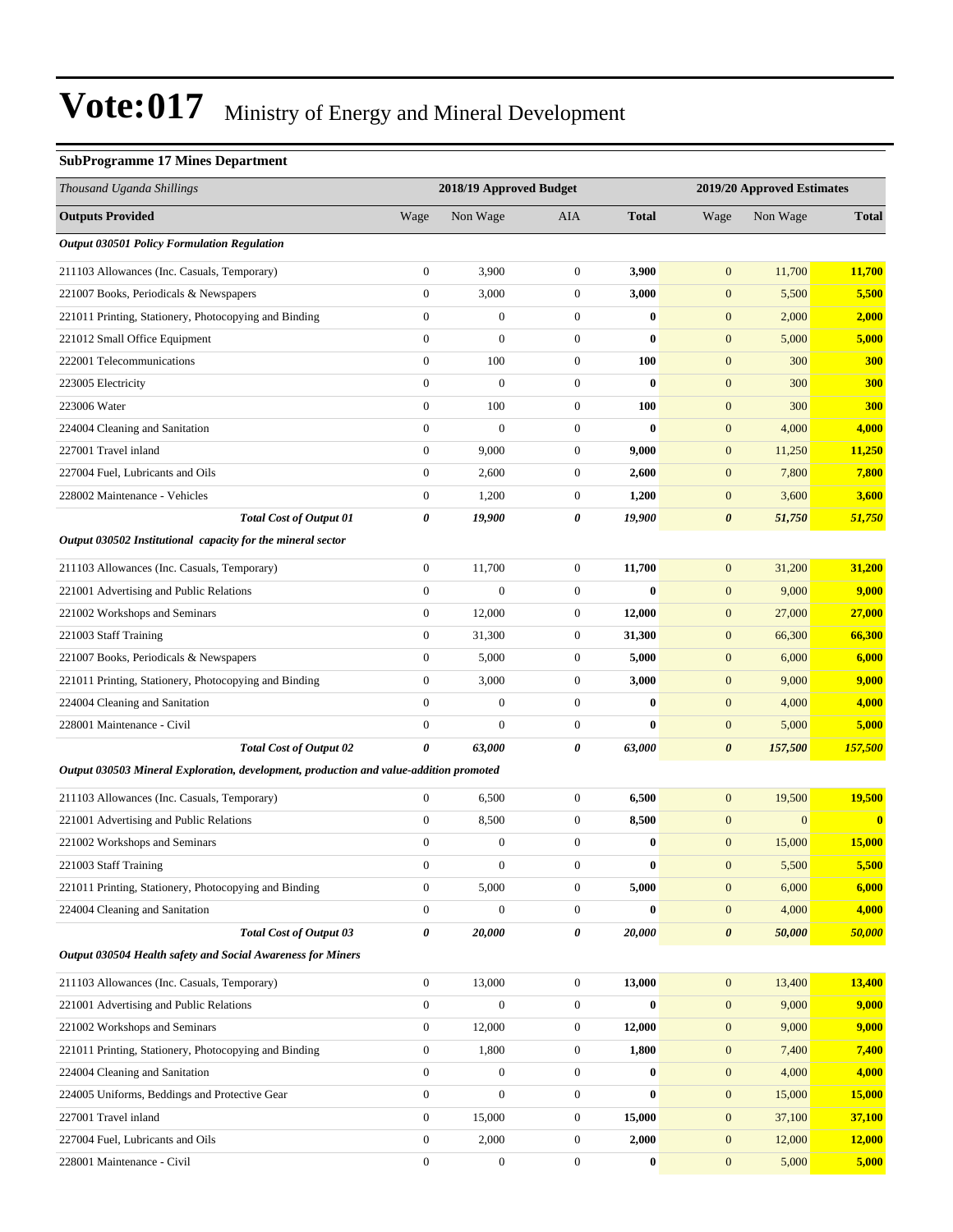| 228002 Maintenance - Vehicles                                    | $\boldsymbol{0}$       | 1,200                   | $\boldsymbol{0}$ | 1,200        | $\mathbf{0}$          | 3,600                         | 3,600        |
|------------------------------------------------------------------|------------------------|-------------------------|------------------|--------------|-----------------------|-------------------------------|--------------|
| <b>Total Cost of Output 04</b>                                   | 0                      | 45,000                  | 0                | 45,000       | 0                     | 115,500                       | 115,500      |
| Output 030505 Licencing and inspection                           |                        |                         |                  |              |                       |                               |              |
| 211103 Allowances (Inc. Casuals, Temporary)                      | $\boldsymbol{0}$       | 16,900                  | $\boldsymbol{0}$ | 16,900       | $\boldsymbol{0}$      | 59,000                        | 59,000       |
| 221001 Advertising and Public Relations                          | $\boldsymbol{0}$       | $\mathbf{0}$            | $\boldsymbol{0}$ | $\bf{0}$     | $\boldsymbol{0}$      | 12,000                        | 12,000       |
| 221002 Workshops and Seminars                                    | $\boldsymbol{0}$       | 16,000                  | $\boldsymbol{0}$ | 16,000       | $\boldsymbol{0}$      | 12,000                        | 12,000       |
| 221003 Staff Training                                            | $\boldsymbol{0}$       | 12,000                  | $\boldsymbol{0}$ | 12,000       | $\boldsymbol{0}$      | 15,000                        | 15,000       |
| 221011 Printing, Stationery, Photocopying and Binding            | $\boldsymbol{0}$       | $\boldsymbol{0}$        | $\boldsymbol{0}$ | $\bf{0}$     | $\boldsymbol{0}$      | 9,000                         | 9,000        |
| 221012 Small Office Equipment                                    | $\overline{0}$         | $\overline{0}$          | $\mathbf{0}$     | $\bf{0}$     | $\boldsymbol{0}$      | 5,000                         | 5,000        |
| 222001 Telecommunications                                        | $\boldsymbol{0}$       | 100                     | $\boldsymbol{0}$ | 100          | $\boldsymbol{0}$      | 1,000                         | 1,000        |
| 222002 Postage and Courier                                       | $\boldsymbol{0}$       | 2,000                   | $\boldsymbol{0}$ | 2,000        | $\boldsymbol{0}$      | 2,500                         | 2,500        |
| 223005 Electricity                                               | $\boldsymbol{0}$       | $\boldsymbol{0}$        | $\boldsymbol{0}$ | $\bf{0}$     | $\boldsymbol{0}$      | 300                           | 300          |
| 223006 Water                                                     | $\boldsymbol{0}$       | 100                     | $\boldsymbol{0}$ | <b>100</b>   | $\boldsymbol{0}$      | 300                           | 300          |
| 224004 Cleaning and Sanitation                                   | $\overline{0}$         | $\overline{0}$          | $\boldsymbol{0}$ | $\bf{0}$     | $\boldsymbol{0}$      | 4,000                         | 4,000        |
| 224005 Uniforms, Beddings and Protective Gear                    | $\boldsymbol{0}$       | $\mathbf{0}$            | $\boldsymbol{0}$ | $\mathbf{0}$ | $\boldsymbol{0}$      | 15,000                        | 15,000       |
| 227001 Travel inland                                             | $\boldsymbol{0}$       | 40,000                  | $\boldsymbol{0}$ | 40,000       | $\boldsymbol{0}$      | 77,052                        | 77,052       |
| 227004 Fuel, Lubricants and Oils                                 | $\boldsymbol{0}$       | 8,000                   | $\boldsymbol{0}$ | 8,000        | $\mathbf{0}$          | 24,000                        | 24,000       |
| 228001 Maintenance - Civil                                       | $\boldsymbol{0}$       | $\boldsymbol{0}$        | $\boldsymbol{0}$ | $\bf{0}$     | $\mathbf{0}$          | 10,000                        | 10,000       |
| 228002 Maintenance - Vehicles                                    | $\boldsymbol{0}$       | 4,800                   | $\boldsymbol{0}$ | 4,800        | $\boldsymbol{0}$      | 14,398                        | 14,398       |
| <b>Total Cost of Output 05</b>                                   | 0                      | 99,900                  | 0                | 99,900       | $\boldsymbol{\theta}$ | 260,550                       | 260,550      |
| <b>Total Cost Of Outputs Provided</b>                            | $\bf{0}$               | 247,800                 | $\bf{0}$         | 247,800      | $\bf{0}$              | 635,300                       | 635,300      |
| <b>Outputs Funded</b>                                            | Wage                   | Non Wage                | AIA              | <b>Total</b> | Wage                  | Non Wage                      | <b>Total</b> |
| Output 030551 Contribution to international organisation(SEAMIC) |                        |                         |                  |              |                       |                               |              |
| 262201 Contributions to International Organisations (Capital)    | $\overline{0}$         | 15,000                  | $\boldsymbol{0}$ | 15,000       | $\mathbf{0}$          | 27,500                        | 27,500       |
| o/w Contribution to SEAMIC                                       | 0                      | 15,000                  | 0                | 15,000       | $\boldsymbol{\theta}$ | $\boldsymbol{\theta}$         | $\bf{0}$     |
| o/w contribution to AMGC (former SEAMIC)                         | 0                      | $\theta$                | $\theta$         | $\bf{0}$     | $\boldsymbol{\theta}$ | 27,500                        | 27,500       |
| <b>Total Cost of Output 51</b>                                   | 0                      | 15,000                  | 0                | 15,000       | 0                     | 27,500                        | 27,500       |
| <b>Total Cost Of Outputs Funded</b>                              | $\bf{0}$               | 15,000                  | $\bf{0}$         | 15,000       | $\bf{0}$              | 27,500                        | 27,500       |
| <b>Total Cost for SubProgramme 17</b>                            | $\bf{0}$               | 262,800                 | $\bf{0}$         | 262,800      | $\bf{0}$              | 662,800                       | 662,800      |
| <b>Total Excluding Arrears</b>                                   | $\boldsymbol{0}$       | 262,800                 | $\boldsymbol{0}$ | 262,800      | $\boldsymbol{0}$      | 662,800                       | 662,800      |
| <b>Development Budget Estimates</b>                              |                        |                         |                  |              |                       |                               |              |
|                                                                  |                        |                         |                  |              |                       |                               |              |
| Project 1199 Uganda Geothermal Resources Development             |                        |                         |                  |              |                       |                               |              |
| Thousand Uganda Shillings                                        |                        | 2018/19 Approved Budget |                  |              |                       | 2019/20 Approved Estimates    |              |
| <b>Outputs Provided</b>                                          | GoU Dev't External Fin |                         | <b>AIA</b>       | <b>Total</b> |                       | <b>GoU Dev't External Fin</b> | <b>Total</b> |
| Output 030501 Policy Formulation Regulation                      |                        |                         |                  |              |                       |                               |              |
| 211103 Allowances (Inc. Casuals, Temporary)                      | 90,000                 | $\boldsymbol{0}$        | $\mathbf{0}$     | 90,000       | 68,600                | $\boldsymbol{0}$              | 68,600       |
| 221002 Workshops and Seminars                                    | 10,000                 | $\boldsymbol{0}$        | $\mathbf{0}$     | 10,000       | 18,000                | $\mathbf{0}$                  | 18,000       |
| 221003 Staff Training                                            | 10,050                 | $\boldsymbol{0}$        | $\boldsymbol{0}$ | 10,050       | 25,000                | $\mathbf{0}$                  | 25,000       |
| 221011 Printing, Stationery, Photocopying and Binding            | 500                    | $\boldsymbol{0}$        | $\boldsymbol{0}$ | 500          | 8,400                 | $\mathbf{0}$                  | 8,400        |
| 225001 Consultancy Services- Short term                          | $\boldsymbol{0}$       | $\boldsymbol{0}$        | $\boldsymbol{0}$ | $\bf{0}$     | 20,000                | $\boldsymbol{0}$              | 20,000       |
| 227001 Travel inland                                             | 20,100                 | $\boldsymbol{0}$        | $\boldsymbol{0}$ | 20,100       | 3,000                 | $\mathbf{0}$                  | 3,000        |
| 227004 Fuel, Lubricants and Oils                                 | 19,350                 | $\boldsymbol{0}$        | $\boldsymbol{0}$ | 19,350       | 7,000                 | $\mathbf{0}$                  | 7,000        |
| Total Cost Of Output 030501                                      | 150,000                | 0                       | 0                | 150,000      | 150,000               | $\pmb{\theta}$                | 150,000      |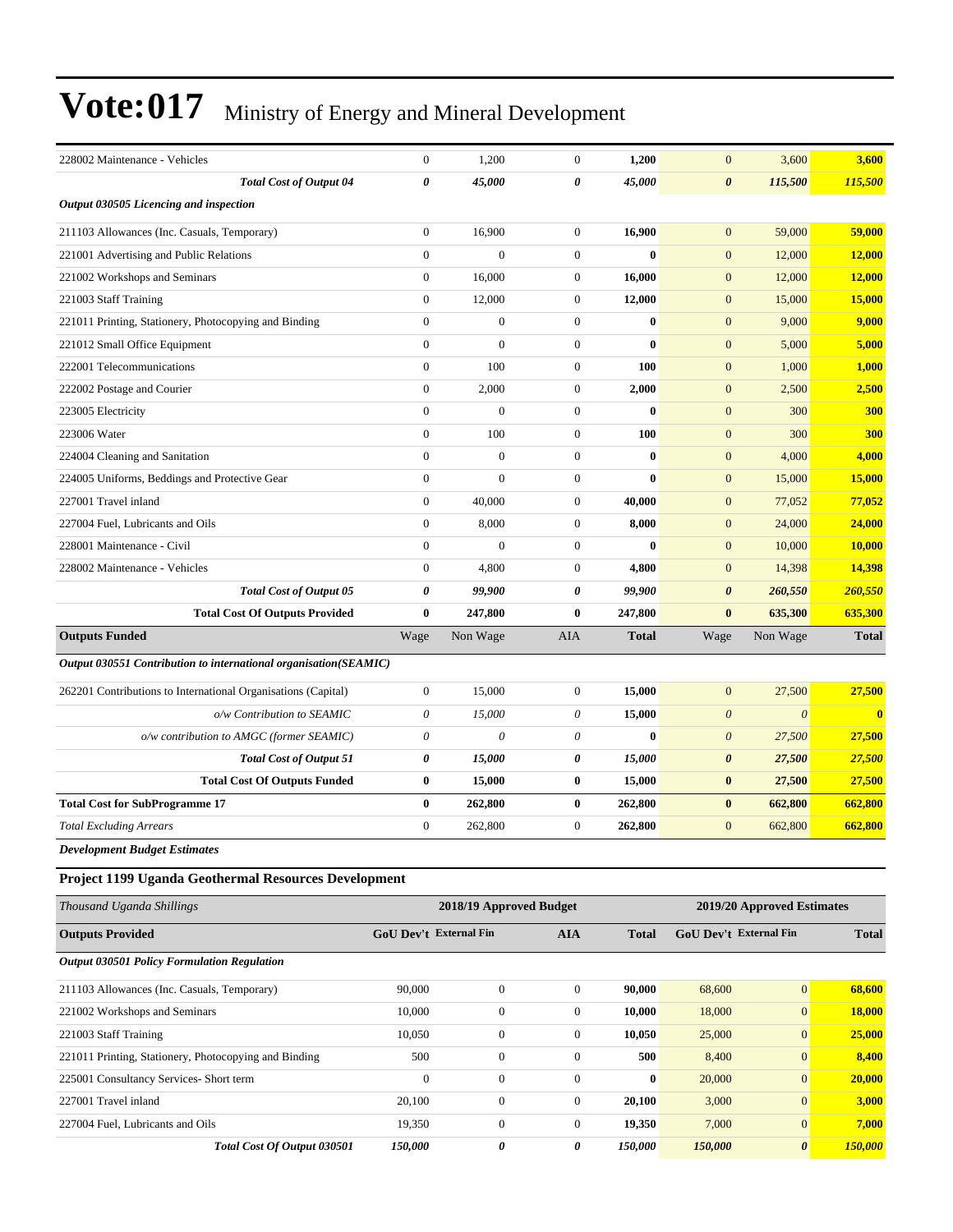#### *Output 030502 Institutional capacity for the mineral sector*

| 211103 Allowances (Inc. Casuals, Temporary)                                            | 15,000           | 0                | 0                | 15,000       | 1,000            | $\mathbf{0}$          | 1,000          |
|----------------------------------------------------------------------------------------|------------------|------------------|------------------|--------------|------------------|-----------------------|----------------|
| 221002 Workshops and Seminars                                                          | 10,000           | $\boldsymbol{0}$ | $\mathbf{0}$     | 10,000       | 20,000           | $\mathbf{0}$          | 20,000         |
| 221003 Staff Training                                                                  | 25,050           | $\boldsymbol{0}$ | $\mathbf{0}$     | 25,050       | 30,000           | $\overline{0}$        | 30,000         |
| 221011 Printing, Stationery, Photocopying and Binding                                  | 3,000            | $\boldsymbol{0}$ | $\boldsymbol{0}$ | 3,000        | 3,000            | $\mathbf{0}$          | 3,000          |
| 222001 Telecommunications                                                              | 200              | $\boldsymbol{0}$ | $\boldsymbol{0}$ | 200          | 150              | $\mathbf{0}$          | <b>150</b>     |
| 223005 Electricity                                                                     | 1,000            | $\boldsymbol{0}$ | $\boldsymbol{0}$ | 1,000        | 1,200            | $\mathbf{0}$          | 1,200          |
| 223006 Water                                                                           | 400              | $\boldsymbol{0}$ | $\mathbf{0}$     | 400          | 500              | $\mathbf{0}$          | 500            |
| 227001 Travel inland                                                                   | 13,000           | $\boldsymbol{0}$ | $\mathbf{0}$     | 13,000       | 24,000           | $\mathbf{0}$          | 24,000         |
| 227002 Travel abroad                                                                   | 20,000           | $\boldsymbol{0}$ | $\boldsymbol{0}$ | 20,000       | 10,150           | $\mathbf{0}$          | <b>10,150</b>  |
| 227003 Carriage, Haulage, Freight and transport hire                                   | 5,400            | $\boldsymbol{0}$ | $\boldsymbol{0}$ | 5,400        | $\mathbf{0}$     | $\mathbf{0}$          | $\bf{0}$       |
| 228001 Maintenance - Civil                                                             | 2,140            | $\boldsymbol{0}$ | $\boldsymbol{0}$ | 2,140        | $\mathbf{0}$     | $\mathbf{0}$          | $\bf{0}$       |
| 228002 Maintenance - Vehicles                                                          | 4,810            | $\boldsymbol{0}$ | $\mathbf{0}$     | 4,810        | 10,000           | $\mathbf{0}$          | 10,000         |
| Total Cost Of Output 030502                                                            | 100,000          | 0                | 0                | 100,000      | 100,000          | $\boldsymbol{\theta}$ | 100,000        |
| Output 030503 Mineral Exploration, development, production and value-addition promoted |                  |                  |                  |              |                  |                       |                |
| 211102 Contract Staff Salaries                                                         | $\boldsymbol{0}$ | $\boldsymbol{0}$ | $\mathbf{0}$     | $\bf{0}$     | 7,000            | $\overline{0}$        | 7,000          |
| 211103 Allowances (Inc. Casuals, Temporary)                                            | 107,000          | $\boldsymbol{0}$ | $\boldsymbol{0}$ | 107,000      | 36,000           | $\mathbf{0}$          | 36,000         |
| 221002 Workshops and Seminars                                                          | 4,000            | $\boldsymbol{0}$ | $\boldsymbol{0}$ | 4,000        | $\mathbf{0}$     | $\mathbf{0}$          | $\mathbf{0}$   |
| 221003 Staff Training                                                                  | $\overline{0}$   | $\boldsymbol{0}$ | $\boldsymbol{0}$ | $\mathbf{0}$ | 20,000           | $\mathbf{0}$          | 20,000         |
| 221011 Printing, Stationery, Photocopying and Binding                                  | 7,000            | $\boldsymbol{0}$ | $\boldsymbol{0}$ | 7,000        | 10,050           | $\mathbf{0}$          | 10,050         |
| 223005 Electricity                                                                     | 2,000            | $\boldsymbol{0}$ | $\boldsymbol{0}$ | 2,000        | $\mathbf{0}$     | $\mathbf{0}$          | $\mathbf{0}$   |
| 223006 Water                                                                           | 2,000            | $\boldsymbol{0}$ | $\boldsymbol{0}$ | 2,000        | 898              | $\mathbf{0}$          | 898            |
| 225001 Consultancy Services- Short term                                                | 100,000          | $\boldsymbol{0}$ | $\boldsymbol{0}$ | 100,000      | 100,000          | $\mathbf{0}$          | <b>100,000</b> |
| 225002 Consultancy Services-Long-term                                                  | 2,682,000        | $\boldsymbol{0}$ | $\boldsymbol{0}$ | 2,682,000    | 2,000,000        | $\mathbf{0}$          | 2,000,000      |
| 227001 Travel inland                                                                   | 50,000           | $\boldsymbol{0}$ | $\mathbf{0}$     | 50,000       | 800,040          | $\mathbf{0}$          | 800,040        |
| 227002 Travel abroad                                                                   | $\mathbf{0}$     | $\boldsymbol{0}$ | $\mathbf{0}$     | $\bf{0}$     | 30,000           | $\mathbf{0}$          | 30,000         |
| 227004 Fuel, Lubricants and Oils                                                       | 38,000           | $\boldsymbol{0}$ | $\boldsymbol{0}$ | 38,000       | 38,012           | $\mathbf{0}$          | 38,012         |
| 228002 Maintenance - Vehicles                                                          | 8,000            | $\boldsymbol{0}$ | $\boldsymbol{0}$ | 8,000        | 8,000            | $\mathbf{0}$          | 8,000          |
| Total Cost Of Output 030503                                                            | 3,000,000        | 0                | 0                | 3,000,000    | 3,050,000        | $\boldsymbol{\theta}$ | 3,050,000      |
| Output 030504 Health safety and Social Awareness for Miners                            |                  |                  |                  |              |                  |                       |                |
| 211103 Allowances (Inc. Casuals, Temporary)                                            | 15,000           | $\boldsymbol{0}$ | $\mathbf{0}$     | 15,000       | 21,000           | $\overline{0}$        | 21,000         |
| 221002 Workshops and Seminars                                                          | 3,000            | 0                | 0                | 3,000        | 21,000           | $\mathbf{0}$          | <b>21,000</b>  |
| 221003 Staff Training                                                                  | $\boldsymbol{0}$ | $\boldsymbol{0}$ | $\boldsymbol{0}$ | $\bf{0}$     | 15,000           | $\mathbf{0}$          | 15,000         |
| 221011 Printing, Stationery, Photocopying and Binding                                  | 1,800            | $\boldsymbol{0}$ | $\boldsymbol{0}$ | 1,800        | $\mathbf{0}$     | $\mathbf{0}$          | $\mathbf{0}$   |
| 223005 Electricity                                                                     | 2,000            | $\boldsymbol{0}$ | $\boldsymbol{0}$ | 2,000        | $\boldsymbol{0}$ | $\mathbf{0}$          | $\bf{0}$       |
| 223006 Water                                                                           | 1,000            | $\boldsymbol{0}$ | $\boldsymbol{0}$ | 1,000        | $\boldsymbol{0}$ | $\mathbf{0}$          | $\mathbf{0}$   |
| 224005 Uniforms, Beddings and Protective Gear                                          | 14,000           | $\boldsymbol{0}$ | $\boldsymbol{0}$ | 14,000       | 15,000           | $\mathbf{0}$          | 15,000         |
| 225001 Consultancy Services- Short term                                                | 50,000           | $\boldsymbol{0}$ | $\boldsymbol{0}$ | 50,000       | 20,000           | $\mathbf{0}$          | 20,000         |
| 227001 Travel inland                                                                   | 10,000           | $\boldsymbol{0}$ | $\boldsymbol{0}$ | 10,000       | 6,000            | $\mathbf{0}$          | 6,000          |
| 227004 Fuel, Lubricants and Oils                                                       | 2,000            | $\boldsymbol{0}$ | $\boldsymbol{0}$ | 2,000        | $\mathbf{0}$     | $\mathbf{0}$          | $\mathbf{0}$   |
| 228002 Maintenance - Vehicles                                                          | 1,200            | $\boldsymbol{0}$ | $\boldsymbol{0}$ | 1,200        | 2,000            | $\boldsymbol{0}$      | 2,000          |
| Total Cost Of Output 030504                                                            | 100,000          | 0                | 0                | 100,000      | 100,000          | $\boldsymbol{\theta}$ | 100,000        |
| Output 030505 Licencing and inspection                                                 |                  |                  |                  |              |                  |                       |                |
| 211103 Allowances (Inc. Casuals, Temporary)                                            | 10,050           | $\boldsymbol{0}$ | $\boldsymbol{0}$ | 10,050       | 20,200           | $\mathbf{0}$          | 20,200         |
|                                                                                        |                  |                  |                  |              |                  |                       |                |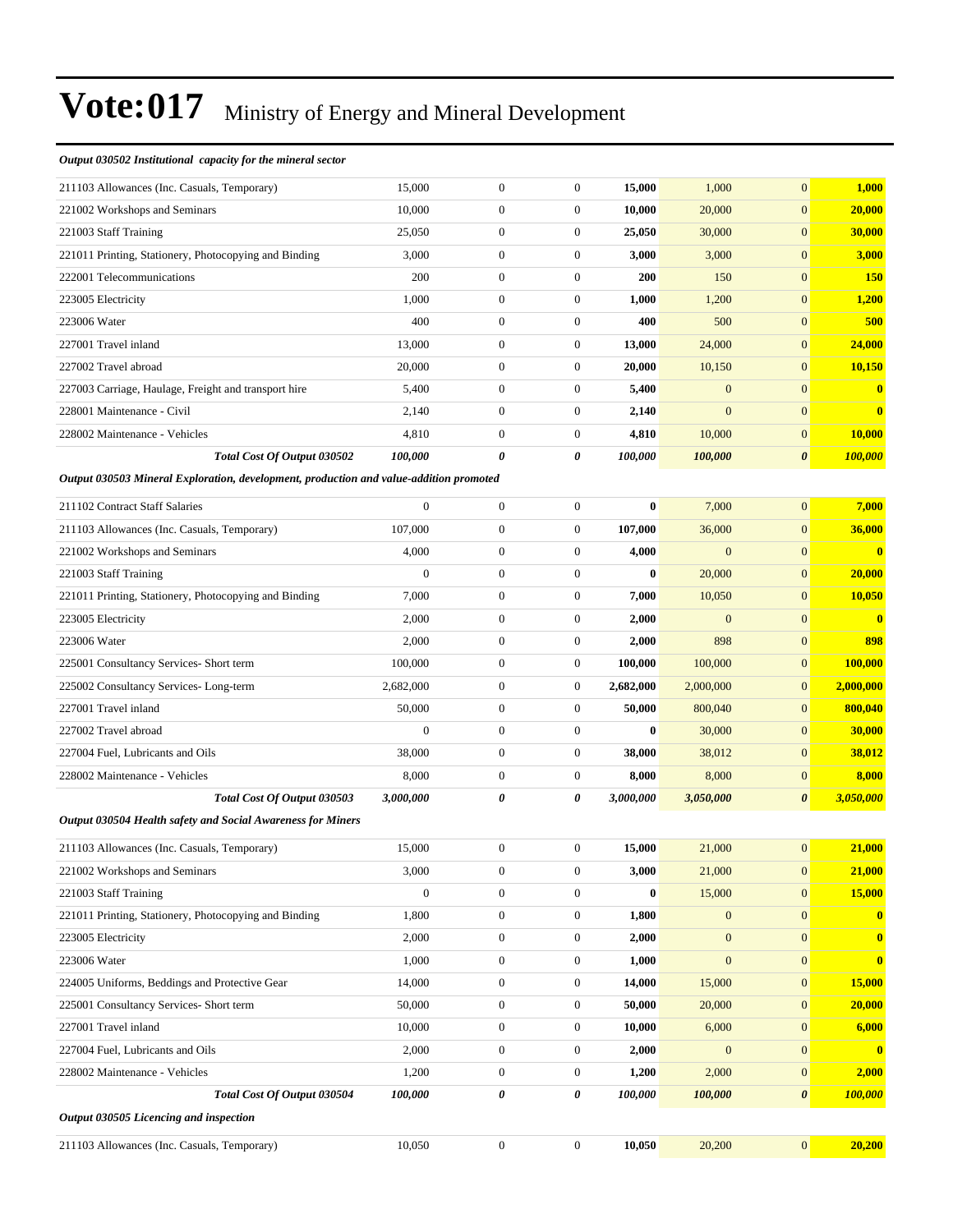| <b>Outputs Provided</b><br><b>Output 030501 Policy Formulation Regulation</b> |                                                                        |                     | GoU Dev't External Fin            | <b>AIA</b>                       | <b>Total</b>         |                            | GoU Dev't External Fin            | <b>Total</b>           |
|-------------------------------------------------------------------------------|------------------------------------------------------------------------|---------------------|-----------------------------------|----------------------------------|----------------------|----------------------------|-----------------------------------|------------------------|
| Thousand Uganda Shillings                                                     |                                                                        |                     | 2018/19 Approved Budget           |                                  |                      | 2019/20 Approved Estimates |                                   |                        |
|                                                                               | Project 1353 Mineral Wealth and Mining Infrastructure Development      |                     |                                   |                                  |                      |                            |                                   |                        |
| <b>Total Excluding Arrears</b>                                                |                                                                        | 4,300,000           | $\boldsymbol{0}$                  | $\boldsymbol{0}$                 | 4,300,000            | 3,900,000                  | $\mathbf{0}$                      | 3,900,000              |
| <b>Total Cost for Project: 1199</b>                                           |                                                                        | 4,300,000           | $\boldsymbol{0}$                  | $\boldsymbol{0}$                 | 4,300,000            | 3,900,000                  | $\mathbf{0}$                      | 3,900,000              |
|                                                                               | <b>Total Cost for Capital Purchases</b>                                | 900,000             | $\boldsymbol{0}$                  | $\boldsymbol{0}$                 | 900,000              | 400,000                    | $\mathbf{0}$                      | 400,000                |
|                                                                               | Total Cost Of Output 030577                                            | 500,000             | $\boldsymbol{\theta}$             | 0                                | 500,000              | 200,000                    | $\boldsymbol{\theta}$             | 200,000                |
| 312202 Machinery and Equipment                                                |                                                                        | 300,000             | $\mathbf{0}$                      | $\boldsymbol{0}$                 | 300,000              | 200,000                    | $\mathbf{0}$                      | 200,000                |
|                                                                               | 281504 Monitoring, Supervision & Appraisal of capital works            | 200,000             | $\boldsymbol{0}$                  | $\boldsymbol{0}$                 | 200,000              | $\mathbf{0}$               | $\boldsymbol{0}$                  | $\bf{0}$               |
|                                                                               | Output 030577 Purchase of Specialised Machinery & Equipment            |                     |                                   |                                  |                      |                            |                                   |                        |
|                                                                               | Total Cost Of Output 030576                                            | 200,000             | $\boldsymbol{\theta}$             | $\boldsymbol{\theta}$            | 200,000              | 100,000                    | $\boldsymbol{\theta}$             | 100,000                |
| 312214 Laboratory Equipments                                                  |                                                                        | 100,000             | $\mathbf{0}$                      | $\boldsymbol{0}$                 | 100,000              | $\mathbf{0}$               | $\mathbf{0}$                      | $\bf{0}$               |
| 312213 ICT Equipment                                                          |                                                                        | 20,000              | $\theta$                          | $\mathbf{0}$                     | 20,000               | 80,000                     | $\mathbf{0}$                      | 80,000                 |
| 312211 Office Equipment                                                       |                                                                        | $\mathbf{0}$        | $\mathbf{0}$                      | $\mathbf{0}$                     | $\bf{0}$             | 20,000                     | $\mathbf{0}$                      | 20,000                 |
| 312202 Machinery and Equipment                                                |                                                                        | 80,000              | $\mathbf{0}$                      | $\mathbf{0}$                     | 80,000               | $\overline{0}$             | $\mathbf{0}$                      |                        |
|                                                                               | Output 030576 Purchase of Office and ICT Equipment, including Software |                     |                                   |                                  |                      |                            |                                   |                        |
|                                                                               | Total Cost Of Output 030571                                            | 200,000             | $\boldsymbol{\theta}$             | $\boldsymbol{\theta}$            | 200,000              | 100,000                    | $\boldsymbol{\theta}$             | 100,000                |
| 311101 Land                                                                   |                                                                        | 200,000             | $\mathbf{0}$                      | $\boldsymbol{0}$                 | 200,000              | 100,000                    | $\mathbf{0}$                      | 100,000                |
| Output 030571 Acquisition of Land by Government                               |                                                                        |                     |                                   |                                  |                      |                            |                                   |                        |
|                                                                               |                                                                        |                     |                                   |                                  |                      |                            |                                   |                        |
| <b>Capital Purchases</b>                                                      | <b>Total Cost for Outputs Funded</b>                                   |                     | <b>GoU Dev't External Fin</b>     | <b>AIA</b>                       | <b>Total</b>         | 50,000                     | GoU Dev't External Fin            | 50,000<br><b>Total</b> |
|                                                                               | Total Cost Of Output 030551                                            | 0<br>$\overline{0}$ | $\boldsymbol{\theta}$<br>$\Omega$ | 0<br>$\mathbf{0}$                | $\theta$<br>$\bf{0}$ | 50,000                     | $\boldsymbol{\theta}$<br>$\Omega$ | 50,000                 |
|                                                                               | o/w Contribution to Africa Mineral Geoscience center                   | 0                   | $\theta$                          | $\theta$                         | $\bf{0}$             | 50,000                     | $\boldsymbol{\theta}$             | 50,000                 |
|                                                                               | 262201 Contributions to International Organisations (Capital)          | $\mathbf{0}$        | $\mathbf{0}$                      | $\mathbf{0}$                     | $\bf{0}$             | 50,000                     | $\mathbf{0}$                      | 50,000                 |
|                                                                               |                                                                        |                     |                                   |                                  |                      |                            |                                   |                        |
|                                                                               | Output 030551 Contribution to international organisation(SEAMIC)       |                     |                                   |                                  |                      |                            |                                   |                        |
| <b>Outputs Funded</b>                                                         |                                                                        |                     | GoU Dev't External Fin            | <b>AIA</b>                       | <b>Total</b>         |                            | <b>GoU Dev't External Fin</b>     | <b>Total</b>           |
|                                                                               | <b>Total Cost for Outputs Provided</b>                                 | 3,400,000           | $\theta$                          | $\mathbf{0}$                     | 3,400,000            | 3,450,000                  | $\mathbf{0}$                      | 3,450,000              |
|                                                                               | Total Cost Of Output 030505                                            | 50,000              | $\boldsymbol{\theta}$             | 0                                | 50,000               | 50,000                     | $\boldsymbol{\theta}$             | 50,000                 |
| 227004 Fuel, Lubricants and Oils<br>228002 Maintenance - Vehicles             |                                                                        | 8,000<br>5,000      | $\theta$<br>$\theta$              | $\boldsymbol{0}$<br>$\mathbf{0}$ | 8,000<br>5,000       | 10,000<br>5,000            | $\mathbf{0}$<br>$\mathbf{0}$      | <b>10,000</b><br>5,000 |
| 227003 Carriage, Haulage, Freight and transport hire                          |                                                                        | 2,600               | $\mathbf{0}$                      | $\boldsymbol{0}$                 | 2,600                | 3,000                      | $\mathbf{0}$                      | 3,000                  |
| 227002 Travel abroad                                                          |                                                                        | $\mathbf{0}$        | $\overline{0}$                    | $\mathbf{0}$                     | $\bf{0}$             | 2,000                      | $\mathbf{0}$                      | 2,000                  |
| 227001 Travel inland                                                          |                                                                        | 20,400              | $\theta$                          | $\boldsymbol{0}$                 | 20,400               | $\overline{0}$             | $\mathbf{0}$                      | $\bf{0}$               |
| 223006 Water                                                                  |                                                                        | 100                 | $\theta$                          | $\boldsymbol{0}$                 | 100                  | 400                        | $\mathbf{0}$                      | 400                    |
| 223005 Electricity                                                            |                                                                        | 200                 | $\theta$                          | $\boldsymbol{0}$                 | <b>200</b>           | 400                        | $\mathbf{0}$                      | 400                    |
| 222002 Postage and Courier                                                    |                                                                        | $\mathbf{0}$        | $\overline{0}$                    | $\theta$                         | $\bf{0}$             | 1,000                      | $\mathbf{0}$                      | 1,000                  |
| 221011 Printing, Stationery, Photocopying and Binding                         |                                                                        | 650                 | $\theta$                          | $\boldsymbol{0}$                 | 650                  | 3,000                      | $\mathbf{0}$                      | 3,000                  |
| 221003 Staff Training                                                         |                                                                        | $\overline{0}$      | $\theta$                          | $\mathbf{0}$                     | $\bf{0}$             | 5,000                      | $\mathbf{0}$                      | 5,000                  |
|                                                                               |                                                                        |                     |                                   |                                  |                      |                            |                                   |                        |

| 211103 Allowances (Inc. Casuals, Temporary) | 30.000 |  | 30,000 | 50,000 | 50.000        |
|---------------------------------------------|--------|--|--------|--------|---------------|
| 221002 Workshops and Seminars               | 40,000 |  | 40,000 | 80,000 | 80,000        |
| 221003 Staff Training                       | 10.000 |  | 10.000 | 20,000 | <b>20.000</b> |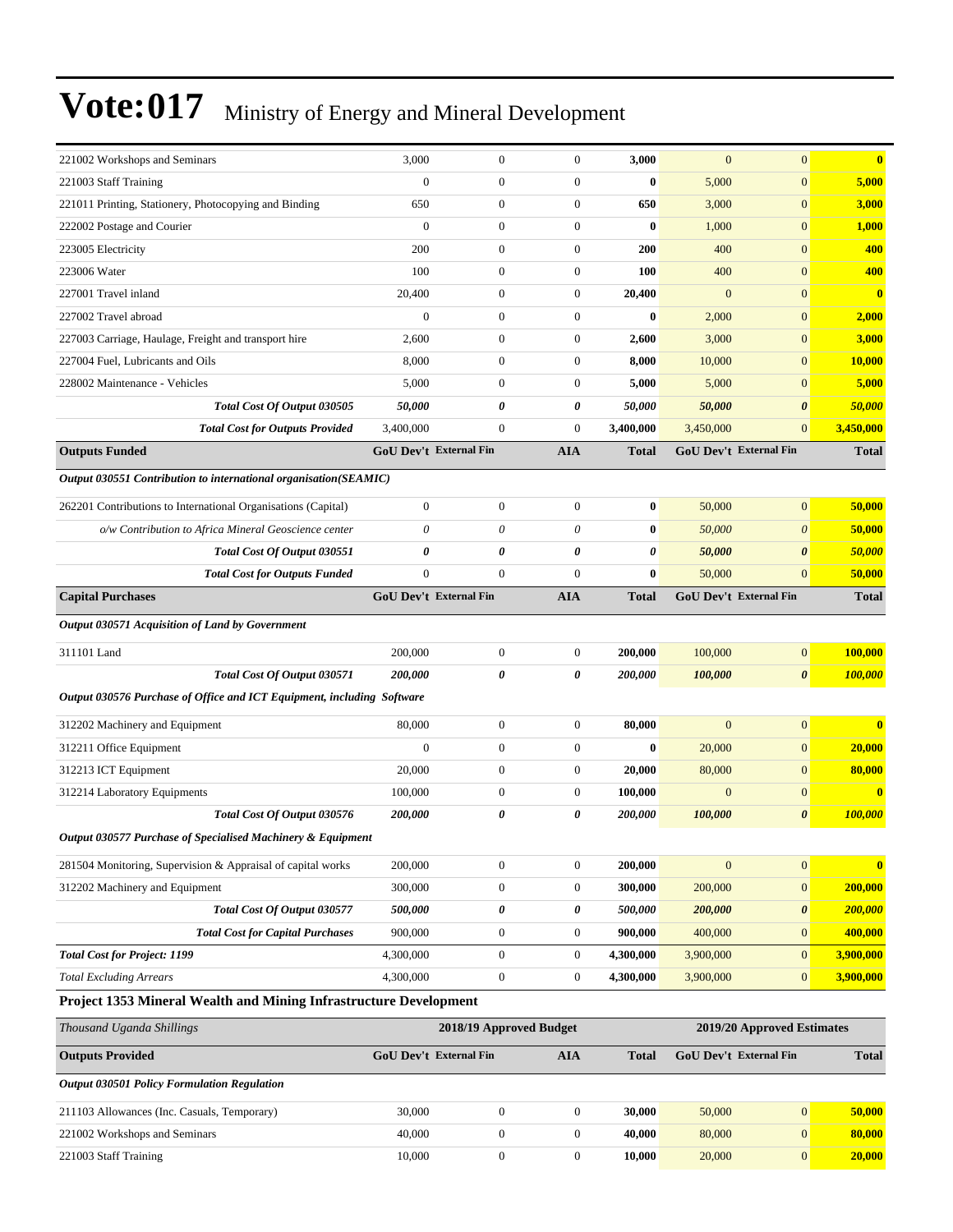| 221011 Printing, Stationery, Photocopying and Binding                                  | 10,000                | $\boldsymbol{0}$ | $\boldsymbol{0}$ | 10,000    | 50,000           | $\mathbf{0}$          | 50,000         |
|----------------------------------------------------------------------------------------|-----------------------|------------------|------------------|-----------|------------------|-----------------------|----------------|
| 222001 Telecommunications                                                              | 5,000                 | $\boldsymbol{0}$ | $\overline{0}$   | 5,000     | $\overline{0}$   | $\overline{0}$        | $\mathbf{0}$   |
| 222002 Postage and Courier                                                             | $\mathbf{0}$          | $\boldsymbol{0}$ | $\boldsymbol{0}$ | $\bf{0}$  | 10,000           | $\overline{0}$        | 10,000         |
| 223005 Electricity                                                                     | $\mathbf{0}$          | $\boldsymbol{0}$ | $\boldsymbol{0}$ | $\bf{0}$  | 20,000           | $\mathbf{0}$          | 20,000         |
| 223006 Water                                                                           | $\overline{0}$        | $\boldsymbol{0}$ | $\boldsymbol{0}$ | $\bf{0}$  | 10,000           | $\overline{0}$        | 10,000         |
| 225001 Consultancy Services- Short term                                                | 249,000               | $\boldsymbol{0}$ | $\boldsymbol{0}$ | 249,000   | 300,000          | $\mathbf{0}$          | <b>300,000</b> |
| 227001 Travel inland                                                                   | 124,000               | $\boldsymbol{0}$ | 0                | 124,000   | 150,000          | $\mathbf{0}$          | 150,000        |
| 227002 Travel abroad                                                                   | $\overline{0}$        | $\boldsymbol{0}$ | $\boldsymbol{0}$ | $\bf{0}$  | 400,000          | $\boldsymbol{0}$      | 400,000        |
| 227004 Fuel, Lubricants and Oils                                                       | 20,000                | $\boldsymbol{0}$ | $\boldsymbol{0}$ | 20,000    | 10,000           | $\mathbf{0}$          | 10,000         |
| 228002 Maintenance - Vehicles                                                          | 12,000                | $\boldsymbol{0}$ | $\boldsymbol{0}$ | 12,000    | $\mathbf{0}$     | $\mathbf{0}$          | $\bf{0}$       |
| Total Cost Of Output 030501                                                            | <i><b>500,000</b></i> | 0                | 0                | 500,000   | 1,100,000        | 0                     | 1,100,000      |
| Output 030502 Institutional capacity for the mineral sector                            |                       |                  |                  |           |                  |                       |                |
| 211102 Contract Staff Salaries                                                         | 125,100               | $\boldsymbol{0}$ | $\boldsymbol{0}$ | 125,100   | 288,000          | $\overline{0}$        | 288,000        |
| 211103 Allowances (Inc. Casuals, Temporary)                                            | 40,000                | $\boldsymbol{0}$ | $\boldsymbol{0}$ | 40,000    | 42,000           | $\overline{0}$        | 42,000         |
| 212101 Social Security Contributions                                                   | 13,900                | $\mathbf{0}$     | $\boldsymbol{0}$ | 13,900    | 28,000           | $\mathbf{0}$          | 28,000         |
| 221002 Workshops and Seminars                                                          | 200,000               | $\boldsymbol{0}$ | $\boldsymbol{0}$ | 200,000   | 200,000          | $\overline{0}$        | 200,000        |
| 221003 Staff Training                                                                  | 600,000               | $\boldsymbol{0}$ | $\boldsymbol{0}$ | 600,000   | 150,000          | $\mathbf{0}$          | <b>150,000</b> |
| 221007 Books, Periodicals & Newspapers                                                 | 150,000               | $\boldsymbol{0}$ | $\boldsymbol{0}$ | 150,000   | 128,800          | $\overline{0}$        | 128,800        |
| 221009 Welfare and Entertainment                                                       | 20,000                | $\boldsymbol{0}$ | $\boldsymbol{0}$ | 20,000    | 30,000           | $\overline{0}$        | 30,000         |
| 222001 Telecommunications                                                              | 10,000                | $\mathbf{0}$     | $\boldsymbol{0}$ | 10,000    | $\mathbf{0}$     | $\mathbf{0}$          | $\mathbf{0}$   |
| 222003 Information and communications technology (ICT)                                 | 86,378                | $\boldsymbol{0}$ | $\boldsymbol{0}$ | 86,378    | 283,200          | $\overline{0}$        | 283,200        |
| 223004 Guard and Security services                                                     | $\mathbf{0}$          | $\boldsymbol{0}$ | $\boldsymbol{0}$ | $\bf{0}$  | 10,000           | $\mathbf{0}$          | 10,000         |
| 223005 Electricity                                                                     | 30,000                | $\boldsymbol{0}$ | $\boldsymbol{0}$ | 30,000    | $\mathbf{0}$     | $\mathbf{0}$          | $\bf{0}$       |
| 223006 Water                                                                           | 20,000                | $\boldsymbol{0}$ | $\boldsymbol{0}$ | 20,000    | $\overline{0}$   | $\overline{0}$        | $\bf{0}$       |
| 224004 Cleaning and Sanitation                                                         | 20,000                | $\mathbf{0}$     | $\boldsymbol{0}$ | 20,000    | 30,000           | $\mathbf{0}$          | 30,000         |
| 225001 Consultancy Services- Short term                                                | 1,150,000             | $\boldsymbol{0}$ | $\boldsymbol{0}$ | 1,150,000 | 1,500,000        | $\boldsymbol{0}$      | 1,500,000      |
| 227001 Travel inland                                                                   | 80,000                | $\boldsymbol{0}$ | $\mathbf{0}$     | 80,000    | 80,000           | $\mathbf{0}$          | 80,000         |
| 227002 Travel abroad                                                                   | 200,000               | $\boldsymbol{0}$ | $\boldsymbol{0}$ | 200,000   | $\mathbf{0}$     | $\overline{0}$        | $\bf{0}$       |
| 227004 Fuel. Lubricants and Oils                                                       | 50,000                | $\boldsymbol{0}$ | $\boldsymbol{0}$ | 50,000    | $\mathbf{0}$     | $\overline{0}$        | $\bf{0}$       |
| 228002 Maintenance - Vehicles                                                          | 20,000                | $\mathbf{0}$     | $\boldsymbol{0}$ | 20,000    | $\mathbf{0}$     | $\mathbf{0}$          | $\bf{0}$       |
| Total Cost Of Output 030502                                                            | 2,815,378             | 0                | 0                | 2,815,378 | 2,770,000        | $\boldsymbol{\theta}$ | 2,770,000      |
| Output 030503 Mineral Exploration, development, production and value-addition promoted |                       |                  |                  |           |                  |                       |                |
| 211103 Allowances (Inc. Casuals, Temporary)                                            | $\boldsymbol{0}$      | $\boldsymbol{0}$ | $\boldsymbol{0}$ | $\bf{0}$  | 30,000           | $\boldsymbol{0}$      | 30,000         |
| 221002 Workshops and Seminars                                                          | 20,000                | $\boldsymbol{0}$ | $\boldsymbol{0}$ | 20,000    | 40,000           | $\mathbf{0}$          | 40,000         |
| 221003 Staff Training                                                                  | $\boldsymbol{0}$      | $\boldsymbol{0}$ | $\boldsymbol{0}$ | $\bf{0}$  | 34,292           | $\boldsymbol{0}$      | 34,292         |
| 223004 Guard and Security services                                                     | $\boldsymbol{0}$      | $\boldsymbol{0}$ | $\boldsymbol{0}$ | $\bf{0}$  | 40,000           | $\mathbf{0}$          | 40,000         |
| 224005 Uniforms, Beddings and Protective Gear                                          | $\overline{0}$        | $\boldsymbol{0}$ | $\boldsymbol{0}$ | $\bf{0}$  | 20,000           | $\mathbf{0}$          | 20,000         |
| 225001 Consultancy Services- Short term                                                | 46,000                | $\boldsymbol{0}$ | $\boldsymbol{0}$ | 46,000    | 200,000          | $\mathbf{0}$          | 200,000        |
| 227001 Travel inland                                                                   | 150,000               | $\boldsymbol{0}$ | $\boldsymbol{0}$ | 150,000   | 525,000          | $\mathbf{0}$          | 525,000        |
| 227003 Carriage, Haulage, Freight and transport hire                                   | $\boldsymbol{0}$      | $\boldsymbol{0}$ | $\boldsymbol{0}$ | $\bf{0}$  | 6,000            | $\boldsymbol{0}$      | 6,000          |
| 227004 Fuel, Lubricants and Oils                                                       | 460,000               | $\boldsymbol{0}$ | $\overline{0}$   | 460,000   | 320,000          | $\mathbf{0}$          | 320,000        |
| 228002 Maintenance - Vehicles                                                          | 80,000                | $\boldsymbol{0}$ | 0                | 80,000    | 60,000           | $\mathbf{0}$          | 60,000         |
| 228003 Maintenance - Machinery, Equipment & Furniture                                  | 80,000                | $\boldsymbol{0}$ | $\boldsymbol{0}$ | 80,000    | $\boldsymbol{0}$ | $\boldsymbol{0}$      | $\bf{0}$       |
| Total Cost Of Output 030503                                                            | 836,000               | 0                | 0                | 836,000   | 1,275,292        | $\boldsymbol{\theta}$ | 1,275,292      |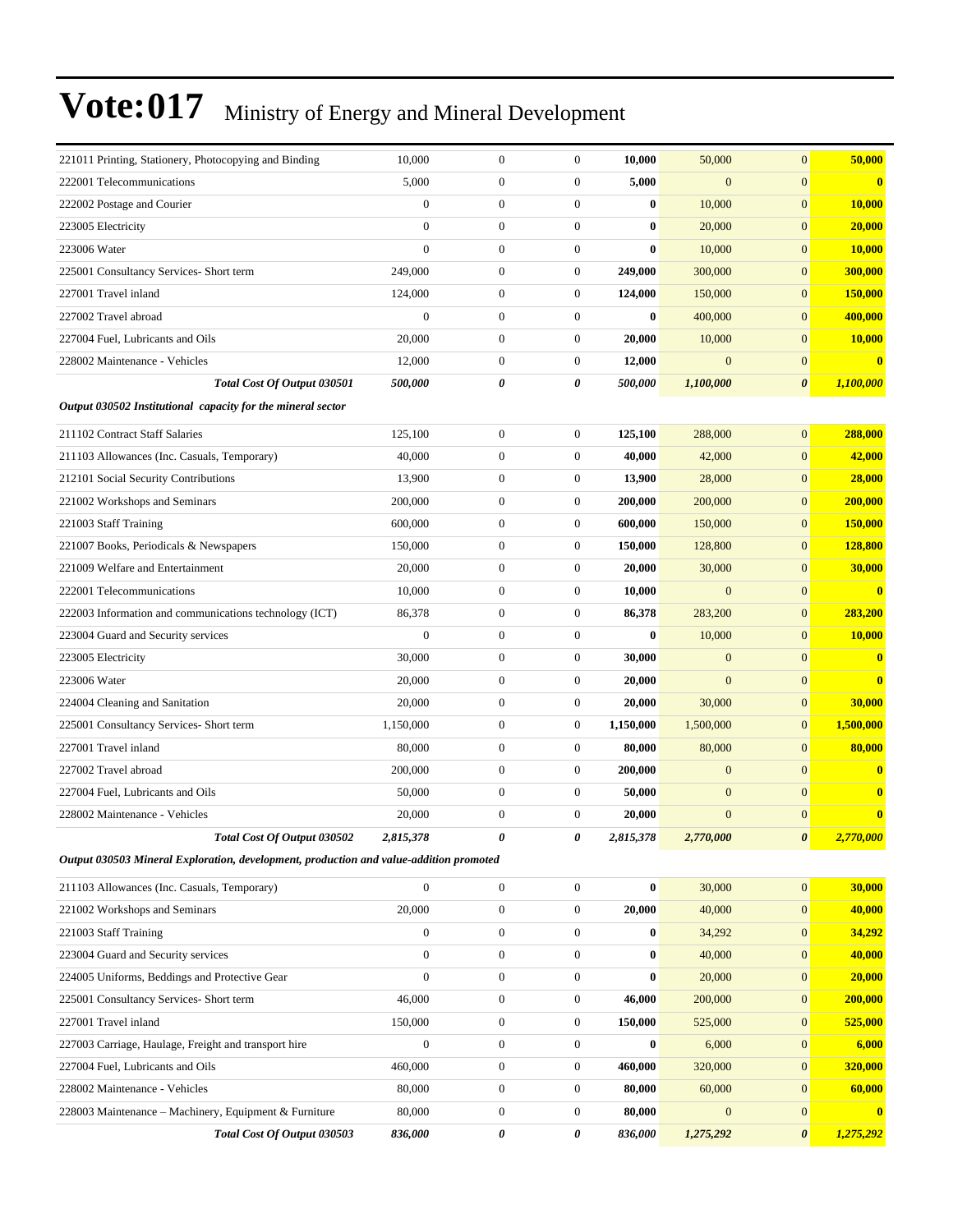#### *Output 030504 Health safety and Social Awareness for Miners*

| <b>Total Cost for Outputs Funded</b>                                                                                                                              | 350,000                    | $\boldsymbol{0}$                     | $\boldsymbol{0}$                     | 350,000            | 400,000          | $\boldsymbol{0}$             | 400,000          |
|-------------------------------------------------------------------------------------------------------------------------------------------------------------------|----------------------------|--------------------------------------|--------------------------------------|--------------------|------------------|------------------------------|------------------|
| Total Cost Of Output 030551                                                                                                                                       | 350,000                    | 0                                    | 0                                    | 350,000            | 400,000          | $\boldsymbol{\theta}$        | 400,000          |
| o/w Contribution to International organisation                                                                                                                    | $\mathcal O$               | $\boldsymbol{\mathit{0}}$            | $\boldsymbol{\mathit{0}}$            | $\bf{0}$           | 400,000          | $\boldsymbol{\theta}$        | 400,000          |
| o/w Contributions and Subscription to international<br>organizations (eg ICGLR), African Mineral Geoscience Centre<br>(AMGC) and other geoscientifc organisations | 350,000                    | 0                                    | $\theta$                             | 350,000            | $\boldsymbol{0}$ | $\boldsymbol{\mathit{0}}$    | $\mathbf{0}$     |
| 262101 Contributions to International Organisations (Current)                                                                                                     | 350,000                    | $\boldsymbol{0}$                     | $\boldsymbol{0}$                     | 350,000            | 400,000          | $\boldsymbol{0}$             | 400,000          |
| Output 030551 Contribution to international organisation(SEAMIC)                                                                                                  |                            |                                      |                                      |                    |                  |                              |                  |
| <b>Outputs Funded</b>                                                                                                                                             | GoU Dev't External Fin     |                                      | <b>AIA</b>                           | <b>Total</b>       |                  | GoU Dev't External Fin       | <b>Total</b>     |
| <b>Total Cost for Outputs Provided</b>                                                                                                                            | 6,004,378                  | $\boldsymbol{0}$                     | $\boldsymbol{0}$                     | 6,004,378          | 7,255,292        | $\mathbf{0}$                 | 7,255,292        |
| Total Cost Of Output 030505                                                                                                                                       | 1,315,000                  | 0                                    | 0                                    | 1,315,000          | 1,380,000        | $\pmb{\theta}$               | 1,380,000        |
| 228002 Maintenance - Vehicles                                                                                                                                     | 75,000                     | $\boldsymbol{0}$                     | $\boldsymbol{0}$                     | 75,000             | 80,000           | $\mathbf{0}$                 | 80,000           |
| 227004 Fuel, Lubricants and Oils                                                                                                                                  | 150,000                    | $\boldsymbol{0}$                     | $\boldsymbol{0}$                     | 150,000            | 150,000          | $\mathbf{0}$                 | 150,000          |
| 227002 Travel abroad                                                                                                                                              | 100,000                    | $\boldsymbol{0}$                     | $\boldsymbol{0}$                     | 100,000            | 100,000          | $\mathbf{0}$                 | <b>100,000</b>   |
| 227001 Travel inland                                                                                                                                              | 200,000                    | $\boldsymbol{0}$                     | $\boldsymbol{0}$                     | 200,000            | 300,000          | $\mathbf{0}$                 | 300,000          |
| 225001 Consultancy Services- Short term                                                                                                                           | 150,000                    | $\boldsymbol{0}$                     | $\boldsymbol{0}$                     | 150,000            | 400,000          | $\mathbf{0}$                 | 400,000          |
| 224005 Uniforms, Beddings and Protective Gear                                                                                                                     | 80,000                     | $\boldsymbol{0}$                     | $\boldsymbol{0}$                     | 80,000             | $\mathbf{0}$     | $\boldsymbol{0}$             | $\bf{0}$         |
| 224004 Cleaning and Sanitation                                                                                                                                    | $\boldsymbol{0}$           | $\boldsymbol{0}$                     | $\boldsymbol{0}$                     | $\bf{0}$           | 10,000           | $\mathbf{0}$                 | 10,000           |
| 223006 Water                                                                                                                                                      | 10,000                     | $\boldsymbol{0}$                     | $\boldsymbol{0}$                     | 10,000             | $\overline{0}$   | $\mathbf{0}$                 | $\mathbf{0}$     |
| 223005 Electricity                                                                                                                                                | 10,000                     | $\boldsymbol{0}$                     | $\boldsymbol{0}$                     | 10,000             | 40,000           | $\mathbf{0}$                 | 40,000           |
| 222003 Information and communications technology (ICT)                                                                                                            | 120,000                    | $\boldsymbol{0}$                     | $\boldsymbol{0}$                     | 120,000            | $\mathbf{0}$     | $\mathbf{0}$                 | $\mathbf{0}$     |
| 222002 Postage and Courier                                                                                                                                        | 20,000                     | $\boldsymbol{0}$                     | $\boldsymbol{0}$                     | 20,000             | 10,000           | $\boldsymbol{0}$             | <b>10,000</b>    |
| 222001 Telecommunications                                                                                                                                         | 10,000                     | $\boldsymbol{0}$                     | $\boldsymbol{0}$                     | 10,000             | $\overline{0}$   | $\mathbf{0}$                 | $\mathbf{0}$     |
| 221011 Printing, Stationery, Photocopying and Binding                                                                                                             | 20,000                     | $\boldsymbol{0}$                     | $\boldsymbol{0}$                     | 20,000             | 20,000           | $\mathbf{0}$                 | 20,000           |
| 221009 Welfare and Entertainment                                                                                                                                  | $\boldsymbol{0}$           | $\boldsymbol{0}$                     | $\boldsymbol{0}$                     | $\bf{0}$           | 20,000           | $\mathbf{0}$                 | 20,000           |
| 221008 Computer supplies and Information Technology (IT)                                                                                                          | 100,000                    | $\boldsymbol{0}$                     | $\boldsymbol{0}$                     | 100,000            | $\mathbf{0}$     | $\mathbf{0}$                 | $\mathbf{0}$     |
| 221003 Staff Training                                                                                                                                             | 100,000                    | $\boldsymbol{0}$                     | $\boldsymbol{0}$                     | 100,000            | 60,000           | $\boldsymbol{0}$             | 60,000           |
| 221002 Workshops and Seminars                                                                                                                                     | 60,000                     | $\boldsymbol{0}$                     | $\boldsymbol{0}$                     | 60,000             | 60,000           | $\mathbf{0}$                 | 60,000           |
| 221001 Advertising and Public Relations                                                                                                                           | 40,000                     | $\boldsymbol{0}$                     | $\boldsymbol{0}$                     | 40,000             | 60,000           | $\mathbf{0}$                 | 60,000           |
| 211103 Allowances (Inc. Casuals, Temporary)                                                                                                                       | 70,000                     | $\boldsymbol{0}$                     | $\boldsymbol{0}$                     | 70,000             | 70,000           | $\boldsymbol{0}$             | 70,000           |
| Output 030505 Licencing and inspection                                                                                                                            |                            |                                      |                                      |                    |                  |                              |                  |
| Total Cost Of Output 030504                                                                                                                                       | 538,000                    | 0                                    | 0                                    | 538,000            | 730,000          | $\pmb{\theta}$               | 730,000          |
| 228002 Maintenance - Vehicles                                                                                                                                     | 18,000                     | $\boldsymbol{0}$                     | $\boldsymbol{0}$                     | 18,000             | 20,000           | $\mathbf{0}$                 | 20,000           |
| 227004 Fuel, Lubricants and Oils                                                                                                                                  | 40,000                     | $\boldsymbol{0}$                     | $\boldsymbol{0}$                     | 40,000             | 40,000           | $\mathbf{0}$                 | 40,000           |
| 227001 Travel inland                                                                                                                                              | 150,000                    | $\boldsymbol{0}$                     | $\boldsymbol{0}$                     | 150,000            | 210,000          | $\mathbf{0}$                 | 210,000          |
| 225001 Consultancy Services- Short term                                                                                                                           | 200,000                    | $\boldsymbol{0}$                     | $\boldsymbol{0}$                     | 200,000            | 250,000          | $\mathbf{0}$                 | 250,000          |
| 224005 Uniforms, Beddings and Protective Gear                                                                                                                     | $\overline{0}$             | $\boldsymbol{0}$                     | $\boldsymbol{0}$                     | $\bf{0}$           | 10,000           | $\mathbf{0}$                 | 10,000           |
| 221011 Printing, Stationery, Photocopying and Binding<br>223004 Guard and Security services                                                                       | $\boldsymbol{0}$           | $\boldsymbol{0}$                     | $\boldsymbol{0}$                     | 10,000<br>$\bf{0}$ | 10,000<br>40,000 | $\mathbf{0}$                 | 40,000           |
| 221009 Welfare and Entertainment                                                                                                                                  | $\boldsymbol{0}$<br>10,000 | $\boldsymbol{0}$<br>$\boldsymbol{0}$ | $\boldsymbol{0}$<br>$\boldsymbol{0}$ | $\bf{0}$           | 10,000           | $\mathbf{0}$<br>$\mathbf{0}$ | 10,000<br>10,000 |
| 221002 Workshops and Seminars                                                                                                                                     | 80,000                     | $\boldsymbol{0}$                     | $\boldsymbol{0}$                     | 80,000             | 80,000           | $\mathbf{0}$                 | 80,000           |
| 211103 Allowances (Inc. Casuals, Temporary)                                                                                                                       | 40,000                     | $\boldsymbol{0}$                     | $\mathbf{0}$                         | 40,000             | 60,000           | $\mathbf{0}$                 | 60,000           |
|                                                                                                                                                                   |                            |                                      |                                      |                    |                  |                              |                  |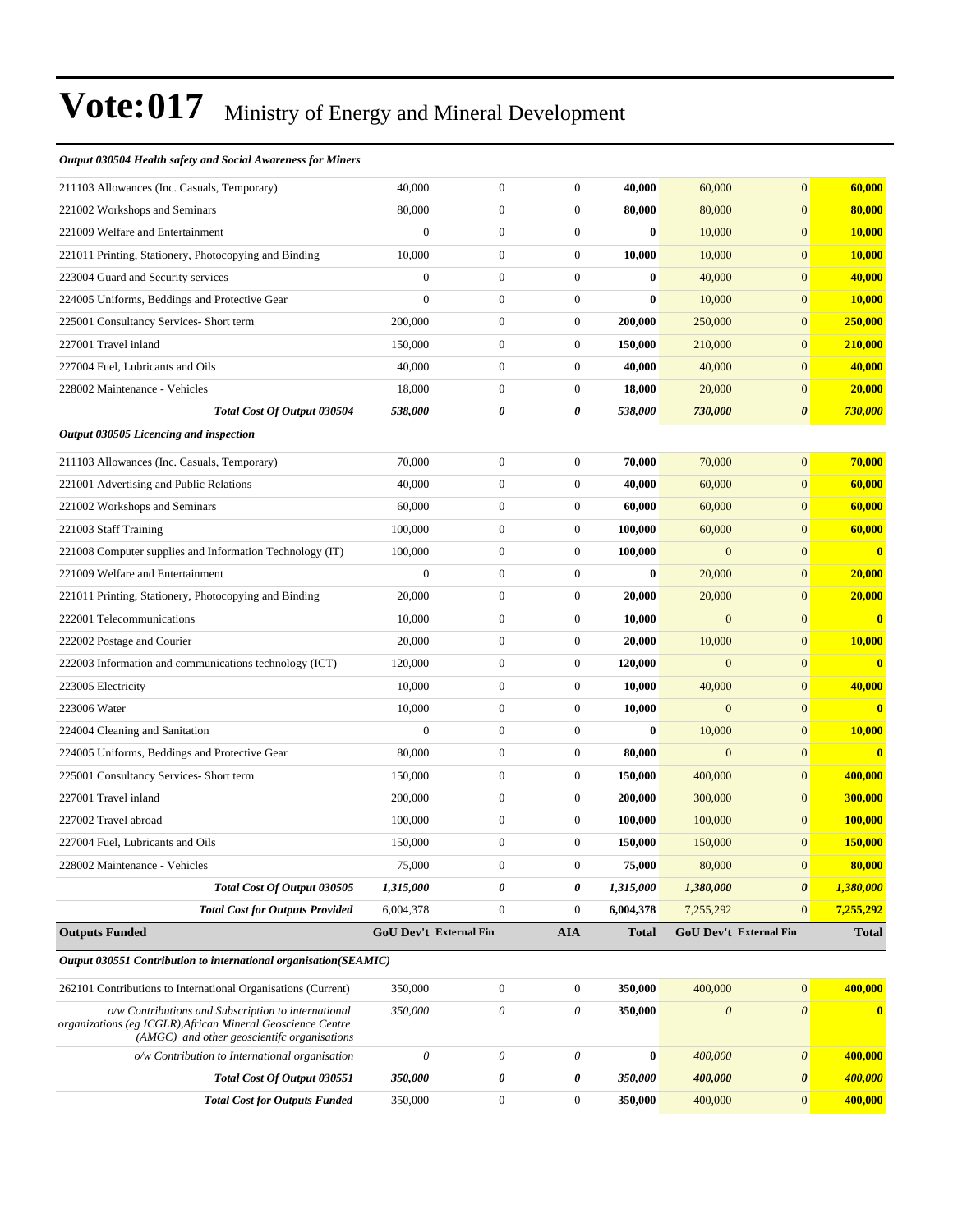| <b>Capital Purchases</b>                                                                         | <b>GoU Dev't External Fin</b> |                  | <b>AIA</b>       | <b>Total</b>          | GoU Dev't External Fin |                       | <b>Total</b>          |
|--------------------------------------------------------------------------------------------------|-------------------------------|------------------|------------------|-----------------------|------------------------|-----------------------|-----------------------|
| Output 030571 Acquisition of Land by Government                                                  |                               |                  |                  |                       |                        |                       |                       |
| 281503 Engineering and Design Studies & Plans for capital<br>works                               | 40,000                        | $\boldsymbol{0}$ | $\boldsymbol{0}$ | 40,000                | $\mathbf{0}$           | $\mathbf{0}$          | $\bf{0}$              |
| 281504 Monitoring, Supervision & Appraisal of capital works                                      | 40,000                        | $\overline{0}$   | $\overline{0}$   | 40.000                | 68,000                 | $\mathbf{0}$          | 68,000                |
| Total Cost Of Output 030571                                                                      | 80,000                        | 0                | 0                | 80,000                | 68,000                 | $\pmb{\theta}$        | 68,000                |
| Output 030572 Government Buildings and Administrative Infrastructure                             |                               |                  |                  |                       |                        |                       |                       |
| 281504 Monitoring, Supervision & Appraisal of capital works                                      | 700,000                       | $\boldsymbol{0}$ | $\boldsymbol{0}$ | 700,000               | 684,378                | $\mathbf{0}$          | 684,378               |
| 312101 Non-Residential Buildings                                                                 | 2,000,000                     | $\boldsymbol{0}$ | $\boldsymbol{0}$ | 2,000,000             | 2,776,708              | $\boldsymbol{0}$      | 2,776,708             |
| Total Cost Of Output 030572                                                                      | 2,700,000                     | 0                | 0                | 2,700,000             | 3,461,086              | $\boldsymbol{\theta}$ | 3,461,086             |
| Output 030575 Purchase of Motor Vehicles and Other Transport Equipment                           |                               |                  |                  |                       |                        |                       |                       |
| 312201 Transport Equipment                                                                       | 1,000,000                     | $\boldsymbol{0}$ | $\overline{0}$   | 1,000,000             | $\mathbf{0}$           | $\mathbf{0}$          | $\bf{0}$              |
| Total Cost Of Output 030575                                                                      | 1,000,000                     | 0                | 0                | 1,000,000             | $\boldsymbol{\theta}$  | $\boldsymbol{\theta}$ | $\boldsymbol{\theta}$ |
| Output 030576 Purchase of Office and ICT Equipment, including Software                           |                               |                  |                  |                       |                        |                       |                       |
| 312202 Machinery and Equipment                                                                   | $\boldsymbol{0}$              | $\boldsymbol{0}$ | $\boldsymbol{0}$ | $\boldsymbol{0}$      | 310,000                | $\boldsymbol{0}$      | 310,000               |
| 312213 ICT Equipment                                                                             | $\boldsymbol{0}$              | $\boldsymbol{0}$ | $\overline{0}$   | $\bf{0}$              | 60,000                 | $\mathbf{0}$          | 60,000                |
| Total Cost Of Output 030576                                                                      | $\theta$                      | 0                | 0                | $\boldsymbol{\theta}$ | 370,000                | $\boldsymbol{\theta}$ | 370,000               |
| Output 030577 Purchase of Specialised Machinery & Equipment                                      |                               |                  |                  |                       |                        |                       |                       |
| 281502 Feasibility Studies for Capital Works                                                     | $\mathbf{0}$                  | $\boldsymbol{0}$ | $\mathbf{0}$     | $\bf{0}$              | 900,000                | $\mathbf{0}$          | 900,000               |
| 281504 Monitoring, Supervision & Appraisal of capital works                                      | 600,000                       | $\overline{0}$   | $\overline{0}$   | 600,000               | 300,000                | $\mathbf{0}$          | 300,000               |
| 312202 Machinery and Equipment                                                                   | 1,920,000                     | $\boldsymbol{0}$ | 0                | 1,920,000             | 4,200,000              | $\mathbf{0}$          | 4,200,000             |
| Total Cost Of Output 030577                                                                      | 2,520,000                     | 0                | 0                | 2,520,000             | 5,400,000              | $\boldsymbol{\theta}$ | 5,400,000             |
| Output 030578 Purchase of Office and Residential Furniture and Fittings                          |                               |                  |                  |                       |                        |                       |                       |
| 312203 Furniture & Fixtures                                                                      | 100,000                       | $\boldsymbol{0}$ | $\boldsymbol{0}$ | 100,000               | 100,000                | $\mathbf{0}$          | 100,000               |
| Total Cost Of Output 030578                                                                      | 100,000                       | 0                | 0                | 100,000               | 100,000                | $\boldsymbol{\theta}$ | 100,000               |
| <b>Total Cost for Capital Purchases</b>                                                          | 6,400,000                     | $\boldsymbol{0}$ | $\boldsymbol{0}$ | 6,400,000             | 9,399,086              | $\mathbf{0}$          | 9,399,086             |
| <b>Total Cost for Project: 1353</b>                                                              | 12,754,378                    | $\overline{0}$   | $\mathbf{0}$     | 12,754,378            | 17,054,378             | $\mathbf{0}$          | 17,054,378            |
| <b>Total Excluding Arrears</b>                                                                   | 12,754,378                    | $\boldsymbol{0}$ | $\boldsymbol{0}$ | 12,754,378            | 17,054,378             | $\mathbf{0}$          | 17,054,378            |
| Project 1392 Design, Construction and Installation of Uganda National Infrasound Network (DCIIN) |                               |                  |                  |                       |                        |                       |                       |

| Thousand Uganda Shillings                               |                               | 2018/19 Approved Budget | 2019/20 Approved Estimates |              |                               |                       |              |
|---------------------------------------------------------|-------------------------------|-------------------------|----------------------------|--------------|-------------------------------|-----------------------|--------------|
| <b>Outputs Provided</b>                                 | <b>GoU Dev't External Fin</b> |                         | <b>AIA</b>                 | <b>Total</b> | <b>GoU Dev't External Fin</b> | <b>Total</b>          |              |
| <b>Output 030501 Policy Formulation Regulation</b>      |                               |                         |                            |              |                               |                       |              |
| 211102 Contract Staff Salaries                          | 8,000                         | $\mathbf{0}$            | $\Omega$                   | 8.000        | $\mathbf{0}$                  | $\Omega$              | $\mathbf{0}$ |
| 211103 Allowances (Inc. Casuals, Temporary)             | 18,800                        | $\mathbf{0}$            | 0                          | 18,800       | $\mathbf{0}$                  | $\mathbf{0}$          | $\bf{0}$     |
| 221001 Advertising and Public Relations                 | 16,000                        | $\mathbf{0}$            | $\mathbf{0}$               | 16,000       | $\mathbf{0}$                  | $\mathbf{0}$          | $\mathbf{0}$ |
| 221002 Workshops and Seminars                           | 16.000                        | $\mathbf{0}$            | $\Omega$                   | 16,000       | $\mathbf{0}$                  | $\Omega$              | $\mathbf{0}$ |
| 221003 Staff Training                                   | 69,200                        | $\mathbf{0}$            | 0                          | 69,200       | $\mathbf{0}$                  | $\mathbf{0}$          | $\mathbf{0}$ |
| 223007 Other Utilities- (fuel, gas, firewood, charcoal) | $\mathbf{0}$                  | $\mathbf{0}$            | $\Omega$                   | $\bf{0}$     | 8,000                         | $\mathbf{0}$          | 8.000        |
| 227001 Travel inland                                    | $\Omega$                      | $\mathbf{0}$            | $\Omega$                   | $\bf{0}$     | 37,000                        | $\mathbf{0}$          | 37,000       |
| Total Cost Of Output 030501                             | 128,000                       | 0                       | 0                          | 128,000      | 45,000                        | $\boldsymbol{\theta}$ | 45,000       |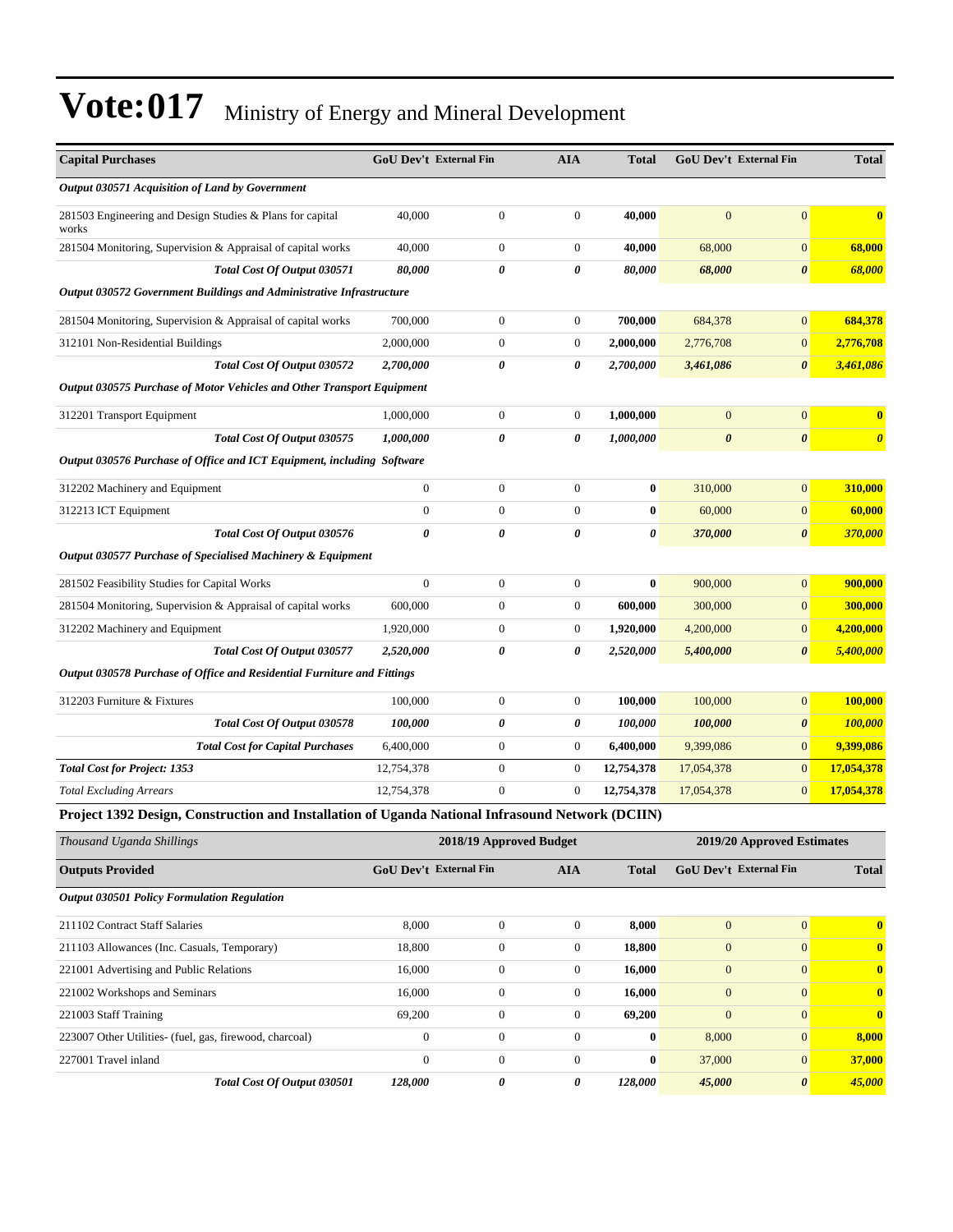#### *Output 030502 Institutional capacity for the mineral sector*

| 211102 Contract Staff Salaries                        | 60,000  | $\mathbf{0}$ | $\mathbf{0}$ | 60,000  | $\overline{0}$ | $\Omega$ | $\mathbf{0}$ |
|-------------------------------------------------------|---------|--------------|--------------|---------|----------------|----------|--------------|
| 211103 Allowances (Inc. Casuals, Temporary)           | 8,000   | $\mathbf{0}$ | $\Omega$     | 8.000   | $\overline{0}$ | $\Omega$ | $\mathbf{0}$ |
| 212101 Social Security Contributions                  | 40,000  | $\mathbf{0}$ |              | 40,000  | $\overline{0}$ | $\Omega$ | $\mathbf{0}$ |
| 221001 Advertising and Public Relations               | 32,000  | $\Omega$     |              | 32,000  | $\overline{0}$ | $\Omega$ | $\mathbf{0}$ |
| 221003 Staff Training                                 | 55,000  | $\mathbf{0}$ | $\Omega$     | 55,000  | 45,000         | $\Omega$ | 45,000       |
| 221010 Special Meals and Drinks                       | 10.000  | $\mathbf{0}$ |              | 10.000  | $\overline{0}$ | $\Omega$ | $\mathbf{0}$ |
| 221011 Printing, Stationery, Photocopying and Binding | 16,000  | $\Omega$     | $\Omega$     | 16.000  | $\mathbf{0}$   | $\Omega$ | $\mathbf{0}$ |
| Total Cost Of Output 030502                           | 221,000 | 0            | 0            | 221,000 | 45,000         | $\theta$ | 45,000       |

#### *Output 030503 Mineral Exploration, development, production and value-addition promoted*

| <b>Total Cost Of Output 030503</b>                   | 221.000 | 0            | 0            | 221.000 | 129,000        | $\boldsymbol{\theta}$ | 129,000 |
|------------------------------------------------------|---------|--------------|--------------|---------|----------------|-----------------------|---------|
| 228001 Maintenance - Civil                           | 20,000  | $\mathbf{0}$ | $\mathbf{0}$ | 20,000  | $\overline{0}$ | $\Omega$              |         |
| 227004 Fuel, Lubricants and Oils                     | 32,000  | $\mathbf{0}$ | $\Omega$     | 32,000  | $\Omega$       | $\Omega$              |         |
| 227003 Carriage, Haulage, Freight and transport hire | 4,000   | $\mathbf{0}$ | $\Omega$     | 4.000   | $\Omega$       | $\Omega$              |         |
| 227002 Travel abroad                                 | 30,000  | $\mathbf{0}$ | $\mathbf{0}$ | 30,000  | $\overline{0}$ | $\Omega$              |         |
| 227001 Travel inland                                 | 80,000  | $\mathbf{0}$ | $\mathbf{0}$ | 80,000  | 129,000        | $\overline{0}$        | 129,000 |
| 223004 Guard and Security services                   | 15,000  | $\mathbf{0}$ |              | 15,000  | $\mathbf{0}$   | $\Omega$              |         |
| 211103 Allowances (Inc. Casuals, Temporary)          | 16,000  | $\mathbf{0}$ | 0            | 16.000  | $\Omega$       | $\Omega$              |         |
| 211102 Contract Staff Salaries                       | 24,000  | $\mathbf{0}$ | $\mathbf{0}$ | 24,000  | $\Omega$       | $\Omega$              |         |
|                                                      |         |              |              |         |                |                       |         |

#### *Output 030504 Health safety and Social Awareness for Miners*

| 211102 Contract Staff Salaries                          | 28,000  | $\mathbf{0}$ | $\overline{0}$ | 28,000  | $\mathbf{0}$   | $\mathbf{0}$          | $\bf{0}$     |
|---------------------------------------------------------|---------|--------------|----------------|---------|----------------|-----------------------|--------------|
| 211103 Allowances (Inc. Casuals, Temporary)             | 20,000  | $\mathbf{0}$ | $\overline{0}$ | 20,000  | $\mathbf{0}$   | $\mathbf{0}$          | $\bf{0}$     |
| 221003 Staff Training                                   | 40,000  | $\theta$     | $\mathbf{0}$   | 40,000  | 25,000         | $\mathbf{0}$          | 25,000       |
| 223004 Guard and Security services                      | 8,000   | $\mathbf{0}$ | $\mathbf{0}$   | 8,000   | 25,000         | $\mathbf{0}$          | 25,000       |
| 223005 Electricity                                      | 16,000  | $\mathbf{0}$ | $\overline{0}$ | 16,000  | $\mathbf{0}$   | $\mathbf{0}$          | $\bf{0}$     |
| 223007 Other Utilities- (fuel, gas, firewood, charcoal) | 32,000  | $\theta$     | $\mathbf{0}$   | 32,000  | $\overline{0}$ | $\mathbf{0}$          | $\bf{0}$     |
| 227001 Travel inland                                    | 24,000  | $\theta$     | $\mathbf{0}$   | 24,000  | $\overline{0}$ | $\mathbf{0}$          | $\bf{0}$     |
| 227002 Travel abroad                                    | 20,000  | $\mathbf{0}$ | $\overline{0}$ | 20,000  | $\overline{0}$ | $\Omega$              | $\bf{0}$     |
| 227003 Carriage, Haulage, Freight and transport hire    | 2,000   | $\mathbf{0}$ | $\mathbf{0}$   | 2,000   | $\overline{0}$ | $\mathbf{0}$          | $\bf{0}$     |
| 227004 Fuel, Lubricants and Oils                        | 16,000  | $\theta$     | $\mathbf{0}$   | 16,000  | $\overline{0}$ | $\Omega$              | $\bf{0}$     |
| 228002 Maintenance - Vehicles                           | 16,500  | $\mathbf{0}$ | $\overline{0}$ | 16,500  | $\mathbf{0}$   | $\mathbf{0}$          | $\mathbf{0}$ |
| 228004 Maintenance – Other                              | 5,500   | $\mathbf{0}$ | $\mathbf{0}$   | 5,500   | $\overline{0}$ | $\mathbf{0}$          | $\bf{0}$     |
| Total Cost Of Output 030504                             | 228,000 | 0            | 0              | 228,000 | 50,000         | $\boldsymbol{\theta}$ | 50,000       |
| Output 030505 Licencing and inspection                  |         |              |                |         |                |                       |              |

| 211103 Allowances (Inc. Casuals, Temporary) | 30,000    | $\theta$       | $\mathbf{0}$ | 30,000    | 40,000         | $\overline{0}$        | 40,000   |
|---------------------------------------------|-----------|----------------|--------------|-----------|----------------|-----------------------|----------|
| 221002 Workshops and Seminars               | 32,000    | $\theta$       | $\mathbf{0}$ | 32,000    | $\Omega$       | $\mathbf{0}$          | $\bf{0}$ |
| 221003 Staff Training                       | 10,000    | $\theta$       | $\mathbf{0}$ | 10,000    | $\overline{0}$ | $\Omega$              |          |
| 223004 Guard and Security services          | 32,000    | $\theta$       | $\mathbf{0}$ | 32,000    | $\overline{0}$ | $\Omega$              |          |
| 223005 Electricity                          | 4.000     | $\theta$       | $\mathbf{0}$ | 4,000     | $\Omega$       | $\overline{0}$        |          |
| 227001 Travel inland                        | 64,000    | $\theta$       | $\mathbf{0}$ | 64,000    | $\overline{0}$ | $\Omega$              |          |
| 227002 Travel abroad                        | 42,000    | $\overline{0}$ | $\mathbf{0}$ | 42,000    | $\overline{0}$ | $\Omega$              |          |
| 227004 Fuel, Lubricants and Oils            | 36,000    | $\mathbf{0}$   | $\mathbf{0}$ | 36,000    | $\overline{0}$ | $\mathbf{0}$          |          |
| Total Cost Of Output 030505                 | 250,000   | 0              | 0            | 250,000   | 40,000         | $\boldsymbol{\theta}$ | 40,000   |
| <b>Total Cost for Outputs Provided</b>      | 1.048.000 | $\mathbf{0}$   | $\mathbf{0}$ | 1.048.000 | 309,000        | $\overline{0}$        | 309,000  |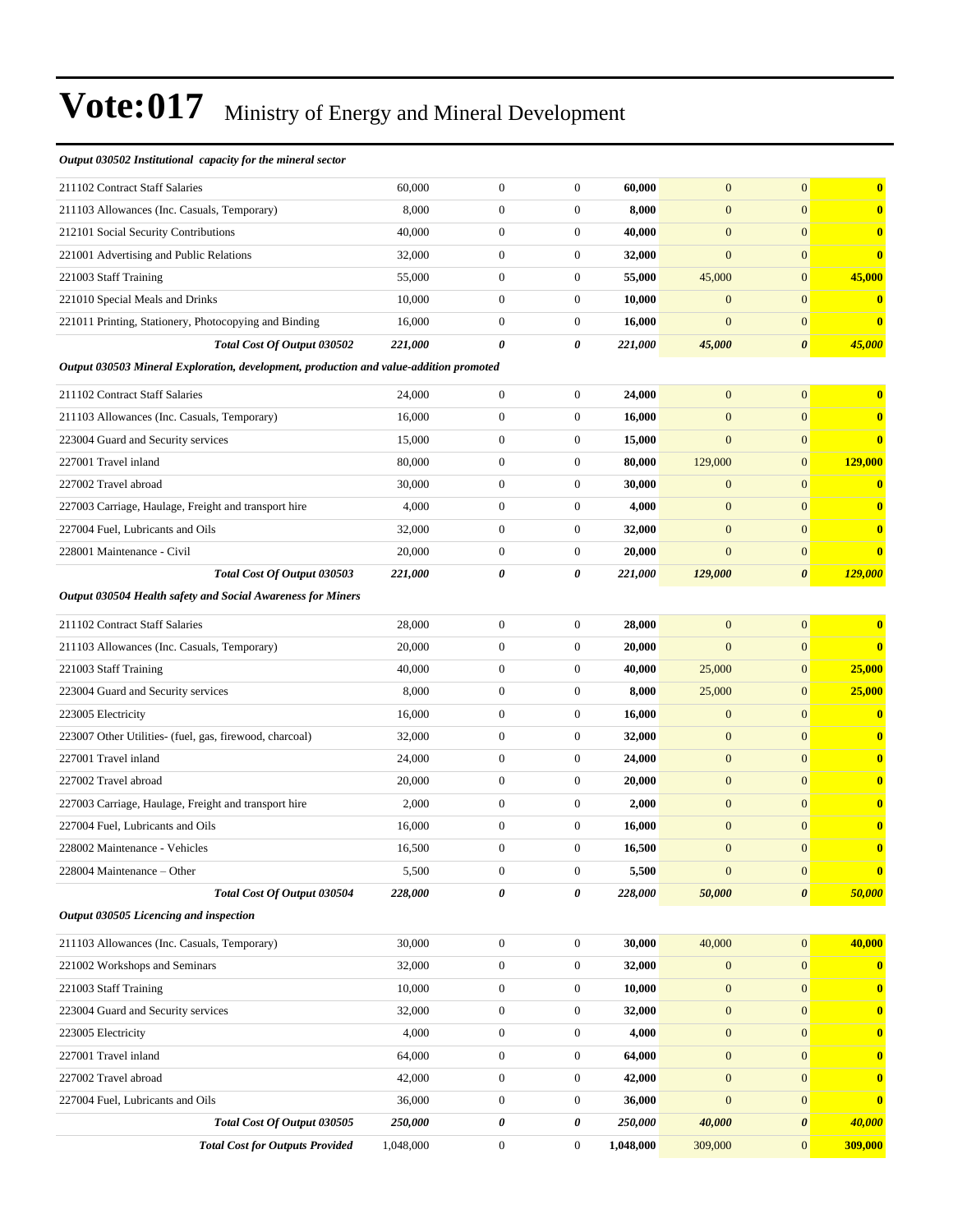| <b>Capital Purchases</b>                                                | <b>GoU Dev't External Fin</b> |                  | AIA              | <b>Total</b> | <b>GoU Dev't External Fin</b> |                       | <b>Total</b>            |
|-------------------------------------------------------------------------|-------------------------------|------------------|------------------|--------------|-------------------------------|-----------------------|-------------------------|
| Output 030571 Acquisition of Land by Government                         |                               |                  |                  |              |                               |                       |                         |
| 311101 Land                                                             | 230,000                       | $\boldsymbol{0}$ | 0                | 230,000      | 50,000                        | $\boldsymbol{0}$      | 50,000                  |
| Total Cost Of Output 030571                                             | 230,000                       | 0                | 0                | 230,000      | 50,000                        | $\boldsymbol{\theta}$ | 50,000                  |
| Output 030572 Government Buildings and Administrative Infrastructure    |                               |                  |                  |              |                               |                       |                         |
| 281501 Environment Impact Assessment for Capital Works                  | 48,000                        | $\boldsymbol{0}$ | $\boldsymbol{0}$ | 48,000       | $\mathbf{0}$                  | $\overline{0}$        | $\bf{0}$                |
| 281503 Engineering and Design Studies & Plans for capital<br>works      | 942,000                       | $\boldsymbol{0}$ | $\boldsymbol{0}$ | 942,000      | $\boldsymbol{0}$              | $\overline{0}$        | $\bf{0}$                |
| 312104 Other Structures                                                 | $\overline{0}$                | $\boldsymbol{0}$ | $\boldsymbol{0}$ | $\bf{0}$     | 200,000                       | $\mathbf{0}$          | 200,000                 |
| Total Cost Of Output 030572                                             | 990,000                       | 0                | 0                | 990,000      | 200,000                       | $\boldsymbol{\theta}$ | 200,000                 |
| <b>Output 030574 Major Bridges</b>                                      |                               |                  |                  |              |                               |                       |                         |
| 281504 Monitoring, Supervision & Appraisal of capital works             | 20,000                        | $\boldsymbol{0}$ | $\boldsymbol{0}$ | 20,000       | $\mathbf{0}$                  | $\mathbf{0}$          | $\bf{0}$                |
| Total Cost Of Output 030574                                             | 20,000                        | 0                | 0                | 20,000       | $\boldsymbol{\theta}$         | $\boldsymbol{\theta}$ | $\boldsymbol{\theta}$   |
| Output 030575 Purchase of Motor Vehicles and Other Transport Equipment  |                               |                  |                  |              |                               |                       |                         |
| 312201 Transport Equipment                                              | 300,000                       | $\boldsymbol{0}$ | $\boldsymbol{0}$ | 300,000      | $\mathbf{0}$                  | $\mathbf{0}$          | $\overline{\mathbf{0}}$ |
| Total Cost Of Output 030575                                             | 300,000                       | 0                | 0                | 300,000      | $\boldsymbol{\theta}$         | $\boldsymbol{\theta}$ | $\boldsymbol{\theta}$   |
| Output 030576 Purchase of Office and ICT Equipment, including Software  |                               |                  |                  |              |                               |                       |                         |
| 312202 Machinery and Equipment                                          | 121,000                       | $\boldsymbol{0}$ | $\mathbf{0}$     | 121,000      | $\mathbf{0}$                  | $\mathbf{0}$          | $\bf{0}$                |
| 312213 ICT Equipment                                                    | $\overline{0}$                | $\boldsymbol{0}$ | $\overline{0}$   | $\mathbf{0}$ | 40,000                        | $\mathbf{0}$          | 40,000                  |
| Total Cost Of Output 030576                                             | 121,000                       | 0                | 0                | 121,000      | 40,000                        | $\boldsymbol{\theta}$ | 40,000                  |
| Output 030577 Purchase of Specialised Machinery & Equipment             |                               |                  |                  |              |                               |                       |                         |
| 281504 Monitoring, Supervision & Appraisal of capital works             | $\boldsymbol{0}$              | $\boldsymbol{0}$ | $\boldsymbol{0}$ | $\bf{0}$     | 200,000                       | $\overline{0}$        | 200,000                 |
| 312202 Machinery and Equipment                                          | 790,000                       | $\boldsymbol{0}$ | $\boldsymbol{0}$ | 790,000      | 1,300,000                     | $\mathbf{0}$          | 1,300,000               |
| Total Cost Of Output 030577                                             | 790,000                       | 0                | 0                | 790,000      | 1,500,000                     | $\boldsymbol{\theta}$ | 1,500,000               |
| Output 030578 Purchase of Office and Residential Furniture and Fittings |                               |                  |                  |              |                               |                       |                         |
| 281504 Monitoring, Supervision & Appraisal of capital works             | 20,000                        | $\boldsymbol{0}$ | 0                | 20,000       | $\mathbf{0}$                  | $\mathbf{0}$          | $\bf{0}$                |
| 314201 Materials and supplies                                           | $\overline{0}$                | $\boldsymbol{0}$ | $\boldsymbol{0}$ | $\bf{0}$     | 30,000                        | $\mathbf{0}$          | 30,000                  |
| Total Cost Of Output 030578                                             | 20,000                        | 0                | 0                | 20,000       | 30,000                        | $\boldsymbol{\theta}$ | 30,000                  |
| Output 030579 Acquisition of Other Capital Assets                       |                               |                  |                  |              |                               |                       |                         |
| 314201 Materials and supplies                                           | 110,000                       | $\boldsymbol{0}$ | $\boldsymbol{0}$ | 110,000      | $\mathbf{0}$                  | $\mathbf{0}$          | $\mathbf{0}$            |
| Total Cost Of Output 030579                                             | 110,000                       | 0                | 0                | 110,000      | $\pmb{\theta}$                | $\boldsymbol{\theta}$ | $\boldsymbol{\theta}$   |
| <b>Total Cost for Capital Purchases</b>                                 | 2,581,000                     | $\boldsymbol{0}$ | $\boldsymbol{0}$ | 2,581,000    | 1,820,000                     | $\mathbf{0}$          | 1,820,000               |
| <b>Total Cost for Project: 1392</b>                                     | 3,629,000                     | $\boldsymbol{0}$ | $\boldsymbol{0}$ | 3,629,000    | 2,129,000                     | $\mathbf{0}$          | 2,129,000               |
| <b>Total Excluding Arrears</b>                                          | 3,629,000                     | $\boldsymbol{0}$ | $\boldsymbol{0}$ | 3,629,000    | 2,129,000                     | $\mathbf{0}$          | 2,129,000               |
| Project 1505 Minerals Laboratories Equipping & Systems Development      |                               |                  |                  |              |                               |                       |                         |

| Thousand Uganda Shillings                          | 2018/19 Approved Budget       | 2019/20 Approved Estimates |                |              |                               |                |              |
|----------------------------------------------------|-------------------------------|----------------------------|----------------|--------------|-------------------------------|----------------|--------------|
| <b>Outputs Provided</b>                            | <b>GoU Dev't External Fin</b> |                            | AIA            | <b>Total</b> | <b>GoU Dev't External Fin</b> |                | <b>Total</b> |
| <b>Output 030501 Policy Formulation Regulation</b> |                               |                            |                |              |                               |                |              |
| 211103 Allowances (Inc. Casuals, Temporary)        |                               | $\Omega$                   | $\overline{0}$ | $\bf{0}$     | 16,000                        | $\overline{0}$ | 16,000       |
| 221002 Workshops and Seminars                      |                               | $\Omega$                   | $\mathbf{0}$   | $\bf{0}$     | 29,000                        | $\overline{0}$ | 29,000       |
| 225001 Consultancy Services- Short term            |                               | $\theta$                   | $\mathbf{0}$   | $\bf{0}$     | 35,000                        | $\overline{0}$ | 35,000       |
| Total Cost Of Output 030501                        | 0                             | 0                          | 0              | 0            | 80,000                        | $\theta$       | 80,000       |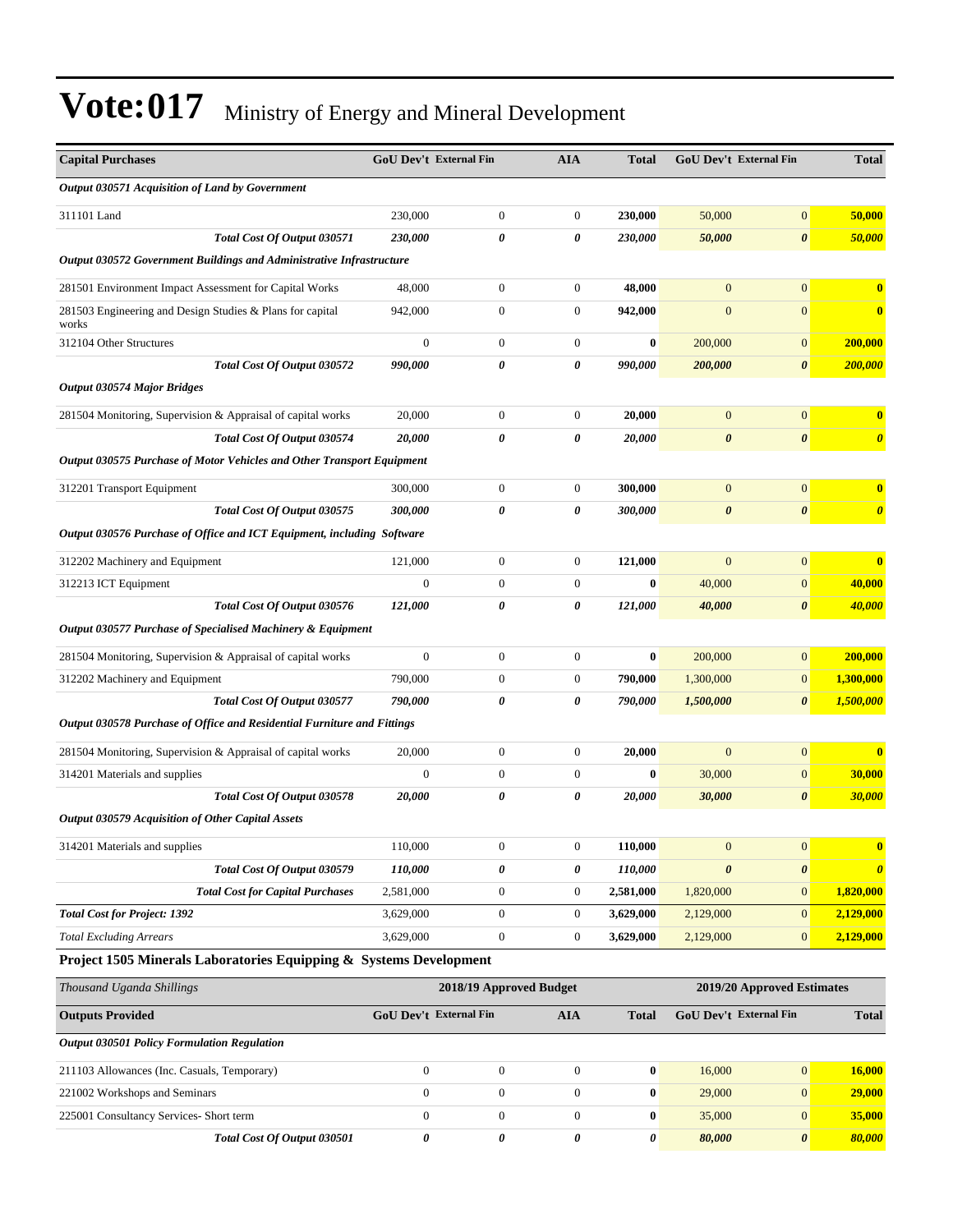#### *Output 030502 Institutional capacity for the mineral sector*

| 211102 Contract Staff Salaries                                                         | $\mathbf{0}$     | $\boldsymbol{0}$ | $\boldsymbol{0}$ | $\bf{0}$              | 60,000       | $\mathbf{0}$          | 60,000         |
|----------------------------------------------------------------------------------------|------------------|------------------|------------------|-----------------------|--------------|-----------------------|----------------|
| 213004 Gratuity Expenses                                                               | $\mathbf{0}$     | $\boldsymbol{0}$ | $\boldsymbol{0}$ | $\bf{0}$              | 13,500       | $\mathbf{0}$          | 13,500         |
| 221001 Advertising and Public Relations                                                | $\mathbf{0}$     | $\boldsymbol{0}$ | $\boldsymbol{0}$ | $\bf{0}$              | 1,500        | $\mathbf{0}$          | 1,500          |
| 221003 Staff Training                                                                  | 20,000           | $\boldsymbol{0}$ | $\boldsymbol{0}$ | 20,000                | 26,369       | $\mathbf{0}$          | 26,369         |
| 221011 Printing, Stationery, Photocopying and Binding                                  | 10,000           | $\boldsymbol{0}$ | $\boldsymbol{0}$ | 10,000                | 5,000        | $\mathbf{0}$          | 5,000          |
| 222002 Postage and Courier                                                             | $\boldsymbol{0}$ | $\boldsymbol{0}$ | $\boldsymbol{0}$ | $\bf{0}$              | 5,000        | $\mathbf{0}$          | 5,000          |
| 222003 Information and communications technology (ICT)                                 | $\boldsymbol{0}$ | $\boldsymbol{0}$ | $\boldsymbol{0}$ | $\bf{0}$              | 20,000       | $\mathbf{0}$          | 20,000         |
| 224005 Uniforms, Beddings and Protective Gear                                          | $\mathbf{0}$     | $\boldsymbol{0}$ | $\boldsymbol{0}$ | $\bf{0}$              | 19,561       | $\mathbf{0}$          | 19,561         |
| 226001 Insurances                                                                      | $\mathbf{0}$     | $\boldsymbol{0}$ | $\boldsymbol{0}$ | $\bf{0}$              | 80,000       | $\mathbf{0}$          | 80,000         |
| 227001 Travel inland                                                                   | $\theta$         | $\boldsymbol{0}$ | $\boldsymbol{0}$ | $\bf{0}$              | 79,151       | $\mathbf{0}$          | 79,151         |
| 227002 Travel abroad                                                                   | 38,000           | $\boldsymbol{0}$ | $\boldsymbol{0}$ | 38,000                | 164,919      | $\mathbf{0}$          | 164,919        |
| 227004 Fuel, Lubricants and Oils                                                       | 20,000           | $\boldsymbol{0}$ | $\boldsymbol{0}$ | 20,000                | $\mathbf{0}$ | $\mathbf{0}$          | $\mathbf{0}$   |
| 228003 Maintenance - Machinery, Equipment & Furniture                                  | 100,000          | $\boldsymbol{0}$ | $\boldsymbol{0}$ | 100,000               | $\mathbf{0}$ | $\mathbf{0}$          | $\mathbf{0}$   |
| 228004 Maintenance - Other                                                             | 40,000           | $\boldsymbol{0}$ | $\overline{0}$   | 40,000                | 250,000      | $\mathbf{0}$          | 250,000        |
| Total Cost Of Output 030502                                                            | 228,000          | 0                | 0                | 228,000               | 725,000      | $\boldsymbol{\theta}$ | 725,000        |
| Output 030503 Mineral Exploration, development, production and value-addition promoted |                  |                  |                  |                       |              |                       |                |
| 221003 Staff Training                                                                  | 10,000           | $\boldsymbol{0}$ | $\boldsymbol{0}$ | 10,000                | 121,600      | $\mathbf{0}$          | 121,600        |
| 221011 Printing, Stationery, Photocopying and Binding                                  | $\boldsymbol{0}$ | $\boldsymbol{0}$ | $\boldsymbol{0}$ | $\bf{0}$              | 24,200       | $\mathbf{0}$          | 24,200         |
| 221012 Small Office Equipment                                                          | $\mathbf{0}$     | $\boldsymbol{0}$ | $\boldsymbol{0}$ | $\bf{0}$              | 10,000       | $\mathbf{0}$          | 10,000         |
| 221017 Subscriptions                                                                   | $\mathbf{0}$     | $\boldsymbol{0}$ | $\boldsymbol{0}$ | $\bf{0}$              | 3,000        | $\mathbf{0}$          | 3,000          |
| 222002 Postage and Courier                                                             | $\mathbf{0}$     | $\boldsymbol{0}$ | $\boldsymbol{0}$ | $\bf{0}$              | 22,000       | $\mathbf{0}$          | 22,000         |
| 223007 Other Utilities- (fuel, gas, firewood, charcoal)                                | $\mathbf{0}$     | $\boldsymbol{0}$ | $\boldsymbol{0}$ | $\bf{0}$              | 30,000       | $\mathbf{0}$          | 30,000         |
| 225001 Consultancy Services- Short term                                                | 60,000           | $\boldsymbol{0}$ | $\boldsymbol{0}$ | 60,000                | 5,000        | $\mathbf{0}$          | 5,000          |
| 225002 Consultancy Services-Long-term                                                  | $\boldsymbol{0}$ | $\boldsymbol{0}$ | $\boldsymbol{0}$ | $\bf{0}$              | 90,000       | $\mathbf{0}$          | 90,000         |
| 227001 Travel inland                                                                   | $\mathbf{0}$     | $\boldsymbol{0}$ | $\boldsymbol{0}$ | $\bf{0}$              | 63,000       | $\mathbf{0}$          | 63,000         |
| 227002 Travel abroad                                                                   | 20,000           | $\boldsymbol{0}$ | $\boldsymbol{0}$ | 20,000                | 148,000      | $\mathbf{0}$          | <b>148,000</b> |
| 227004 Fuel, Lubricants and Oils                                                       | 10,000           | $\boldsymbol{0}$ | $\boldsymbol{0}$ | 10,000                | 2,150        | $\mathbf{0}$          | 2,150          |
| Total Cost Of Output 030503                                                            | 100,000          | 0                | 0                | <i><b>100,000</b></i> | 518,950      | $\boldsymbol{\theta}$ | 518,950        |
| Output 030504 Health safety and Social Awareness for Miners                            |                  |                  |                  |                       |              |                       |                |
| 211103 Allowances (Inc. Casuals, Temporary)                                            | 5,000            | $\boldsymbol{0}$ | $\boldsymbol{0}$ | 5,000                 | $\mathbf{0}$ | $\boldsymbol{0}$      | $\bf{0}$       |
| 221002 Workshops and Seminars                                                          | 5,000            | $\boldsymbol{0}$ | $\boldsymbol{0}$ | 5,000                 | 7,500        | $\boldsymbol{0}$      | 7,500          |
| 221003 Staff Training                                                                  | $\boldsymbol{0}$ | $\boldsymbol{0}$ | $\boldsymbol{0}$ | $\bf{0}$              | 15,000       | $\boldsymbol{0}$      | 15,000         |
| 221009 Welfare and Entertainment                                                       | $\boldsymbol{0}$ | $\boldsymbol{0}$ | $\boldsymbol{0}$ | $\bf{0}$              | 3,000        | $\boldsymbol{0}$      | 3,000          |
| 221011 Printing, Stationery, Photocopying and Binding                                  | $\boldsymbol{0}$ | $\boldsymbol{0}$ | $\boldsymbol{0}$ | $\bf{0}$              | 17,000       | $\boldsymbol{0}$      | 17,000         |
| 221012 Small Office Equipment                                                          | $\boldsymbol{0}$ | $\boldsymbol{0}$ | $\boldsymbol{0}$ | $\bf{0}$              | 20,000       | $\boldsymbol{0}$      | 20,000         |
| $224004 \times 10^{-1}$                                                                |                  |                  |                  |                       | 15.000       | $\Delta$              | 15000          |

224004 Cleaning and Sanitation 0 0 0 **0** 15,000 0 **15,000** 227001 Travel inland 0 0 0 **0** 80,000 0 **80,000** 227002 Travel abroad 0 0 0 **0** 30,500 0 **30,500** 228001 Maintenance - Civil 0 0 0 **0** 20,000 0 **20,000** *Total Cost Of Output 030504 10,000 0 0 10,000 208,000 0 208,000 Total Cost for Outputs Provided* 338,000 0 0 338,000 1,531,950 0 1,531,950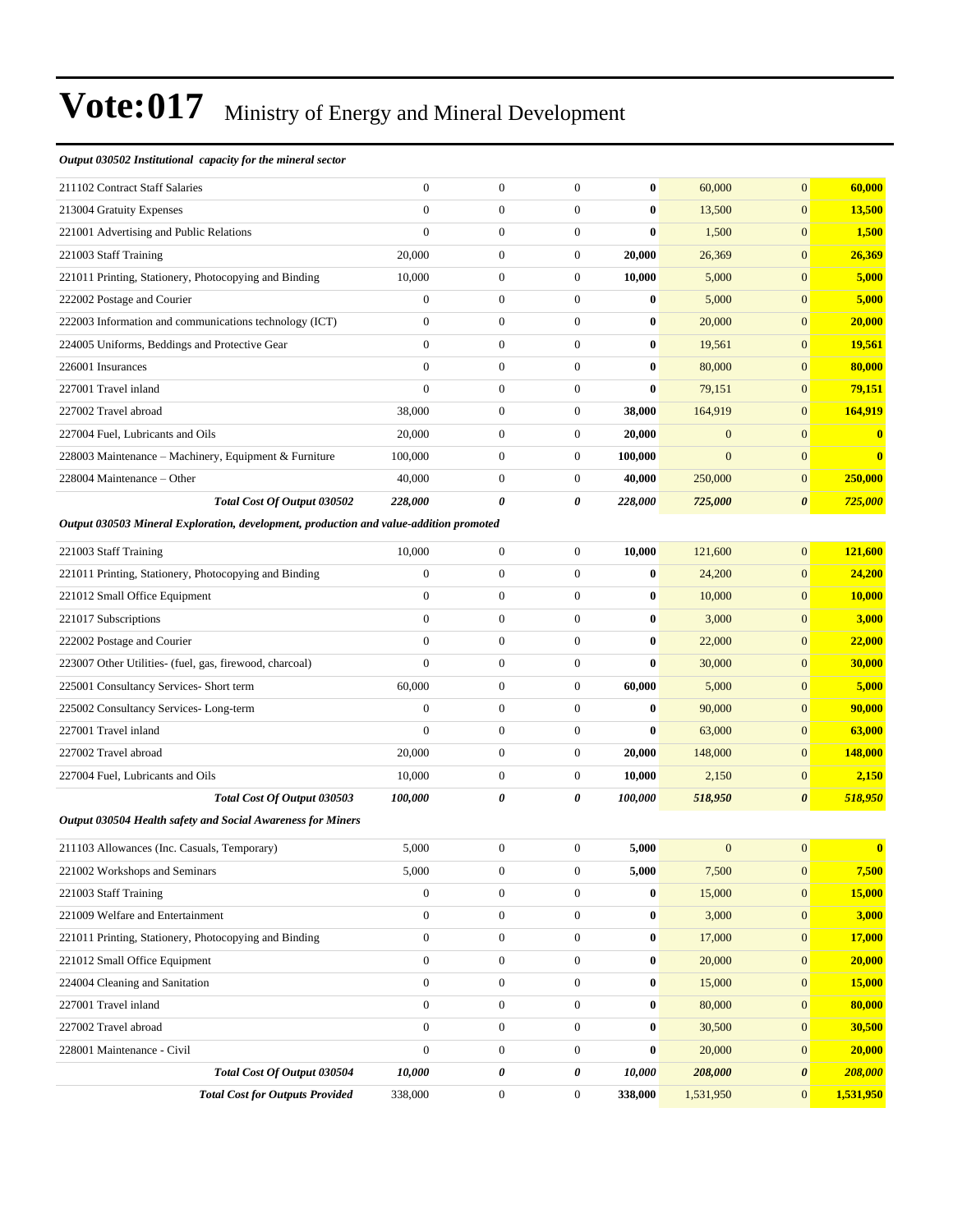| <b>Outputs Funded</b>                                                                  | <b>GoU Dev't External Fin</b> |                         | <b>AIA</b>       | <b>Total</b>     |                  | <b>GoU Dev't External Fin</b> | <b>Total</b>     |
|----------------------------------------------------------------------------------------|-------------------------------|-------------------------|------------------|------------------|------------------|-------------------------------|------------------|
| Output 030551 Contribution to international organisation(SEAMIC)                       |                               |                         |                  |                  |                  |                               |                  |
| 262101 Contributions to International Organisations (Current)                          | $\mathbf{0}$                  | $\overline{0}$          | $\boldsymbol{0}$ | $\bf{0}$         | 30,000           | $\mathbf{0}$                  | 30,000           |
| o/w Contribution to African Minerals & Geosciences Center<br>(AMGC)                    | $\theta$                      | 0                       | $\theta$         | $\bf{0}$         | 30,000           | $\boldsymbol{\theta}$         | 30,000           |
| Total Cost Of Output 030551                                                            | $\boldsymbol{\theta}$         | 0                       | 0                | 0                | 30,000           | $\boldsymbol{\theta}$         | 30,000           |
| <b>Total Cost for Outputs Funded</b>                                                   | $\boldsymbol{0}$              | $\boldsymbol{0}$        | $\boldsymbol{0}$ | $\bf{0}$         | 30,000           | $\mathbf{0}$                  | 30,000           |
| <b>Capital Purchases</b>                                                               | <b>GoU Dev't External Fin</b> |                         | <b>AIA</b>       | <b>Total</b>     |                  | <b>GoU Dev't External Fin</b> | <b>Total</b>     |
| Output 030572 Government Buildings and Administrative Infrastructure                   |                               |                         |                  |                  |                  |                               |                  |
| 281503 Engineering and Design Studies & Plans for capital<br>works                     | 20,000                        | $\boldsymbol{0}$        | $\boldsymbol{0}$ | 20,000           | 527,000          | $\mathbf{0}$                  | 527,000          |
| 281504 Monitoring, Supervision & Appraisal of capital works                            | 10,000                        | $\boldsymbol{0}$        | $\boldsymbol{0}$ | 10,000           | $\boldsymbol{0}$ | $\boldsymbol{0}$              | $\bf{0}$         |
| 312104 Other Structures                                                                | 100,000                       | $\boldsymbol{0}$        | $\boldsymbol{0}$ | 100,000          | $\boldsymbol{0}$ | $\mathbf{0}$                  | $\bf{0}$         |
| 312214 Laboratory Equipments                                                           | $\boldsymbol{0}$              | $\boldsymbol{0}$        | $\boldsymbol{0}$ | $\bf{0}$         | 73,000           | $\mathbf{0}$                  | 73,000           |
| Total Cost Of Output 030572                                                            | 130,000                       | 0                       | 0                | 130,000          | 600,000          | $\boldsymbol{\theta}$         | 600,000          |
| Output 030576 Purchase of Office and ICT Equipment, including Software                 |                               |                         |                  |                  |                  |                               |                  |
| 312211 Office Equipment                                                                | $\boldsymbol{0}$              | $\boldsymbol{0}$        | $\boldsymbol{0}$ | $\boldsymbol{0}$ | 20,000           | $\boldsymbol{0}$              | 20,000           |
| 312213 ICT Equipment                                                                   | $\mathbf{0}$                  | $\boldsymbol{0}$        | $\boldsymbol{0}$ | $\bf{0}$         | 333,050          | $\mathbf{0}$                  | 333,050          |
| 312302 Intangible Fixed Assets                                                         | $\mathbf{0}$                  | $\overline{0}$          | $\boldsymbol{0}$ | $\bf{0}$         | 5,000            | $\mathbf{0}$                  | 5,000            |
| Total Cost Of Output 030576                                                            | 0                             | 0                       | 0                | 0                | 358,050          | $\boldsymbol{\theta}$         | 358,050          |
| Output 030577 Purchase of Specialised Machinery & Equipment                            |                               |                         |                  |                  |                  |                               |                  |
| 312214 Laboratory Equipments                                                           | 1,532,000                     | $\boldsymbol{0}$        | $\boldsymbol{0}$ | 1,532,000        | 4,580,000        | $\mathbf{0}$                  | 4,580,000        |
| 314201 Materials and supplies                                                          | $\overline{0}$                | $\boldsymbol{0}$        | $\boldsymbol{0}$ | $\bf{0}$         | 250,000          | $\boldsymbol{0}$              | 250,000          |
| Total Cost Of Output 030577                                                            | 1,532,000                     | 0                       | 0                | 1,532,000        | 4,830,000        | $\boldsymbol{\theta}$         | <u>4,830,000</u> |
| Output 030578 Purchase of Office and Residential Furniture and Fittings                |                               |                         |                  |                  |                  |                               |                  |
| 312203 Furniture & Fixtures                                                            | $\mathbf{0}$                  | $\boldsymbol{0}$        | $\boldsymbol{0}$ | $\bf{0}$         | 50,000           | $\mathbf{0}$                  | 50,000           |
| Total Cost Of Output 030578                                                            | $\boldsymbol{\theta}$         | 0                       | 0                | 0                | 50,000           | $\boldsymbol{\theta}$         | 50,000           |
| <b>Total Cost for Capital Purchases</b>                                                | 1,662,000                     | $\boldsymbol{0}$        | $\boldsymbol{0}$ | 1,662,000        | 5,838,050        | $\boldsymbol{0}$              | 5,838,050        |
| <b>Total Cost for Project: 1505</b>                                                    | 2,000,000                     | $\boldsymbol{0}$        | $\boldsymbol{0}$ | 2,000,000        | 7,400,000        | $\mathbf{0}$                  | 7,400,000        |
| <b>Total Excluding Arrears</b>                                                         | 2,000,000                     | $\boldsymbol{0}$        | $\boldsymbol{0}$ | 2,000,000        | 7,400,000        | $\mathbf{0}$                  | 7,400,000        |
| Project 1542 Airborne Geophysical Survey and Geological Mapping of Karamoja            |                               |                         |                  |                  |                  |                               |                  |
| Thousand Uganda Shillings                                                              |                               | 2018/19 Approved Budget |                  |                  |                  | 2019/20 Approved Estimates    |                  |
| <b>Outputs Provided</b>                                                                | GoU Dev't External Fin        |                         | <b>AIA</b>       | <b>Total</b>     |                  | GoU Dev't External Fin        | <b>Total</b>     |
| Output 030503 Mineral Exploration, development, production and value-addition promoted |                               |                         |                  |                  |                  |                               |                  |
| 221002 Workshops and Seminars                                                          | $\boldsymbol{0}$              | $\boldsymbol{0}$        | $\boldsymbol{0}$ | $\bf{0}$         | 500,000          | $\mathbf{0}$                  | 500,000          |
| 221003 Staff Training                                                                  | $\boldsymbol{0}$              | $\boldsymbol{0}$        | $\boldsymbol{0}$ | $\boldsymbol{0}$ | 500,000          | $\boldsymbol{0}$              | 500,000          |
| 225002 Consultancy Services-Long-term                                                  | $\boldsymbol{0}$              | $\boldsymbol{0}$        | $\boldsymbol{0}$ | $\bf{0}$         | 10,000,000       | $\boldsymbol{0}$              | 10,000,000       |
| 227001 Travel inland                                                                   | $\boldsymbol{0}$              | $\boldsymbol{0}$        | $\boldsymbol{0}$ | 0                | 500,000          | $\mathbf{0}$                  | 500,000          |
| 227002 Travel abroad                                                                   | $\boldsymbol{0}$              | $\boldsymbol{0}$        | $\boldsymbol{0}$ | $\boldsymbol{0}$ | 500,000          | $\boldsymbol{0}$              | 500,000          |
| Total Cost Of Output 030503                                                            | 0                             | 0                       | 0                | 0                | 12,000,000       | $\boldsymbol{\theta}$         | 12,000,000       |
| <b>Total Cost for Outputs Provided</b>                                                 | $\boldsymbol{0}$              | $\boldsymbol{0}$        | $\boldsymbol{0}$ | $\boldsymbol{0}$ | 12,000,000       | $\mathbf{0}$                  | 12,000,000       |
| <b>Total Cost for Project: 1542</b>                                                    | $\mathbf{0}$                  | $\boldsymbol{0}$        | $\boldsymbol{0}$ | $\boldsymbol{0}$ | 12,000,000       | $\mathbf{0}$                  | 12,000,000       |
| <b>Total Excluding Arrears</b>                                                         | $\boldsymbol{0}$              | $\boldsymbol{0}$        | $\boldsymbol{0}$ | $\boldsymbol{0}$ | 12,000,000       | $\boldsymbol{0}$              | 12,000,000       |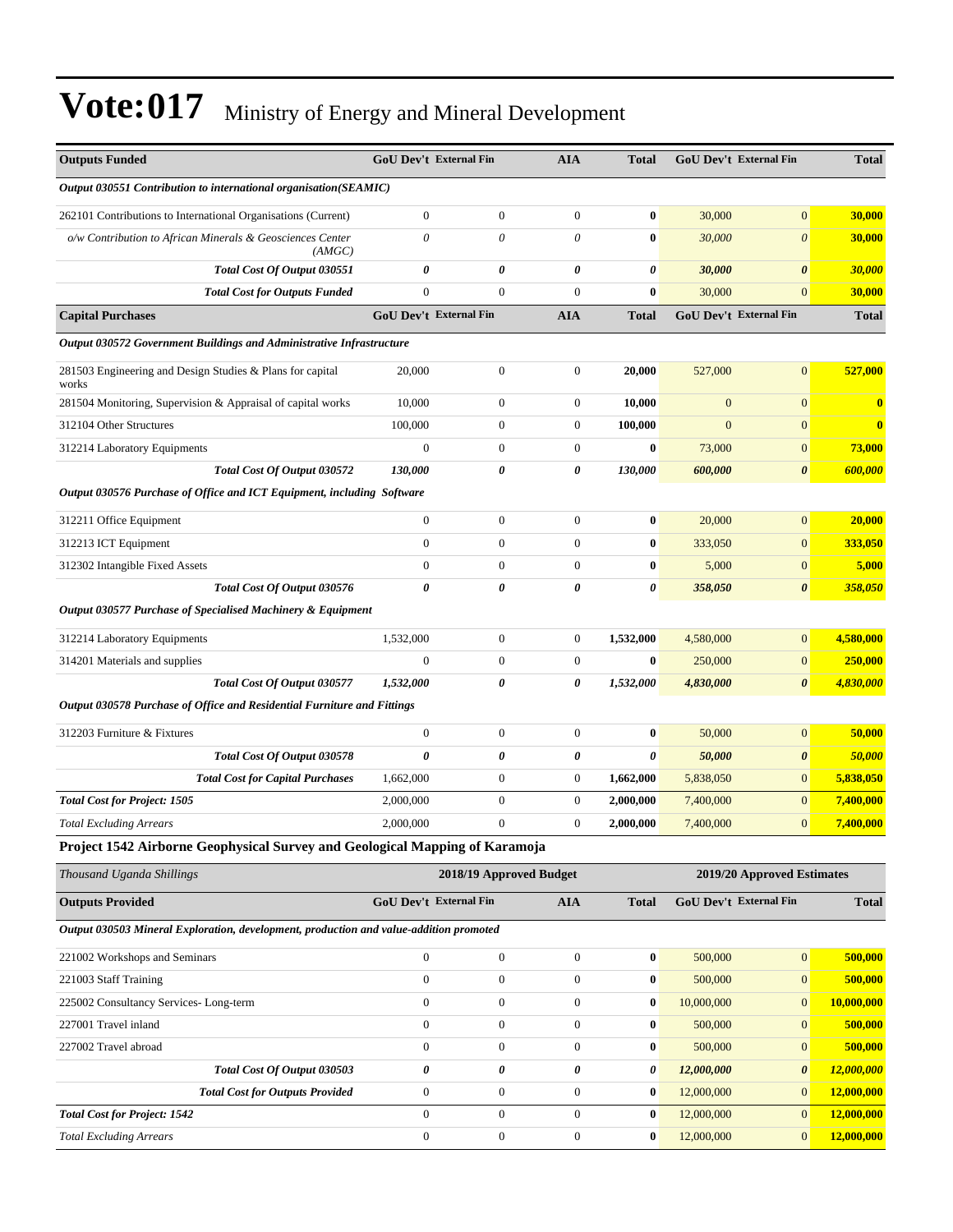|                                                               |                  | <b>GoU</b> External Fin | <b>AIA</b>       | <b>Total</b>     | GoU                   | <b>External Fin</b>        | <b>Total</b>   |
|---------------------------------------------------------------|------------------|-------------------------|------------------|------------------|-----------------------|----------------------------|----------------|
| <b>Total Cost for Programme 05</b>                            | 24,929,283       | $\bf{0}$                | $\bf{0}$         | 24,929,283       | 46,129,283            | $\bf{0}$                   | 46,129,283     |
| <b>Total Excluding Arrears</b>                                | 24,929,283       | $\mathbf{0}$            | $\boldsymbol{0}$ | 24,929,283       | 46,129,283            | $\mathbf{0}$               | 46,129,283     |
| <b>Programme :0349 Policy, Planning and Support Services</b>  |                  |                         |                  |                  |                       |                            |                |
| <b>Recurrent Budget Estimates</b>                             |                  |                         |                  |                  |                       |                            |                |
| <b>SubProgramme 08 Internal Audit Department</b>              |                  |                         |                  |                  |                       |                            |                |
| Thousand Uganda Shillings                                     |                  | 2018/19 Approved Budget |                  |                  |                       | 2019/20 Approved Estimates |                |
| <b>Outputs Provided</b>                                       | Wage             | Non Wage                | AIA              | <b>Total</b>     | Wage                  | Non Wage                   | <b>Total</b>   |
| Output 034901 Planning, Budgeting and monitoring              |                  |                         |                  |                  |                       |                            |                |
| 211103 Allowances (Inc. Casuals, Temporary)                   | $\boldsymbol{0}$ | 36,000                  | $\mathbf{0}$     | 36,000           | $\mathbf{0}$          | 30,000                     | 30,000         |
| 221003 Staff Training                                         | $\boldsymbol{0}$ | $\mathbf{0}$            | $\mathbf{0}$     | $\bf{0}$         | $\mathbf{0}$          | 20,000                     | 20,000         |
| 221007 Books, Periodicals & Newspapers                        | $\boldsymbol{0}$ | 1,401                   | $\boldsymbol{0}$ | 1,401            | $\mathbf{0}$          | 2,000                      | 2,000          |
| 221008 Computer supplies and Information Technology (IT)      | $\boldsymbol{0}$ | 4,000                   | $\mathbf{0}$     | 4,000            | $\mathbf{0}$          | 4,000                      | 4,000          |
| 221011 Printing, Stationery, Photocopying and Binding         | $\boldsymbol{0}$ | 18,000                  | $\boldsymbol{0}$ | 18,000           | $\mathbf{0}$          | 20,000                     | 20,000         |
| 221012 Small Office Equipment                                 | $\boldsymbol{0}$ | 2,000                   | $\boldsymbol{0}$ | 2,000            | $\boldsymbol{0}$      | 2,000                      | 2,000          |
| 222001 Telecommunications                                     | $\boldsymbol{0}$ | 4,000                   | $\mathbf{0}$     | 4,000            | $\mathbf{0}$          | 4,000                      | 4,000          |
| 227001 Travel inland                                          | $\boldsymbol{0}$ | 18,000                  | $\boldsymbol{0}$ | 18,000           | $\mathbf{0}$          | 80,000                     | 80,000         |
| 227004 Fuel, Lubricants and Oils                              | $\boldsymbol{0}$ | 12,000                  | $\boldsymbol{0}$ | 12,000           | $\mathbf{0}$          | 20,000                     | 20,000         |
|                                                               |                  |                         |                  |                  |                       |                            |                |
| 228002 Maintenance - Vehicles                                 | $\boldsymbol{0}$ | 8,800                   | $\boldsymbol{0}$ | 8,800            | $\mathbf{0}$          | 10,000                     | 10,000         |
| 228003 Maintenance – Machinery, Equipment & Furniture         | $\boldsymbol{0}$ | $\overline{0}$          | $\mathbf{0}$     | $\bf{0}$         | $\boldsymbol{0}$      | 8,000                      | 8,000          |
| <b>Total Cost of Output 01</b>                                | 0                | 104,201                 | 0                | 104,201          | $\boldsymbol{\theta}$ | 200,000                    | 200,000        |
| <b>Output 034902 Finance Management and Procurement</b>       |                  |                         |                  |                  |                       |                            |                |
| 211103 Allowances (Inc. Casuals, Temporary)                   | $\boldsymbol{0}$ | 30,000                  | $\boldsymbol{0}$ | 30,000           | $\mathbf{0}$          | 65,000                     | 65,000         |
| 221003 Staff Training                                         | $\boldsymbol{0}$ | 40,000                  | $\boldsymbol{0}$ | 40,000           | $\mathbf{0}$          | 20,000                     | 20,000         |
| 221011 Printing, Stationery, Photocopying and Binding         | $\boldsymbol{0}$ | 40,000                  | $\mathbf{0}$     | 40,000           | $\mathbf{0}$          | 40,000                     | 40,000         |
| 227001 Travel inland                                          | $\boldsymbol{0}$ | 115,000                 | $\boldsymbol{0}$ | 115,000          | $\boldsymbol{0}$      | 120,000                    | <b>120,000</b> |
| 227002 Travel abroad                                          | $\boldsymbol{0}$ | 20,000                  | $\boldsymbol{0}$ | 20,000           | $\mathbf{0}$          | 40,000                     | 40,000         |
| 227004 Fuel, Lubricants and Oils                              | $\boldsymbol{0}$ | 10,812                  | $\boldsymbol{0}$ | 10,812           | $\mathbf{0}$          | 16,000                     | <b>16,000</b>  |
| 228002 Maintenance - Vehicles                                 | $\mathbf{0}$     | $\mathbf{0}$            | $\overline{0}$   | $\bf{0}$         | $\overline{0}$        | 4,000                      | 4,000          |
| <b>Total Cost of Output 02</b>                                | 0                | 255,812                 | 0                | 255,812          | 0                     | 305,000                    | 305,000        |
| Output 034903 Procurement & maintainance of assets and stores |                  |                         |                  |                  |                       |                            |                |
| 211103 Allowances (Inc. Casuals, Temporary)                   | $\boldsymbol{0}$ | 30,000                  | $\mathbf{0}$     | 30,000           | $\mathbf{0}$          | 30,000                     | 30,000         |
| 221003 Staff Training                                         | $\boldsymbol{0}$ | 10,000                  | $\mathbf{0}$     | 10,000           | $\boldsymbol{0}$      | $\overline{0}$             | $\mathbf{0}$   |
| 221007 Books, Periodicals & Newspapers                        | $\mathbf{0}$     | $\mathbf{0}$            | $\mathbf{0}$     | $\bf{0}$         | $\boldsymbol{0}$      | 2,000                      | 2,000          |
| 221008 Computer supplies and Information Technology (IT)      | $\boldsymbol{0}$ | $\mathbf{0}$            | $\boldsymbol{0}$ | $\bf{0}$         | $\mathbf{0}$          | 4,000                      | 4,000          |
| 221011 Printing, Stationery, Photocopying and Binding         | $\boldsymbol{0}$ | 16,000                  | $\boldsymbol{0}$ | 16,000           | $\mathbf{0}$          | 14,000                     | 14,000         |
| 221012 Small Office Equipment                                 | $\boldsymbol{0}$ | $\boldsymbol{0}$        | $\mathbf{0}$     | $\bf{0}$         | $\boldsymbol{0}$      | 4,000                      | 4,000          |
| 222001 Telecommunications                                     | $\boldsymbol{0}$ | $\mathbf{0}$            | $\mathbf{0}$     | $\bf{0}$         | $\mathbf{0}$          | 4,000                      | 4,000          |
| 227001 Travel inland                                          | $\boldsymbol{0}$ | 35,000                  | $\mathbf{0}$     | 35,000           | $\mathbf{0}$          | 80,000                     | 80,000         |
| 227002 Travel abroad                                          | $\boldsymbol{0}$ | $\boldsymbol{0}$        | $\boldsymbol{0}$ | $\boldsymbol{0}$ | $\mathbf{0}$          | 50,000                     | 50,000         |
| 227004 Fuel, Lubricants and Oils                              | $\boldsymbol{0}$ | 10,000                  | $\boldsymbol{0}$ | 10,000           | $\mathbf{0}$          | 20,000                     | 20,000         |
| 228002 Maintenance - Vehicles                                 | $\boldsymbol{0}$ | 7,640                   | $\boldsymbol{0}$ | 7,640            | $\mathbf{0}$          | 8,000                      | 8,000          |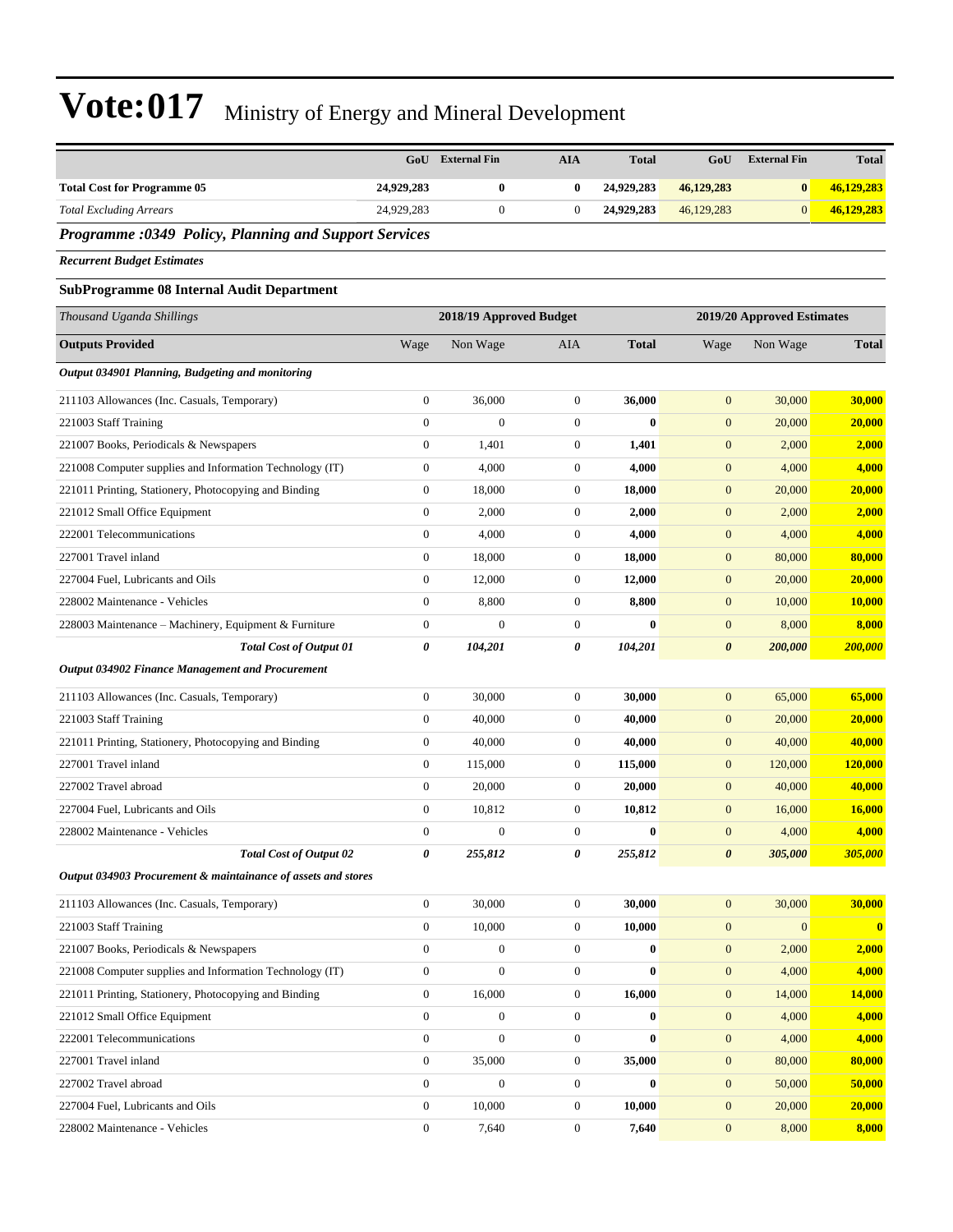| 228003 Maintenance – Machinery, Equipment & Furniture         | $\boldsymbol{0}$ | $\mathbf{0}$            | $\mathbf{0}$     | $\bf{0}$     | $\mathbf{0}$          | 4,000                      | 4,000                   |
|---------------------------------------------------------------|------------------|-------------------------|------------------|--------------|-----------------------|----------------------------|-------------------------|
| <b>Total Cost of Output 03</b>                                | 0                | 108,640                 | 0                | 108,640      | $\boldsymbol{\theta}$ | 220,000                    | 220,000                 |
| Output 034905 Management of Human Resource                    |                  |                         |                  |              |                       |                            |                         |
| 211103 Allowances (Inc. Casuals, Temporary)                   | $\boldsymbol{0}$ | 15,000                  | $\mathbf{0}$     | 15,000       | $\mathbf{0}$          | 20,000                     | 20,000                  |
| 221003 Staff Training                                         | $\boldsymbol{0}$ | 10,000                  | $\mathbf{0}$     | 10,000       | $\mathbf{0}$          | 20,000                     | 20,000                  |
| 221011 Printing, Stationery, Photocopying and Binding         | $\boldsymbol{0}$ | 5,000                   | $\mathbf{0}$     | 5,000        | $\mathbf{0}$          | 10,000                     | 10,000                  |
| 222001 Telecommunications                                     | $\overline{0}$   | $\overline{0}$          | $\mathbf{0}$     | $\bf{0}$     | $\mathbf{0}$          | 1,653                      | 1,653                   |
| 227001 Travel inland                                          | $\boldsymbol{0}$ | 6,000                   | $\mathbf{0}$     | 6,000        | $\mathbf{0}$          | 8,000                      | 8,000                   |
| 227004 Fuel, Lubricants and Oils                              | $\boldsymbol{0}$ | 4,000                   | $\mathbf{0}$     | 4,000        | $\mathbf{0}$          | 4,000                      | 4,000                   |
| <b>Total Cost of Output 05</b>                                | 0                | 40,000                  | 0                | 40,000       | $\boldsymbol{\theta}$ | 63,653                     | 63,653                  |
| <b>Total Cost Of Outputs Provided</b>                         | $\bf{0}$         | 508,653                 | $\bf{0}$         | 508,653      | $\bf{0}$              | 788,653                    | 788,653                 |
| <b>Total Cost for SubProgramme 08</b>                         | $\bf{0}$         | 508,653                 | $\bf{0}$         | 508,653      | $\bf{0}$              | 788,653                    | 788,653                 |
| <b>Total Excluding Arrears</b>                                | $\overline{0}$   | 508,653                 | $\mathbf{0}$     | 508,653      | $\mathbf{0}$          | 788,653                    | 788,653                 |
| <b>SubProgramme 18 Finance and Administration</b>             |                  |                         |                  |              |                       |                            |                         |
| Thousand Uganda Shillings                                     |                  | 2018/19 Approved Budget |                  |              |                       | 2019/20 Approved Estimates |                         |
| <b>Outputs Provided</b>                                       | Wage             | Non Wage                | <b>AIA</b>       | <b>Total</b> | Wage                  | Non Wage                   | <b>Total</b>            |
| Output 034901 Planning, Budgeting and monitoring              |                  |                         |                  |              |                       |                            |                         |
| 211103 Allowances (Inc. Casuals, Temporary)                   | $\boldsymbol{0}$ | 60,000                  | $\mathbf{0}$     | 60,000       | $\mathbf{0}$          | $\overline{0}$             | $\bf{0}$                |
| 221010 Special Meals and Drinks                               | $\boldsymbol{0}$ | 8,000                   | $\mathbf{0}$     | 8,000        | $\mathbf{0}$          | $\overline{0}$             | $\bf{0}$                |
| 221011 Printing, Stationery, Photocopying and Binding         | $\boldsymbol{0}$ | 23,999                  | $\mathbf{0}$     | 23,999       | $\boldsymbol{0}$      | 12,000                     | 12,000                  |
| 227001 Travel inland                                          | $\overline{0}$   | $\overline{0}$          | $\mathbf{0}$     | $\bf{0}$     | $\mathbf{0}$          | 140,000                    | 140,000                 |
| 227004 Fuel, Lubricants and Oils                              | $\boldsymbol{0}$ | 8,001                   | $\mathbf{0}$     | 8,001        | $\mathbf{0}$          | 40,000                     | 40,000                  |
| 228002 Maintenance - Vehicles                                 | $\boldsymbol{0}$ | $\overline{0}$          | $\mathbf{0}$     | $\bf{0}$     | $\mathbf{0}$          | 16,000                     | 16,000                  |
| <b>Total Cost of Output 01</b>                                | 0                | 100,000                 | 0                | 100,000      | $\boldsymbol{\theta}$ | 208,000                    | <b>208,000</b>          |
| <b>Output 034902 Finance Management and Procurement</b>       |                  |                         |                  |              |                       |                            |                         |
| 221003 Staff Training                                         | $\boldsymbol{0}$ | $\boldsymbol{0}$        | $\mathbf{0}$     | $\bf{0}$     | $\mathbf{0}$          | 30,000                     | 30,000                  |
| 221009 Welfare and Entertainment                              | $\overline{0}$   | $\overline{0}$          | $\boldsymbol{0}$ | $\bf{0}$     | $\mathbf{0}$          | 4,000                      | 4,000                   |
| 221010 Special Meals and Drinks                               | $\mathbf{0}$     | 15,000                  | $\mathbf{0}$     | 15,000       | $\mathbf{0}$          | $\overline{0}$             | $\bf{0}$                |
| 221011 Printing, Stationery, Photocopying and Binding         | $\boldsymbol{0}$ | 50,000                  | $\boldsymbol{0}$ | 50,000       | $\mathbf{0}$          | 65,600                     | 65,600                  |
| 221016 IFMS Recurrent costs                                   | 0                | 12,000                  | $\boldsymbol{0}$ | 12,000       | $\mathbf{0}$          | 12,400                     | <u>12,400</u>           |
| 222001 Telecommunications                                     | $\overline{0}$   | 10,000                  | $\mathbf{0}$     | 10,000       | $\mathbf{0}$          | $\mathbf{0}$               | $\bf{0}$                |
| 222002 Postage and Courier                                    | $\boldsymbol{0}$ | 4,000                   | $\boldsymbol{0}$ | 4,000        | $\boldsymbol{0}$      | $\overline{0}$             | $\overline{\mathbf{0}}$ |
| 227001 Travel inland                                          | $\boldsymbol{0}$ | 39,000                  | $\boldsymbol{0}$ | 39,000       | $\mathbf{0}$          | 60,000                     | 60,000                  |
| 227002 Travel abroad                                          | $\boldsymbol{0}$ | $\overline{0}$          | $\mathbf{0}$     | $\bf{0}$     | $\mathbf{0}$          | 18,000                     | 18,000                  |
| 227004 Fuel, Lubricants and Oils                              | $\boldsymbol{0}$ | 10,000                  | $\boldsymbol{0}$ | 10,000       | $\mathbf{0}$          | 10,000                     | 10,000                  |
| <b>Total Cost of Output 02</b>                                | 0                | 140,000                 | 0                | 140,000      | $\boldsymbol{\theta}$ | 200,000                    | <b>200,000</b>          |
| Output 034903 Procurement & maintainance of assets and stores |                  |                         |                  |              |                       |                            |                         |
| 211103 Allowances (Inc. Casuals, Temporary)                   | $\overline{0}$   | $\boldsymbol{0}$        | $\boldsymbol{0}$ | $\bf{0}$     | $\mathbf{0}$          | 47,200                     | 47,200                  |
| 221001 Advertising and Public Relations                       | $\mathbf{0}$     | $\boldsymbol{0}$        | $\boldsymbol{0}$ | $\bf{0}$     | $\mathbf{0}$          | 124,000                    | 124,000                 |
| 221009 Welfare and Entertainment                              | $\boldsymbol{0}$ | $\boldsymbol{0}$        | $\boldsymbol{0}$ | $\bf{0}$     | $\mathbf{0}$          | 159,706                    | 159,706                 |
| 221011 Printing, Stationery, Photocopying and Binding         | $\boldsymbol{0}$ | 30,000                  | $\boldsymbol{0}$ | 30,000       | $\mathbf{0}$          | 64,000                     | 64,000                  |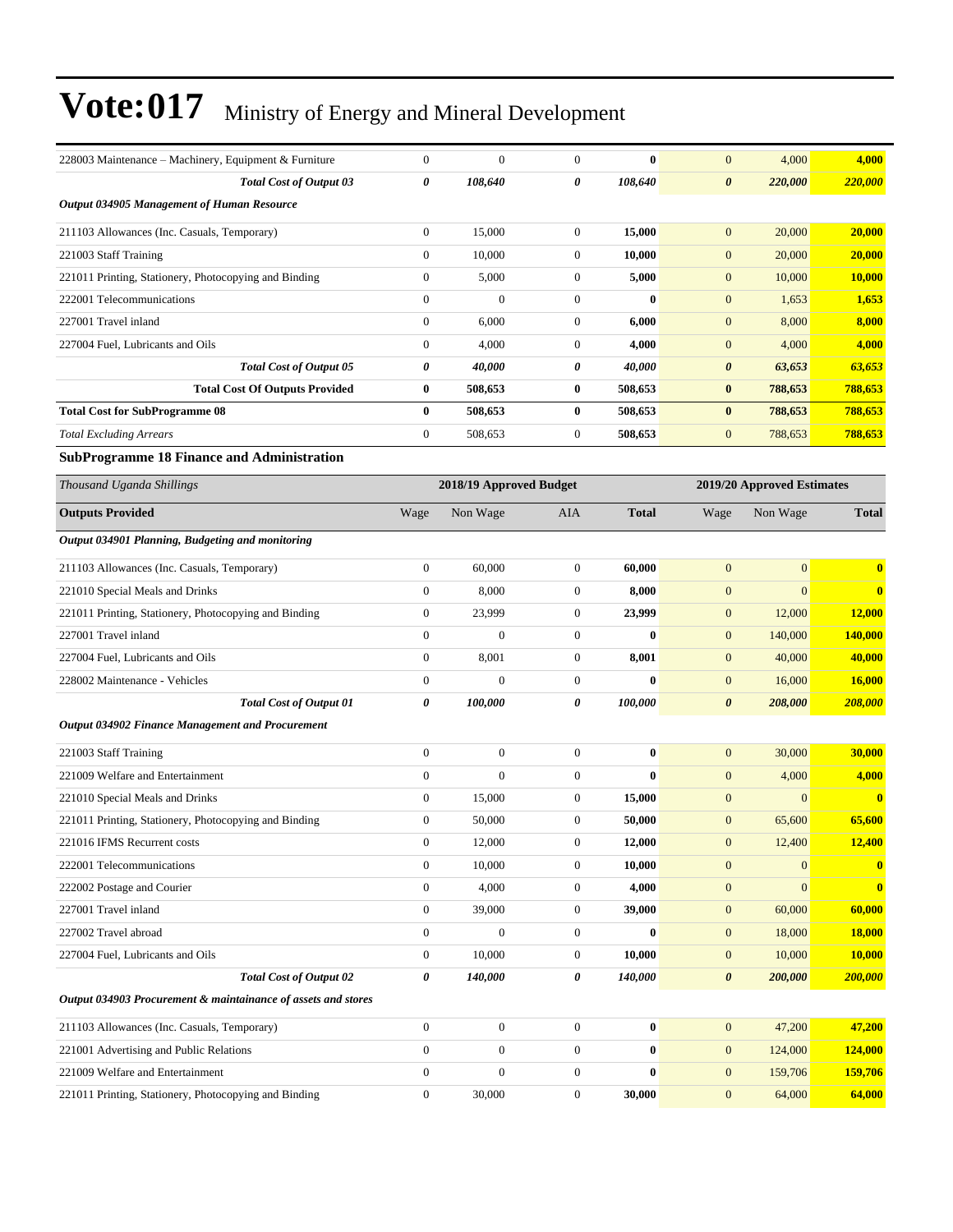| 227001 Travel inland                                                                              | $\boldsymbol{0}$ | $\boldsymbol{0}$ | $\boldsymbol{0}$ | $\bf{0}$     | $\mathbf{0}$          | 12,000         | 12,000                  |
|---------------------------------------------------------------------------------------------------|------------------|------------------|------------------|--------------|-----------------------|----------------|-------------------------|
| 228003 Maintenance - Machinery, Equipment & Furniture                                             | $\boldsymbol{0}$ | 60,000           | $\mathbf{0}$     | 60,000       | $\mathbf{0}$          | 48,000         | 48,000                  |
| 282161 Disposal of Assets (Loss/Gain)                                                             | $\overline{0}$   | 10,000           | $\mathbf{0}$     | 10,000       | $\mathbf{0}$          | 50,000         | 50,000                  |
| <b>Total Cost of Output 03</b>                                                                    | 0                | 100,000          | 0                | 100,000      | $\boldsymbol{\theta}$ | 504,906        | 504,906                 |
| Output 034905 Management of Human Resource                                                        |                  |                  |                  |              |                       |                |                         |
| 211101 General Staff Salaries                                                                     | 2,962,136        | $\overline{0}$   | $\mathbf{0}$     | 2,962,136    | $\mathbf{0}$          | $\overline{0}$ | $\bf{0}$                |
| 212102 Pension for General Civil Service                                                          | $\mathbf{0}$     | 1,189,829        | $\mathbf{0}$     | 1,189,829    | $\mathbf{0}$          | $\overline{0}$ | $\bf{0}$                |
| 213004 Gratuity Expenses                                                                          | $\boldsymbol{0}$ | 537,591          | $\mathbf{0}$     | 537,591      | $\mathbf{0}$          | $\overline{0}$ | $\bf{0}$                |
| <b>Total Cost of Output 05</b>                                                                    | 2,962,136        | 1,727,419        | 0                | 4,689,555    | $\boldsymbol{\theta}$ | 0              | $\boldsymbol{\theta}$   |
| Output 034906 Management of Policy Issues, Public Relation, ICT and Electricity disputes resolved |                  |                  |                  |              |                       |                |                         |
| 211103 Allowances (Inc. Casuals, Temporary)                                                       | $\boldsymbol{0}$ | 30,000           | $\mathbf{0}$     | 30,000       | $\mathbf{0}$          | $\overline{0}$ | $\bf{0}$                |
| 221001 Advertising and Public Relations                                                           | $\overline{0}$   | $\overline{0}$   | $\boldsymbol{0}$ | $\bf{0}$     | $\mathbf{0}$          | 24,400         | 24,400                  |
| 221007 Books, Periodicals & Newspapers                                                            | $\boldsymbol{0}$ | 22,000           | $\mathbf{0}$     | 22,000       | $\mathbf{0}$          | 57,600         | 57,600                  |
| 221009 Welfare and Entertainment                                                                  | $\boldsymbol{0}$ | $\overline{0}$   | $\mathbf{0}$     | $\bf{0}$     | $\mathbf{0}$          | 20,000         | 20,000                  |
| 221010 Special Meals and Drinks                                                                   | $\boldsymbol{0}$ | 12,851           | $\mathbf{0}$     | 12,851       | $\mathbf{0}$          | $\overline{0}$ | $\bf{0}$                |
| 221011 Printing, Stationery, Photocopying and Binding                                             | $\boldsymbol{0}$ | 40,000           | $\mathbf{0}$     | 40,000       | $\mathbf{0}$          | 168,136        | 168,136                 |
| 221017 Subscriptions                                                                              | $\overline{0}$   | $\boldsymbol{0}$ | $\boldsymbol{0}$ | $\bf{0}$     | $\mathbf{0}$          | 25,200         | 25,200                  |
| 222001 Telecommunications                                                                         | $\boldsymbol{0}$ | $\boldsymbol{0}$ | $\mathbf{0}$     | $\bf{0}$     | $\mathbf{0}$          | 100,000        | 100,000                 |
| 225001 Consultancy Services- Short term                                                           | $\boldsymbol{0}$ | 439,824          | $\mathbf{0}$     | 439,824      | $\boldsymbol{0}$      | $\overline{0}$ | $\bf{0}$                |
| 227004 Fuel, Lubricants and Oils                                                                  | $\overline{0}$   | 50,005           | $\mathbf{0}$     | 50,005       | $\mathbf{0}$          | 320,000        | 320,000                 |
| 228001 Maintenance - Civil                                                                        | $\overline{0}$   | $\overline{0}$   | $\mathbf{0}$     | $\mathbf{0}$ | $\mathbf{0}$          | 480,000        | 480,000                 |
| 228002 Maintenance - Vehicles                                                                     | $\overline{0}$   | $\overline{0}$   | $\mathbf{0}$     | $\bf{0}$     | $\mathbf{0}$          | 200,000        | 200,000                 |
| <b>Total Cost of Output 06</b>                                                                    | 0                | 594,680          | 0                | 594,680      | $\boldsymbol{\theta}$ | 1,395,336      | 1,395,336               |
| <b>Output 034919 Human Resource Management Services</b>                                           |                  |                  |                  |              |                       |                |                         |
| 211101 General Staff Salaries                                                                     | $\boldsymbol{0}$ | $\boldsymbol{0}$ | $\boldsymbol{0}$ | $\bf{0}$     | 2,962,136             | $\overline{0}$ | 2,962,136               |
| 211103 Allowances (Inc. Casuals, Temporary)                                                       | $\overline{0}$   | $\boldsymbol{0}$ | $\mathbf{0}$     | $\bf{0}$     | $\boldsymbol{0}$      | 28,000         | 28,000                  |
| 212102 Pension for General Civil Service                                                          | $\boldsymbol{0}$ | $\boldsymbol{0}$ | $\mathbf{0}$     | $\bf{0}$     | $\mathbf{0}$          | 1,448,180      | 1,448,180               |
| 213004 Gratuity Expenses                                                                          | $\overline{0}$   | $\boldsymbol{0}$ | $\mathbf{0}$     | $\bf{0}$     | $\mathbf{0}$          | 537,591        | 537,591                 |
| 221002 Workshops and Seminars                                                                     | $\boldsymbol{0}$ | $\overline{0}$   | $\boldsymbol{0}$ | $\bf{0}$     | $\mathbf{0}$          | 70,000         | 70,000                  |
| 221003 Staff Training                                                                             | $\overline{0}$   | 100,000          | $\mathbf{0}$     | 100,000      | $\boldsymbol{0}$      | 22,800         | 22,800                  |
| 221004 Recruitment Expenses                                                                       | $\boldsymbol{0}$ | $\boldsymbol{0}$ | $\boldsymbol{0}$ | $\bf{0}$     | $\mathbf{0}$          | 50,000         | 50,000                  |
| 221009 Welfare and Entertainment                                                                  | 0                | $\overline{0}$   | $\mathbf{0}$     | $\bf{0}$     | $\boldsymbol{0}$      | 172,000        | 172,000                 |
| 221011 Printing, Stationery, Photocopying and Binding                                             | $\overline{0}$   | 46,962           | $\boldsymbol{0}$ | 46,962       | $\boldsymbol{0}$      | 27,200         | 27,200                  |
| 221020 IPPS Recurrent Costs                                                                       | $\mathbf{0}$     | $\boldsymbol{0}$ | $\boldsymbol{0}$ | $\bf{0}$     | $\mathbf{0}$          | 20,000         | 20,000                  |
| 225001 Consultancy Services- Short term                                                           | $\boldsymbol{0}$ | 200,000          | $\boldsymbol{0}$ | 200,000      | $\mathbf{0}$          | $\overline{0}$ | $\overline{\mathbf{0}}$ |
| 227004 Fuel, Lubricants and Oils                                                                  | $\mathbf{0}$     | $\boldsymbol{0}$ | $\boldsymbol{0}$ | $\bf{0}$     | $\boldsymbol{0}$      | 10,000         | 10,000                  |
| <b>Total Cost of Output 19</b>                                                                    | 0                | 346,962          | 0                | 346,962      | 2,962,136             | 2,385,771      | 5,347,907               |
| <b>Output 034920 Records Management Services</b>                                                  |                  |                  |                  |              |                       |                |                         |
| 211103 Allowances (Inc. Casuals, Temporary)                                                       | $\mathbf{0}$     | $\boldsymbol{0}$ | $\mathbf{0}$     | $\bf{0}$     | $\boldsymbol{0}$      | 40,000         | 40,000                  |
| 221002 Workshops and Seminars                                                                     | $\boldsymbol{0}$ | $\boldsymbol{0}$ | $\mathbf{0}$     | $\bf{0}$     | $\boldsymbol{0}$      | 40,000         | 40,000                  |
| 221003 Staff Training                                                                             | $\boldsymbol{0}$ | 50,000           | $\boldsymbol{0}$ | 50,000       | $\mathbf{0}$          | $\overline{0}$ | $\bullet$               |
| 221008 Computer supplies and Information Technology (IT)                                          | $\boldsymbol{0}$ | 135,000          | $\boldsymbol{0}$ | 135,000      | $\boldsymbol{0}$      | 50,000         | 50,000                  |
| 221011 Printing, Stationery, Photocopying and Binding                                             | 0                | 5,000            | $\boldsymbol{0}$ | 5,000        | $\mathbf{0}$          | 30,000         | 30,000                  |
| 222002 Postage and Courier                                                                        | $\boldsymbol{0}$ | 2,000            | $\boldsymbol{0}$ | 2,000        | $\mathbf{0}$          | 15,000         | 15,000                  |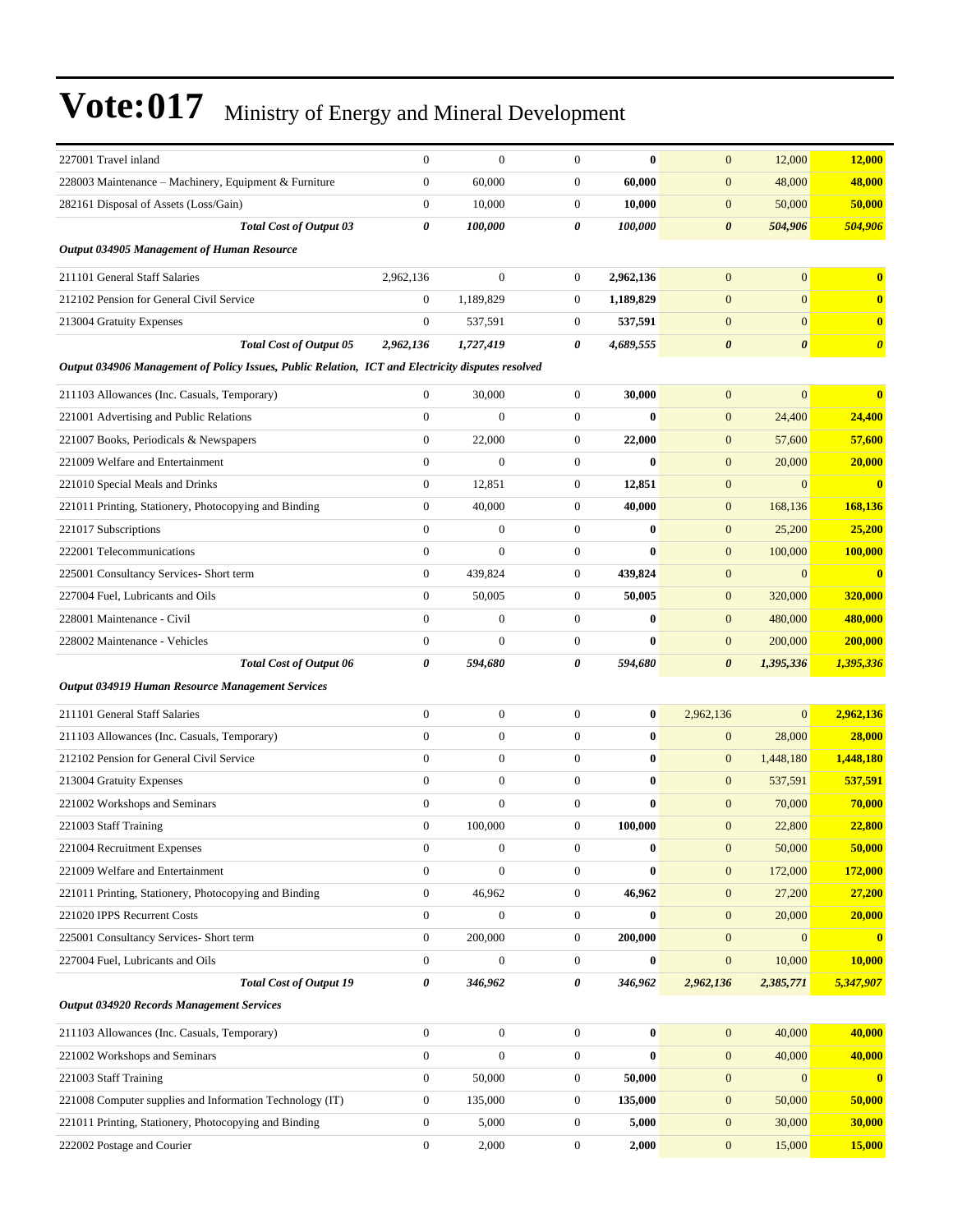| 227004 Fuel, Lubricants and Oils                                               | $\mathbf{0}$                     | 8,000                   | $\overline{0}$                       | 8,000            | $\mathbf{0}$                         | 10,000                     | 10,000           |
|--------------------------------------------------------------------------------|----------------------------------|-------------------------|--------------------------------------|------------------|--------------------------------------|----------------------------|------------------|
| 228003 Maintenance - Machinery, Equipment & Furniture                          | $\mathbf{0}$                     | $\overline{0}$          | $\overline{0}$                       | $\bf{0}$         | $\mathbf{0}$                         | 35,000                     | 35,000           |
| <b>Total Cost of Output 20</b>                                                 | $\pmb{\theta}$                   | 200,000                 | 0                                    | 200,000          | $\boldsymbol{\theta}$                | 220,000                    | 220,000          |
| <b>Total Cost Of Outputs Provided</b>                                          | 2,962,136                        | 3,209,061               | $\bf{0}$                             | 6,171,197        | 2,962,136                            | 4,914,013                  | 7,876,148        |
| <b>Outputs Funded</b>                                                          | Wage                             | Non Wage                | <b>AIA</b>                           | <b>Total</b>     | Wage                                 | Non Wage                   | <b>Total</b>     |
| Output 034951 Atomic Energy Council                                            |                                  |                         |                                      |                  |                                      |                            |                  |
| 263104 Transfers to other govt. Units (Current)                                | $\mathbf{0}$                     | $\boldsymbol{0}$        | $\boldsymbol{0}$                     | $\bf{0}$         | $\mathbf{0}$                         | 5,000,000                  | 5,000,000        |
| o/w Subvention to AEC                                                          | $\theta$                         | $\theta$                | $\theta$                             | $\bf{0}$         | $\boldsymbol{\theta}$                | 5,000,000                  | 5,000,000        |
| <b>Total Cost of Output 51</b>                                                 | $\boldsymbol{\theta}$            | 0                       | 0                                    | 0                | $\boldsymbol{\theta}$                | 5,000,000                  | 5,000,000        |
| <b>Total Cost Of Outputs Funded</b>                                            | $\bf{0}$                         | 0                       | $\bf{0}$                             | $\bf{0}$         | $\bf{0}$                             | 5,000,000                  | 5,000,000        |
| <b>Arrears</b>                                                                 | Wage                             | Non Wage                | <b>AIA</b>                           | <b>Total</b>     | Wage                                 | Non Wage                   | <b>Total</b>     |
| Output 034999 Arrears                                                          |                                  |                         |                                      |                  |                                      |                            |                  |
| 321605 Domestic arrears (Budgeting)                                            | $\boldsymbol{0}$                 | $\overline{0}$          | $\mathbf{0}$                         | $\bf{0}$         | $\mathbf{0}$                         | 263,236                    | 263,236          |
| 321608 General Public Service Pension arrears (Budgeting)                      | $\mathbf{0}$                     | 69,200                  | $\boldsymbol{0}$                     | 69,200           | $\mathbf{0}$                         | 163,418                    | 163,418          |
| 321614 Electricity arrears (Budgeting)                                         | $\mathbf{0}$                     | 172,645                 | $\boldsymbol{0}$                     | 172,645          | $\mathbf{0}$                         | 151,323                    | 151,323          |
| <b>Total Cost of Output 99</b>                                                 | 0                                | 241,845                 | 0                                    | 241,845          | $\boldsymbol{\theta}$                | 577,976                    | 577,976          |
| <b>Total Cost Of Arrears</b>                                                   | $\bf{0}$                         | 241,845                 | $\bf{0}$                             | 241,845          | $\bf{0}$                             | 577,976                    | 577,976          |
| <b>Total Cost for SubProgramme 18</b>                                          | 2,962,136                        | 3,450,907               | 0                                    | 6,413,042        | 2,962,136                            | 10,491,989                 | 13,454,124       |
| <b>Total Excluding Arrears</b>                                                 | 2,962,136                        | 3,209,061               | $\boldsymbol{0}$                     | 6,171,197        | 2,962,136                            | 9,914,013                  | 12,876,148       |
| <b>SubProgramme 19 Sectoral Planning and Policy Analysis</b>                   |                                  |                         |                                      |                  |                                      |                            |                  |
| Thousand Uganda Shillings                                                      |                                  | 2018/19 Approved Budget |                                      |                  |                                      | 2019/20 Approved Estimates |                  |
|                                                                                |                                  |                         |                                      |                  |                                      |                            |                  |
| <b>Outputs Provided</b>                                                        | Wage                             | Non Wage                | AIA                                  | <b>Total</b>     | Wage                                 | Non Wage                   | <b>Total</b>     |
| Output 034901 Planning, Budgeting and monitoring                               |                                  |                         |                                      |                  |                                      |                            |                  |
| 211103 Allowances (Inc. Casuals, Temporary)                                    | $\mathbf{0}$                     | 43,650                  | $\boldsymbol{0}$                     | 43,650           | $\boldsymbol{0}$                     | 50,000                     | 50,000           |
| 221002 Workshops and Seminars                                                  | $\mathbf{0}$                     | 20,000                  | $\boldsymbol{0}$                     | 20,000           | $\mathbf{0}$                         | 30,000                     | 30,000           |
| 221003 Staff Training                                                          | $\boldsymbol{0}$                 | 10,050                  | $\boldsymbol{0}$                     | 10,050           | $\mathbf{0}$                         | 10,000                     | 10,000           |
| 221007 Books, Periodicals & Newspapers                                         | $\boldsymbol{0}$                 | 3,000                   | $\boldsymbol{0}$                     | 3,000            | $\mathbf{0}$                         | 3,000                      | 3,000            |
| 221008 Computer supplies and Information Technology (IT)                       | $\mathbf{0}$                     | $\boldsymbol{0}$        | $\boldsymbol{0}$                     | $\bf{0}$         | $\mathbf{0}$                         | 25,000                     | 25,000           |
| 221009 Welfare and Entertainment                                               | $\mathbf{0}$                     | $\boldsymbol{0}$        | $\overline{0}$                       | $\bf{0}$         | $\mathbf{0}$                         | 39,000                     | 39,000           |
| 221011 Printing, Stationery, Photocopying and Binding                          | $\boldsymbol{0}$                 | 67,300                  | $\boldsymbol{0}$                     | 67,300           | $\boldsymbol{0}$                     | 60,000                     | 60,000           |
| 221012 Small Office Equipment                                                  | $\boldsymbol{0}$                 | 66,000                  | $\boldsymbol{0}$                     | 66,000           | $\boldsymbol{0}$                     | 40,000                     | 40,000           |
| 222001 Telecommunications                                                      | $\mathbf{0}$                     | 4,000                   | $\boldsymbol{0}$                     | 4,000            | $\mathbf{0}$                         | 8,000                      | 8,000            |
| 222003 Information and communications technology (ICT)                         | $\mathbf{0}$                     | 30,000                  | $\boldsymbol{0}$                     | 30,000           | $\boldsymbol{0}$                     | 30,000                     | 30,000           |
| 227001 Travel inland                                                           | $\mathbf{0}$                     | 80,000                  | $\boldsymbol{0}$                     | 80,000           | $\boldsymbol{0}$                     | 80,000                     | 80,000           |
| 227004 Fuel, Lubricants and Oils                                               | $\mathbf{0}$                     | 36,000                  | $\boldsymbol{0}$                     | 36,000           | $\boldsymbol{0}$                     | 25,000                     | 25,000           |
| 228002 Maintenance - Vehicles                                                  | $\mathbf{0}$                     | 50,000                  | $\boldsymbol{0}$                     | 50,000           | $\mathbf{0}$                         | 40,000                     | 40,000           |
| 228003 Maintenance - Machinery, Equipment & Furniture                          | $\boldsymbol{0}$                 | $\boldsymbol{0}$        | $\boldsymbol{0}$                     | $\bf{0}$         | $\boldsymbol{0}$                     | 70,000                     | 70,000           |
| <b>Total Cost of Output 01</b>                                                 | 0                                | 410,000                 | 0                                    | 410,000          | $\pmb{\theta}$                       | 510,000                    | 510,000          |
| Output 034904 Statistical Coordination and Management                          |                                  |                         |                                      |                  |                                      |                            |                  |
| 211103 Allowances (Inc. Casuals, Temporary)                                    | $\boldsymbol{0}$                 | 20,000                  | $\boldsymbol{0}$                     | 20,000           | $\boldsymbol{0}$                     | 25,000                     | 25,000           |
| 221002 Workshops and Seminars                                                  | $\mathbf{0}$                     | 20,000                  | $\boldsymbol{0}$                     | 20,000           | $\boldsymbol{0}$                     | 25,000                     | 25,000           |
| 221003 Staff Training<br>221011 Printing, Stationery, Photocopying and Binding | $\mathbf{0}$<br>$\boldsymbol{0}$ | 20,000<br>40,000        | $\boldsymbol{0}$<br>$\boldsymbol{0}$ | 20,000<br>40,000 | $\boldsymbol{0}$<br>$\boldsymbol{0}$ | 20,000<br>40,000           | 20,000<br>40,000 |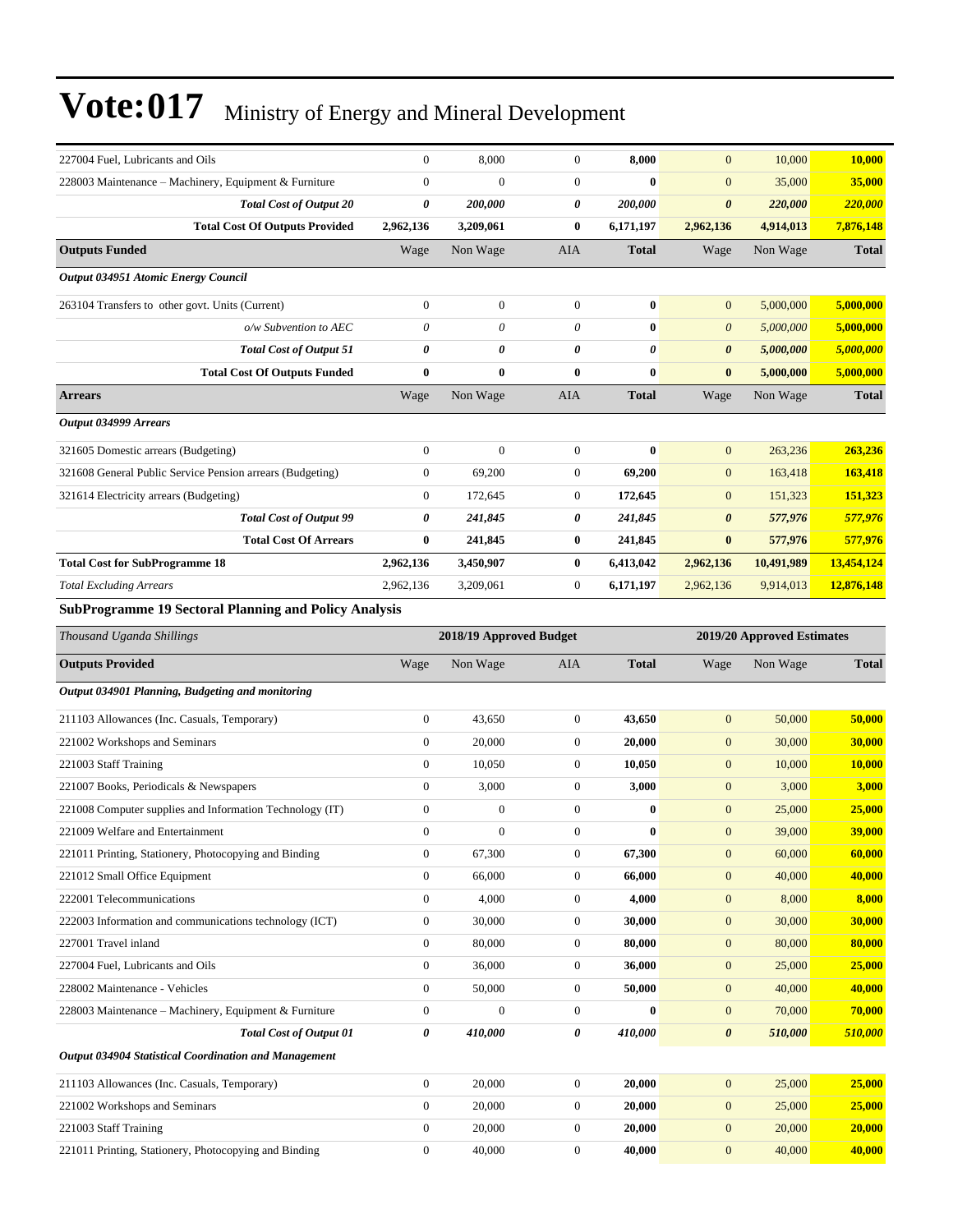| 222003 Information and communications technology (ICT)                                            | $\overline{0}$ | 30,000       | $\overline{0}$ | 30,000       | $\overline{0}$        | 30,000  | 30,000  |
|---------------------------------------------------------------------------------------------------|----------------|--------------|----------------|--------------|-----------------------|---------|---------|
| 227001 Travel inland                                                                              | $\Omega$       | 40,000       | $\overline{0}$ | 40,000       | $\overline{0}$        | 50,000  | 50,000  |
| 227002 Travel abroad                                                                              | $\Omega$       | 30,000       | $\Omega$       | 30,000       | $\overline{0}$        | 35,000  | 35,000  |
| 227004 Fuel, Lubricants and Oils                                                                  | $\mathbf{0}$   | $\mathbf{0}$ | $\Omega$       | $\mathbf{0}$ | $\mathbf{0}$          | 25,000  | 25,000  |
| <b>Total Cost of Output 04</b>                                                                    | 0              | 200,000      | 0              | 200,000      | $\boldsymbol{\theta}$ | 250,000 | 250,000 |
| Output 034906 Management of Policy Issues, Public Relation, ICT and Electricity disputes resolved |                |              |                |              |                       |         |         |
| 211103 Allowances (Inc. Casuals, Temporary)                                                       | $\Omega$       | 20,000       | $\Omega$       | 20,000       | $\overline{0}$        | 40,000  | 40,000  |
| 221011 Printing, Stationery, Photocopying and Binding                                             | $\Omega$       | 40,000       | $\overline{0}$ | 40,000       | $\mathbf{0}$          | 50,000  | 50,000  |
| 221012 Small Office Equipment                                                                     | $\Omega$       | 48,000       | $\overline{0}$ | 48,000       | $\overline{0}$        | 30,000  | 30,000  |
| 222001 Telecommunications                                                                         | $\overline{0}$ | 4,000        | $\overline{0}$ | 4,000        | $\overline{0}$        | 8,000   | 8,000   |
| 222003 Information and communications technology (ICT)                                            | $\overline{0}$ | 41,000       | $\overline{0}$ | 41,000       | $\mathbf{0}$          | 32,000  | 32,000  |
| 227001 Travel inland                                                                              | $\overline{0}$ | 6,000        | $\overline{0}$ | 6,000        | $\overline{0}$        | 26,000  | 26,000  |
| 227004 Fuel, Lubricants and Oils                                                                  | $\overline{0}$ | 31,000       | $\overline{0}$ | 31,000       | $\mathbf{0}$          | 24,000  | 24,000  |
| 228002 Maintenance - Vehicles                                                                     | $\mathbf{0}$   | $\mathbf{0}$ | $\overline{0}$ | $\mathbf{0}$ | $\overline{0}$        | 20,000  | 20,000  |
| <b>Total Cost of Output 06</b>                                                                    | 0              | 190,000      | 0              | 190,000      | $\boldsymbol{\theta}$ | 230,000 | 230,000 |
| <b>Total Cost Of Outputs Provided</b>                                                             | $\bf{0}$       | 800,000      | $\bf{0}$       | 800,000      | $\bf{0}$              | 990,000 | 990,000 |
| <b>Total Cost for SubProgramme 19</b>                                                             | 0              | 800,000      | $\mathbf{0}$   | 800,000      | $\bf{0}$              | 990,000 | 990,000 |
| <b>Total Excluding Arrears</b>                                                                    | $\overline{0}$ | 800,000      | $\overline{0}$ | 800,000      | $\mathbf{0}$          | 990,000 | 990,000 |
| <b>Development Budget Estimates</b>                                                               |                |              |                |              |                       |         |         |

#### **Project 1223 Institutional Support to Ministry of Energy and Mineral Development**

| Thousand Uganda Shillings                                    |                  | 2018/19 Approved Budget |                | 2019/20 Approved Estimates |                               |                       |                         |
|--------------------------------------------------------------|------------------|-------------------------|----------------|----------------------------|-------------------------------|-----------------------|-------------------------|
| <b>Outputs Provided</b>                                      |                  | GoU Dev't External Fin  | <b>AIA</b>     | <b>Total</b>               | <b>GoU Dev't External Fin</b> |                       | <b>Total</b>            |
| Output 034901 Planning, Budgeting and monitoring             |                  |                         |                |                            |                               |                       |                         |
| 211103 Allowances (Inc. Casuals, Temporary)                  | 90,000           | $\mathbf{0}$            | $\theta$       | 90.000                     | 81,000                        | $\overline{0}$        | 81,000                  |
| 221002 Workshops and Seminars                                | 600,000          | $\mathbf{0}$            | $\overline{0}$ | 600,000                    | 676,744                       | $\mathbf{0}$          | 676,744                 |
| 221003 Staff Training                                        | 200,000          | $\boldsymbol{0}$        | $\theta$       | 200,000                    | $\mathbf{0}$                  | $\Omega$              | $\mathbf{0}$            |
| 221007 Books, Periodicals & Newspapers                       | 6,000            | $\boldsymbol{0}$        | $\theta$       | 6,000                      | $\mathbf{0}$                  | $\mathbf{0}$          | $\mathbf{0}$            |
| 221008 Computer supplies and Information Technology (IT)     | 15,980           | $\boldsymbol{0}$        | $\overline{0}$ | 15,980                     | $\mathbf{0}$                  | $\mathbf{0}$          | $\overline{\mathbf{0}}$ |
| 221009 Welfare and Entertainment                             | $\boldsymbol{0}$ | $\boldsymbol{0}$        | $\mathbf{0}$   | $\bf{0}$                   | 15,000                        | $\mathbf{0}$          | 15,000                  |
| 221011 Printing, Stationery, Photocopying and Binding        | 140,000          | $\boldsymbol{0}$        | $\overline{0}$ | 140,000                    | 160,000                       | $\mathbf{0}$          | 160,000                 |
| 221012 Small Office Equipment                                | 4,024            | $\boldsymbol{0}$        | $\overline{0}$ | 4,024                      | $\mathbf{0}$                  | $\mathbf{0}$          | $\mathbf{0}$            |
| 222001 Telecommunications                                    | 4,000            | $\boldsymbol{0}$        | $\overline{0}$ | 4,000                      | $\Omega$                      | $\mathbf{0}$          | $\mathbf{0}$            |
| 225002 Consultancy Services-Long-term                        | $\mathbf{0}$     | $\boldsymbol{0}$        | $\overline{0}$ | $\bf{0}$                   | 1,700,000                     | $\overline{0}$        | 1,700,000               |
| 227001 Travel inland                                         | 99,996           | $\boldsymbol{0}$        | $\overline{0}$ | 99,996                     | 96,000                        | $\overline{0}$        | 96,000                  |
| 227002 Travel abroad                                         | 80,000           | $\boldsymbol{0}$        | $\overline{0}$ | 80,000                     | $\overline{0}$                | $\overline{0}$        | $\overline{\mathbf{0}}$ |
| 227004 Fuel. Lubricants and Oils                             | 100,000          | $\mathbf{0}$            | $\overline{0}$ | 100.000                    | 77.109                        | $\overline{0}$        | 77.109                  |
| 228002 Maintenance - Vehicles                                | 50,000           | $\mathbf{0}$            | $\theta$       | 50,000                     | 100,000                       | $\overline{0}$        | 100,000                 |
| 228003 Maintenance - Machinery, Equipment & Furniture        | 20,000           | $\boldsymbol{0}$        | $\overline{0}$ | 20,000                     | $\Omega$                      | $\mathbf{0}$          | $\mathbf{0}$            |
| Total Cost Of Output 034901                                  | 1,410,000        | $\theta$                | 0              | 1,410,000                  | 2,905,854                     | $\boldsymbol{\theta}$ | 2,905,854               |
| <b>Output 034904 Statistical Coordination and Management</b> |                  |                         |                |                            |                               |                       |                         |
| 211103 Allowances (Inc. Casuals, Temporary)                  | 30,737           | $\boldsymbol{0}$        | $\theta$       | 30,737                     | 41,000                        | $\mathbf{0}$          | 41,000                  |
| 221002 Workshops and Seminars                                | 20,000           | $\mathbf{0}$            | $\overline{0}$ | 20,000                     | 20,000                        | $\Omega$              | 20,000                  |
| 221003 Staff Training                                        | 40,000           | $\boldsymbol{0}$        | $\overline{0}$ | 40,000                     | 40,000                        | $\Omega$              | 40,000                  |
| 221009 Welfare and Entertainment                             | $\boldsymbol{0}$ | $\boldsymbol{0}$        | $\mathbf{0}$   | $\bf{0}$                   | 8,000                         | $\mathbf{0}$          | 8,000                   |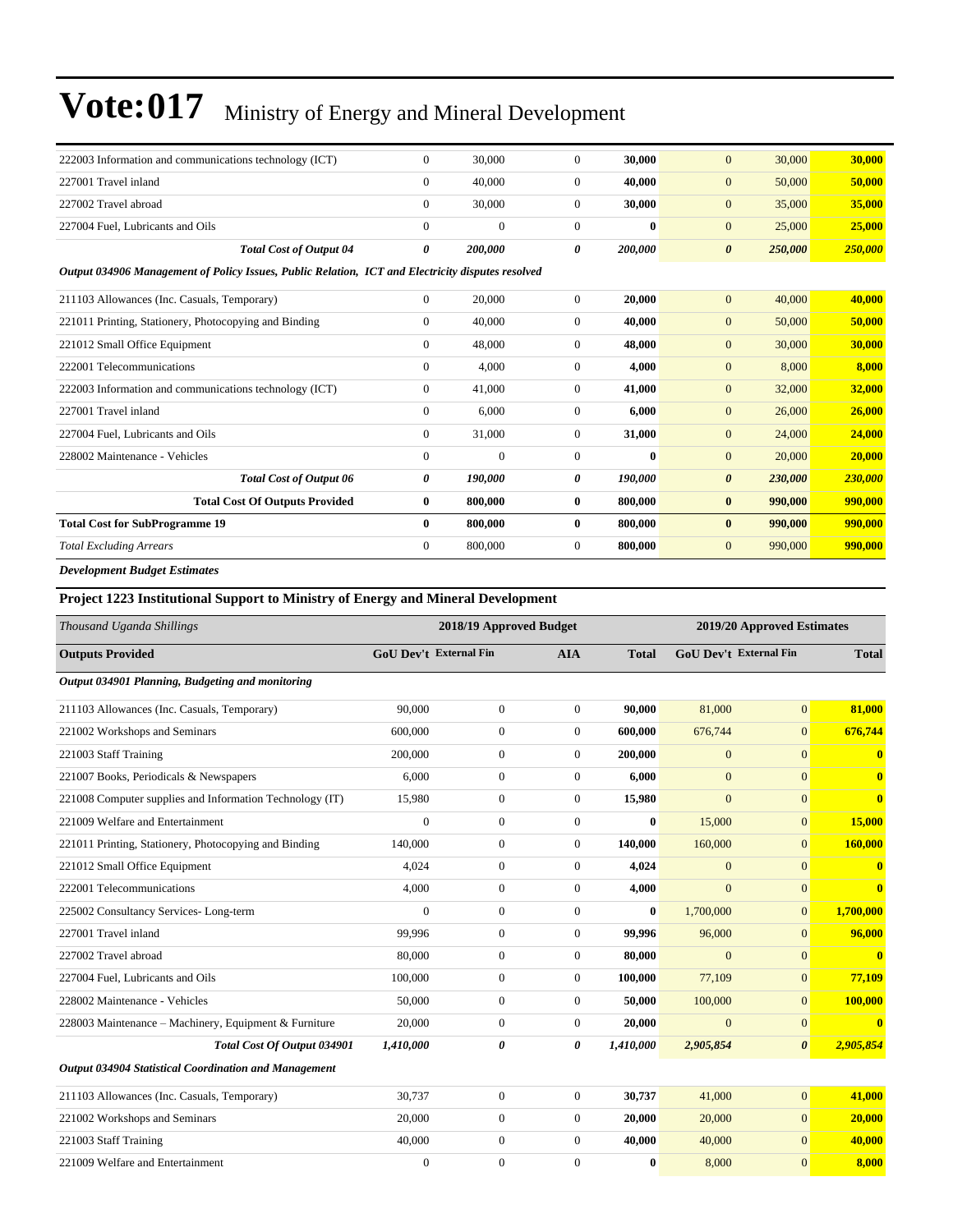| 221011 Printing, Stationery, Photocopying and Binding                                             | 30,000           | $\boldsymbol{0}$ | $\boldsymbol{0}$ | 30,000       | 50,000                | $\mathbf{0}$          | 50,000                |
|---------------------------------------------------------------------------------------------------|------------------|------------------|------------------|--------------|-----------------------|-----------------------|-----------------------|
| 221012 Small Office Equipment                                                                     | 10,000           | $\boldsymbol{0}$ | $\boldsymbol{0}$ | 10,000       | $\overline{0}$        | $\mathbf{0}$          | $\bf{0}$              |
| 225001 Consultancy Services- Short term                                                           | 200,000          | $\boldsymbol{0}$ | $\boldsymbol{0}$ | 200,000      | $\mathbf{0}$          | $\mathbf{0}$          | $\mathbf{0}$          |
| 227001 Travel inland                                                                              | 50,000           | $\boldsymbol{0}$ | $\boldsymbol{0}$ | 50,000       | 50,000                | $\mathbf{0}$          | 50,000                |
| 227002 Travel abroad                                                                              | 40,000           | $\boldsymbol{0}$ | $\mathbf{0}$     | 40,000       | 40,000                | $\mathbf{0}$          | 40,000                |
| 227004 Fuel, Lubricants and Oils                                                                  | $\mathbf{0}$     | $\boldsymbol{0}$ | $\mathbf{0}$     | $\bf{0}$     | 21,000                | $\mathbf{0}$          | 21,000                |
| Total Cost Of Output 034904                                                                       | 420,737          | 0                | 0                | 420,737      | 270,000               | $\boldsymbol{\theta}$ | 270,000               |
| Output 034905 Management of Human Resource                                                        |                  |                  |                  |              |                       |                       |                       |
| 211102 Contract Staff Salaries                                                                    | 216,000          | $\boldsymbol{0}$ | $\mathbf{0}$     | 216,000      | $\mathbf{0}$          | $\mathbf{0}$          | $\bf{0}$              |
| 211103 Allowances (Inc. Casuals, Temporary)                                                       | 40,000           | $\boldsymbol{0}$ | $\mathbf{0}$     | 40,000       | $\mathbf{0}$          | $\mathbf{0}$          | $\bf{0}$              |
| 212101 Social Security Contributions                                                              | 24,000           | $\boldsymbol{0}$ | $\mathbf{0}$     | 24,000       | $\mathbf{0}$          | $\mathbf{0}$          | $\mathbf{0}$          |
| 221003 Staff Training                                                                             | 130,000          | $\boldsymbol{0}$ | $\mathbf{0}$     | 130,000      | $\boldsymbol{0}$      | $\mathbf{0}$          | $\mathbf{0}$          |
| 221005 Hire of Venue (chairs, projector, etc)                                                     | 30,000           | $\boldsymbol{0}$ | $\mathbf{0}$     | 30,000       | $\boldsymbol{0}$      | $\mathbf{0}$          | $\bf{0}$              |
| 221009 Welfare and Entertainment                                                                  | 3,600            | $\boldsymbol{0}$ | $\mathbf{0}$     | 3,600        | $\mathbf{0}$          | $\mathbf{0}$          | $\mathbf{0}$          |
| 221011 Printing, Stationery, Photocopying and Binding                                             | 16,000           | $\boldsymbol{0}$ | $\mathbf{0}$     | 16,000       | $\mathbf{0}$          | $\mathbf{0}$          | $\mathbf{0}$          |
| 221012 Small Office Equipment                                                                     | 1,000            | $\boldsymbol{0}$ | $\boldsymbol{0}$ | 1,000        | $\mathbf{0}$          | $\mathbf{0}$          | $\mathbf{0}$          |
| 221020 IPPS Recurrent Costs                                                                       | 12,000           | $\boldsymbol{0}$ | $\mathbf{0}$     | 12,000       | $\boldsymbol{0}$      | $\mathbf{0}$          | $\mathbf{0}$          |
| 227001 Travel inland                                                                              | 37,400           | $\boldsymbol{0}$ | $\mathbf{0}$     | 37,400       | $\boldsymbol{0}$      | $\mathbf{0}$          | $\bf{0}$              |
| 227004 Fuel. Lubricants and Oils                                                                  | 20,000           | $\boldsymbol{0}$ | $\mathbf{0}$     | 20,000       | $\mathbf{0}$          | $\mathbf{0}$          | $\bf{0}$              |
| 228002 Maintenance - Vehicles                                                                     | 10,000           | $\boldsymbol{0}$ | $\mathbf{0}$     | 10,000       | $\boldsymbol{0}$      | $\mathbf{0}$          | $\bf{0}$              |
| Total Cost Of Output 034905                                                                       | 540,000          | 0                | 0                | 540,000      | $\boldsymbol{\theta}$ | $\boldsymbol{\theta}$ | $\boldsymbol{\theta}$ |
| Output 034906 Management of Policy Issues, Public Relation, ICT and Electricity disputes resolved |                  |                  |                  |              |                       |                       |                       |
| 211103 Allowances (Inc. Casuals, Temporary)                                                       | 124,000          | $\boldsymbol{0}$ | $\mathbf{0}$     | 124,000      | $\overline{0}$        | $\mathbf{0}$          | $\bf{0}$              |
| 221001 Advertising and Public Relations                                                           | 200,000          | 0                | $\mathbf{0}$     | 200,000      | 132,585               | $\mathbf{0}$          | 132,585               |
| 221003 Staff Training                                                                             | 500,000          | $\boldsymbol{0}$ | $\boldsymbol{0}$ | 500,000      | 35,000                | $\mathbf{0}$          | 35,000                |
| 221007 Books, Periodicals & Newspapers                                                            | 60,000           | $\boldsymbol{0}$ | $\mathbf{0}$     | 60,000       | $\mathbf{0}$          | $\mathbf{0}$          | $\bf{0}$              |
| 221008 Computer supplies and Information Technology (IT)                                          | 50,000           | $\boldsymbol{0}$ | $\mathbf{0}$     | 50,000       | 375,000               | $\mathbf{0}$          | 375,000               |
| 221009 Welfare and Entertainment                                                                  | 13,000           | $\boldsymbol{0}$ | $\mathbf{0}$     | 13,000       | $\boldsymbol{0}$      | $\mathbf{0}$          | $\bf{0}$              |
| 221011 Printing, Stationery, Photocopying and Binding                                             | 200,000          | $\boldsymbol{0}$ | $\boldsymbol{0}$ | 200,000      | $\boldsymbol{0}$      | $\mathbf{0}$          | $\bf{0}$              |
| 222001 Telecommunications                                                                         | 28,000           | $\boldsymbol{0}$ | $\boldsymbol{0}$ | 28,000       | $\mathbf{0}$          | $\mathbf{0}$          | $\bf{0}$              |
| 222003 Information and communications technology (ICT)                                            | $\mathbf{0}$     | $\mathbf{0}$     | $\Omega$         | $\mathbf{0}$ | 160,000               | $\mathbf{0}$          | 160,000               |
| 223001 Property Expenses                                                                          | 300,000          | $\boldsymbol{0}$ | $\boldsymbol{0}$ | 300,000      | $\mathbf{0}$          | $\boldsymbol{0}$      | $\bf{0}$              |
| 223002 Rates                                                                                      | 110,000          | $\boldsymbol{0}$ | $\boldsymbol{0}$ | 110,000      | 300,000               | $\boldsymbol{0}$      | 300,000               |
| 223004 Guard and Security services                                                                | 200,000          | $\boldsymbol{0}$ | $\mathbf{0}$     | 200,000      | 200,000               | $\mathbf{0}$          | 200,000               |
| 223005 Electricity                                                                                | 590,000          | $\boldsymbol{0}$ | $\boldsymbol{0}$ | 590,000      | 600,000               | $\boldsymbol{0}$      | 600,000               |
| 223006 Water                                                                                      | 120,000          | $\boldsymbol{0}$ | $\mathbf{0}$     | 120,000      | 120,000               | $\boldsymbol{0}$      | 120,000               |
| 224004 Cleaning and Sanitation                                                                    | 100,000          | $\boldsymbol{0}$ | $\mathbf{0}$     | 100,000      | 156,000               | $\boldsymbol{0}$      | 156,000               |
| 225001 Consultancy Services- Short term                                                           | $\mathbf{0}$     | $\boldsymbol{0}$ | $\boldsymbol{0}$ | $\bf{0}$     | 412,732               | $\boldsymbol{0}$      | 412,732               |
| 227001 Travel inland                                                                              | 74,848           | $\boldsymbol{0}$ | $\boldsymbol{0}$ | 74,848       | $\boldsymbol{0}$      | $\boldsymbol{0}$      | $\bf{0}$              |
| 227002 Travel abroad                                                                              | 250,000          | $\boldsymbol{0}$ | $\boldsymbol{0}$ | 250,000      | $\mathbf{0}$          | $\boldsymbol{0}$      | $\bf{0}$              |
| 228001 Maintenance - Civil                                                                        | 300,000          | $\boldsymbol{0}$ | $\mathbf{0}$     | 300,000      | $\boldsymbol{0}$      | $\boldsymbol{0}$      | $\bf{0}$              |
| 228002 Maintenance - Vehicles                                                                     | 300,000          | $\boldsymbol{0}$ | $\mathbf{0}$     | 300,000      | $\mathbf{0}$          | $\boldsymbol{0}$      | $\bf{0}$              |
| Total Cost Of Output 034906                                                                       | 3,519,848        | 0                | 0                | 3,519,848    | 2,491,317             | $\boldsymbol{\theta}$ | 2,491,317             |
| Output 034919 Human Resource Management Services                                                  |                  |                  |                  |              |                       |                       |                       |
| 211102 Contract Staff Salaries                                                                    | $\boldsymbol{0}$ | $\boldsymbol{0}$ | $\boldsymbol{0}$ | $\bf{0}$     | 216,000               | $\boldsymbol{0}$      | 216,000               |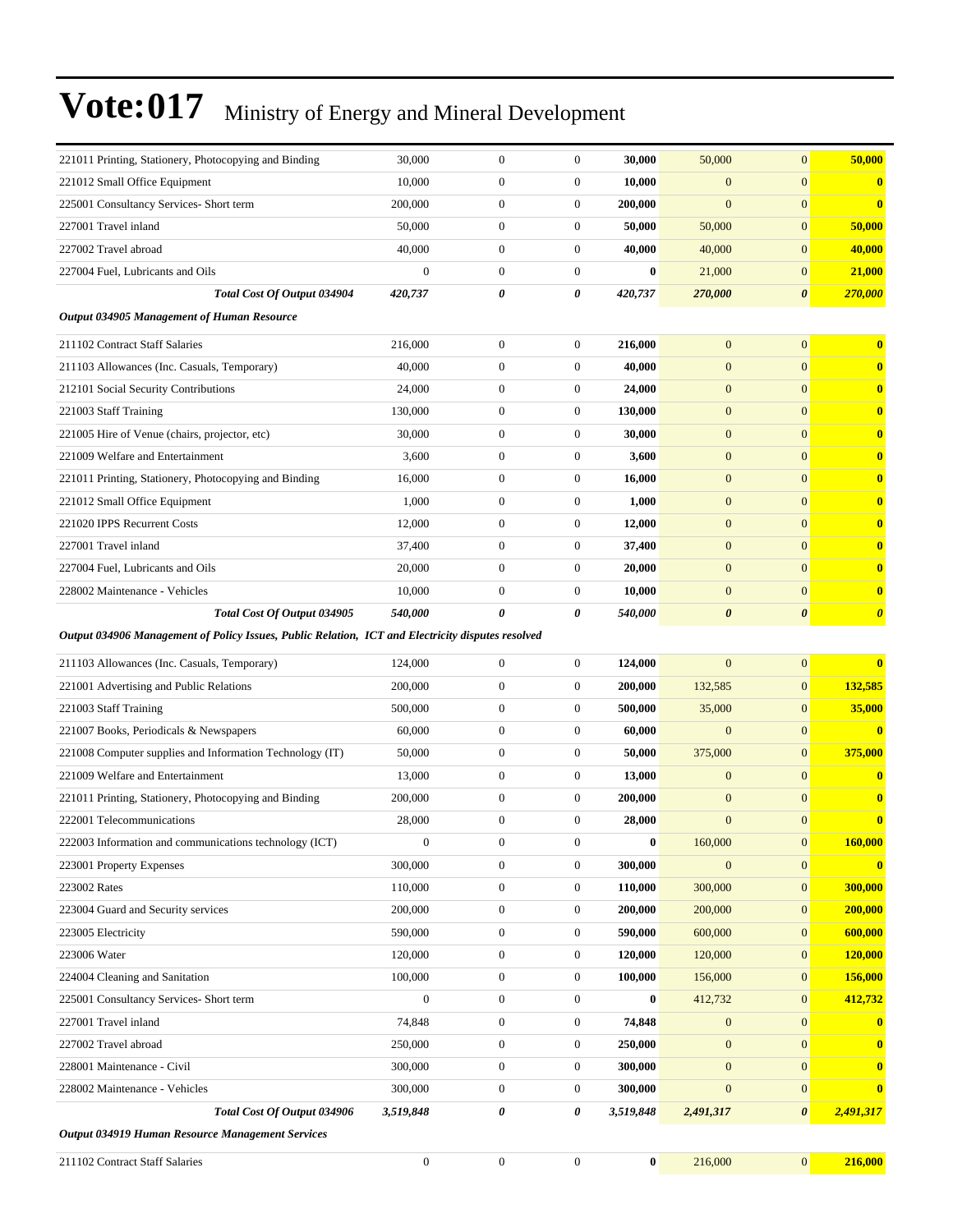| 211103 Allowances (Inc. Casuals, Temporary)                | $\boldsymbol{0}$              | $\boldsymbol{0}$          | $\boldsymbol{0}$      | $\bf{0}$     | 40,000                | $\mathbf{0}$                  | 40,000                  |
|------------------------------------------------------------|-------------------------------|---------------------------|-----------------------|--------------|-----------------------|-------------------------------|-------------------------|
| 212201 Social Security Contributions                       | $\overline{0}$                | $\boldsymbol{0}$          | $\mathbf{0}$          | $\bf{0}$     | 64,000                | $\overline{0}$                | 64,000                  |
| 221005 Hire of Venue (chairs, projector, etc)              | $\overline{0}$                | $\boldsymbol{0}$          | $\mathbf{0}$          | $\bf{0}$     | 30,000                | $\overline{0}$                | 30,000                  |
| 221009 Welfare and Entertainment                           | $\overline{0}$                | $\boldsymbol{0}$          | $\boldsymbol{0}$      | $\bf{0}$     | 4,000                 | $\overline{0}$                | 4,000                   |
| 221011 Printing, Stationery, Photocopying and Binding      | $\overline{0}$                | $\boldsymbol{0}$          | $\mathbf{0}$          | $\bf{0}$     | 20,000                | $\overline{0}$                | 20,000                  |
| 227001 Travel inland                                       | $\overline{0}$                | $\boldsymbol{0}$          | $\mathbf{0}$          | $\bf{0}$     | 100,000               | $\overline{0}$                | 100,000                 |
| 227004 Fuel, Lubricants and Oils                           | $\overline{0}$                | $\boldsymbol{0}$          | $\mathbf{0}$          | $\bf{0}$     | 19,415                | $\overline{0}$                | 19,415                  |
| 228002 Maintenance - Vehicles                              | $\overline{0}$                | $\boldsymbol{0}$          | $\mathbf{0}$          | $\bf{0}$     | 10,000                | $\overline{0}$                | 10,000                  |
| Total Cost Of Output 034919                                | 0                             | 0                         | $\boldsymbol{\theta}$ | 0            | 503,415               | $\boldsymbol{\theta}$         | 503,415                 |
| Output 034921 Management of Enviromental and Social Issues |                               |                           |                       |              |                       |                               |                         |
| 211103 Allowances (Inc. Casuals, Temporary)                | $\boldsymbol{0}$              | $\boldsymbol{0}$          | $\mathbf{0}$          | $\bf{0}$     | 80,000                | $\overline{0}$                | 80,000                  |
| 221002 Workshops and Seminars                              | $\overline{0}$                | $\boldsymbol{0}$          | $\mathbf{0}$          | $\bf{0}$     | 75,000                | $\overline{0}$                | 75,000                  |
| 221009 Welfare and Entertainment                           | $\overline{0}$                | $\boldsymbol{0}$          | $\mathbf{0}$          | $\bf{0}$     | 10,000                | $\overline{0}$                | 10,000                  |
| 221011 Printing, Stationery, Photocopying and Binding      | $\overline{0}$                | $\boldsymbol{0}$          | $\mathbf{0}$          | $\bf{0}$     | 40,000                | $\overline{0}$                | 40,000                  |
| 221012 Small Office Equipment                              | $\overline{0}$                | $\boldsymbol{0}$          | $\mathbf{0}$          | $\bf{0}$     | 10,000                | $\overline{0}$                | 10,000                  |
| 227001 Travel inland                                       | $\overline{0}$                | $\boldsymbol{0}$          | $\mathbf{0}$          | $\bf{0}$     | 77,560                | $\overline{0}$                | 77,560                  |
| 227004 Fuel, Lubricants and Oils                           | $\overline{0}$                | $\boldsymbol{0}$          | $\mathbf{0}$          | $\bf{0}$     | 23,040                | $\overline{0}$                | 23,040                  |
| 228002 Maintenance - Vehicles                              | $\boldsymbol{0}$              | $\boldsymbol{0}$          | $\mathbf{0}$          | $\bf{0}$     | 34,400                | $\overline{0}$                | 34,400                  |
| Total Cost Of Output 034921                                | 0                             | 0                         | 0                     | 0            | 350,000               | $\boldsymbol{\theta}$         | 350,000                 |
| Output 034922 Maintenance and Expansion of GIS             |                               |                           |                       |              |                       |                               |                         |
| 211103 Allowances (Inc. Casuals, Temporary)                | $\overline{0}$                | $\boldsymbol{0}$          | $\boldsymbol{0}$      | $\bf{0}$     | 30,000                | $\overline{0}$                | 30,000                  |
| 221002 Workshops and Seminars                              | $\overline{0}$                | $\boldsymbol{0}$          | $\mathbf{0}$          | $\bf{0}$     | 30,000                | $\overline{0}$                | 30,000                  |
| 221003 Staff Training                                      | $\overline{0}$                | $\boldsymbol{0}$          | $\mathbf{0}$          | $\bf{0}$     | 20,000                | $\overline{0}$                | 20,000                  |
| 221011 Printing, Stationery, Photocopying and Binding      | $\overline{0}$                | $\boldsymbol{0}$          | $\mathbf{0}$          | $\bf{0}$     | 6,000                 | $\overline{0}$                | 6,000                   |
| 221012 Small Office Equipment                              | $\overline{0}$                | $\boldsymbol{0}$          | $\mathbf{0}$          | $\bf{0}$     | 4,800                 | $\overline{0}$                | 4,800                   |
| 227001 Travel inland                                       | $\overline{0}$                | $\boldsymbol{0}$          | $\mathbf{0}$          | $\bf{0}$     | 48,000                | $\overline{0}$                | 48,000                  |
| 227004 Fuel, Lubricants and Oils                           | $\overline{0}$                | $\boldsymbol{0}$          | $\mathbf{0}$          | $\bf{0}$     | 11,200                | $\overline{0}$                | 11,200                  |
| Total Cost Of Output 034922                                | 0                             | 0                         | 0                     | 0            | 150,000               | 0                             | 150,000                 |
| <b>Total Cost for Outputs Provided</b>                     | 5,890,585                     | $\boldsymbol{0}$          | $\mathbf{0}$          | 5,890,585    | 6,670,585             | $\overline{0}$                | 6,670,585               |
| <b>Outputs Funded</b>                                      | <b>GoU Dev't External Fin</b> |                           | <b>AIA</b>            | <b>Total</b> |                       | <b>GoU Dev't External Fin</b> | <b>Total</b>            |
| Output 034951 Atomic Energy Council                        |                               |                           |                       |              |                       |                               |                         |
| 263104 Transfers to other govt. Units (Current)            | 8,065,000                     | $\boldsymbol{0}$          | $\boldsymbol{0}$      | 8,065,000    | 11,060,000            | $\boldsymbol{0}$              | 11,060,000              |
| o/w Transfer to Atomic Energy Council                      | 8,065,000                     | 0                         | $\boldsymbol{\theta}$ | 8,065,000    | $\theta$              | $\boldsymbol{\mathit{0}}$     | $\overline{\mathbf{0}}$ |
| o/w Support to the Atomic Energy Council                   | $\boldsymbol{\theta}$         | $\boldsymbol{\mathit{0}}$ | $\boldsymbol{\theta}$ | $\bf{0}$     | 11,060,000            | $\boldsymbol{\mathit{0}}$     | 11,060,000              |
| Total Cost Of Output 034951                                | 8,065,000                     | 0                         | 0                     | 8,065,000    | 11,060,000            | $\boldsymbol{\theta}$         | 11,060,000              |
| <b>Output 034952 Electricity Disputes Tribunal</b>         |                               |                           |                       |              |                       |                               |                         |
| 263104 Transfers to other govt. Units (Current)            | 2,000,000                     | $\boldsymbol{0}$          | $\boldsymbol{0}$      | 2,000,000    | 2,000,000             | $\boldsymbol{0}$              | 2,000,000               |
| $o/w$ Subvention to EDT                                    | 2,000,000                     | 0                         | $\theta$              | 2,000,000    | $\boldsymbol{\theta}$ | $\boldsymbol{\theta}$         | $\bf{0}$                |
| o/w Support to the Electricity Disputes Tribunal           | $\boldsymbol{\mathit{0}}$     | 0                         | $\theta$              | $\bf{0}$     | 2,000,000             | $\boldsymbol{\mathit{0}}$     | 2,000,000               |
| Total Cost Of Output 034952                                | 2,000,000                     | 0                         | 0                     | 2,000,000    | 2,000,000             | 0                             | 2,000,000               |
| <b>Total Cost for Outputs Funded</b>                       | 10,065,000                    | $\boldsymbol{0}$          | $\boldsymbol{0}$      | 10,065,000   | 13,060,000            | $\mathbf{0}$                  | 13,060,000              |
|                                                            |                               |                           |                       |              |                       |                               |                         |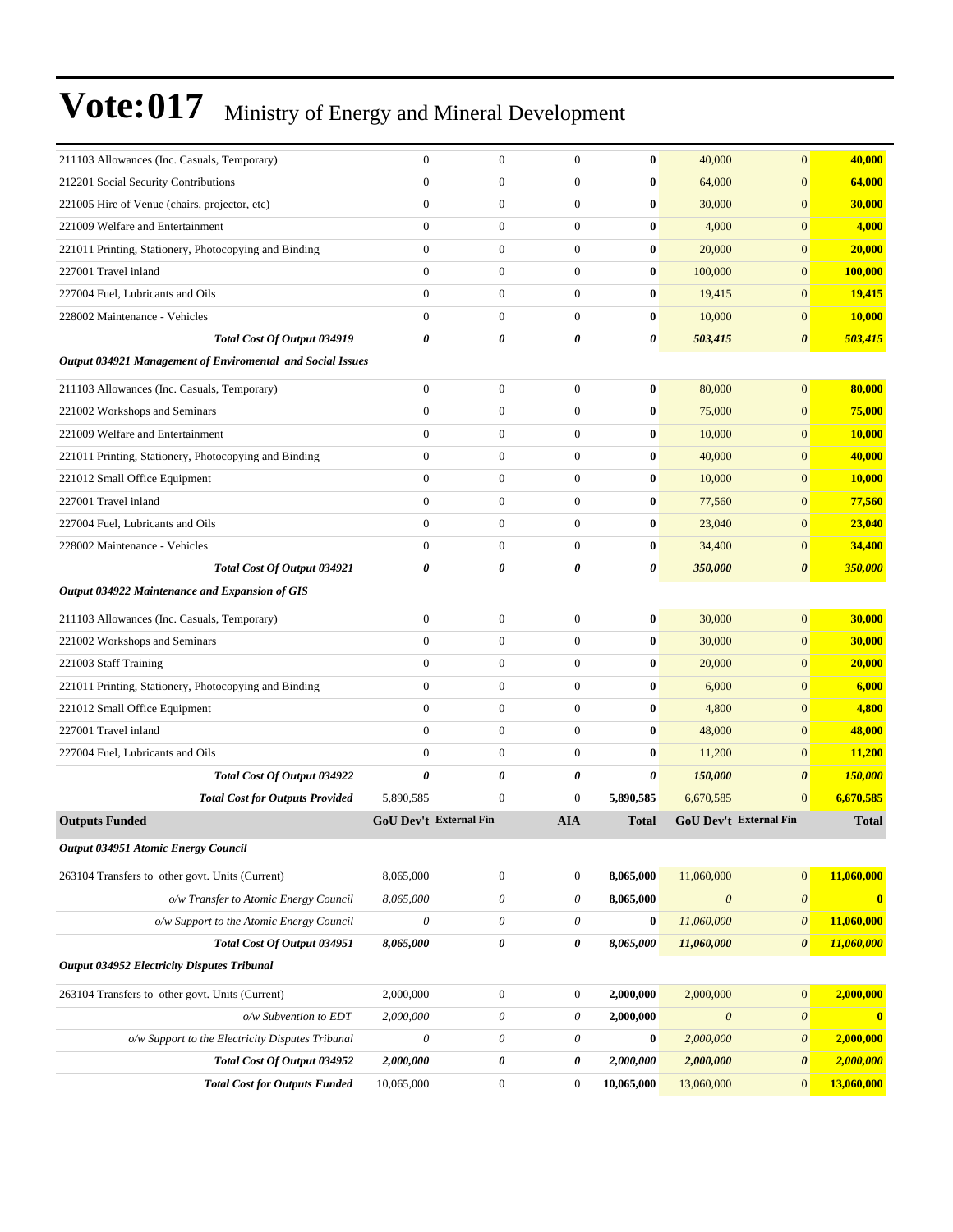| <b>Capital Purchases</b>                                                | <b>GoU Dev't External Fin</b> |                           | <b>AIA</b>       | <b>Total</b>          |                | <b>GoU Dev't External Fin</b>           | <b>Total</b> |  |  |
|-------------------------------------------------------------------------|-------------------------------|---------------------------|------------------|-----------------------|----------------|-----------------------------------------|--------------|--|--|
| Output 034972 Government Buildings and Administrative Infrastructure    |                               |                           |                  |                       |                |                                         |              |  |  |
| 281503 Engineering and Design Studies & Plans for capital<br>works      | 2,800,000                     | $\boldsymbol{0}$          | $\mathbf{0}$     | 2,800,000             | $\overline{0}$ | $\overline{0}$                          | $\mathbf{0}$ |  |  |
| 281504 Monitoring, Supervision & Appraisal of capital works             | $\overline{0}$                | $\boldsymbol{0}$          | $\mathbf{0}$     | $\bf{0}$              | 399,000        | $\overline{0}$                          | 399,000      |  |  |
| 312101 Non-Residential Buildings                                        | 3,400,000                     | $\boldsymbol{0}$          | $\mathbf{0}$     | 3,400,000             | 3,401,000      | $\overline{0}$                          | 3,401,000    |  |  |
| Total Cost Of Output 034972                                             | 6,200,000                     | 0                         | 0                | 6,200,000             | 3,800,000      | $\boldsymbol{\theta}$                   | 3,800,000    |  |  |
| Output 034976 Purchase of Office and ICT Equipment, including Software  |                               |                           |                  |                       |                |                                         |              |  |  |
| 312213 ICT Equipment                                                    | 700,000                       | $\boldsymbol{0}$          | $\mathbf{0}$     | 700,000               | 270,000        | $\overline{0}$                          | 270,000      |  |  |
| Total Cost Of Output 034976                                             | 700,000                       | 0                         | 0                | 700,000               | 270,000        | $\pmb{\theta}$                          | 270,000      |  |  |
| Output 034977 Purchase of Specialised Machinery & Equipment             |                               |                           |                  |                       |                |                                         |              |  |  |
| 312202 Machinery and Equipment                                          | 300,000                       | $\boldsymbol{0}$          | $\mathbf{0}$     | 300,000               | 1,200,000      | $\overline{0}$                          | 1,200,000    |  |  |
| Total Cost Of Output 034977                                             | 300,000                       | 0                         | 0                | 300,000               | 1,200,000      | $\boldsymbol{\theta}$                   | 1,200,000    |  |  |
| Output 034978 Purchase of Office and Residential Furniture and Fittings |                               |                           |                  |                       |                |                                         |              |  |  |
| 312203 Furniture & Fixtures                                             | $\boldsymbol{0}$              | $\boldsymbol{0}$          | $\boldsymbol{0}$ | $\bf{0}$              | 390,000        | $\boldsymbol{0}$                        | 390,000      |  |  |
| Total Cost Of Output 034978                                             | $\boldsymbol{\theta}$         | 0                         | $\pmb{\theta}$   | $\boldsymbol{\theta}$ | 390,000        | $\boldsymbol{\theta}$                   | 390,000      |  |  |
| Output 034979 Acquisition of Other Capital Assets                       |                               |                           |                  |                       |                |                                         |              |  |  |
| 281504 Monitoring, Supervision & Appraisal of capital works             | $\boldsymbol{0}$              | $\boldsymbol{0}$          | $\mathbf{0}$     | $\bf{0}$              | 2,000,000      | $\boldsymbol{0}$                        | 2,000,000    |  |  |
| 312104 Other Structures                                                 | 1,435,000                     | $\boldsymbol{0}$          | $\boldsymbol{0}$ | 1,435,000             | 2,000,000      | $\overline{0}$                          | 2,000,000    |  |  |
| Total Cost Of Output 034979                                             | 1,435,000                     | 0                         | 0                | 1,435,000             | 4,000,000      | $\boldsymbol{\theta}$                   | 4,000,000    |  |  |
| <b>Total Cost for Capital Purchases</b>                                 | 8,635,000                     | $\boldsymbol{0}$          | $\mathbf{0}$     | 8,635,000             | 9,660,000      | $\overline{0}$                          | 9,660,000    |  |  |
| <b>Total Cost for Project: 1223</b>                                     | 24,590,585                    | $\boldsymbol{0}$          | $\mathbf{0}$     | 24,590,585            | 29,390,585     | $\overline{0}$                          | 29,390,585   |  |  |
| <b>Total Excluding Arrears</b>                                          | 24,590,585                    | $\overline{0}$            | $\boldsymbol{0}$ | 24,590,585            | 29,390,585     | $\overline{0}$                          | 29,390,585   |  |  |
|                                                                         |                               | <b>GoU</b> External Fin   | <b>AIA</b>       | <b>Total</b>          | GoU            | <b>External Fin</b>                     | <b>Total</b> |  |  |
| <b>Total Cost for Programme 49</b>                                      | 32,312,280                    | $\bf{0}$                  | $\bf{0}$         | 32,312,280            | 44,623,363     | $\bf{0}$                                | 44,623,363   |  |  |
| <b>Total Excluding Arrears</b>                                          | 32,070,435                    | $\boldsymbol{0}$          | $\boldsymbol{0}$ | 32,070,435            | 44,045,387     | $\overline{0}$                          | 44,045,387   |  |  |
|                                                                         |                               | <b>GoU</b> External Fin   | <b>AIA</b>       | <b>Total</b>          | GoU            | <b>External Fin.</b>                    | <b>Total</b> |  |  |
| <b>Grand Total for Vote 017</b>                                         |                               | 383,654,628 1,269,363,111 |                  | 0 1,653,017,738       |                | 532,083,951 1,333,166,520 1,865,250,470 |              |  |  |
| <b>Total Excluding Arrears</b>                                          |                               | 383,412,783 1,269,363,111 |                  | 0 1,652,775,893       |                | 531,505,974 1,333,166,520 1,864,672,494 |              |  |  |